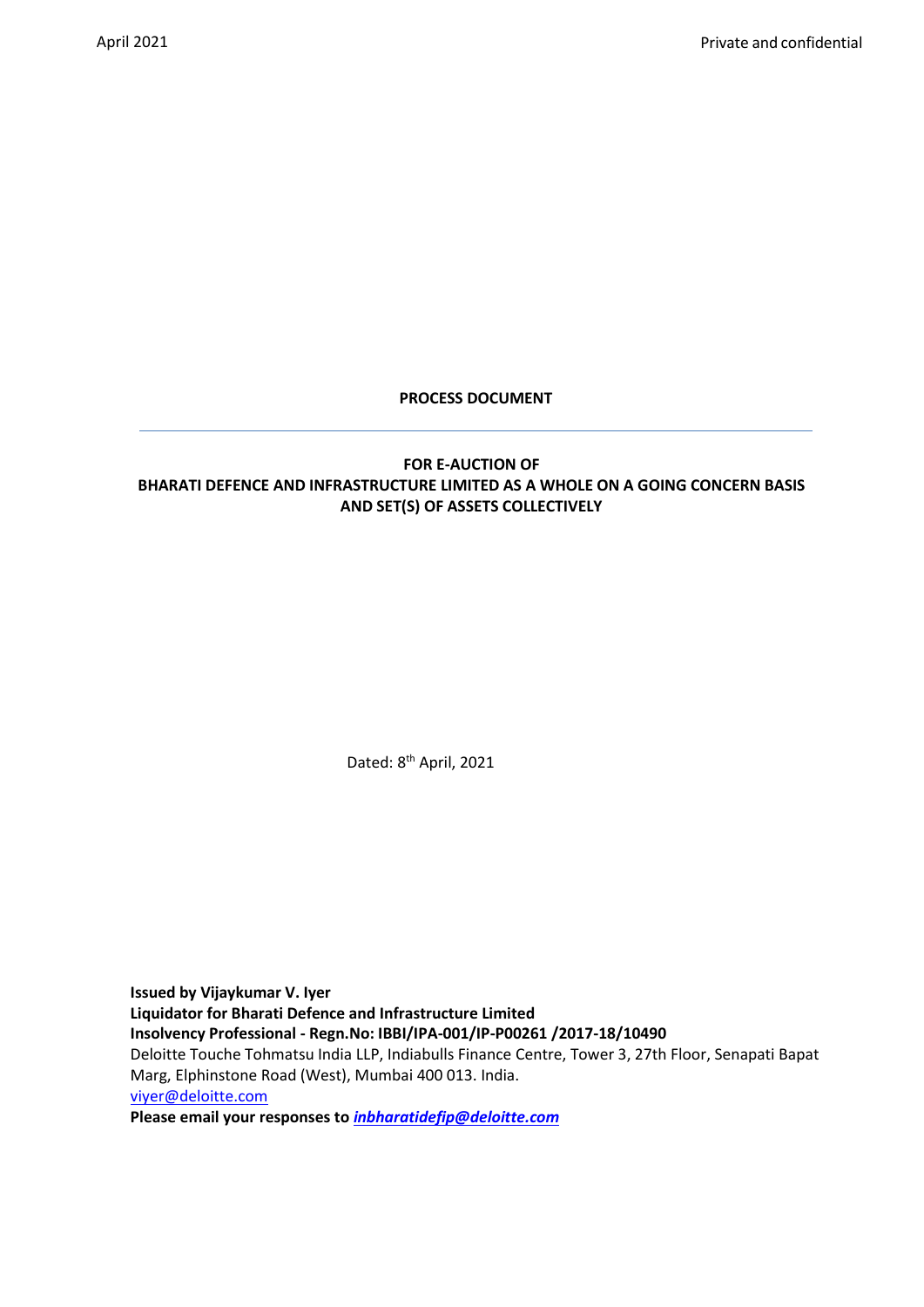#### <span id="page-1-0"></span>**DISCLAIMER**

*This disclaimer applies to this Process Document, and any information disclosed by the Liquidator its Representatives or its advisors, whether in this Process Document or the Data Room or otherwise whether prior to the issuance of this Process Document or otherwise. It is clarified as a matter of abundant caution that only a Bidder can submit a Bid pursuant to and subject to the terms and conditions of this Process Document.* 

*This Process Document has been issued for general information only, without regard to any specific objectives, suitability, financial situations and needs of any particular person and does not constitute any agreement or recommendation of an offer to buy, purchase or subscribe to any securities or assets mentioned therein. This Process Document cannot be assigned or transferred in any manner whatsoever to any person other than the Bidder and is intended for use only by the person to whom it is issued. This Process Document has been issued by the Liquidator in furtherance of the provisions of the Insolvency and Bankruptcy Code 2016 ("Code"/"IB Code"/"IBC") and the Insolvency and Bankruptcy Board of India (Liquidation Process) Regulations 2016 ("Liquidation Regulations") to set out the process for inviting Bids for acquisition of Bharati Defence and Infrastructure Limited ("Company"), as a whole, on a going concern basis and set(s) of assets within each Parcel under Category B as described in Annexure II herein, collectively. Neither this Process Document nor anything contained herein shall form the basis of or be relied upon in connection with any contract or commitment whatsoever. Nothing in these materials is intended by the Liquidator or its Representatives to be construed as legal, accounting or tax advice.*

*Neither this Process Document, the fact of its distribution, nor anything contained herein, or anything in relation thereto, should form the basis of, or be relied upon in connection with any contract, agreement, undertaking, understanding or any commitment or investment decision whatsoever. Nothing in this Process Document, materials relating to the Process Document, or the opinions, if any, contained in this Process Document is intended to be construed as legal, accounting or tax advice by the Liquidator or by DTTILLP (as defined below), the professional advisors to the Liquidator or any other advisor or consultant appointed by the Liquidator. This Process Document is personal and specific to each Bidder and does not constitute an offer or invitation or solicitation of an offer to the public or to any other Person within or outside India.*

*This document is neither an agreement nor an offer by the Liquidator to the Bidders or any other Person. The purpose of this document is to provide the Bidders with information that may be useful to them in submitting their Bids pursuant to this document. This document may not be appropriate for all Persons, and it is not possible for the Liquidator or his Representatives to consider the objectives, financial situation and particular needs of each party who reads or uses this document. This document does not constitute any recommendation of an offer to acquire the Company as a whole on a going concern basis or to acquire set(s) of assets within each Parcel under Category B as described in Annexure II herein, collectively. This document is issued without regard to suitability, financial situations and needs of any particular Person.*

Past performance is not a guide for future performance. Forward-looking statements are not *predictions and may be subject to change without notice. Actual results may differ materially from the forward-looking statements due to various factors. In so far as the information contained in this Process Document includes current or historical information, the accuracy, authenticity, correctness, fairness, and completeness of such information cannot be guaranteed. No statement,*  fact, information (whether current or historical) or opinion contained herein should be construed *as a representation or warranty, express or implied, of the Liquidator including, his Representatives or the Company; and none of the Liquidator, the Company, their Representatives, or any other*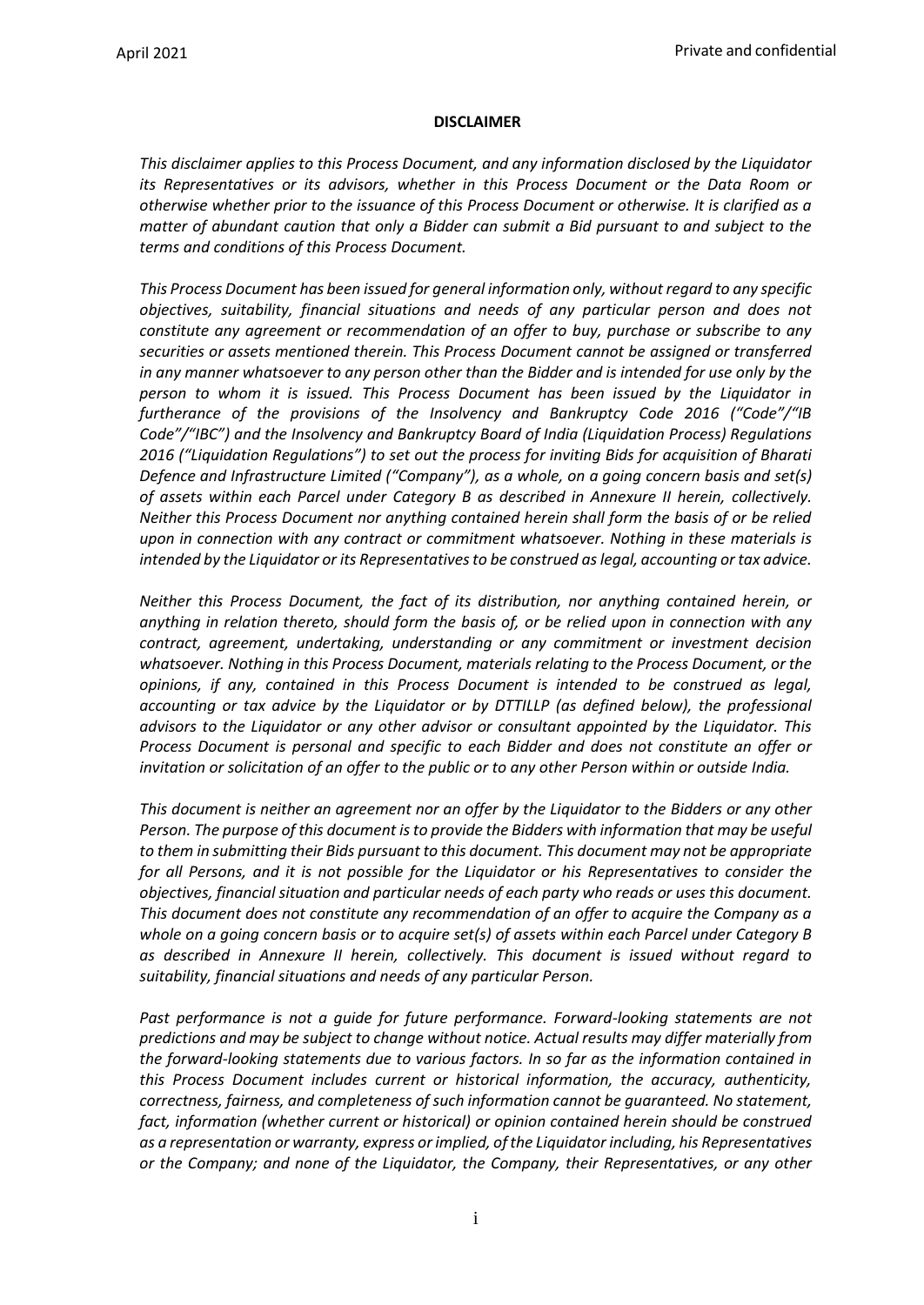*persons/ entities shall be held liable for the authenticity, accuracy, correctness or completeness of any such statements, facts, information or opinions. This Process Document has not and will or may not be reviewed or approved by any statutory or regulatory authority in India or by any stock exchange in India. This Process Document may not be all inclusive and may not contain all of the information that the Bidder may consider material. Each Bidder should, conduct their own investigations, diligence, and analysis and should check the accuracy, adequacy, correctness, reliability and completeness of the assumptions, assessments, statements and information contained in this document and obtain independent advice from appropriate sources. By way of acceptance of this Process Document, the recipient shall be deemed to have acknowledged that it has not relied upon any statements made or information provided by the Liquidator or any Representative or other advisor or consultant appointed by the Liquidator while preparing and submitting its Bid and nor has it been induced to enter into definitive agreements (if any), based on these statements and information.*

*This Process Document and information contained herein or disclosed pursuant to the terms of this document or any part of such information should not be printed, reproduced, transmitted, sold, distributed or published by the recipient without prior written approval from the Liquidator. Neither the Liquidator nor his Representatives shall be liable for any damages, whether direct or indirect, incidental, special or consequential including loss of revenue or profits that may arise from or in connection with the use of this Process Document or due to participating in the Bid Process, including for the Bidder not being selected as the Successful Bidder or on account of any decision taken by the Liquidator in connection with or pursuant to the Bid Process. The recipient acknowledges and agrees that all of the information contained herein is confidential and subject to the Confidentiality Undertaking (as defined below) executed by the recipient, and the recipient agrees to keep the information confidential.*

*By accepting a copy of this document, the recipient accepts the terms of this disclaimer notice, which forms an integral part of this document. Further, no person (including the Bidder) shall be entitled under any law, statute, rules or regulations or tort, principles of restitution or unjust enrichment or otherwise to claim for any loss, damage, cost or expense which may arise from or be incurred or suffered on account of anything contained in this document or otherwise, including the accuracy, adequacy, authenticity, correctness, completeness or reliability of the information or opinions contained in this document and any assessment, assumption, statement or information contained therein or deemed to form part of this document, and the Liquidator, the Company and their advisors, affiliates, directors, employees, agents and Representatives do not have any responsibility or liability for any such information or opinions and therefore, any liability or responsibility is expressly disclaimed.*

*The Liquidator may at its absolute discretion but without being under any obligation to do so, update, amend or supplement the information, assessment or assumptions contained in this Process Document. Further, the Bidder must specifically note that the Liquidator reserves the right to change, update, amend, supplement, modify, add to, delay or otherwise annul or cease the Bid Process at any point in time, for any reason whatsoever determined in their sole discretion without any obligation, including to notify any person of such revision or changes.*

*In providing this document, the Liquidator or its Representatives do not undertake any obligation to provide the Bidders with access to any additional information or to update, expand, revise or amend the information, or to correct any inaccuracies which may become apparent in this or any other document.* 

*The issue of this Process Document does not imply that the Liquidator is bound to select a Bidder*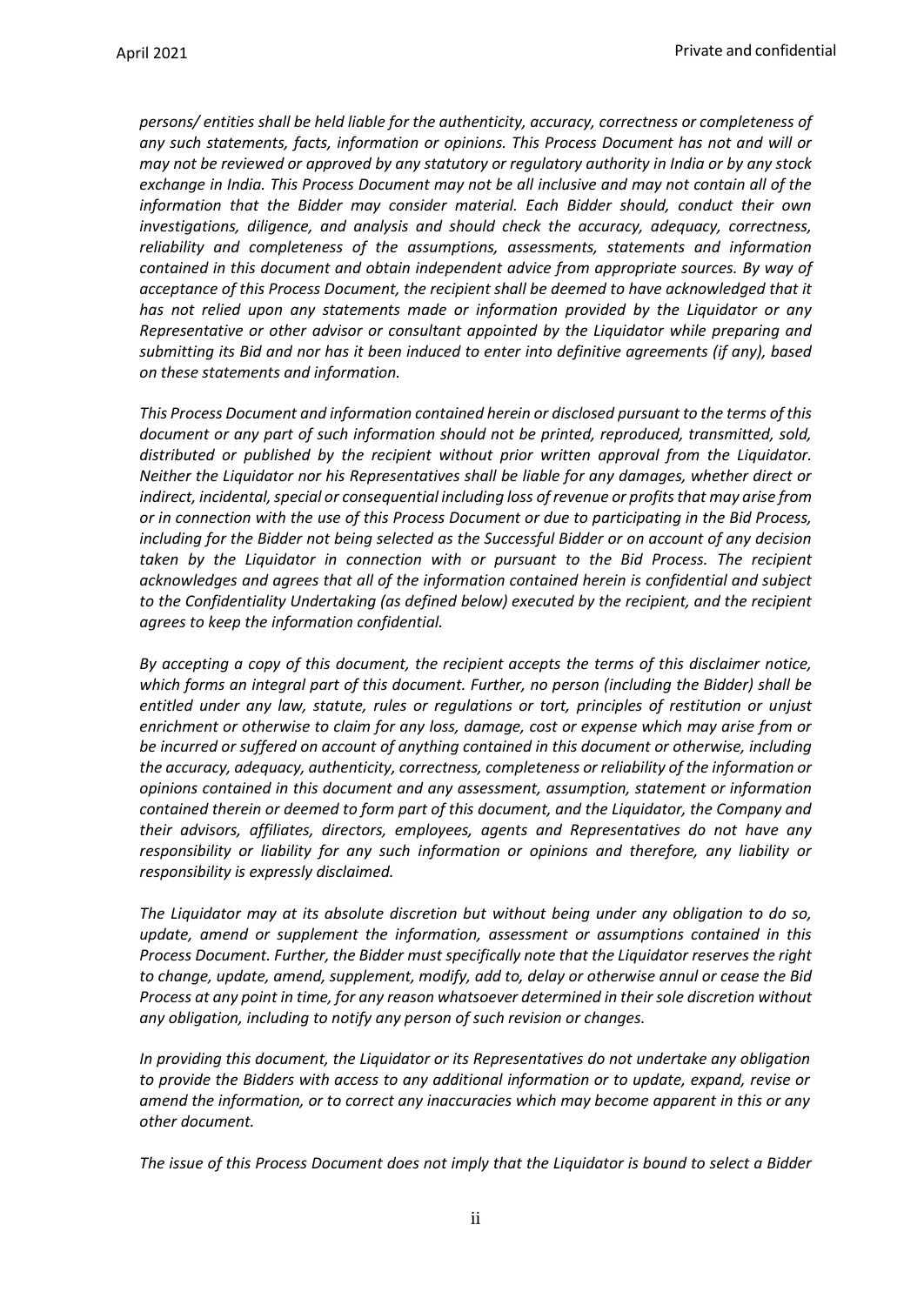*as a Successful Bidder in respect of its Bid and the Liquidator reserves the right to reject at any stage all or any of the Bidder or Bid without assigning any reason whatsoever and without incurring any liability whatsoever.*

*Each Bidder shall bear all its costs associated with or relating to the preparation and submission of any documents (including the Bid) pursuant to this Process Document, including but not limited to preparation, copying, postage, delivery fees, expenses associated with any demonstrations or presentations which may be required by the Liquidator and any other costs incurred in connection with or relating to its Bid.* 

*The Bidders are prohibited from giving or offering any gift, bribe or inducement and any attempt to any such act on behalf of the Bidder towards the Liquidator or the Company or any of their Representatives for showing any favor in relation to this Process Document or the process set out herein, shall render the Bidder to such liability and penalty as the Liquidator may deem proper, including but not limited to immediate disqualification and exclusion from the Bid Process contemplated hereunder. Neither the information in this Process Document nor any other written or oral information provided by the Liquidator or any advisor, Representative or consultant is intended to form the basis for inducement for submission of any document or information or a Bid by any Bidder.*

*This Process Document contains confidential, proprietary and/or legally privileged information and must be kept confidential by the recipient. By accepting a copy of this document (whether by receipt of an electronic copy of the Process Document or access to the Data Room pursuant to the terms of this Process Document or by downloading the Process Document or otherwise) ("Acceptance"), the recipient accepts the terms of this disclaimer notice, which forms an integral part of this document. The recipient should not use this Process Document and any other document annexed herewith and/or otherwise provided for any other purpose other than for the preparation of the Bid. Further, no representation or warranty, expressed or implied, is made or given by or on behalf of any person as to the accur3acy, authenticity, completeness, or fairness of the information or opinions contained in this Process Document and Acceptance of the Process Document by the Bidder shall be deemed to be an unconditional acknowledgement by the Bidder that the Company, the Liquidator, its Representatives and all their professional advisors do not accept any responsibility or liability for any information in the Process Document. In addition to other disclaimer(s) of/by the Liquidator in this Process Document, the Liquidator hereby further disclaims any and all liability for any statements made or omitted to be made in this Process Document or, any action taken or omitted to be taken pursuant to this Process Document.* 

*While the data/information provided in this Process Document or the Data Room, has been prepared and provided in good faith based on the information shared by the personnel of the Company (as relevant), the Liquidator, his advisors and his Representatives have not verified such information, and shall not accept any responsibility or liability whatsoever in respect of any statements or omissions herein, or of the accuracy, correctness, completeness or reliability of information in this Process Document or the Data Room, or incur any liability under any law, statute, rules or regulations or tort, principles of restitution or unjust enrichment, equity or otherwise, even if any loss or damage is caused to any Bidder by any act or omission on their part. The Bidders are required to make their own assessments of the information provided including in the Data Room.*

*In no circumstances may the Bidders(s) or their officers, employees, agents and professional advisers make contact with the management, employees, customers, agents or suppliers of the Company until permission to do so is given in writing by the Liquidator.*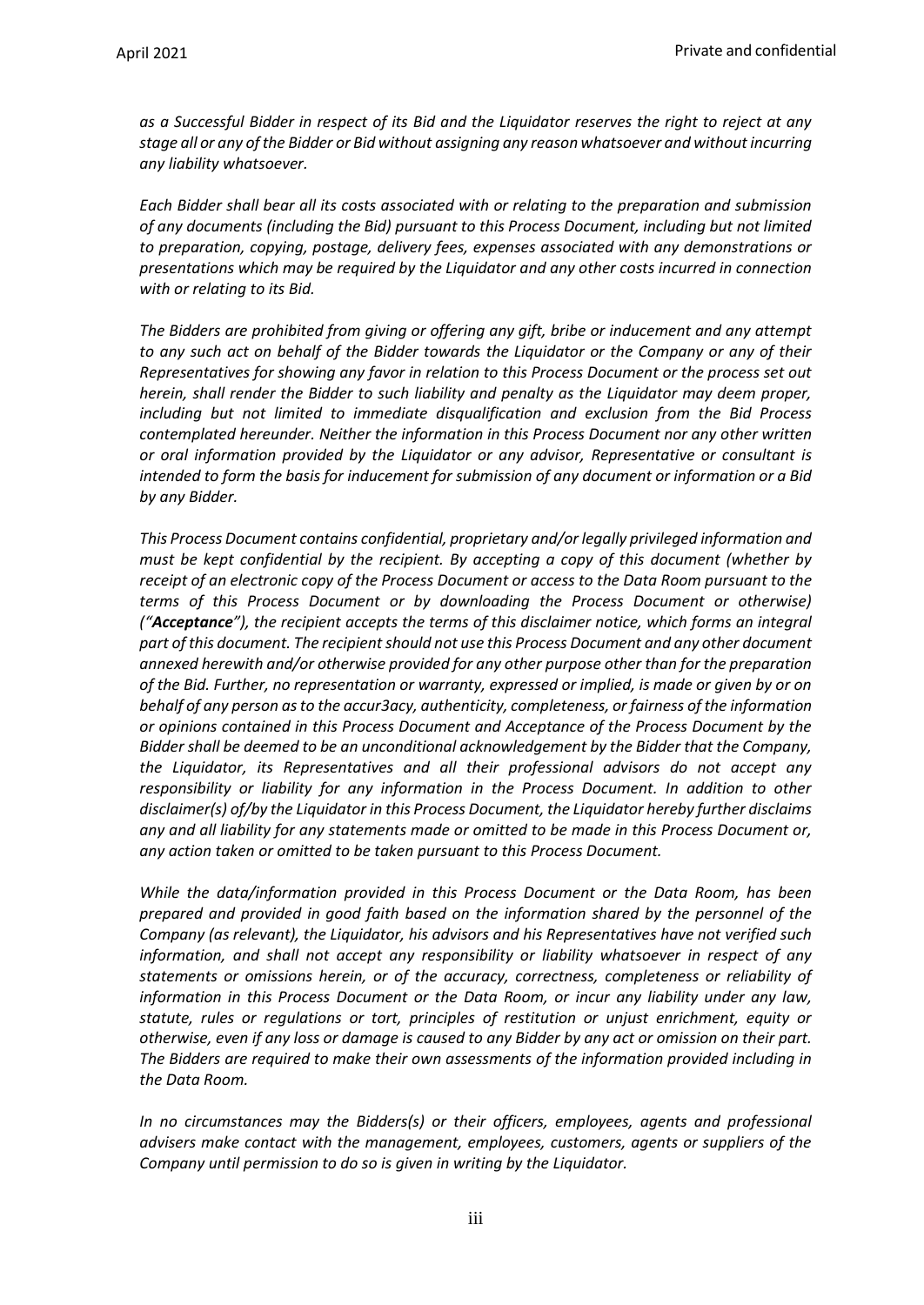*The benefit of all disclaimers, confirmations, acceptances and representations made or accepted by the recipient in this Process Document shall accrue to the benefit of the Stakeholders of the Company, the Liquidator, its Representatives and advisors.*

*Nothing contained in this Process Document shall be deemed to relieve, wholly or partially, directly or indirectly, the Bidders from their compliance with the Insolvency Bankruptcy Code, any other law in force, and/ or any instrument having the force of law, as may be applicable to them. The Bidder shall inform themselves concerning, and shall observe and comply with, any applicable legal requirements.*

*The laws of the Republic of India are applicable to this Process Document.*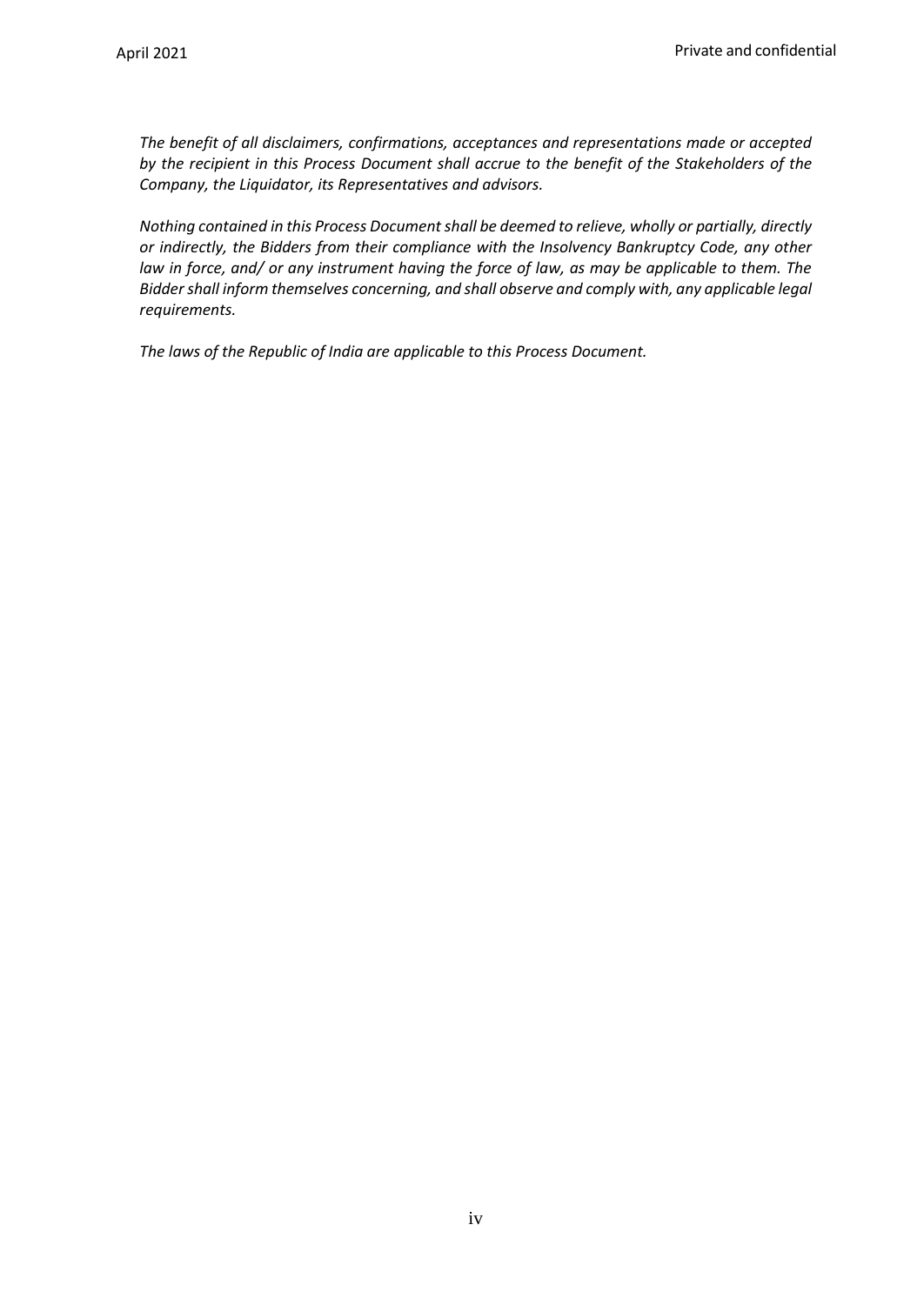# **TABLE OF CONTENTS**

| 1.             |                                                                               |  |
|----------------|-------------------------------------------------------------------------------|--|
| $\mathbf{2}$ . |                                                                               |  |
| 3.             |                                                                               |  |
| 3.1            |                                                                               |  |
| 3.2            |                                                                               |  |
| 3.3            |                                                                               |  |
| 3.4            |                                                                               |  |
| I.             |                                                                               |  |
| П.             |                                                                               |  |
| Ш.             |                                                                               |  |
| IV.            |                                                                               |  |
| V.             |                                                                               |  |
| VI.            |                                                                               |  |
|                |                                                                               |  |
|                |                                                                               |  |
| IX.            |                                                                               |  |
| Х.             |                                                                               |  |
| 4.             |                                                                               |  |
| 5.             |                                                                               |  |
| 6.             |                                                                               |  |
| 7.             |                                                                               |  |
| 8.             |                                                                               |  |
| 9.             |                                                                               |  |
|                |                                                                               |  |
|                |                                                                               |  |
|                |                                                                               |  |
|                |                                                                               |  |
|                |                                                                               |  |
|                |                                                                               |  |
|                |                                                                               |  |
|                | <b>FORMAT III: FORMAT OF AFFIDAVIT BY BIDDER UNDER 29A OF THE IB CODE  55</b> |  |
|                |                                                                               |  |
|                |                                                                               |  |
|                |                                                                               |  |
|                |                                                                               |  |
|                |                                                                               |  |
|                |                                                                               |  |
|                |                                                                               |  |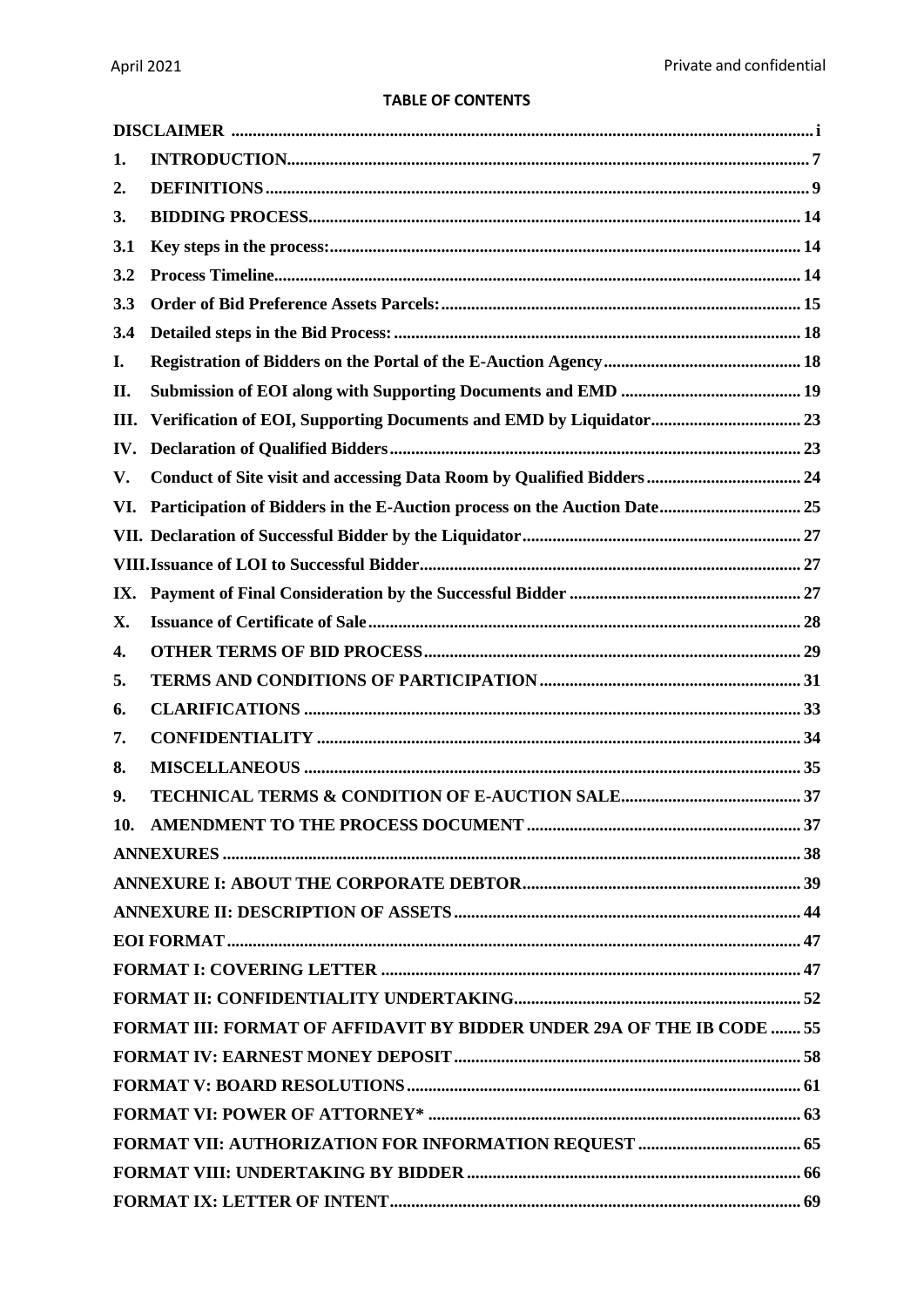| <b>FORMAT XI: CHECKLIST FOR SUBMISSION OF SUPPORTING DOCUMENTS 72</b> |  |
|-----------------------------------------------------------------------|--|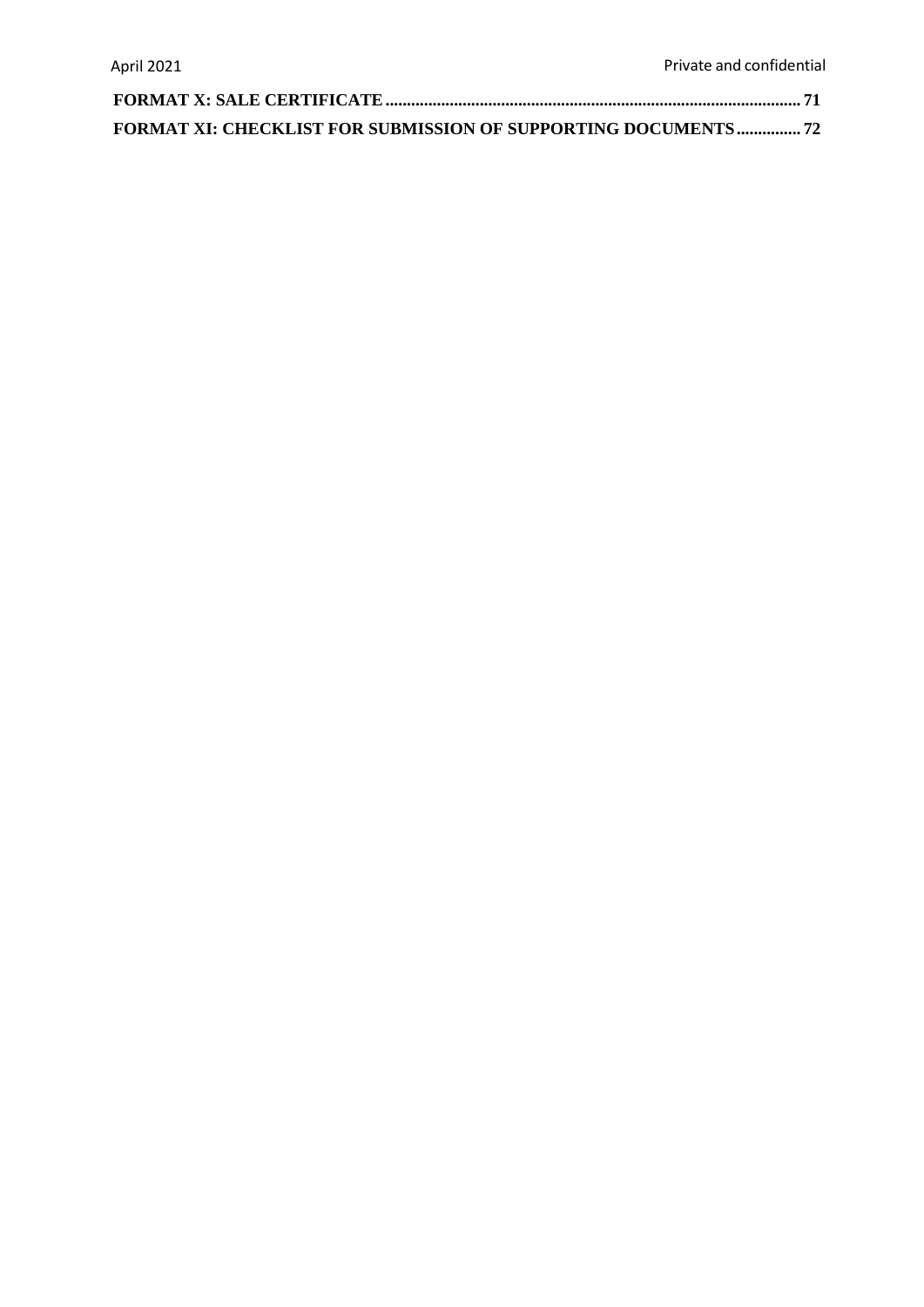# <span id="page-7-0"></span>**1. INTRODUCTION**

- <span id="page-7-1"></span>1.1 Bharati Defence and Infrastructure Limited ("**Company**" or **"Corporate Debtor"** or **"CD"** or "**BDIL**"), formerly known as Bharati Shipyard Limited, was incorporated in June, 1976 with its first yard at Ratnagiri, and has been engaged in design, construction and repair of ships and rigs for defense and commercial entities. The Company was initiated as a partnership firm in 1973 which was converted into Limited Company in 1976 and later to a Public Limited Company in 1996. In 2015, Bharati Shipyard Limited was renamed to Bharati Defence and Infrastructure Limited.
- 1.2 BDIL was listed in December 2004 and was oversubscribed by 78x. In 2007, the yard in Kolkata was commissioned followed by Mangalore in 2008, and in 2008 also developed its biggest ship building facility at Dabhol (Maharashtra) by relocating the Swan-Hunter & Wigham Richardson assets from the UK. BDIL now has five shipyards with presence on both the west and east coast of India. The current shipyard locations for the Company include Ratnagiri, Usgaon - Dabhol, Mangalore, Howrah - Kolkata, and a 51% stake in the Pinky Shipyard Limited – Goa where all the assets in the yard are owned by BDIL. Further details are available in **Annexure I**.
- 1.3 BDIL went into stress post 2007 impacted by the global and domestic slowdown in the shipbuilding industry, leveraged acquisition of associates / subsidiaries, advancement of loans & advances to subsidiaries/associate/Joint ventures for acquisition, elongated operational cycle, high finance costs, bank guarantee invocations, delay in receipt of receivables etc.
- 1.4 An application was filed by Edelweiss Asset Reconstruction Company Limited before the Adjudicating Authority u/s 7 of the Code to initiate corporate insolvency resolution process ("**CIRP**") against the Company under the provisions of the Code. On June 6, 2017, the Adjudicating Authority admitted the application and passed an order for commencement of CIRP of the Company, and appointed Mr. Dhinal Shah as the Resolution Professional of BDIL.
- 1.5 The CIRP of the Company was carried on, and a resolution plan was placed before the NCLT. By way of order dated 14 January, 2019 ("**Liquidation Order**"), the NCLT rejected the resolution plan submitted for BDIL, and directed commencement of liquidation proceedings of BDIL as per provisions of Regulation 32(b) and 32(e) of the Liquidation Regulations, for sale of BDIL on a going concern basis, in the manner as laid down in Chapter III under Part II of the Code ("**Liquidation Commencement Date**"). Further, in terms of the Liquidation Order, with effect from the Liquidation Commencement Date, Mr. Vijaykumar V. Iyer has been appointed as the liquidator of the Company ("**Liquidator**").
- 1.6 By way order dated 14 May, 2019 of the Hon'ble NCLAT, the Liquidator was directed to take steps as per Section 230 of Companies Act, 2013, to enter into a compromise or arrangement with the creditors, or class of creditors or members or class of members of BDIL.
- 1.7 However, despite taking best efforts to comply with various orders passed by Hon'ble NCLT and the Hon'ble NCLAT to endeavor to sell the Corporate Debtor as a going concern, and to take steps as per Section 230 of Companies Act, 2013, the Liquidator did not receive any compliant schemes of compromise or arrangement along with Earnest Money Deposit from any potential sponsor. In light of the same, the Liquidator sought for directions from the Hon'ble NCLT to take next steps in the liquidation process of BDIL including sale of assets/ business of BDIL as per the provisions of the Code.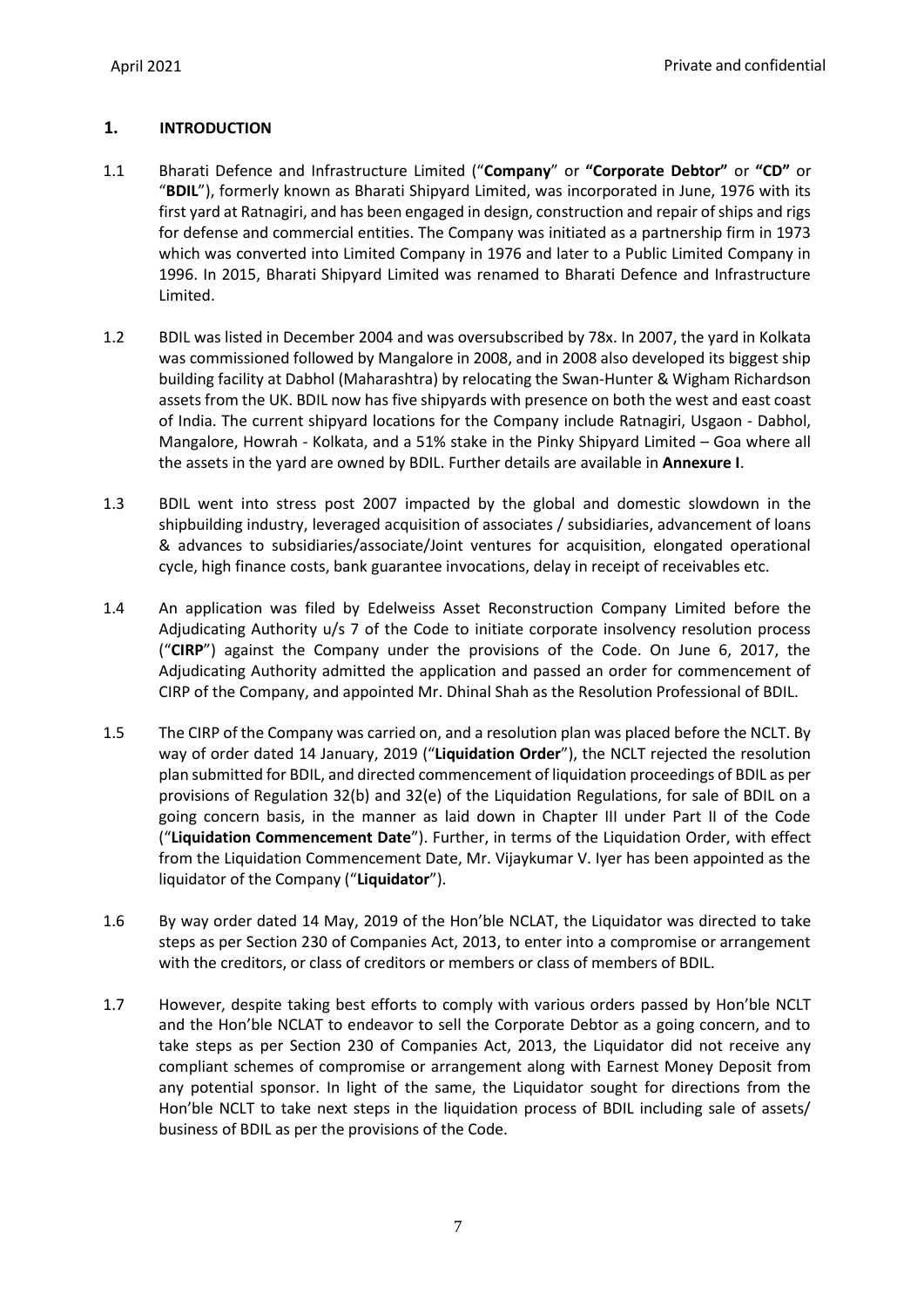1.8 The Hon'ble NCLT vide its order dated 18 December, 2020 has directed the Liquidator as follows:

*"The Applicant is directed to take further appropriate steps for liquidation of the CD, including sale of assets, collectively or in parcels or individually, as per the provisions of the Code and Rules made thereunder. He is directed to complete the process at the earliest."*

In view of the aforesaid, the Liquidator issued public announcements vide advertisement dated 23 February 2021 and 11 March 2021 inviting expressions of interest from applicants/prospective bidders to participate in the electronic auction sale process of the Corporate Debtor as a whole on a going concern basis. Considering that the aforesaid auction process did not evince satisfactory interest from bidders, the Liquidator has issued public announcements, published on 08, April, 2021 in the Business Standard (All Editions), Loksatta (All Maharashtra), Vartha Bharati Mangalore, Dainik Herald Goa, Aajkal Kolkata, Daily Sagar Ratnagiri and on website of BDIL <https://bdil.co.in/home/disclosures-under-liquidation/> ("**Public Announcement**"), in accordance with the provisions of Regulation 33 and Schedule I of the Liquidation Regulations, inviting Expressions of Interest ("**EOI**") for participation by interested Bidders in the present E-auction process of the sale of Corporate Debtor as a whole on a going concern basis and sale of set(s) of assets pertaining to the different shipyards/ locations of BDIL, collectively, in the manner provided in this Process Document

- <span id="page-8-0"></span>1.9 Deloitte Touche Tohmatsu India LLP ("**DTTILLP**") has been engaged as professional advisors to assist the Liquidator in the liquidation process of BDIL, and iQuippo Services Limited has been appointed as the E-auction Agency to conduct web based E-auction on its online platform on 10, June, 2021 ("**Portal**") in relation to the sale of the Corporate Debtor as a whole on a going concern basis and sale of set(s) of assets collectively, pertaining to the respective Parcel(s) in category B, in the manner provided in this Process Document.
- 1.10 The Liquidator may in his absolute discretion, but without being under any obligation to do so, update, amend or supplement the information, assessment or assumptions contained in this Process Document.
- 1.11 The issuance of this Process Document does not imply that the Liquidator is bound to select a Bidder or to appoint the Bidder with the highest Financial Proposal as Successful Bidder and the Liquidator reserves the right to reject all or any of the Bidders or Bids without assigning any reason whatsoever or assuming any cost.
- 1.12 The sale of the Corporate Debtor as a whole on a going concern basis and sale of set(s) of assets collectively, pertaining to the respective Parcel(s) under Category B, shall be undertaken by the E-Auction Agency for and on behalf of the Liquidator through the Portal by way of a E-Auction process.
- 1.13 The Annexures to this Process Document shall form an integral part hereof and this Process Document shall always be read in conjunction with the Annexures appended hereto.
- 1.14 The Bidders are required to comply with terms and conditions mentioned in this Process Document and register themselves on the Portal. The proposed acquisition under this Process Document shall be by way of live e-auction.
- 1.15 Each Bidder is required to submit to the Liquidator the Earnest Money Deposit as mentioned in Clause [3.4](#page-18-0) along with all the Supporting Documents specified in Formats I to XI within the timelines mentioned in this Process Document.
- 1.16 Only Bidders who have been deemed to be Qualified Bidders by the Liquidator will be allowed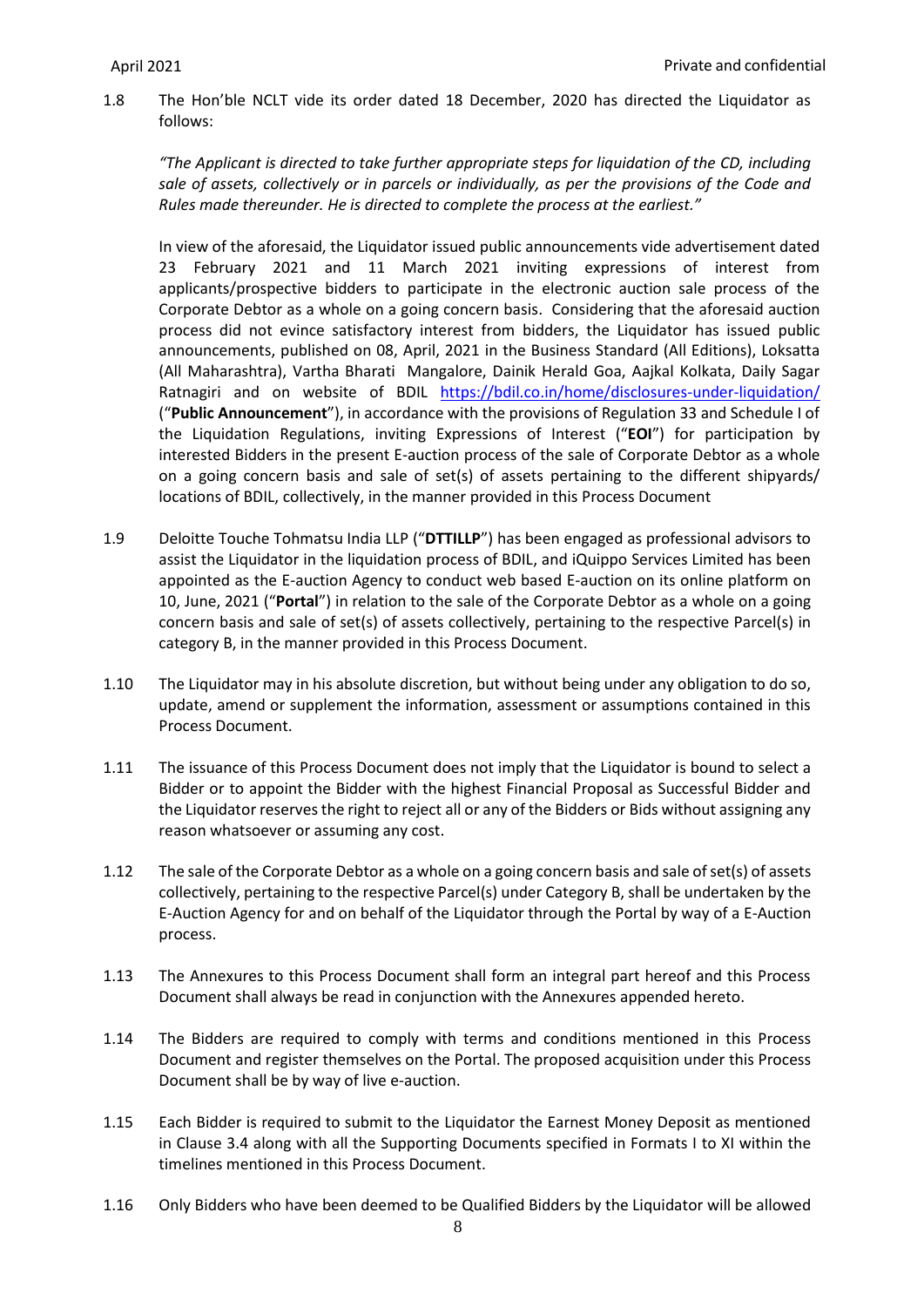to carry on due diligence, Site visits and participate in the live e-auction process. This Process Document contains the entire terms of the Bid Process and shall supersede any other process document or terms of bid published earlier by the Liquidator.

## <span id="page-9-0"></span>**2. DEFINITIONS**

Unless the context otherwise requires, following capitalized terms used in this Process Document, shall have the meanings given hereunder. Terms not defined in this Process Document shall have the meanings assigned to the term under the IB Code:

"**Adjudicating Authority**" or "**NCLT**" meansthe Mumbai bench of the Hon'ble National Company Law Tribunal.

"**Affiliate**" means a company that, directly or indirectly:

- (a) Controls; or
- (b) is Controlled by; or
- (c) is under the common Control;

with the Company or the Bidder, as the case may be.

"**Applicable Law**" means all applicable laws, regulations, rules, guidelines, circulars, reenactments, revisions, applications and adaptations thereto made from time to time and in force and effect, judgments, decrees, injunctions, writs and orders of any court, arbitrator or governmental agency or authority, rules, regulations, orders and interpretations of any governmental authority, court or statutory or other body applicable for such transactions including but not limited to the IB Code, Liquidation Regulations, Companies Act, 1956/2013 (as applicable), Foreign Exchange Management Act, 1999, Securities and Exchange Board of India (Issue of Capital and Disclosure Requirement) Regulations, 2009, and Securities and Exchange Board of India (Substantial Acquisition of Shares and Takeovers) Regulations, 2011, each as amended from time to time.

"**Associate Company**" shall have the meaning ascribed to such term in the Companies Act, 2013.

"**Auction Date**" has the meaning ascribed to it in Clause [3.2](#page-14-2) of the Process Document.

"**Bid**" means (i) with reference to Category A, an offer by a Bidder to acquire the Corporate Debtor as a whole on a going concern basis and (ii) with reference to Category B, an offer by a Bidder to acquire the respective Parcel(s) under Category B, in the live e -auction process, including the EOI, all Supporting Document, EMD and Financial Proposal, made as per the terms of this Process Document.

"**Bidder(s)**" means each such Person who is interested in taking part in the Bid Process and who has Accepted this Process Document, and where the context requires, a Person who has submitted a Bid(s) pursuant to this Process Document, and shall include, where relevant, the Representatives of the Bidder.

"**Bid Process**" means the process set out in this Process Document for conduct of e-auction process for and selection of the Successful Bidder(s) for the acquisition of the Company as a whole on a going concern basis under Category A and for acquisition of set(s) of assets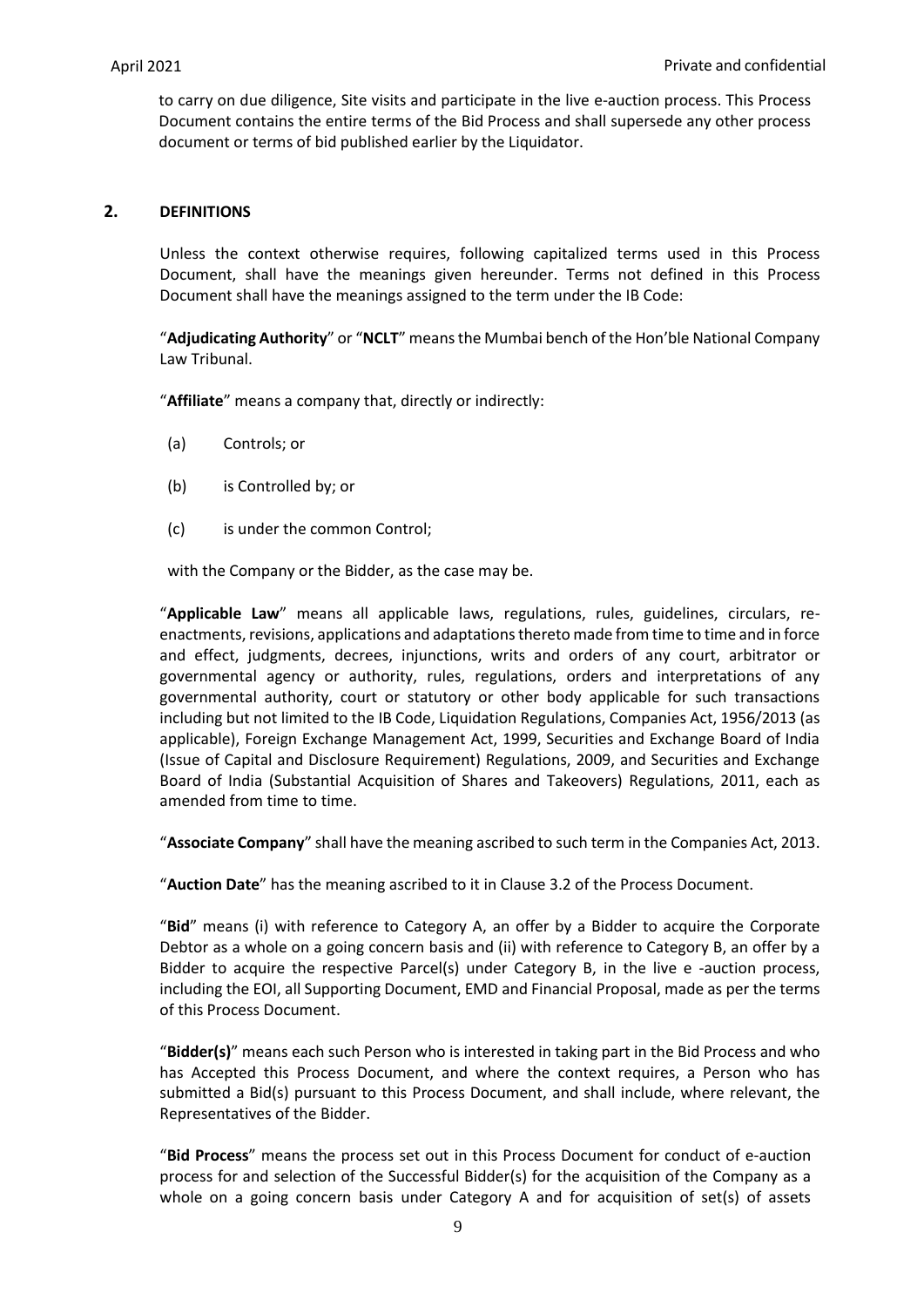collectively, pertaining to the respective Parcel(s) under Category B.

"**Category A**" means, for the purpose of Parcel in the e-auction, as envisaged in this Process Document, the Corporate Debtor as a whole, on a going concern basis.

"**Category B**" means, for the purpose of Parcel(s) in the e-auction, as envisaged in this Process Document, collectively the set of assets in Parcel 2, Parcel 3, Parcel 4, Parcel 5, Parcel 6, Parcel 7 and Parcel 8 as described in Annexure II herein.

"**Company**"/"**Corporate Debtor**" has the meaning ascribed to it in Clause [1.1](#page-7-1) of this Process Document.

"**Confidential Information**" means all financial, technical, operational, legal, commercial, staff, management and other information, data and know-how, including all information relating to the business, assets, affairs, products, services, assets, costs, terms of trading, customers, suppliers, employees and financial statements of the Company or any of its client's, disclosed or submitted to the Bidder(s) by the Liquidator or its Representatives in written, representational, electronic, verbal or other form (including on the Data Room or in the course of the Site visit) and includes all data, materials, products, technology, computer programs, specifications, manuals, business plans, software, marketing plans, financial information, human resource information and any other information disclosed or submitted about or in relation to the Affiliates and Associate Companies including without limitation information on the contents and existence of this Process Document and analysis, compilations, studies and other documents prepared by the Company or any of the Company's Representatives or which contain or otherwise reflect or are generated from any Confidential Information and conspicuously designated as "Confidential" or "Proprietary" at the time of written disclosure by the Bidder(s) or any Bidder's Representatives.

"**Confidentiality Undertaking**" means the undertaking as specified in Format II, to be provided by a Bidder(s), in respect of the Confidential Information shared with the Bidder(s) during the course of the Bid Process.

"**Consideration Payment Date**" shall mean the date on which the Final Consideration shall be deposited by the Successful Bidder(s) into the Liquidation Account, which shall be within 15 (fifteen) days from the issuance of the LoI(s) to the Successful Bidder(s).

"**Control**" has the meaning ascribed to it in the Companies Act, 2013.

"**Data Room**" means the virtual data room maintained by the Liquidator, created for Qualified Bidder(s) to conduct due diligence and access information in relation to the Company and the set(s) of assets pertaining to the respective Parcel(s) under Category B, under terms of the Confidentiality Undertaking.

"**Document Submission Date**" has the meaning ascribed to such terms in Clause [3.4](#page-18-0) of this Process Document.

**"Earnest Money Deposit"** or "**EMD**" has the meaning ascribed to such term in Clause [3.4](#page-18-0) of this Process Document.

"**E-auction Agency**" means iQuippo Services Limited or any other e-auction agency engaged by the Liquidator of the Company in relation to the Bid Process.

"**Financial Proposal**" shall mean (i) with reference to Category A, the consideration offered by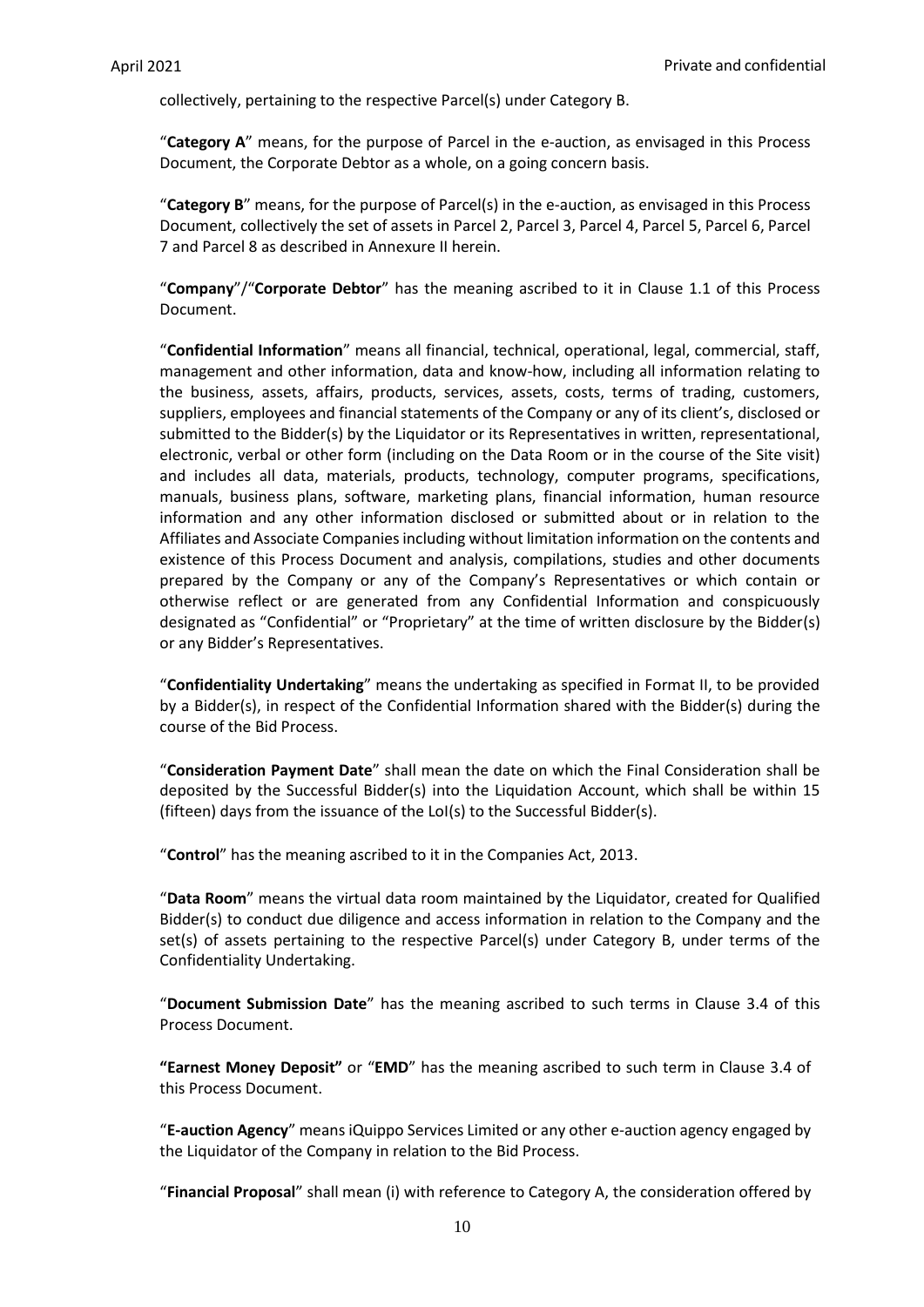a Bidder as part of the Bid for the acquisition of the Corporate Debtor as a whole, on a going concern basis and (ii) with reference to Category B, the consideration offered by a Bidder(s) as part of the Bid(s) for acquisition of the respective Parcel(s) under Category B, for which the Bidder has submitted the Bid(s) evidenced by the financial information sought from the Bidder(s), in accordance with the provisions of this Process Document.

**"Final Consideration"** shall mean the entire consideration proposed by a Successful Bidder(s) in the course of the E-Auction, and required to be paid by the Successful Bidder(s) on Consideration Payment Date to acquire (i) in the case of Category A, the Corporate Debtor as a whole on a going concern basis and (ii) in case of Category B, the respective Parcel(s) under Category B, in terms of this Process Document.

"**IBBI"** means the Insolvency and Bankruptcy Board of India.

"**IB Code**" or **"IBC"** or **"Code"** means Insolvency and Bankruptcy Code, 2016 and other rules and regulations framed thereunder, as amended from time to time.

"**INR**" means the Indian Rupee.

"**Insider Trading Regulations**" means the Securities and Exchange Board of India (Prohibition of Insider Trading) Regulations, 2015, as amended from time to time.

"**Last Date of Registration**" has the meaning ascribed to it in Clause [3.2](#page-14-2) of the Process Document.

"**Letter(s) of Intent**" or "**LoI**" means the letter(s) issued by the Liquidator, to the Successful Bidder(s) post conclusion of the e-auction process envisaged in this Process Document (i) in the case of Category A, in relation to acquisition of the Corporate Debtor as a whole on a going concern basis and (ii) in case of Category B, in relation to acquisition of the respective Parcel(s) under Category B.

"**Liquidation Regulations**" means Insolvency and Bankruptcy Board of India (Liquidation Process) Regulations, 2016 amended and applicable to the liquidation process of the Corporate Debtor.

"**Liquidator**" means Mr. Vijaykumar V. Iyer, who has been appointed as liquidator by the Adjudicating Authority for conducting the liquidation process of the Company.

"**NCLT Order**" shall mean an order of the Hon'ble NCLT in relation to, amongst other things, the transfer of the Corporate Debtor as a whole as a going concern to any successful bidder with the issuance of the Certificate of Sale by the Liquidator.

"**NCLAT**" means the Hon'ble National Company Law Appellate Tribunal.

"**Person**" means an individual, a partnership firm, an association, a corporation, a limited company, a trust, a body corporate, bank or financial institution or any other body, whether incorporated or not.

**"Portal"** has the meaning ascribed to it in Claus[e 1.9](#page-8-0) of this Process Document.

"**Process Document**" means this document issued in relation to acquisition of the asset under Category A and respective Parcel(s) under Category B, including all the appendices, annexures and formats hereto, and shall include all supplements, modifications, amendments, alterations or clarifications thereto.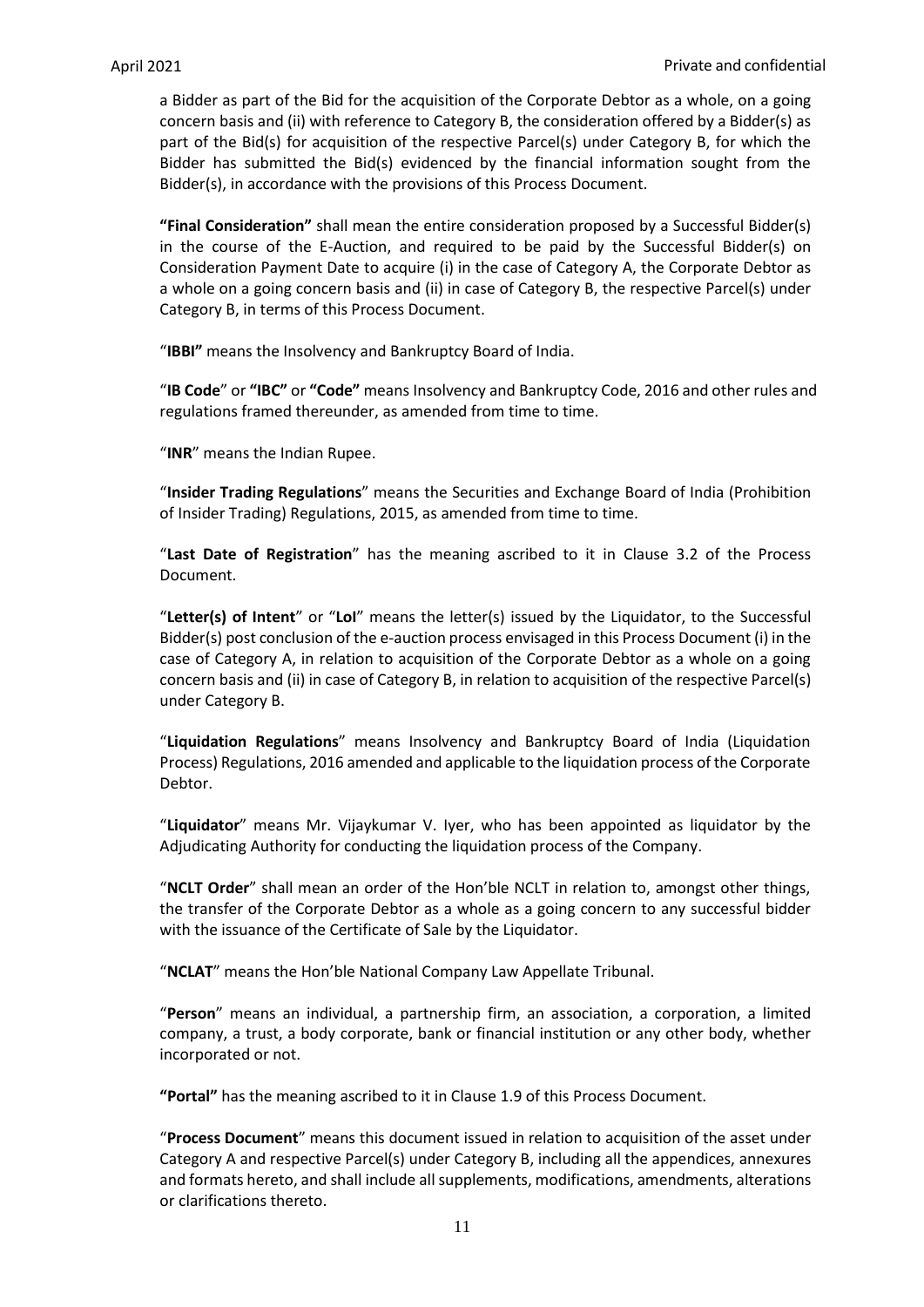"**Public Announcement**" has the meaning ascribed to it in this Process Document.

"**Representatives**" includes directors or key managerial personnel of the relevant Person expressly authorized by such Person pursuant to a board resolution (in case of incorporated Persons) or duly executed and legally valid power(s) of attorney (executed under the authority of a board resolution in case of incorporated Persons).

This term when specifically used in the case of/ co-joint with the Liquidator, includes the Liquidator's advisors and consultants.

"**Reserve Price**" means the realizable value of the Corporate Debtor as a whole on a going concern basis under Category A or the realizable value for the set(s) of assets, pertaining to the respective Parcel(s) under Category B determined in accordance with Regulation 35 of the Liquidation Regulations and provided in the Public Announcement.

"**Sale Certificate(s)**" or "**Certificate(s) of Sale**" means a certificate(s) substantially in the format specified in Format X of this Process Document, issued by the Liquidator to the Successful Bidder(s) in relation to the sale of the Company as a whole on a going concern basis under Category A or in relation to the sale of the respective Parcel(s) under Category B, in terms of this Process Document and the Liquidation Regulations.

"**SEBI**" shall mean the Securities and Exchange Board of India.

"**Site**" shall mean the location of all the immovable and movable properties of the Company for the purposes of conducting business, as described in Annexure I.

"**Stakeholder**" shall have the meaning assigned to it under the Code.

"**Successful Bid(s)**" mean (i) in case the Successful Bidder is under Category A, then the Bid of the Successful Bidder for acquisition of the Corporate Debtor as a whole on a going concern basis, and (ii) in case the Successful Bidder(s) are under Category B, then the Bid(s) of the Successful Bidder(s) for acquisition of the respective Parcel(s) under Category B.

"**Successful Bidder(s)**" meansthe Qualified Bidder(s), whose Bid(s) is selected by the Liquidator as per Clause [3.4](#page-18-0) and to whom the Letter(s) of Intent is issued by the Liquidator, either under Category A or such Parcel(s) under Category B, in accordance with the terms of this Process Document.

"**Supporting Documents**" has the meaning ascribed to it in Claus[e 3.4](#page-18-0) of the Process Document.

"**Transfer Date**" means (i) in case the Successful Bid is under Category A, the date on which the ownership of the Company as a whole on a going concern basis is transferred to the Successful Bidder in terms of the Certificate of Sale issued by the Liquidator in accordance with the terms of the Process Document, Applicable Law and the order of the Adjudicating Authority, and (ii) in case the Successful Bid(s) are under Category B, each of the date(s) on which the set(s) of assets under the respective Parcel(s) are transferred to the Successful Bidder(s) in terms of the Certificate(s) of Sale issued by the Liquidator in accordance with the terms of the Process Document, Applicable Law and the order of the Adjudicating Authority.

"**Unpublished Price Sensitive Information**" or "**UPSI**" shall have the meaning ascribed to the term in the Insider Trading Regulations.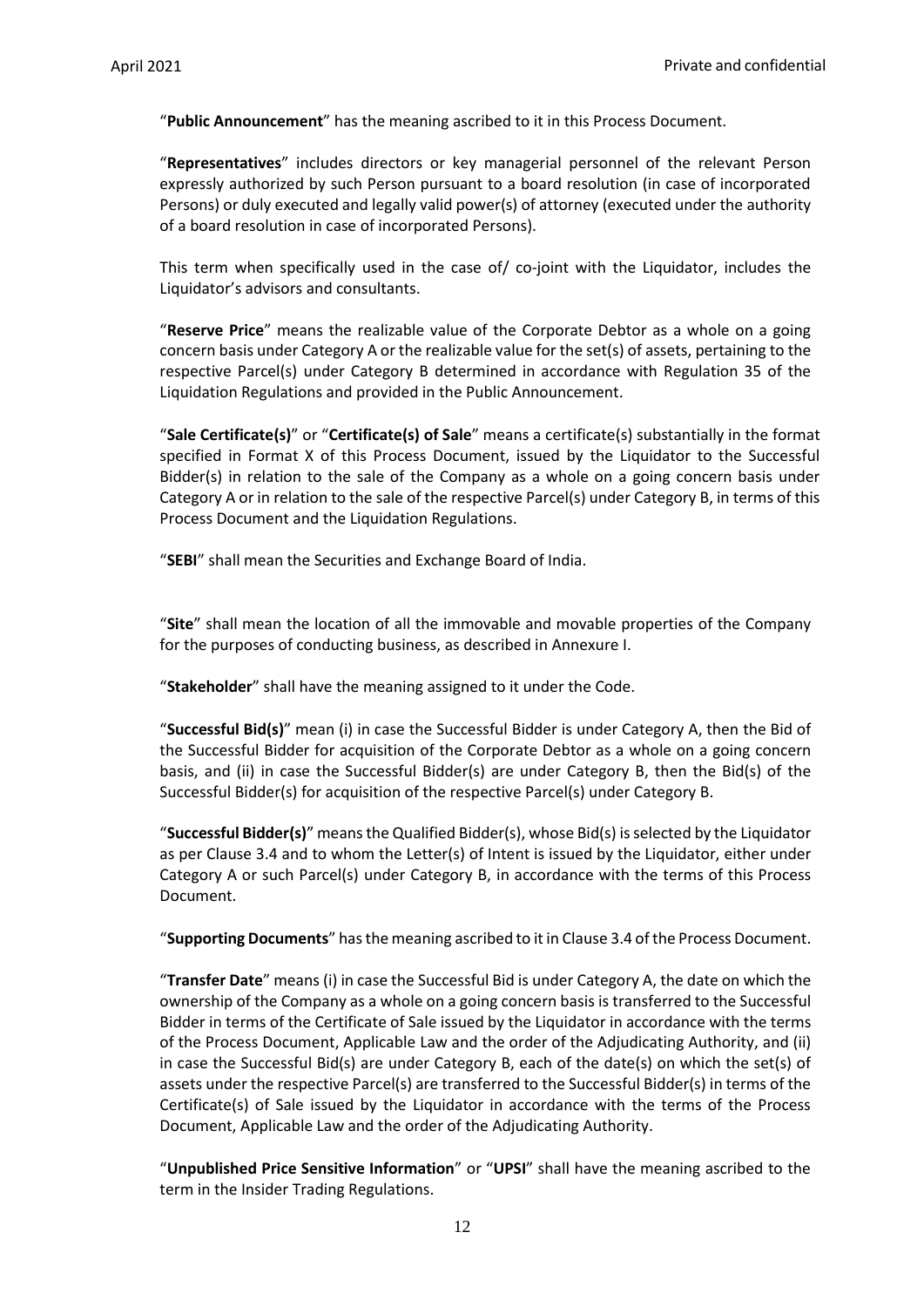"**Working Day**" shall mean any day between 10:30 Hours and 18:00 Hours IST, other than a public holiday as per the Negotiable Instruments Act, 1881, when banks in Mumbai are open for business.

For the sake of clarity, all timelines contained in this Process Document pertain to days that are not declared public holidays. If performance of any action falls on a day declared as a public holiday under Negotiable Instruments Act, 1881, the relevant action is to be performed on the next Working Day.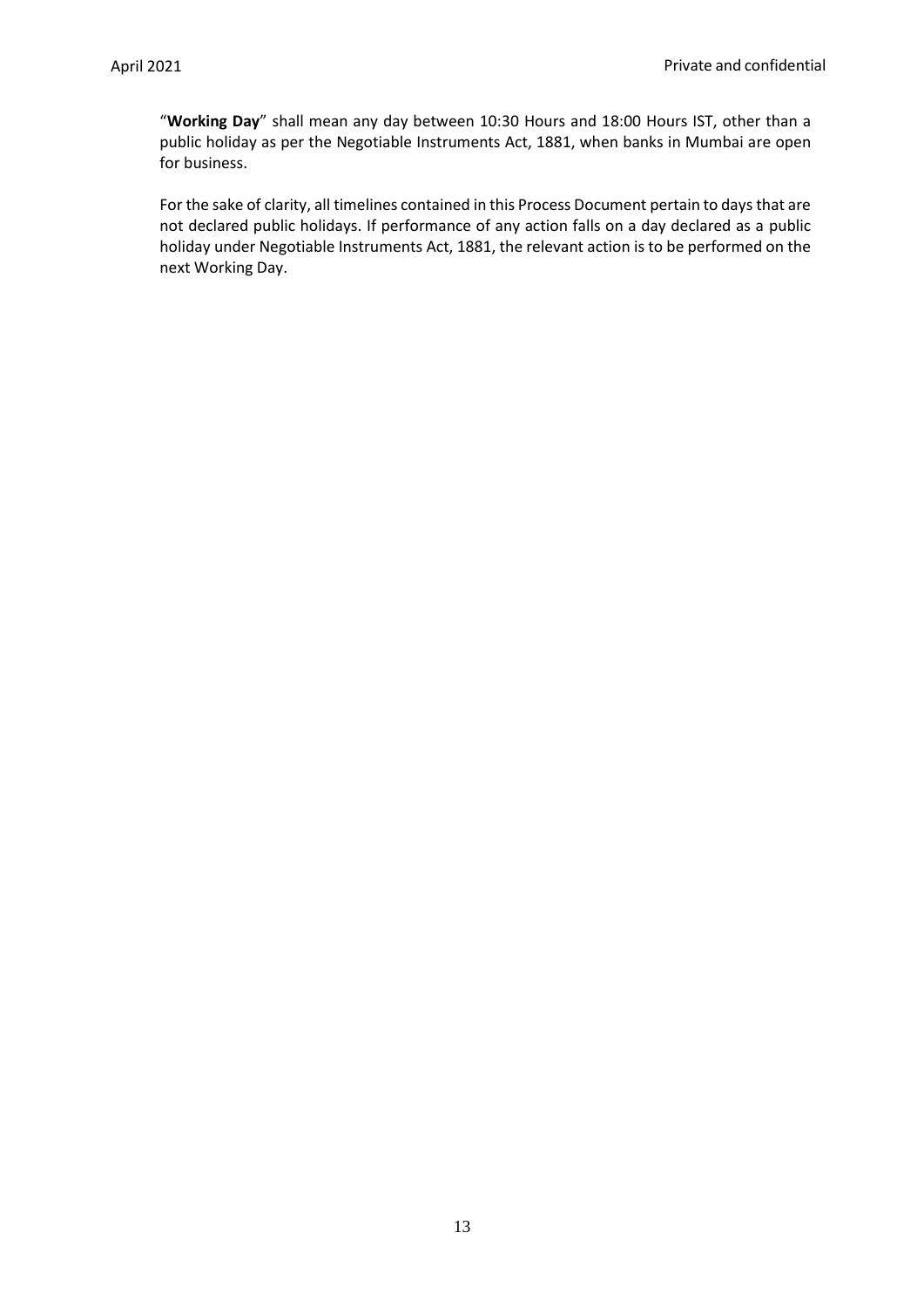# <span id="page-14-0"></span>**3. BIDDING PROCESS**

## <span id="page-14-1"></span>3.1 **Key steps in the process:**

- I. Registration of Bidders on the Portal of the E-Auction Agency;
- II. Submission of EOI along with Supporting Documents and EMD;
- III. Verification of EOI, Supporting Documents and EMD by Liquidator;
- IV. Declaration of Qualified Bidders;
- V. Conduct of Site visit and accessing Data Room by Qualified Bidders;
- VI. Participation of Bidders in the E-Auction process on the Auction Date;
- VII. Declaration of Successful Bidder(s) by the Liquidator;
- VIII. Issuance of LOI(s) to the Successful Bidder(s);
- IX. Payment of Final Consideration by the Successful Bidder(s);<br>X. Issuance of Certificate(s) of Sale.
- Issuance of Certificate(s) of Sale.

## <span id="page-14-2"></span>3.2 **Process Timeline**

| Sr.<br>No. | <b>Event Description</b>                                                                                                                                                                                                                             | <b>Date</b>                 |  |  |  |  |
|------------|------------------------------------------------------------------------------------------------------------------------------------------------------------------------------------------------------------------------------------------------------|-----------------------------|--|--|--|--|
| 1.         | 8 <sup>th</sup> April, 2021<br>Publication of Public Announcement for sale vide E-<br>Auction, of BDIL as a whole on a going concern basis and<br>sale of set(s) of assets collectively, pertaining to the<br>respective Parcel(s) under Category B. |                             |  |  |  |  |
| 2.         | 12 <sup>th</sup> April, 2021<br>Commencement of registration of Bidders with E-<br>Auction Agency and submission of supporting<br>documents with EMD.                                                                                                |                             |  |  |  |  |
| 3.         | $10^{th}$ May, 2021<br>Last date for registration of Bidders with E-Auction<br>Agency and submission of supporting documents with<br>EMD.                                                                                                            |                             |  |  |  |  |
| 4.         | 13 <sup>th</sup> May, 2021<br>Commencement of Site visit and accessing Data Room<br>by Qualified Bidders*                                                                                                                                            |                             |  |  |  |  |
| 5.         | 7 <sup>th</sup> June, 2021<br>Last date of Site visit and accessing Data Room by<br><b>Qualified Bidders</b>                                                                                                                                         |                             |  |  |  |  |
| 6.         | <b>Auction Date</b>                                                                                                                                                                                                                                  | 10 <sup>th</sup> June, 2021 |  |  |  |  |
| 7.         | Declaration of Successful Bidder(s)                                                                                                                                                                                                                  | 14 <sup>th</sup> June, 2021 |  |  |  |  |
| 8.         | Issuance of LOI(s) by Liquidator to the Successful<br>Bidder(s)                                                                                                                                                                                      | 29 <sup>th</sup> June, 2021 |  |  |  |  |
| 9.         | Payment of Final Consideration by Successful Bidder(s)<br>within 15 days from the date of issuance of LOI(s) as per<br><b>IB Code</b>                                                                                                                | 14 <sup>th</sup> July, 2021 |  |  |  |  |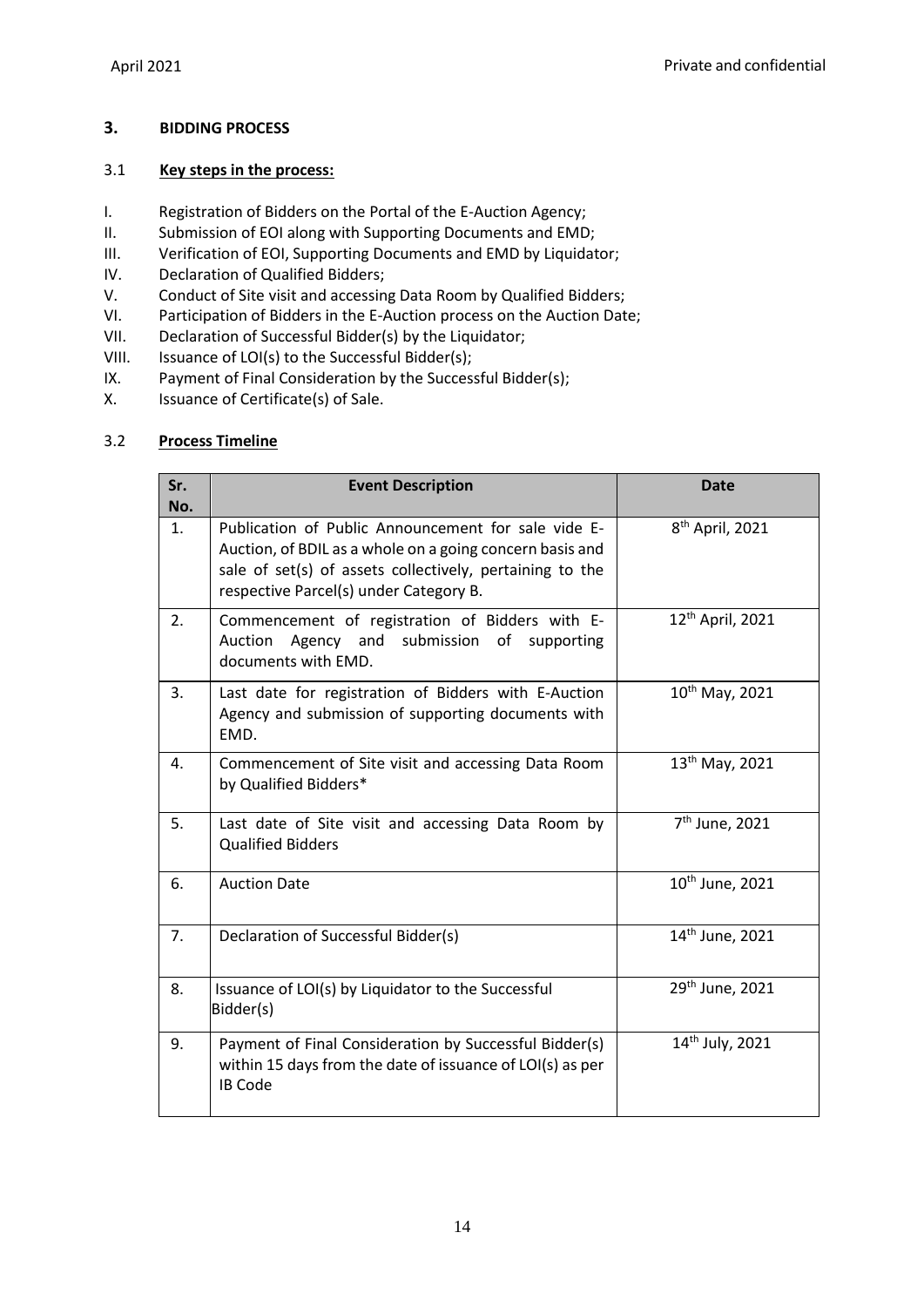| Sr.<br>No. | <b>Event Description</b>           | <b>Date</b>                                                                                                                                                                                                                                                                                                                                                                                                                                         |
|------------|------------------------------------|-----------------------------------------------------------------------------------------------------------------------------------------------------------------------------------------------------------------------------------------------------------------------------------------------------------------------------------------------------------------------------------------------------------------------------------------------------|
| 10.        | Issuance of Certificate(s) of Sale | For Category A: within 7<br>(seven) days from receipt of<br>the NCLT Order, or payment<br>Final Consideration,<br>of<br>whichever occurs later (in<br>case of sale of BDIL as a<br>whole on a going concern<br>basis under Category A).<br>For Category B: within 7<br>(seven) days from payment<br>of Final Consideration<br>(in case of sale of set(s) of<br>pertaining<br>assets<br>to<br>respective Parcel(s) under<br>Category B collectively) |
|            |                                    |                                                                                                                                                                                                                                                                                                                                                                                                                                                     |

\*Qualified Bidders can commence Site visits and access the Data Room provided that the EOI, EMD and all Supporting Documents as mentioned in Step II of Clause [3.4](#page-18-0) of this Process Document have been verified to the satisfaction of the Liquidator.

The Liquidator may extend/ modify the timelines as set out in this Clause at any time without giving reasons by way of a public announcement and/or uploading on the website of Corporate Debtor and/or by email, without incurring any obligation or the need to provide any reasons. In any case, it is assumed that each Bidder takes cognizance of any such extension.

The Liquidator is also entitled to postpone the Auction Date and such revised Auction Date will be notified to the Bidders and shall be published on the website of the Corporate Debtor, at least 2 (two) Working Days prior to the revised Auction Date.

# <span id="page-15-0"></span>3.3 **Asset Parcels under the Bid Process:**

| Category          | <b>Asset</b>                                      | <b>Reserve Price</b><br>(INR Crore) |  |  |
|-------------------|---------------------------------------------------|-------------------------------------|--|--|
| <b>Category A</b> |                                                   |                                     |  |  |
| Parcel 1          | BDIL as a whole on a going concern basis          | 615                                 |  |  |
| Category B        |                                                   |                                     |  |  |
| Parcel 2          | Set of assets pertaining to Dabhol Shipyard on    | 240                                 |  |  |
|                   | a collective basis.                               |                                     |  |  |
| Parcel 3          | Set of assets pertaining to Ratnagiri Shipyard on | 102                                 |  |  |
|                   | a collective basis.                               |                                     |  |  |
| Parcel 4          | Set of assets pertaining to Mangalore Shipyard    | 121                                 |  |  |
|                   | on a collective basis.                            |                                     |  |  |
| Parcel 5          | Set of assets pertaining to Kolkata Shipyard on   | 25                                  |  |  |
|                   | a collective basis.                               |                                     |  |  |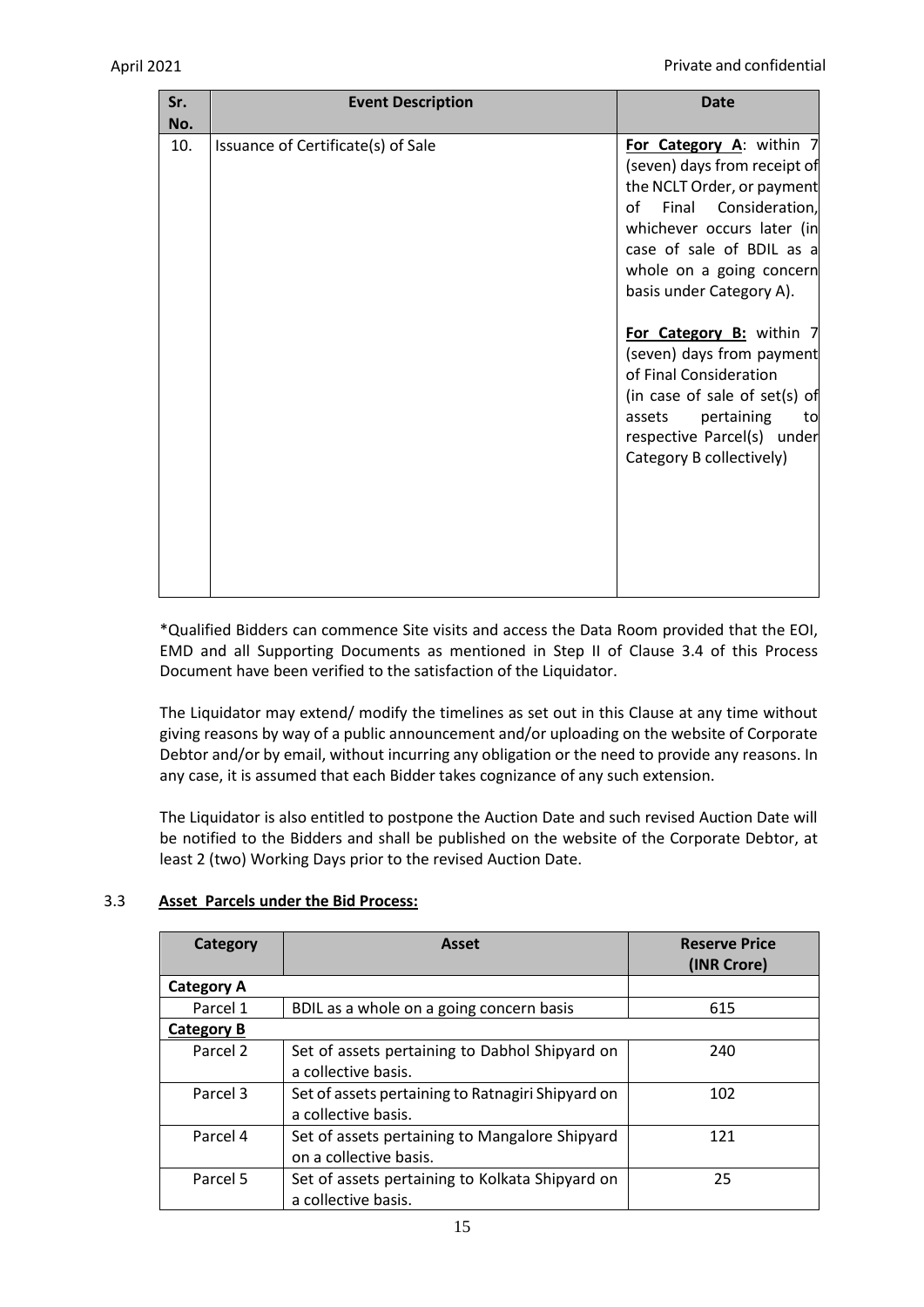| Category | Asset                                                      | <b>Reserve Price</b><br>(INR Crore) |
|----------|------------------------------------------------------------|-------------------------------------|
| Parcel 6 | Assets located at Goa.                                     | 50                                  |
| Parcel 7 | Corporate Office in Mumbai                                 | 20                                  |
| Parcel 8 | Assets located at Bhandarli godown and<br>Godhbunder Yard. | 23                                  |

(Parcel 1, Parcel 2, Parcel 3, Parcel 4, Parcel 5, Parcel 6, Parcel 7 and Parcel 8 shall be collectively termed as "**Parcels**")

The assets of BDIL under Category B have been categorized collectively in Parcels to facilitate the Bid Process. The detailed description of assets under each Parcel under Category B has been provided in Annexure II herein. It is clarified that the Liquidator reserves his right to give preference to a Bidder submitting Bids for acquisition of the Corporate Debtor as a whole on a going concern basis under Category A, and/or any Bid(s) which maximizes the overall value to Stakeholders. Illustrations relating to preference that may be provided to Bids submitted in the Bid Process for Category A and Category B Assets have been provided below, only for reference purpose:

### **Illustration 1:**

The highest Bid received to purchase the Parcel under Category A i.e. BDIL as a whole on a going concern basis is for INR 600 (Bid A).

The highest Bid(s) received to purchase Parcel 2 and Parcel 3 collectively is for INR 400 (Bid B).

The highest Bid(s) received to purchase Parcel 4, Parcel 5, Parcel 6, Parcel 7 and Parcel 8 collectively is for INR 300 (Bid C).

In such a situation, the Liquidator reserves his right to give preference to Bid B and Bid C collectively over Bid A in order to maximize the overall value to the Stakeholders.

Further, it is expressly clarified that the Liquidator reserves the right to award the Successful Bid(s) under Category B even if Bid(s) has not been received for all the Parcel(s) under Category B, as has been illustrated below:

### **Illustration 2:**

The highest Bid received to purchase the Parcel under Category A i.e. BDIL as a whole on a going concern basis is for INR 600 (Bid A).

The highest Bid(s) received to purchase Parcel 2 and Parcel 3 collectively is for INR 350 (Bid B).

The highest Bid(s) received to purchase Parcel 4, Parcel 5 and Parcel 6 collectively is for INR 350 (Bid C).

In such a situation, the Liquidator reserves his right to give preference to Bid B and Bid C collectively over Bid A in order to maximize the overall value to the Stakeholders.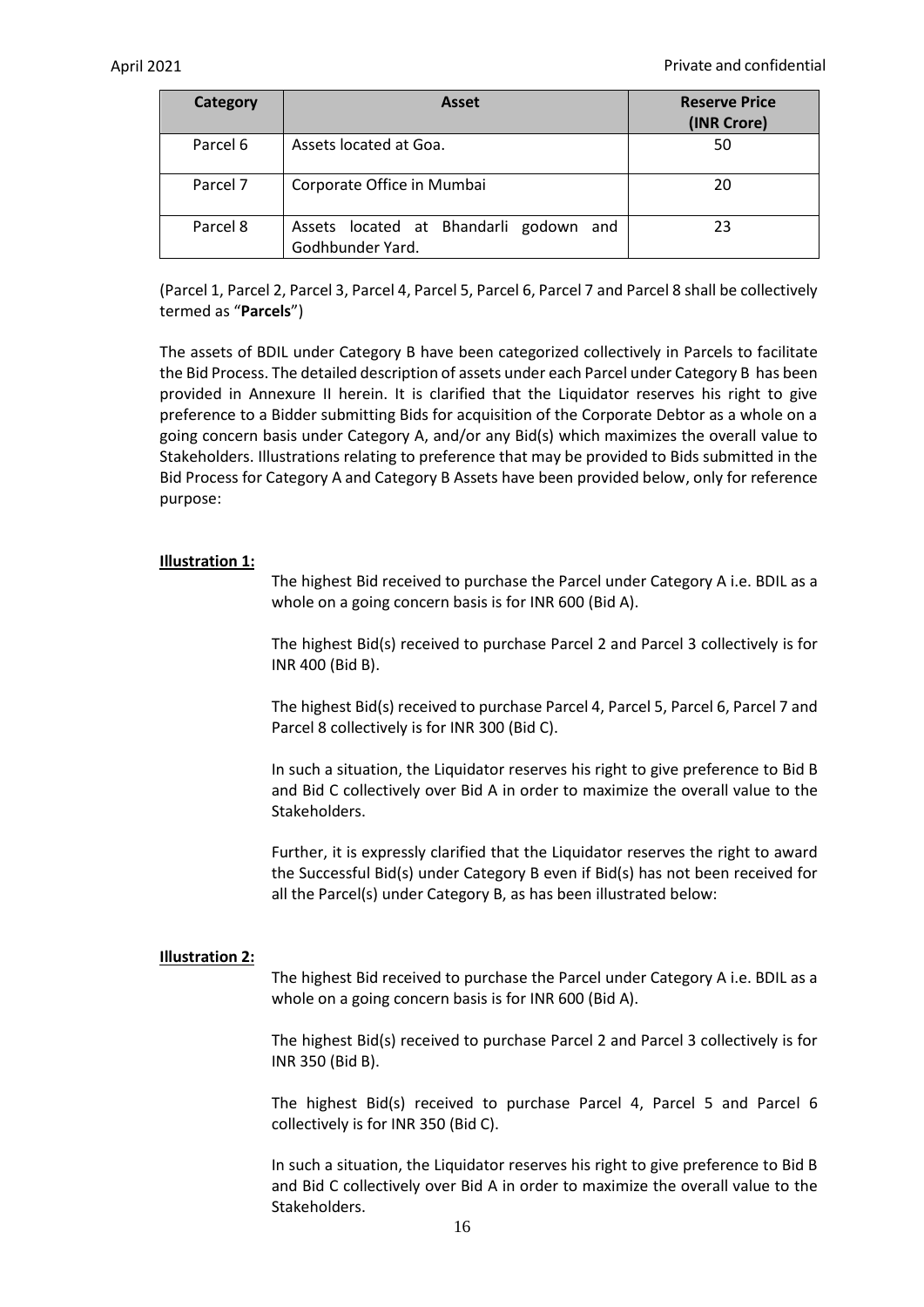#### **Illustration 3:**

The highest Bid received to purchase the Parcel under Category A i.e. BDIL as a whole on a going concern basis is for INR 1000 (Bid A).

The highest Bid(s) received to purchase Parcel 2 and Parcel 3 collectively is for INR 400 (Bid B).

The highest Bid(s) received to purchase Parcel 4, Parcel 5, Parcel 6, Parcel 7 and Parcel 8 collectively is for INR 300 (Bid C).

In such a situation, the Liquidator reserves his right to give preference to Bid A over Bid B and Bid C in order to maximize the overall value to the Stakeholders.

Further, it is expressly clarified that the Liquidator reserves the right to award the Successful Bid(s) under Category A even if Bid(s) has not been received for all the Parcel(s) under Category B, as has been illustrated below:

#### **Illustration 4:**

The highest Bid received to purchase the Parcel under Category A i.e. BDIL as a whole on a going concern basis is for INR 1000 (Bid A).

The highest Bid(s) received to purchase Parcel 2 and Parcel 3 collectively is for INR 400 (Bid B).

The highest Bid(s) received to purchase Parcel 4, Parcel 5 and Parcel 6 collectively is for INR 300 (Bid C).

In such a situation, the Liquidator reserves his right to give preference to Bid A over Bid B and Bid C in order to maximize the overall value to the Stakeholders.

#### **Illustration 5:**

The highest Bid received to purchase the Parcel under Category A i.e. BDIL as a whole on a going concern basis is for INR 1000 (Bid A).

The highest Bid(s) received to purchase Parcel 2 and Parcel 3 collectively is for INR 600 (Bid B).

The highest Bid(s) received to purchase Parcel 4, Parcel 5, Parcel 6, Parcel 7 and Parcel 8 collectively is for INR 400 (Bid C).

In such a situation, the Liquidator reserves his right to give preference to Bid A for acquisition of the Corporate Debtor as a whole on a going concern basis over Bid B and Bid C collectively.

Further, it is expressly clarified that the Liquidator reserves the right to award the Successful Bid(s) under Category A even if Bid(s) has not been received for all the Parcel(s) under Category B, as has been illustrated below:

#### **Illustration 6:**

The highest Bid received to purchase the Parcel under Category A i.e. BDIL as a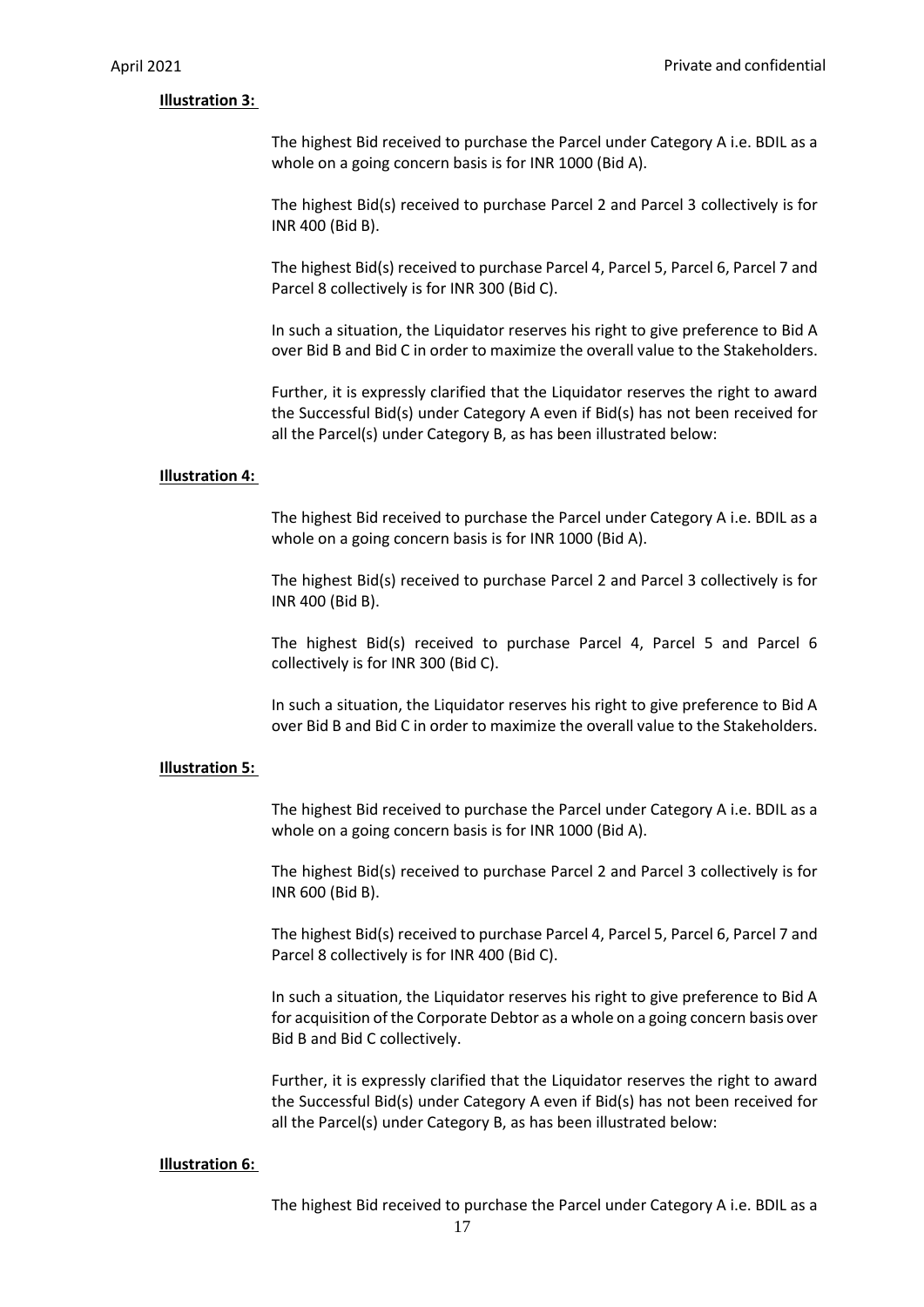whole on a going concern basis is for INR 1000 (Bid A).

The highest Bid received to purchase Parcel 2 and Parcel 3 collectively is for INR 700 (Bid B).

The highest Bid received to purchase Parcel 4, Parcel 5 and Parcel 6 collectively is for INR 300 (Bid C).

In such a situation, the Liquidator reserves his right to give preference to Bid A for acquisition of the Corporate Debtor as a whole on a going concern basis over Bid B and Bid C collectively.

# <span id="page-18-0"></span>3.4 **Detailed steps in the Bid Process:**

# <span id="page-18-1"></span>I. **Registration of Bidders on the Portal of the E-Auction Agency**

- (i) Bidders shall register themselves by visiting the Portal and creating an account as per the instructions mentioned on the Portal. Bidders will have to submit a valid e-mail ID, valid PAN Card and other KYC documents required by the E-Auction Agency on the Portal for the purpose of registration. Once a Bidder registers itself on the Portal, a username and password for the Bidder's account shall be generated and every Bidder shall be allotted a unique identification number ("**UIN**"). Until the time that a Bidder is classified as a Qualified Bidder, it shall only have access to view its profile on the Portal and the documents and terms and conditions relating to the Bid Process hosted on the Portal. Access to the E-Auction segment of the Portal shall only be granted to the Qualified Bidders, on the Auction Date.
- (ii) The Bidder(s) shall create its account on the Portal and generate its UIN after accepting the terms and conditions on the Portal by clicking on the "I Accept" button. By accepting the terms and conditions on the Portal, the Bidder shall be deemed to have accepted that:
	- a. The account shall be operated in accordance with the terms and conditions set out in this Process Document and the terms and conditions of E-auction Agency;
	- b. The confidentiality of the username and password of the account shall be the responsibility of the Bidder(s);
	- c. The account shall be operated only by the Bidder(s) or an authorized Representatives of the Bidder(s);
	- d. The selections made on the account and the Financial Proposal submitted on the account shall be binding on the Bidder(s) and the Liquidator shall be entitled to assume that the activities on the account have been performed under the rightful authority of the Bidder(s);
	- e. Any Bid(s) placed will be binding on the Bidder(s) holding the relevant UIN and the same cannot be avoided on grounds of unauthorized access to the account of the Bidder(s) or mistaken operation of the account.
	- f. The Bidder(s) shall be precluded from raising a dispute regarding unauthorised access and operations of the account.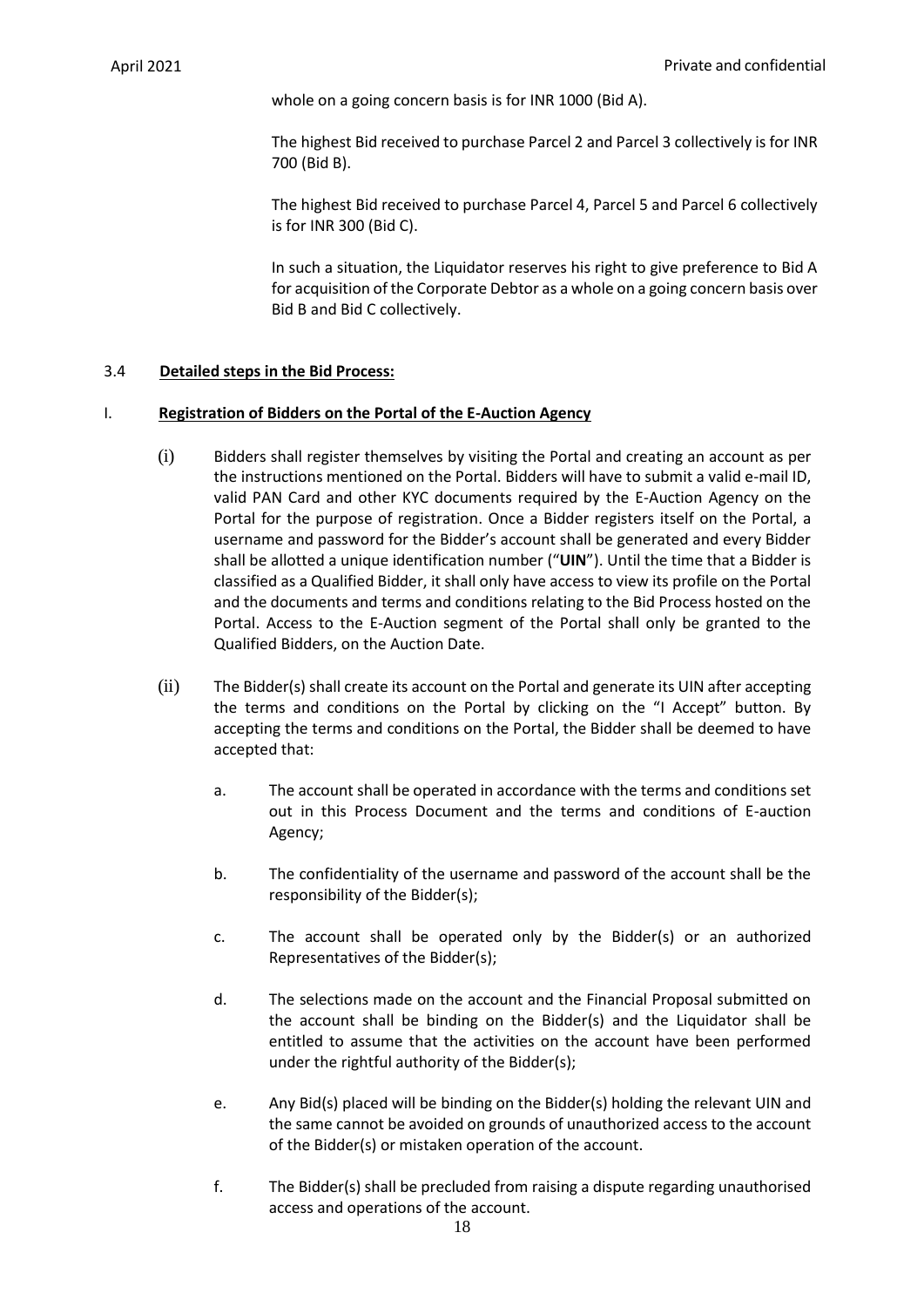- (iii) The E-Auction Agency shall assist in the process of registration and all queries/ assistance in relation to the registration may be directed by the Bidders to the E-Auction Agency and not the Liquidator. It is clarified that the E-auction Agency, the Liquidator and his Representatives shall not incur any liability on account of any problems related to registration of the Bidders on the Portal. It is clarified that any expenses relating to the registration process will be borne by the Bidders and that the Liquidator or the Company will not be liable to pay or reimburse the same. Instructions and steps related to the process of registration, details of contact persons of the E-Auction Agency and list of information/ documents required by the E-Auction Agency from the Bidders for the purpose of registration, will be hosted on the website of the Corporate Debtor by the Liquidator prior to commencement of registration on the Portal, so that the Bidder(s) can share such documents/ information with the E-Auction Agency. It is clarified that this list of documents/ information hosted on the website may not be an exhaustive list, and that the E-Auction Agency may require any Bidder(s) to furnish further documents/ information or clarification as it may deem fit for the purpose of successful registration.
- (iv) The last date of registration shall be 10 May, 2021 ("**Last Date of Registration**"). Once the Bidder(s) has been successfully registered on the Portal, evidence of the same has to be provided to the Liquidator.
- (v) In the event any Bidder fails to register itself on the Portal, notwithstanding the fact that such Bidder may have provided the EOI and the Supporting Documents, such Bidder shall not be entitled to participate in the Bid Process, and no liability shall be incurred by the Liquidator or Corporate Debtor or the E-auction Agency in this regard.

### <span id="page-19-0"></span>II. **Submission of EOI along with Supporting Documents and EMD**

- (i) The Bidders shall, simultaneous to the registration process in Step I, on or prior to 10 May, 2021 ("**Document Submission Date**") submit the EOI and the following documents to the Liquidator:
	- a. Formats I to XI of the Process Document in relation to the Bid Process along with the EMD and the evidence of registration of the Bidder(s) on the Portal; and
	- b. Documents evidencing source of funds of the Bidder(s) for making the payments in terms of its Financial Proposal, including:
		- 1. Firm commitment letter from banks/financial institutions; and/or
		- 2. Bankers certificate evidencing availability of funds; and/or
		- 3. Independent chartered accountant/statutory auditor certificate certifying quantum of investments held in the form of liquid assets; and/or
		- 4. any other document evidencing the source of funds to the satisfaction of the Liquidator

(the documents specified in (a) and (b) above are hereinafter referred to as the "**Supporting Documents**").

The Bidders should note that for the purpose of demonstrating source of funds, no reliance may be placed on the financial strength of any entity that has on an earlier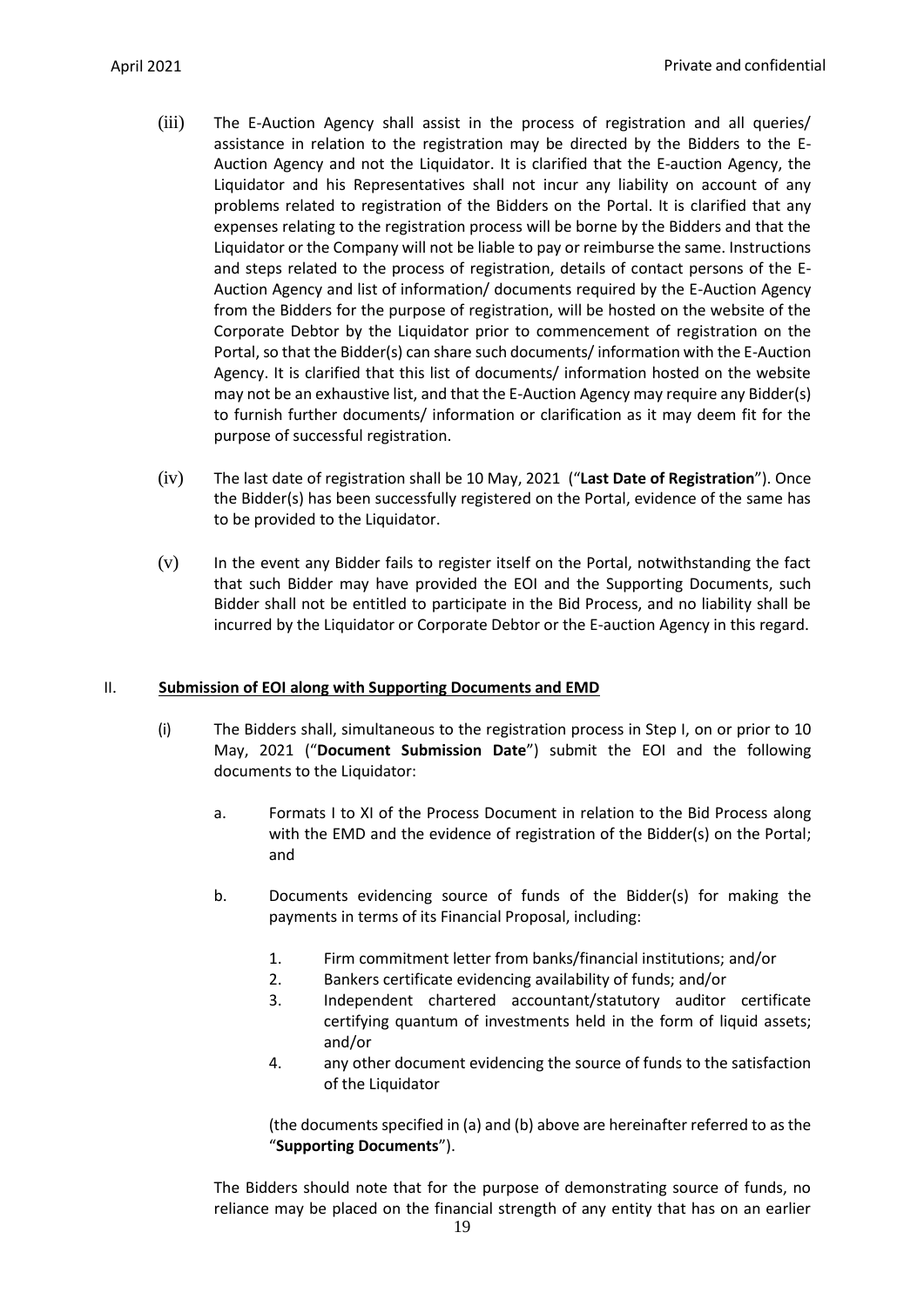occasion, committed a default or breach in relation to a bid/tender process conducted by banks/financial institutions or under any corporate insolvency resolution process/liquidation process under the IB Code. Any such evidence shall be liable for rejection by the Liquidator.

- (ii) As part of the EOI, each Bidder is required to identify the Category(ies) and Parcel(s) for which the Bidder is submitting an EOI and submit the corresponding EMD as provided in Annexure II herein. It is clarified that a Bidder may submit an EOI for Category A, and for any Parcel(s) under Category B, provided that such Bidder furnishes corresponding EMD pertaining to Category A and the respective Parcel(s) under Category B as per Annexure II herein. It is clarified that on the Auction Date, each Bidder shall be given access on the Platform to submit a Bid(s) only for the Category(ies) and Parcel(s) identified in its EOI, backed by the corresponding (aggregate) EMD, and that the Bidder shall not be entitled to submit a Bid(s) for any of the other Category(ies) or Parcel(s).
- (iii) All Supporting Documents shall be in the English language and if any document is not in English language, then the relevant document would need to be translated in English language along with an unconditional affidavit that the translation is true and correct and such translated document shall be considered as the final document. If any discrepancy is found in the original document and the translation, then the Bidder(s) may be disqualified, and the Bid(s), if any, may be rejected.
- (iv) A Bidder(s) is required to submit information in accordance with this Process Document and in compliance with the requirements set out under the IB Code and Liquidation Regulations and shall sign, stamp and date each of the documents in the space provided therein, and sign and stamp each page of all the documents.
- (v) All requisite Supporting Documents should be duly signed and stamped by the Bidder(s) or an authorised Representatives of the Bidder and supported by evidence of authority of such Person (board resolution and power of attorney of the Bidder). The authorized signatory shall be a director or key managerial person (as defined under the Companies Act, 2013) or an officer or employee of the Bidder(s) authorized by a director or key managerial person (as defined under the Companies Act, 2013) supported by evidence of such authority by way of a board resolution and power of attorney authorizing such director, key managerial person (as defined under the Companies Act, 2013) or an officer or employee. Strict adherence to forms, documents, and authorizations wherever specified in the Process Document, is required. Each form, document and authorization has to be duly signed and appropriately stamped/company seal affixed by the Representatives of Bidder(s).
- (vi) The EOI and EMD along with the Supporting Documents shall be submitted by post or courier and email, unless otherwise notified and it is the responsibility of the Bidder(s) alone to ensure that the EOI, along with the necessary documents, is delivered at the address given under Claus[e 3.4](#page-18-0) within the stipulated time and date.
- (vii) The Supporting Documents should be submitted in a single sealed envelope and via email in the following way on or prior to the Document Submission Date. Envelope should bear the following transcript

| (Expression of Interest) – "Confidential" |                         |                                                 |  |  |  |  |  |  |
|-------------------------------------------|-------------------------|-------------------------------------------------|--|--|--|--|--|--|
| <b>Superscript</b>                        |                         | "Expression of Interest for Bharati Defence and |  |  |  |  |  |  |
|                                           | Infrastructure Limited" |                                                 |  |  |  |  |  |  |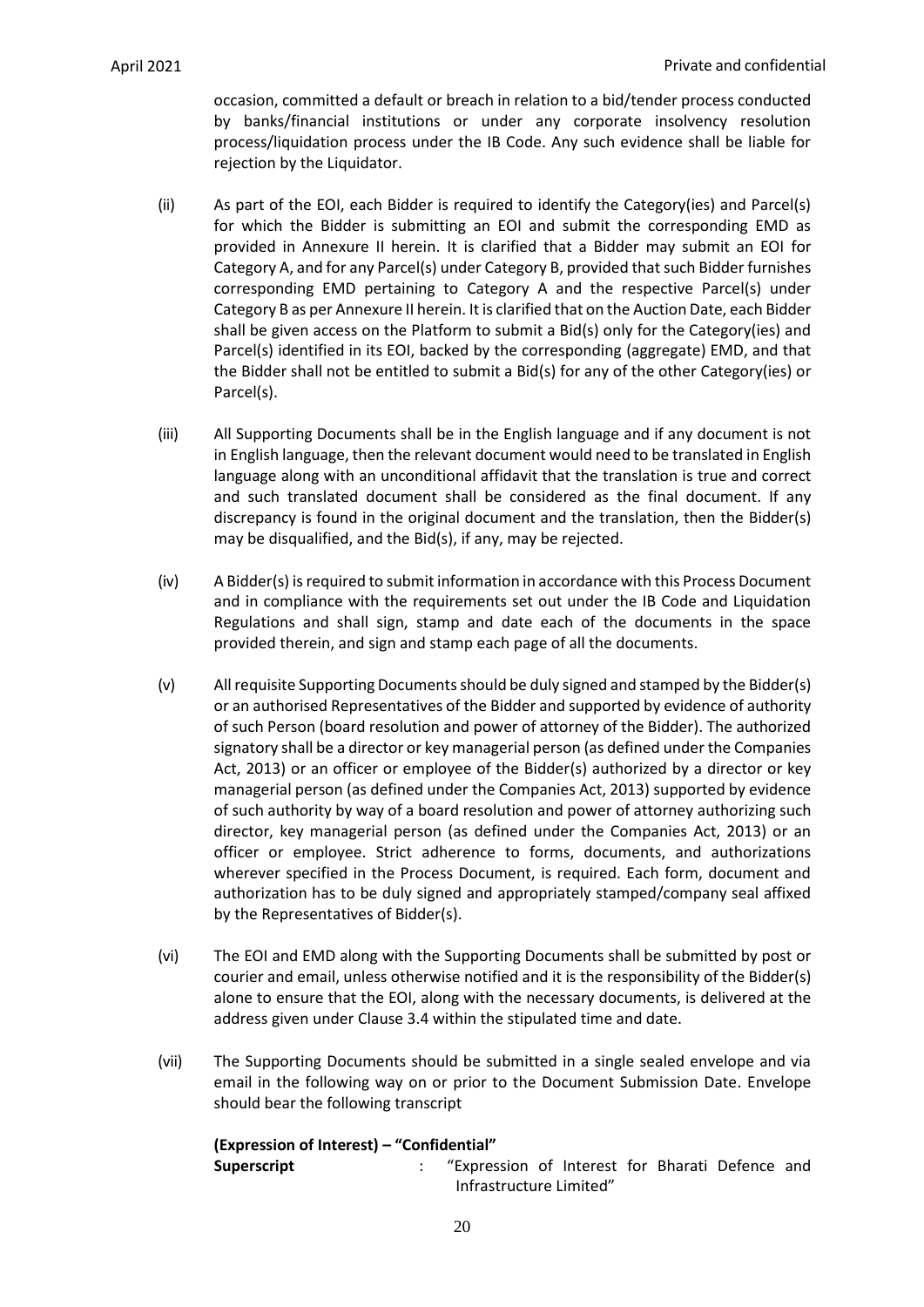| Name of the Bidder   | $\mathbf{E} \left[ \bullet \right]$ |                                                                                                                                                              |
|----------------------|-------------------------------------|--------------------------------------------------------------------------------------------------------------------------------------------------------------|
| ATTN. OF             | $\ddot{\phantom{0}}$                | Mr. Vijaykumar V. Iyer                                                                                                                                       |
| <b>DESIGNATION</b>   | ÷                                   | Liquidator                                                                                                                                                   |
| <b>ADDRESS</b>       | :                                   | Deloitte Touche Tohmatsu India LLP, One International<br>Center, Tower 3, 27th Floor, Senapati Bapat Marg,<br>Elphinstone Road (West), Mumbai 400 013. India |
| <b>EMAIL ADDRESS</b> |                                     | inbharatidefip@deloitte.com                                                                                                                                  |

- (viii) All envelopes used by the Bidder(s), for the purpose of any submission and communication should be adequately sealed, to prevent any interference/tampering, while in transit. The Liquidator shall assume no responsibility for the misplacement/ damage to the documents/ delay in delivery or premature disclosure of the contents of the same and consequent losses, if any, suffered by the Bidder(s).
- (ix) The Liquidator or any of his Representatives are not responsible for non-receipt of correspondences in relation to the EoI. It is hereby clarified that the physically submitted EoI and Supporting Documents shall be considered as the EoI and Supporting Documents for the purposes of this Process Document provided that if any discrepancy is identified between the physically submitted EoI and Supporting Documents and the EoI and Supporting Documents submitted in electronic form, then such Bid may be rejected or considered as non-responsive, at the discretion of the Liquidator.
- (x) Non submission of the EOI, Earnest Money Deposit and/or any Supporting Documents shall render a Bid liable to be declared as non-responsive, liable for rejection by the Liquidator. EMD and Supporting Documents submitted post the Document Submission Date may be liable for rejection at the discretion of the Liquidator.
- (xi) Where the Liquidator finds that the Bidder(s) has submitted an incomplete EOI/ Supporting Documents or if the EOI/ Supporting Documents are not as per the format laid down in this Process Document, or are not compliant with the provisions of the IB Code or the Liquidation Regulations, the Liquidator may, at his discretion, reject such EOI/ disqualify the Bidder or may seek for remedy of such discrepancies within 3 (three) days from the date of communication to remedy the same by the Liquidator, to the relevant Bidder in this regard. In case such discrepancies are not remedied within the aforesaid duration, the Liquidator may summarily reject such EOI without assigning or giving any reasons for the same. In an event of rejection/ disqualification, the Bidder(s) will not be entitled to any compensation whatsoever, or refund of any other amount, including the Earnest Money Deposit paid by him.
- (xii) Every Bidder shall, along with the EOI and Supporting Documents, on or prior to the Document Submission Date, provide an Earnest Money Deposit of an amount corresponding to the Parcel(s) for which the Bidder has submitted an EOI, as mentioned in Annexure II herein, as follows:
	- a. in the form of a bank guarantee as given in Format IV ("**Bank Guarantee**"), executed in favour of Bharati Defence and Infrastructure Limited, issued by any scheduled commercial bank in India, or
	- b. by way of a direct deposit by way of the real time gross settlement ("**RTGS**") system into a bank account held by the Corporate Debtor, the details of which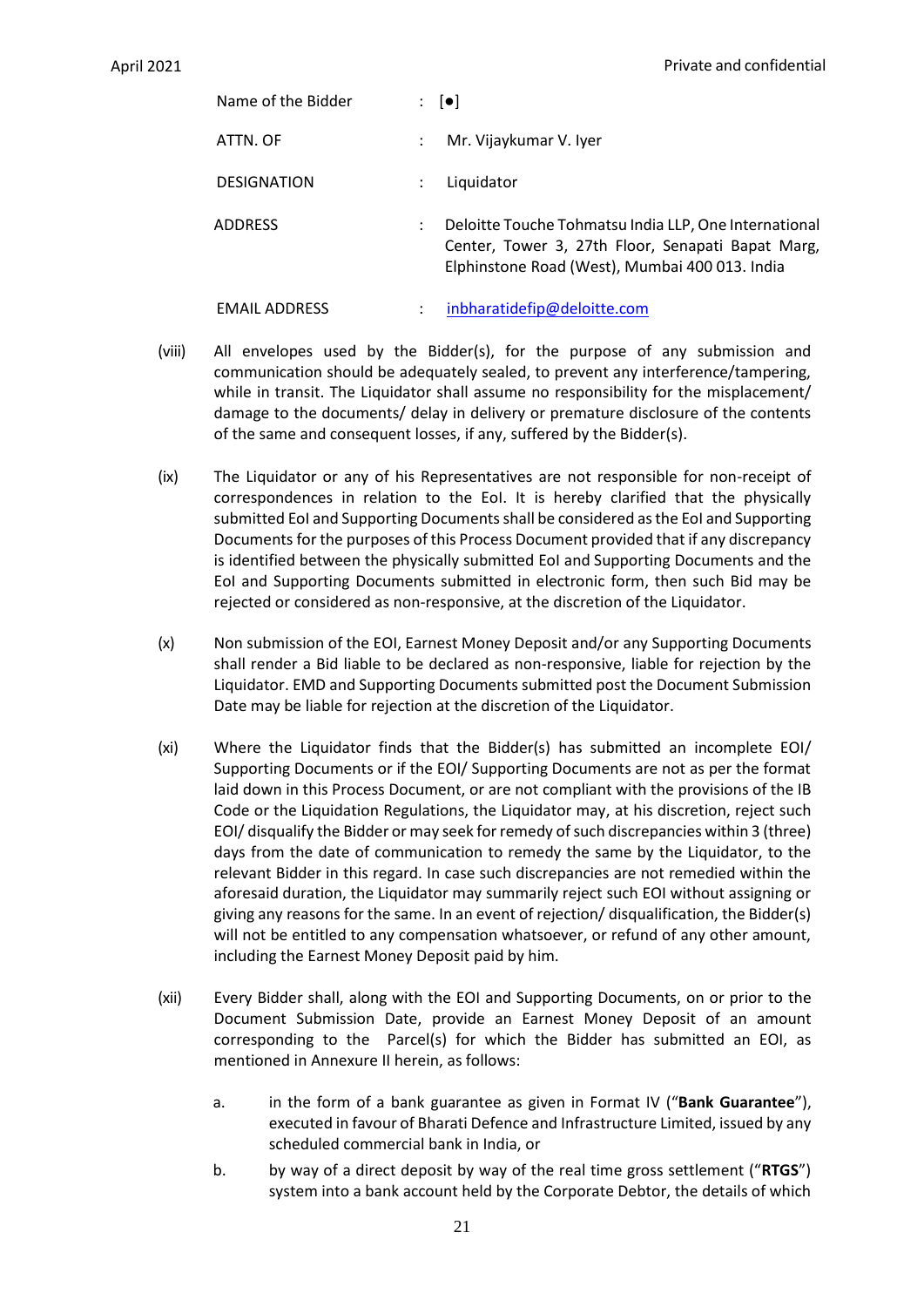shall be shared separately with the Bidder(s).

- (xiii) The Bank Guarantee shall be issued and renewed from time to time as may be required by the Liquidator. The Bank Guarantee shall be valid for a period of 6 (six) months along with a claim period of 12 months. In the event of any extensions in the timelines of this Bid Process, the Bank Guarantee shall be extended accordingly.
- (xiv) It is hereby clarified that non-submission of the Earnest Money Deposit or failure to renew/ extend the same by any Bidder shall lead to ineligibility and disqualification of the Bidder(s) to conduct site visits, due diligence and participation in the E-auction Process.
- (xv) In case of RTGS, the entire EMD amount shall be remitted by the Bidder(s) from one bank account only which will be owned by the Bidder(s). The Bidders shall preserve the remittance challan and shall produce to the Liquidator as and when demanded.

## (xvi) Invocation of Earnest Money Deposit

The Liquidator shall have the right to invoke the Earnest Money Deposit, by encashing the Bank Guarantee or by appropriating the deposit made by the Bidder through RTGS. The Earnest Money Deposit can be invoked and appropriated at any time at the discretion of the Liquidator, without making any reference to the relevant Bidder(s), upon occurrence of any of the following conditions/events:

- a. any of the conditions under this Process Document or the LoI are breached by the relevant Bidder;
- b. the Bidder is found to be ineligible to submit the Bid(s) or the Bidder is found to have made a false or misleading declaration or any misrepresentation;
- c. the Bid(s) of any Bidder is declared as non-responsive as per this Process Document;
- d. If Bidder is found to be ineligible to submit a Bid(s) as per the conditions set out in Section 29A of the IBC (as amended from time to time) or is found to have made a false or misleading declaration of eligibility as per the conditions set out in Section 29A of the IBC (as amended from time to time);
- e. existence of any collusion between the relevant Bidder, or between the Bidder and the Company's related parties, or any creditors of the Company and the Bidder;
- f. withdrawal of, or change in the Financial Proposal after the completion of the Bid Process;
- g. The Bidder fails to renew/extend the Earnest Money Deposit at least 30 days prior to the date of its expiry or within 5 days from the request for extension received from the Liquidator; or
- h. non-payment or failure to make payment in accordance with the Bid.

It is clarified that any invocation of the Earnest Money Deposit, by the Liquidator, shall not limit any other rights or remedies that the Liquidator may have under Applicable Law or otherwise, against any Bidder.

(xvii) The Earnest Money Deposit of the Successful Bidder(s) shall be returned upon receipt of the Final Consideration in accordance with the Successful Bid(s). However, the Successful Bidder(s) shall have the option to adjust the amount of Earnest Money Deposit from the Final Consideration proposed by such Successful Bidder(s).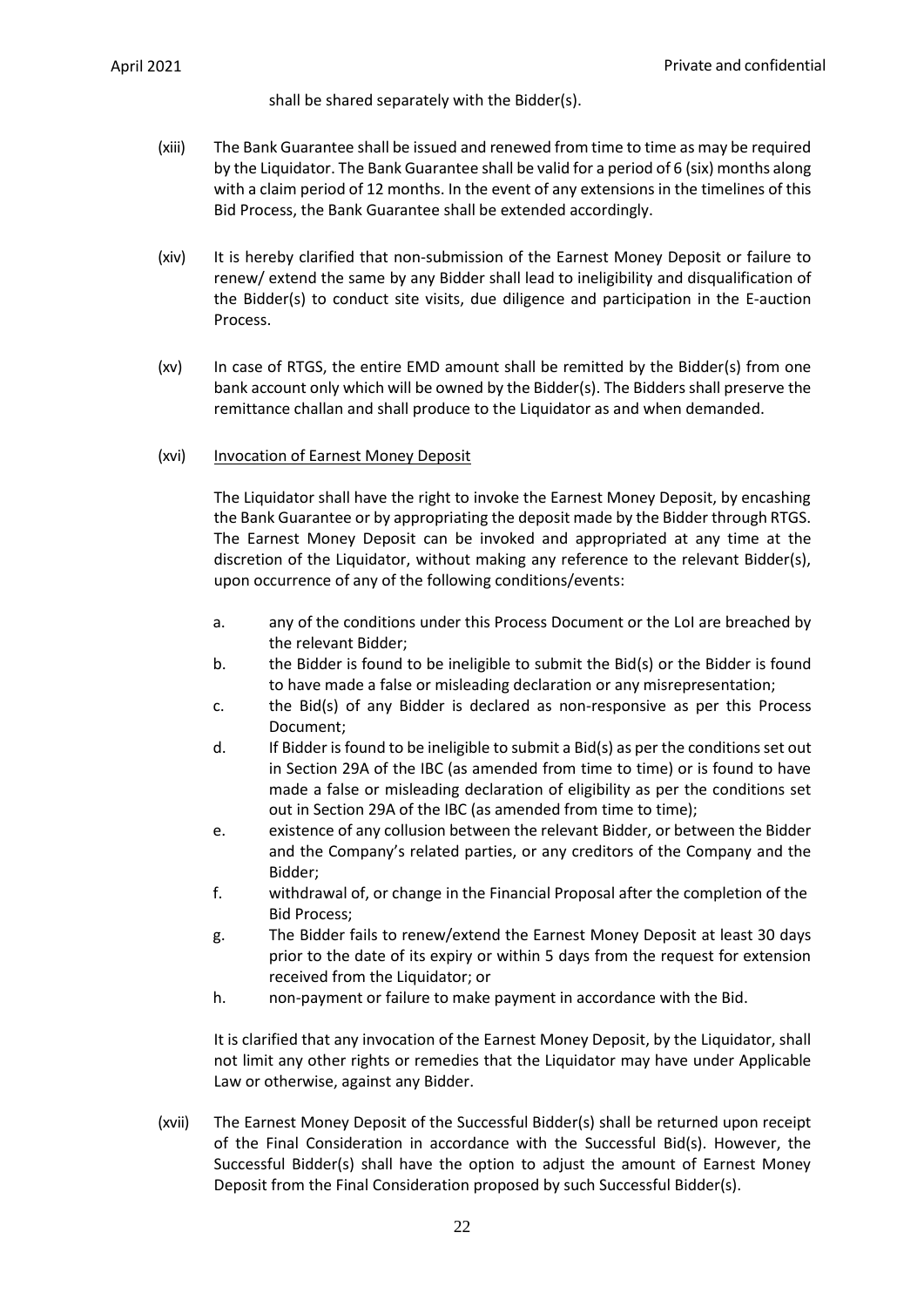- (xviii) The Earnest Money Deposit of all the Bidders shall be returned after the issuance of the Certificate(s) of Sale to the Successful Bidder(s).
- (xix) In the event the Bid Process envisaged under this Process Document for sale of the Corporate Debtor as a whole on a going concern under Category A and/ or sale of any of the Parcel(s) under Category B is annulled, the EMD of all/ the relevant Bidders shall be returned within 15 days from the date of announcement of the same by the Liquidator, unless not already invoked and/or the Qualified Bidder(s) has not violated any of the terms and conditions as set out in this Process Document.

# <span id="page-23-0"></span>III. **Verification of EOI, Supporting Documents and EMD by Liquidator**

- (i) Upon submission of EOI, EMD and Supporting Documents and prior to the Auction Date, the Liquidator shall verify the contents of the EOI(s) and Supporting Documents to ensure that the same have been provided as per the form and format required under this Process Document, verify that the Earnest Money Deposit has been submitted as per the terms of this Process Document, and verify if the Bidder(s) has been successfully registered on the Portal basis the evidence of registration.
- (ii) Notwithstanding anything stated in this Process Document to the contrary, the Liquidator reserves the right to verify, at any stage of the Bid Process, the antecedents of any Bidder(s) and such other Persons connected with the Bidder(s) in submitting the Bid(s), the eligibility of the Bid(s), the authenticity of the documents submitted by the Bidder(s), and may request for any additional information or documents, as may be required, for the purpose of verifying/validating the Bid(s) submitted by such Bidder(s). The Liquidator reserves the right, at its sole discretion to contact the Bidder's bank, lenders, financing institutions and any other Person as may be necessary or expedient to verify the information/documents submitted by the Bidder(s) as part of its Bid(s), and each Bidder(s) expressly consents to the same.

# <span id="page-23-1"></span>IV. **Declaration of Qualified Bidders**

(i) Upon conducting verification as per Step III, prior to Auction Date, the Liquidator shall prepare a final list of Bidders who have been registered on the Portal and whose EOIs, Supporting Documents and EMD are accepted by the Liquidator, with details of which Category(ies) and Parcel(s) have been including in the EOI of each Bidder, backed by corresponding EMD, and the same shall be shared by the Liquidator with the E-Auction Agency ("**Qualified Bidders**"). Basis this, the E-Auction Agency shall verify the list of Bidders registered on the Portal, and provide access to the Qualified Bidders, to the segment of the Portal where the e-auction process will be conducted on the Auction Date. It is clarified that while each Qualified Bidder can view the Financial Proposal offered by all other Qualified Bidders, it can submit a Financial Proposal as part of its Bid(s) on the Platform, only for the Category(ies) and Parcel(s) identified by it in its EOI, backed by corresponding EMD, and no access will be provided for submitting a Financial Proposal for any other unidentified Category(ies) and Parcel(s). The E-Auction Agency shall cancel the registration of the Bidders that are not eligible as per the list shared by the Liquidator and block their accounts. It is clarified that only the Qualified Bidders shall be eligible to conduct the Site visit, have access to the Data Room and participate in the Bid Process as per Para V below. It is also clarified that the Liquidator/ Corporate Debtor or the E-Auction Agency will incur no liability and will not be liable to provide any reasons in connection with the cancellation of registration of any Bidder(s) on the Portal.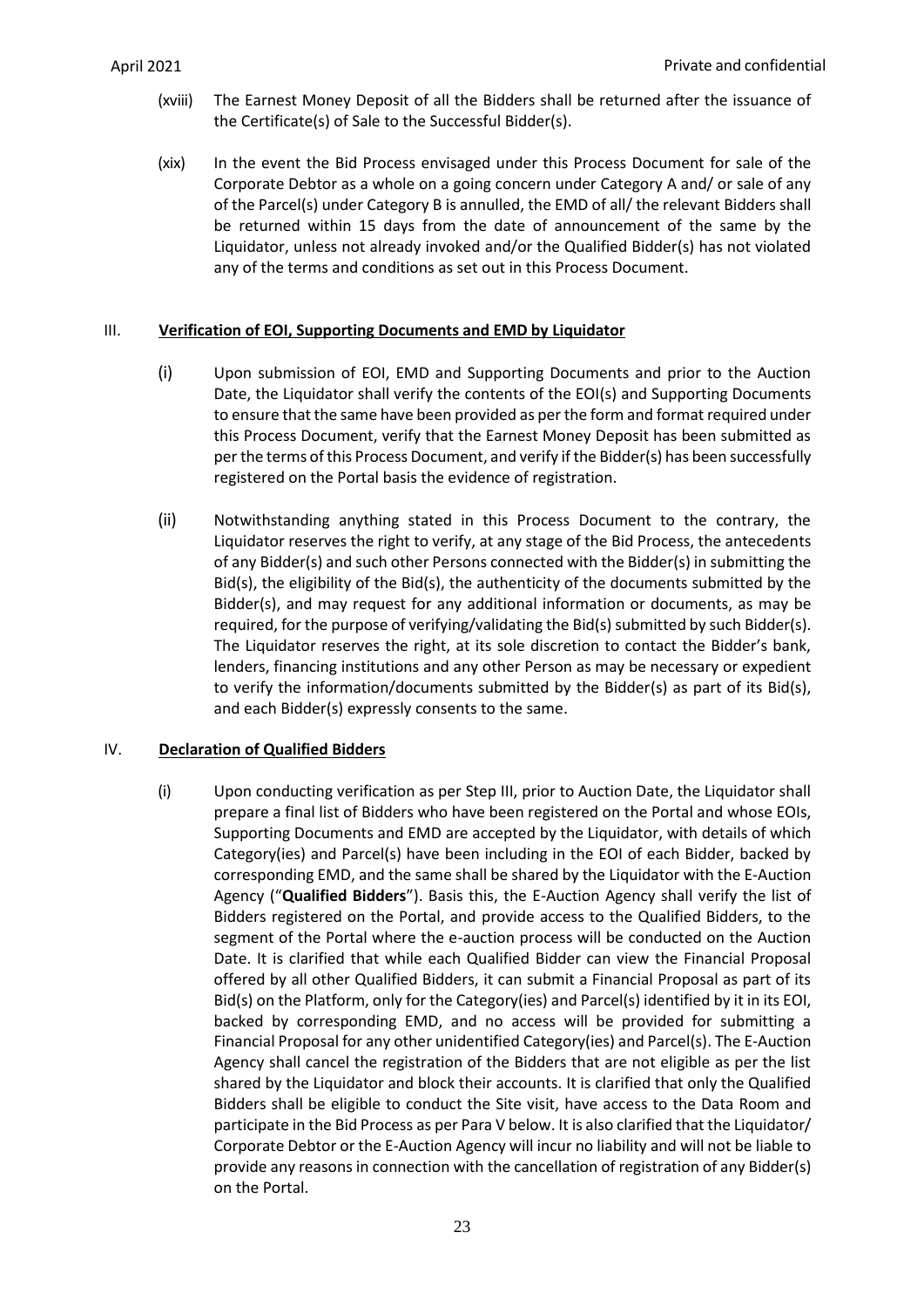## <span id="page-24-0"></span>V. **Conduct of Site visit and accessing Data Room by Qualified Bidders**

- (i) Access to Data Room containing information related to the Company and its assets and Site visits to the various locations where the Corporate Debtor has facilities shall be provided to only the Qualified Bidder(s), to undertake due diligence. It is clarified that each Qualified Bidder shall have access only to the details on the Data Room pertaining to the Category(ies) and Parcel(s) identified by it in its EOI, backed by corresponding EMD, and that each Qualified Bidder can undertake a Site Visit as per this Para V, restricted to the relevant Site(s) pertaining to the Category(ies) and Parcel(s) identified by it in its EOI, backed by corresponding EMD.
- (ii) The Data Room has been organized only for the ease of reference of the Qualified Bidder(s), and the Qualified Bidder(s) shall be responsible to conduct their own due diligence, research, assessment and analysis with respect to the information contained in the Data Room. Notwithstanding anything to the contrary contained in this Process Document, the Liquidator or the Representatives of the Liquidator, shall not in any manner whatsoever, be held liable for the relevance, adequacy, correctness, completeness or accuracy of the information contained in the Data Room.
- (iii) The Qualified Bidder shall be deemed to have conducted its due diligence to its entire satisfaction. It is hereby clarified that the Qualified Bidder shall not be entitled to withdraw its Bid, as submitted, on the pretext that the contents uploaded in the Data Room were not to the required satisfaction of the Qualified Bidder or that the Qualified Bidder did not conduct a Site visit. It is expected that the Qualified Bidder shall have undertaken an independent due diligence and appraisal of the Company/ its assets for participation in the Bid Process and shall not rely solely on the information provided by the Liquidator or its Representatives in the Data Room.
- (iv) The Qualified Bidder who is desirous of undertaking a visit to any Site of the Company or office of the Company will be allowed to do so only once in the course of the current Bid Process, and such Site visit will be arranged, on a pre-determined Working Day between 10:00 a.m. to 6:00 p.m., after a prior written request is made to the Liquidator at inbharatidefip@deloitte.com. Such requests shall be considered by the Liquidator depending on the availability of the personnel/ employees at the Site and the lockdown related restrictions (to the extent relevant). The Qualified Bidder(s) shall ensure that such Site visit is conducted on the pre-determined Working Day only in order to maintain the schedule for any visits to be conducted by other Qualified Bidder(s). The Liquidator shall co-ordinate among the Company and the Qualified Bidder(s) to facilitate the Site visit, to the extent possible. The Qualified Bidder(s) are required to depute their own team for the Site visit and the Liquidator shall be under no obligation to depute any of his Representatives or a member of the Corporate Debtor's team for this purpose. The Qualified Bidder may depute a team comprising of a maximum 5 (five) personnel in the employment of the Qualified Bidder(s) or its consultants for such visit. Each Qualified Bidder is expected to make its own arrangements including accommodation, travel or other expenses related to the Site visit. All costs and expenses incurred in relation to the Site visit and due diligence shall be borne by the Qualified Bidder(s) and no Qualified Bidder shall be entitled to deduct such expenses from his Financial Proposal. The Liquidator/ Corporate Debtor will not be required to provide any arrangements in relation to the Site visit. The personnel of the Qualified Bidders shall not be permitted to undertake any photography or videography during the Site visit without obtaining specific approval from the Liquidator.
- (v) During the Site visit, the Qualified Bidders shall not be permitted to: (i) take possession of any documents/ assets; or (ii) alter/ reposition/ tamper with or damage any asset or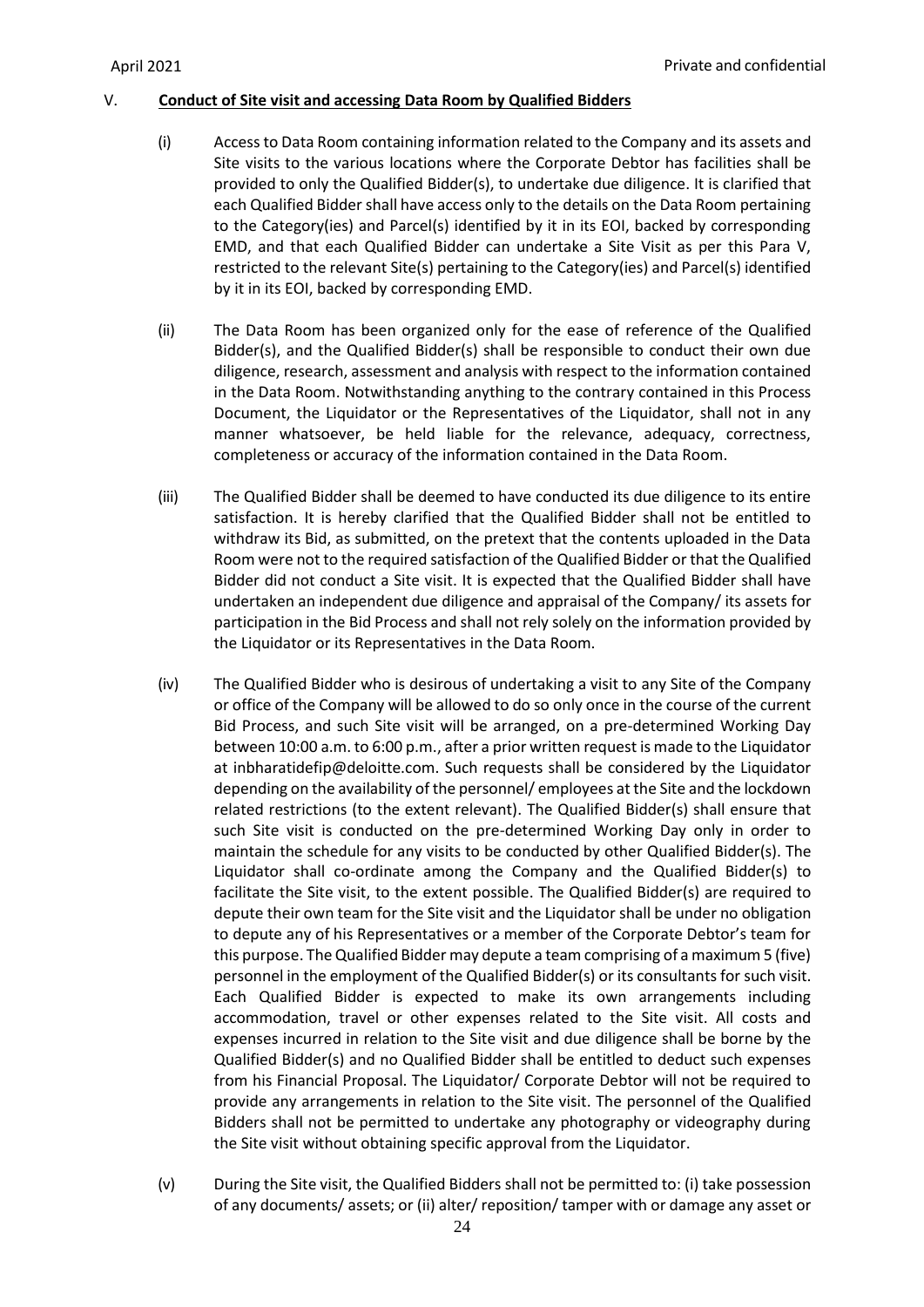document on the premises of the Site; or (ii) initiate any discussion regarding the Bid Process, with any personnel at the Site. Any of the aforesaid actions may result in the disqualification of the Qualified Bidder(s). Any damages incurred by the Company or the Liquidator in the course of any Site visit attributable to the willful actions of any Qualified Bidder(s) shall be at the cost of such Qualified Bidder(s).

- (vi) The Qualified Bidder(s) are required to inform the Liquidator or its Representative of the details of the team who will undertake Site visit. Non-attendance at the Site visit will not be a cause for disqualification of a Qualified Bidder(s). Failure to undertake a Site visit or access the Data Room will not be a valid ground to relieve the Qualified Bidder(s) subsequently from submission of its Bid nor shall it relieve the Qualified Bidder(s) from any responsibility for estimating the risks in submission of its Bid(s) or costs of successfully fulfilling the terms and conditions of its Bid(s). The Qualified Bidder(s) may carry out its own comprehensive due diligence in respect of the Company and shall be deemed to have full knowledge of the conditions of the Company, its assets, relevant documents, information etc. whether or not the Qualified Bidder(s) actually inspects or participates in the Site visit or verifies the document provided by the Liquidator or accesses the Data Room.
- (vii) Any delay in completion of the Site visit by the Qualified Bidder(s), shall not entitle the Qualified Bidder(s) to any extension in the timelines, including the timeline for completion of such Site visit or due diligence.
- (viii) It is assumed that the Qualified Bidder(s) shall have undertaken the necessary due diligence and appraisal of the Company/ its assets for participation in the Bid Process, submission of the Bid(s) and the requisite financial closure. The Qualified Bidder(s) shall not be provided any additional time for undertaking diligence or be provided access to the Data Room, after the last date of accessing the Data Room.
- (ix) While the data/information provided in this Process Document and the Data Room, has been prepared and provided in good faith, the Liquidator and his Representatives shall not accept any responsibility or liability, whatsoever, in respect of any statements or omissions herein, or the accuracy, correctness, completeness or reliability of the information provided, and shall incur no liability under any law, statute, rules or regulations as to the accuracy, reliability and completeness of the information provided, even if any loss or damage is caused to any of the Qualified Bidders by any act or omission on their part.

# <span id="page-25-0"></span>VI. **Participation of Bidders in the E-Auction process on the Auction Date**

- (i) It is clarified that the E-auction on the Auction Date shall take place basis the EOIs received by the Liquidator, and that in case no EOI with corresponding EMD has been received for any Category(ies) or Parcel(s) as per Annexure II herein within the timelines mentioned in this Process Document, the Liquidator reserves the right to not hold any E-auction for the relevant Category(ies) or Parcel(s).
- (ii) Basis para (i) above, E-auction for the asset Parcel under Category A and/ or the Parcel(s) under Category B (as the case may be) shall be initiated on the Auction Date. Live and open E-auction shall be conducted on the Portal of the E-auction Agency from 12:00 hours on the Auction Date and be open till 18:00 hours on the Auction Date. The Qualified Bidders shall be required to submit their Financial Proposal(s) only on the Portal within the aforementioned timelines. It is clarified that in case any Qualified Bidder submits a Bid(s) in the last 5 (five) minutes before the end time of 18:00 hrs on the Auction Date, the duration of the E-Auction shall be automatically extended by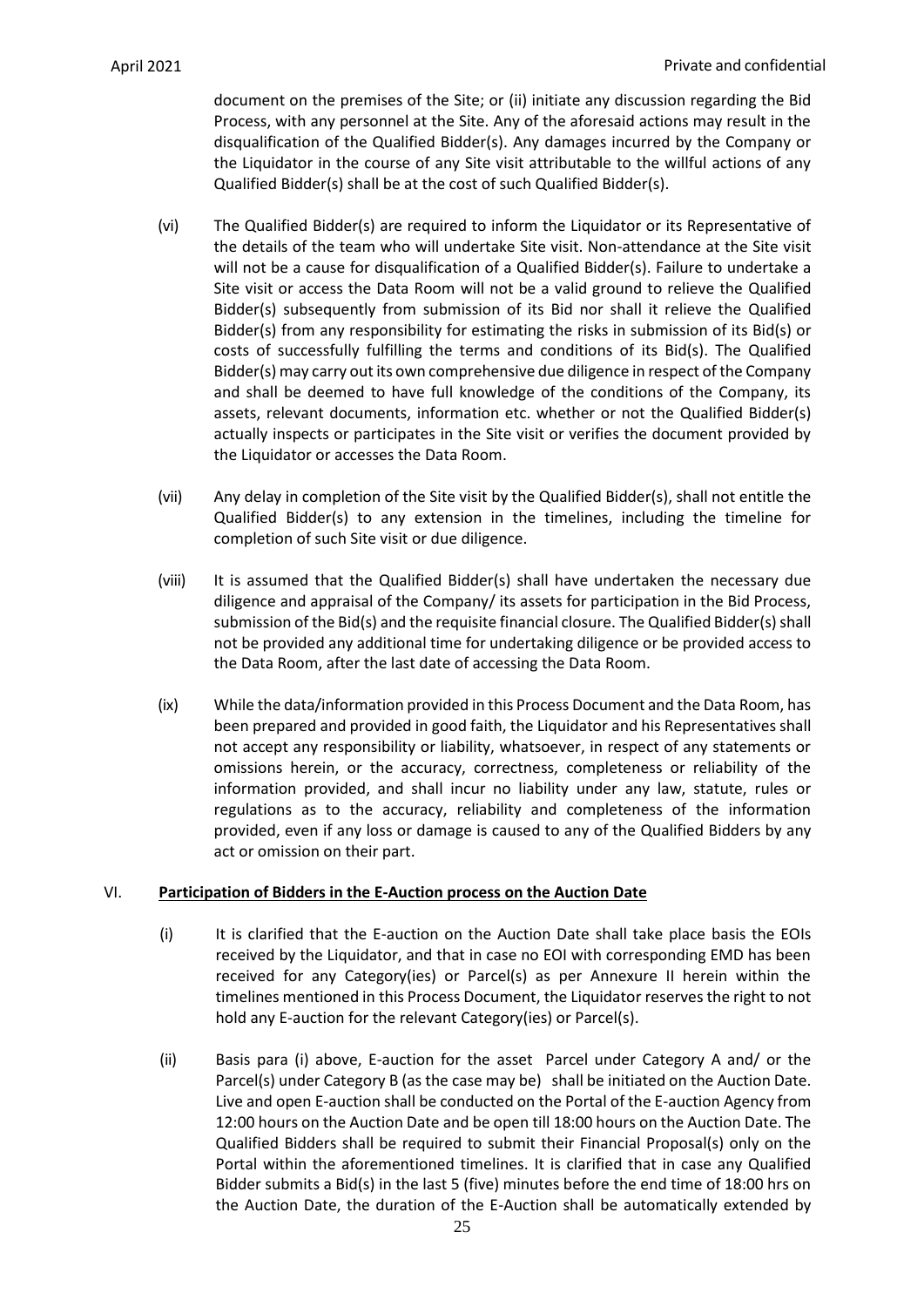another 5 (five) minutes, and so on and so forth in relation to subsequent submission of Bids in the last five (minutes) of the closing time.

- (iii) The Reserve Price for sale of Parcel under Category A and/ or Parcel(s) under Category B (as the case may be) parcel will be hosted on the Portal at the start of the E-Auction. Any Financial Proposal submitted which is below the Reserve price shall be automatically rejected.
- (iv) The Reserve Price for sale of Parcel under Category A and/ or Parcel(s) under Category B (as the case may be) exclusive of all applicable taxes and duties and the Qualified Bidder(s) shall be required to bear all applicable taxes and duties as may be applicable. It is clarified that no incidence of tax or other rates will be applicable on or borne by the Corporate Debtor.
- (v) Every Qualified Bidder(s) shall have the option to see the live status of the Bid(s) being received for the Parcel under Category A and/ or Parcel(s) under Category B (as the case may be) and accordingly shall have the option to revise their Bid(s), specifically for the Parcel(s) identified by the relevant Qualified Bidder in its EOI, backed by the corresponding EMD, during the Bid Process. Such revision can only be in the nature of increment and not reduction in the Financial Proposal. In any case, the highest Bids received shall at all points of time be visible on the Portal. Additionally, the aggregate of the highest Bid(s) received under Category B shall also be visible at all times.
- (vi) In case any Qualified Bidder wishes to increase the Financial Proposal proposed by it for any Parcel(s) bid by it on the Portal, he may do so within the timelines mentioned in (v) above, in a manner that such increase shall be in an increment of 1% of the Reserve Price of the relevant Parcel under Category A and/ or Parcel(s) under Category B (as the case may be), applicable to the latest displayed Financial Proposal offered by such Qualified Bidder for the relevant Parcel.
- (vii) Upon the closing of the E-auction Process, the Portal shall be forthwith blocked, and no modification, substitution or withdrawal to/of the Bid(s) shall be permitted thereafter, unless specifically permitted by the Liquidator at his sole discretion.
- (viii) The Bid(s) submitted by the Qualified Bidder(s) under Category A and/ or Parcel(s) under Category B (as the case may be) shall be reviewed and evaluated by the Liquidator.
- (ix) Each Bid(s) of a Qualified Bidder, once submitted must be valid for acceptance by the Liquidator for a period of not less than 6 (six) months from the Auction Date including any revisions to such Auction Date. In case of extension of Auction Date, the validity period of the Bid(s) shall also be deemed to be extended for a period of 6 (six) months from such revised Auction Date. It is clarified for abundant caution that the Bid(s) of the Successful Bidder(s) approved by the Liquidator shall not be subject to any expiry and shall remain valid and binding on the Successful Bidder(s).
- (x) The Liquidator reserves the right to conduct due diligence on any Qualified Bidder(s) with the assistance of external agencies at any stage of the Bid Process.
- (xi) In the event any Qualified Bidder(s) wishes to exit the Bid Process prior to the Auction Date, the Qualified Bidder(s) must submit a prior written request to the Liquidator to irrevocably withdraw from the Bid Process. Such written request must be submitted at least 7 (seven) days prior to the Auction Date. Any request received post such date shall not be considered by the Liquidator. The EMD of such Qualified Bidder(s) shall be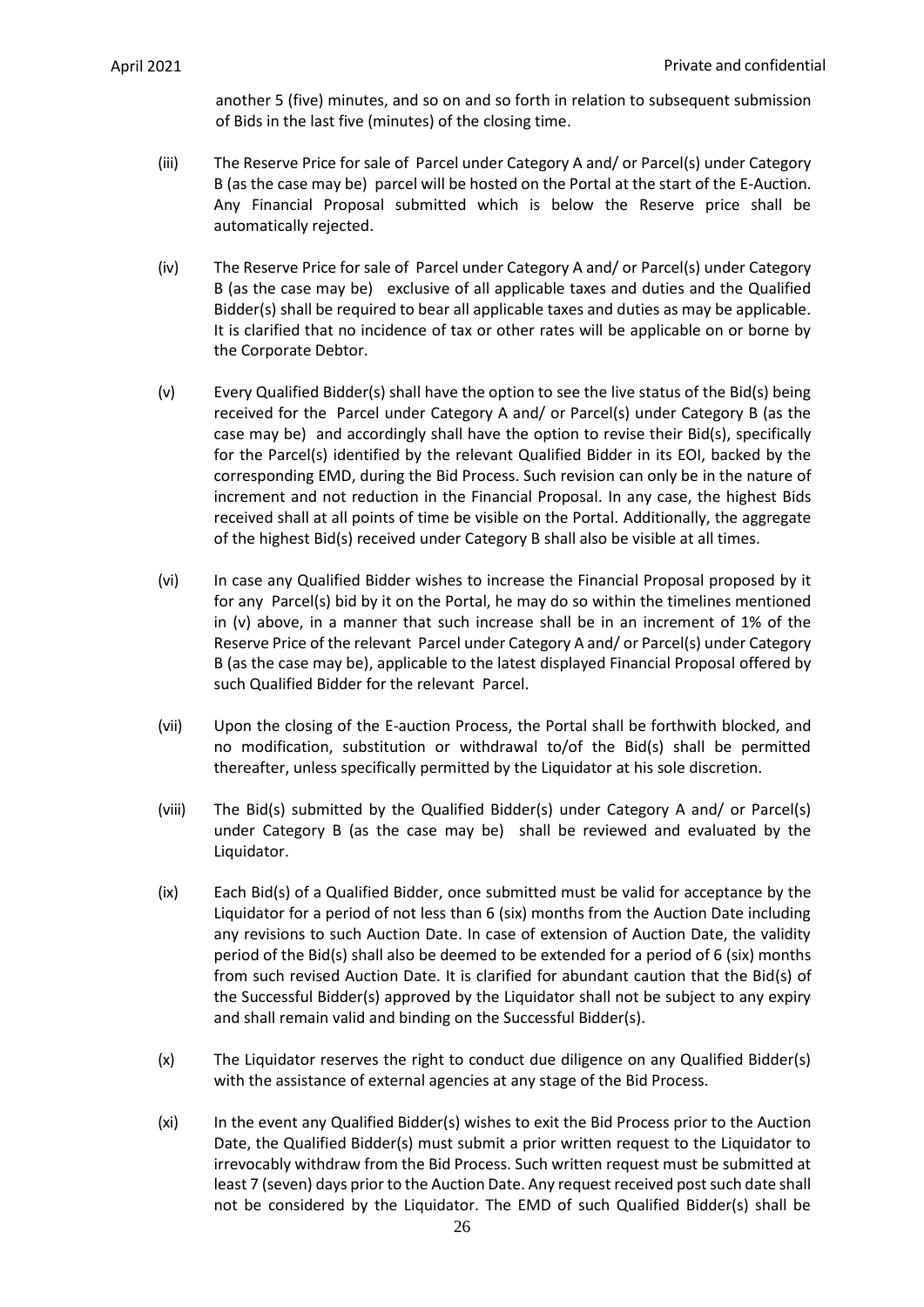refunded within 15 (fifteen) days of receipt of such duly received written request, unless not already invoked and/ or the Qualified Bidder(s) has not violated any of the terms and conditions as set out in this Process Document.

## <span id="page-27-0"></span>VII. **Declaration of Successful Bidder(s) by the Liquidator**

(i) The Successful Bidder(s) for the Parcel under Category A and/ or each of the Parcel(s) under Category B (as the case maybe) shall be finalized by the Liquidator within 4 (four) days based on the highest Bid(s) submitted by the Qualified Bidders on the Portal for the Parcel under Category A and/ or each of the Parcel(s) under Category B, in accordance with the provisions contained in Clause [3.3.](#page-15-0) It is clarified that the decision for selection of the Successful Bidder(s) will be solely at the discretion of the Liquidator, with the aim of maximising the value received for the Company through the Bid Process, without any requirement to provide any reasoning or justification to any Bidder(s).

## <span id="page-27-1"></span>VIII. **Issuance of LOI to Successful Bidder(s)**

- (i) The Liquidator shall issue the Letter(s) of Intent to the Successful Bidder(s) as per Format IX, stating that such Bidder(s) has been selected as the Successful Bidder(s) for the relevant Parcel(s), within 15 (fifteen) days from the Auction Date. It is clarified that for each Parcel of asset, a separate LoI shall be provided to the Successful Bidder(s).
- (ii) It is hereby clarified that no commitment is being given by the Liquidator to carry out the sale of the Company as a whole on a going concern basis under Category A or the sale of respective Parcel(s) under Category B either before or post identification of the Successful Bidder(s) by way of the E-Auction, and that the Bid Process may be cancelled at any time and at any stage by the Liquidator without assigning any reason or assuming any liability or costs.

### <span id="page-27-2"></span>IX. **Payment of Final Consideration by the Successful Bidder(s)**

- (i) The Successful Bidder(s) shall, on the Consideration Payment Date provide the entire Final Consideration as per the terms of the LoI issued to it, into the bank account, details of which shall be provided in the LoI, the sole signatory of which shall be the Liquidator ("**Liquidation Account**").
- (ii) Failure to pay the entire Final Consideration (or part thereof) into the Liquidation Account within such aforesaid timeline shall result in cancellation of the LoI(s), invocation of the EMD (or part thereof) of the Successful Bidder(s), and rejection of the Bid(s) submitted by the Successful Bidder(s).
- (iii) It is clarified that in the event the Successful Bidder(s) does not pay the Final Consideration as per this Process Document, Liquidator reserves the right to take such other actions including but not limited to annulling and restarting the Bid Process for any/ all Parcel(s). These actions shall not preclude the Liquidator from taking other appropriate steps as per applicable laws against such defaulting Successful Bidder(s). Additionally, in the event the Successful Bidder(s) is unable to the complete the transaction for whatsoever reason, the Liquidator reserves the right to call upon the next highest Qualified Bidder(s) that had submitted its Financial Proposal whether under Category A or any for any Parcel(s) under Category B, provided the Bid value of such next highest Qualified Bidder(s) is greater than the Reserve Price, to complete the transaction. The Liquidator shall be entitled to call upon the next highest Qualified Bidder(s) subsequent to the Successful Bidder(s) in case of failure by the Successful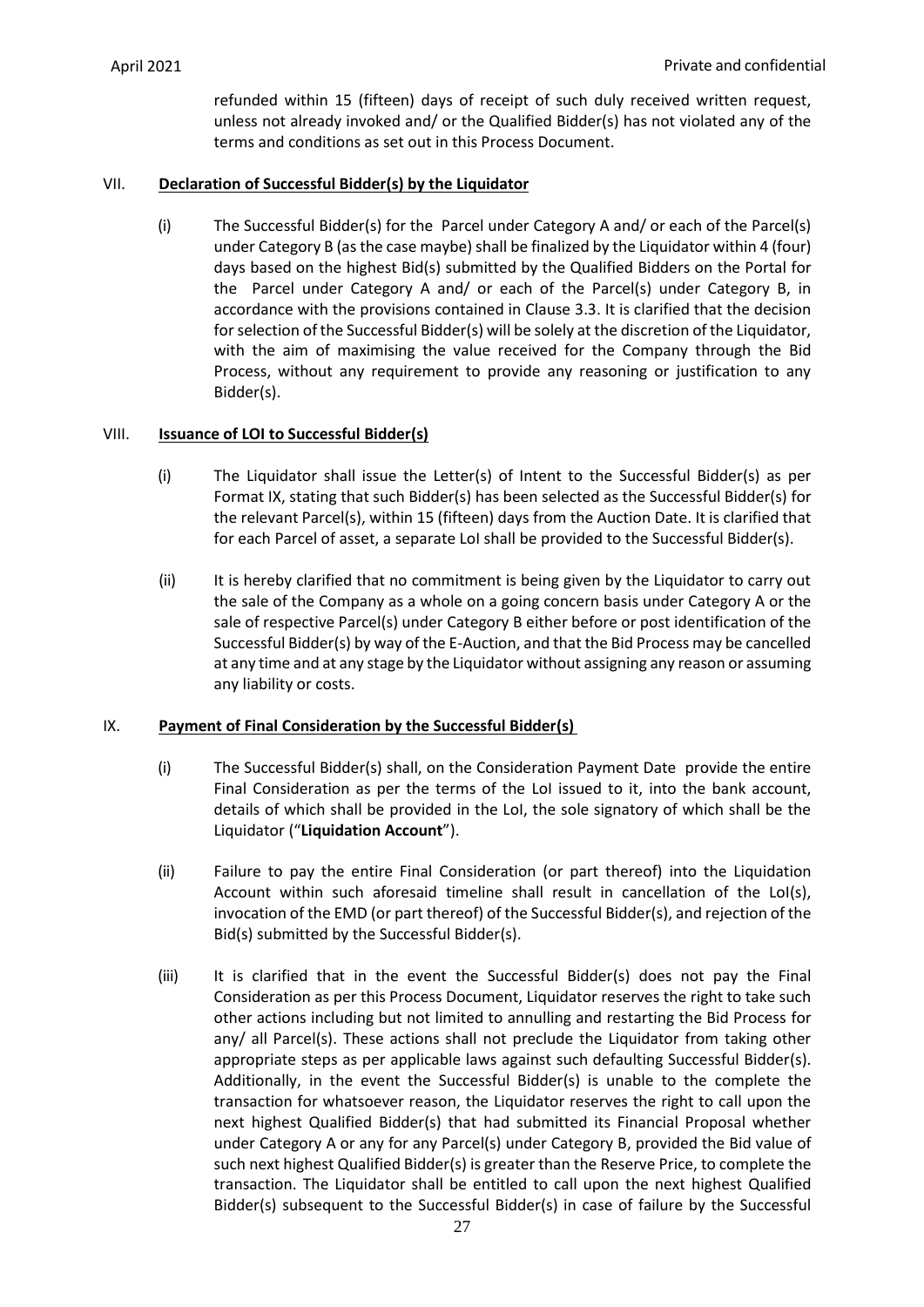Bidder(s), by issuing the LoI(s) to such next highest Qualified Bidder(s), and such subsequently selected highest Qualified Bidder(s) shall be deemed to be the Successful Bidder(s). In any case, Liquidator may repeat such steps of the Bid Process of this Process Document as deemed fit in the sole discretion of the Liquidator. Notwithstanding anything else contained herein, the Liquidator reserves the right to take any and all measures required for maximization of the value of the Company and/ or its assets being auctioned.

## <span id="page-28-0"></span>X. **Issuance of Certificate of Sale**

- (i) Post completion of the Bid Process, in case of sale of BDIL as a whole on a going concern basis under Category A, the Certificate of Sale shall be issued to the relevant Successful Bidder under Category A within 7 (seven) days from receipt of the NCLT Order, or payment of Final Consideration, whichever occurs later. Issuance of the Certificate of Sale pursuant to the receipt of the Final Consideration and the NCLT Order shall mark the closure of the Bid Process contemplated under this Process Document, and enable the transfer of ownership of the Corporate Debtor to the Successful Bidder.
- (ii) Post completion of the Bid Process, in case of sale of respective Parcel(s) in Category B, the Certificate(s) of Sale pertaining to the relevant Parcel(s) under Category B shall be issued to the relevant Successful Bidder(s) within 7 (seven) days from the receipt of the Final Consideration for the corresponding Parcel(s). Issuance of the Certificate(s) of Sale pursuant to the receipt of the Final Consideration for the relevant Parcel(s) shall mark the closure of the Bid Process contemplated under this Process Document for the corresponding Parcel(s), and enable the transfer of ownership of the relevant Parcel(s) to the corresponding Successful Bidder(s).
- (iii) It is clarified that for each Parcel of asset, a separate Sale Certificate shall be provided to the Successful Bidder(s).
- (iv) Upon the issuance of Certificate(s) of Sale under the Bid Process, the ownership, risk and title to Parcel A viz. the Company as a whole on a going concern basis under Category A or the respective Parcel(s) forming part of Category B, as the case may be, shall stand transferred to the relevant Successful Bidder(s) and the Liquidator/ his Representatives/ advisors shall be released of any and all liability for claims, losses, damages, costs, expenses or liabilities in any way related to or arising from the exercise of any rights and / or performance of any obligations set out under this Process Document, and / or in connection with the Bid Process, and/or the operation of the Corporate Debtor (in case the Successful Bid pertains to Category A) from the Liquidation Commencement Date and waives any and all rights and / or claims the Successful Bidder(s) may have in this respect, whether actual or contingent, whether present or in future. The legal or beneficial interest, right or title over Parcel A viz. the Company as a whole on a going concern basis in case the Successful Bid pertains to Category A, or the respective Parcel(s) in case the Successful Bid(s) pertain to Category B, as the case may be, shall be issued, vested, transferred pursuant to the relevant Successful Bid(s), to the corresponding Successful Bidder(s) pursuant to issuance of the Certificate(s) of Sale pertaining to the respective Parcel(s) on an "as is where is", "as is what is" "as is how is" and a without recourse basis, with the opportunity of conduct of due diligence by the Successful Bidder(s), by virtue of which it is deemed to have full knowledge about the Company and/ or its assets as the case may be.
- (v) The Successful Bidder(s) shall be responsible for undertaking all actions, including obtaining all approvals and making necessary form filings as may be required or necessary for the acquisition as per this Process Document and the Liquidator and/or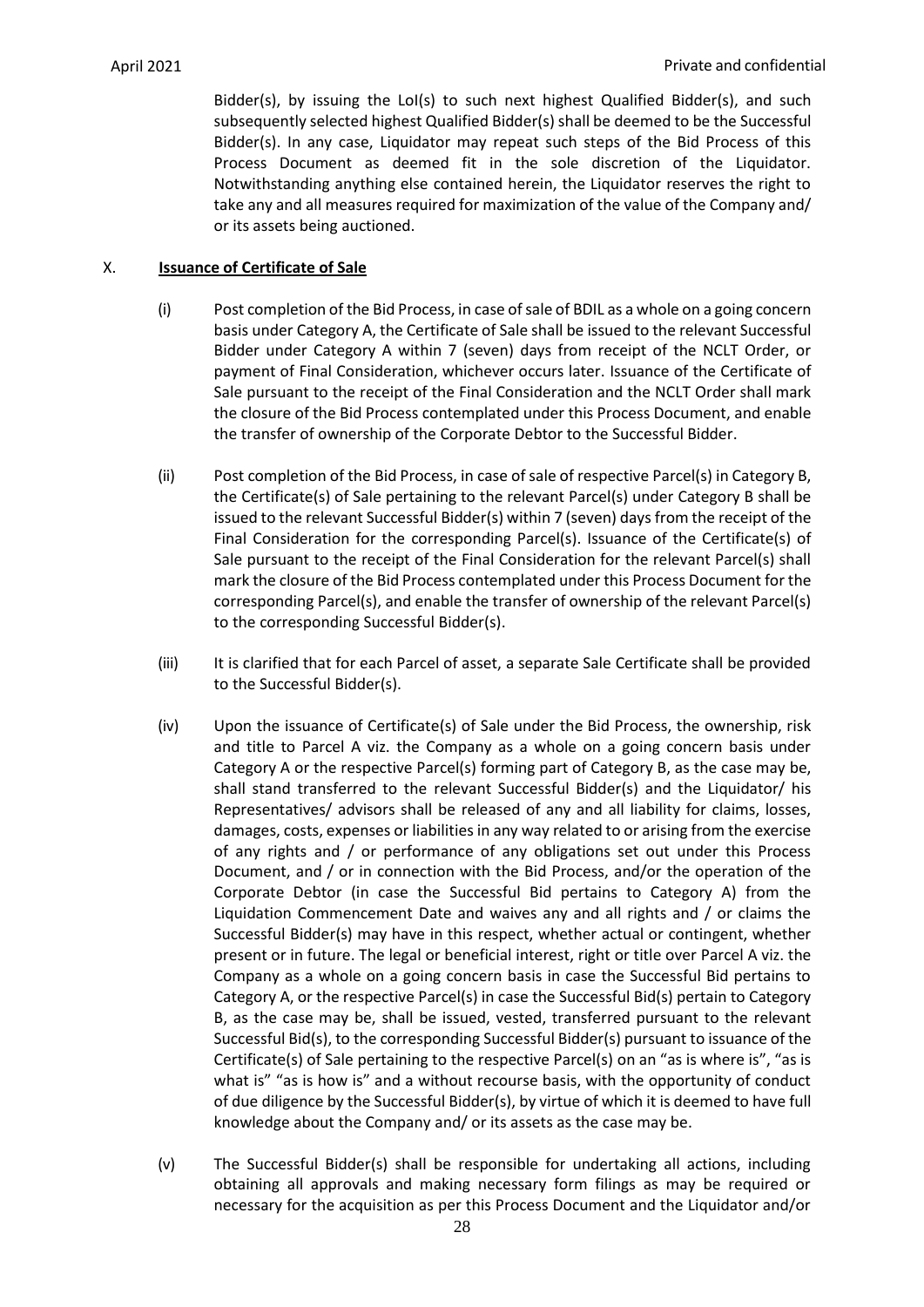his representatives or advisors shall not be under any obligation or responsibility to undertake any such actions. Further, it is expressly clarified that any approvals, consents, licenses, concessions from any party including any Governmental Authority that may be required (including from any counter party of any leasehold interest of the Corporate Debtor) with regard to the acquisition as per this Process Document and the continued operation of the business post such acquisition shall be the sole responsibility of the Successful Bidder(s). In relation to the aforesaid, the Corporate Debtor and Liquidator shall provide such reasonable cooperation as may be required to facilitate the Successful Bidder(s) to obtain the relevant approvals, consents, licenses, concessions from the third party.

(vi) On or post the Transfer Date, the Successful Bidder(s) shall enter into such definitive documents as may be required by the Liquidator for the respective Parcel(s). The Successful Bidder(s) shall provide the cooperation and access to information of the Company as may be required and/or requested by the Liquidator and/or the Stakeholders of the Company from time to time for conclusion of the Liquidation Process including for the distribution of the liquidation estate to the Stakeholders of the Company. The Liquidator, his Representatives and/or advisors shall be entitled to retain copies of all data and documents pertaining to the Liquidation Process of Company post the Transfer Date as well. The Successful Bidder(s) shall retain, all records, including tax returns, possessed or to be possessed by the Company until the completion of the Liquidation process of the Company and shall provide the Liquidator, his Representatives and/or advisors with access, upon prior written request specifying the need therefor to such information. The Successful Bidder(s) shall provide the cooperation and access to information of the Company as may be required and/or requested by the Liquidator and/or the Stakeholders of the Company from time to time for conclusion of the Liquidation Processincluding for the distribution of the liquidation estate to the Stakeholders of the Company.

# <span id="page-29-0"></span>**4. OTHER TERMS OF BID PROCESS**

## 4.1 **Non-responsive Bids**

The Bid(s) submitted by the Bidder(s) shall be scrutinized to establish responsiveness to the requirements laid down in the Process Document. In addition to the events set out in Clause [3.4](#page-18-0) herein, the following events or occurrences may cause the Bid to be considered "nonresponsive", at the sole discretion of the Liquidator:

- (a) Bid that is incomplete, i.e. the EOI/ EMD/ Supporting Documents are not submitted in the formats set out under the Process Document or not accompanied with any of the applicable documents as specified in the Process Document;
- (b) Bid documents i.e. the EOI/ EMD/ Supporting Documents are not signed by authorized signatory, authorized for submission of the Bid and/or stamped in the manner indicated in the Process Document;
- (c) Material inconsistencies in the information/documents submitted by the Bidder;
- (d) A Bidder submitting more than one EOI for a particular Parcel(s) through/ with strategic/ financial partner or any other Person, or a Bidder supporting another Person's EOI for a particular Parcel(s) when an EOI has been submitted by such Bidder in his own capacity, for the same Parcel(s), unless permitted by the Liquidator
- (e) EOI, EMD and Supporting Documents are not received on the Document Submission Date;
- (f) Any conditions attached to submission of the EMD/ Financial Proposal/ EOI/ Supporting Documents;
- (g) Existence of any collusion between the relevant Bidder, or between the Bidder and the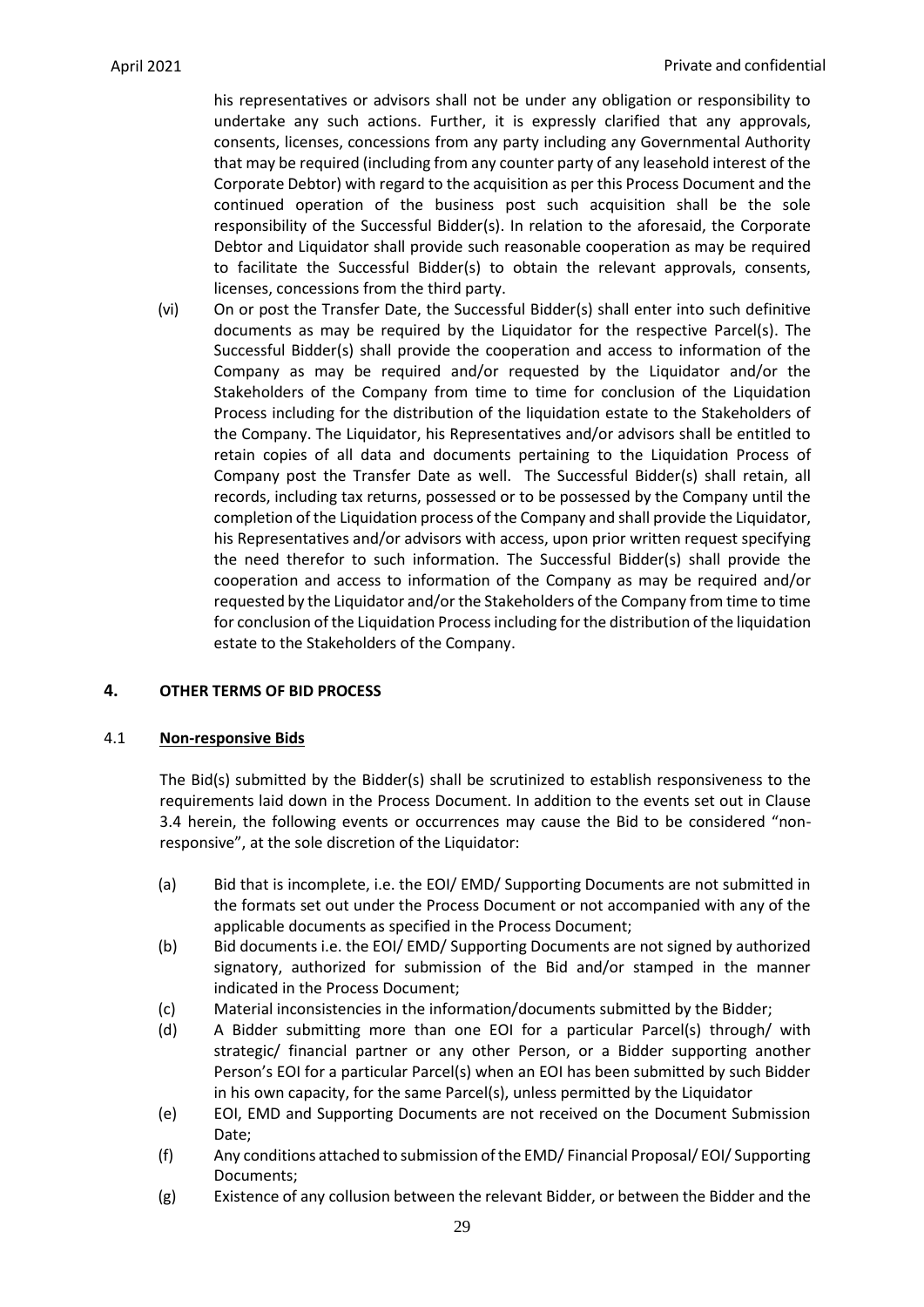Company's related parties, or any creditors of the Company and the Bidder;

- (h) Successful Bidder does not make payment of the Final Consideration (or part thereof) on the Consideration Payment Date;
- (i) Non-compliance with the terms of this Process Document;
- (j) Bidder delaying in submission of any document under this Process Document or any information or clarifications sought by the Liquidator; and/or
- (k) Bidder makes any misrepresentation, or any misleading or inaccurate statement, or has omitted any material information.

## 4.2 **Right to disqualify or accept or reject any or all Bids**

Notwithstanding anything contained in this Process Document, the Liquidator reserves the absolute right to accept or reject any Bids(s), if the Bid(s) are non-responsive or not in compliance with this Process Document and/or the provisions of the IB Code and/or the Liquidation Regulations, and in any case, notwithstanding anything contained herein, reserves the absolute right to annul the Bid Process, whether for Category A, and/ or Category B, and/ or any Parcel(s) within Category B, and reject any or all Bids, at any time, without any liability or costs or any obligation for such acceptance, rejection or annulment, and without assigning any reasons thereof for such actions. Without prejudice to the aforesaid, the Liquidator also reserves the absolute right to:

- (a) disqualify any Bidder that is found to have made a false disclosure or made any misrepresentation with regard to its eligibility to participate in the Bid Process or submit Bids, at any stage of the Bid Process;
- (b) disqualify any Bidder who does not provide the Earnest Money Deposit and/or the Supporting Documents in compliance with this Process Document, and any Successful Bidder who does not pay the Final Consideration as per the terms herein;
- (c) annul the Bid Process, whether for Category A, and/ or Category B, and/ or any Parcel(s) within Category B, and reject any/all Bids for any reason, at any point of time, including if considered unsatisfactory or commercially unacceptable or below Reserve price as determined by the Liquidator, in its sole discretion, without any obligation to provide reasons or justifications, and if deemed fit move to other methods of liquidation as per Regulation 32 (a) to (f) of the Code;
- (d) restart the Bid Process, whether for Category A, and/ or Category B, and/ or any Parcel(s) within Category B and invite fresh bids either on the Auction Date itself or any subsequent date with prior intimation of the same. The Liquidator reserves the right to conduct subsequent rounds of the E-auction sale with reduction in Reserve Price, as per the Code and Liquidation Regulations; and/ or
- (e) select or approve any proposal or Bid(s), as it may deem fit, at any time.
- 4.3 The Bidder(s) should note that:
	- (a) If any Bidder is rejected/ disqualified for any reason whatsoever, the Liquidator may (subject to the IB code and the Liquidation Regulations):
		- (i) consider other Bid(s) received from other Qualified Bidder(s), whether under Category A or any Parcel(s) pertaining to Category B, whose Bid(s) is/are responsive and valid and is in compliance with this Process Document and IB Code, including any deviations/amendments to the Bid, as may be allowed by Liquidator; or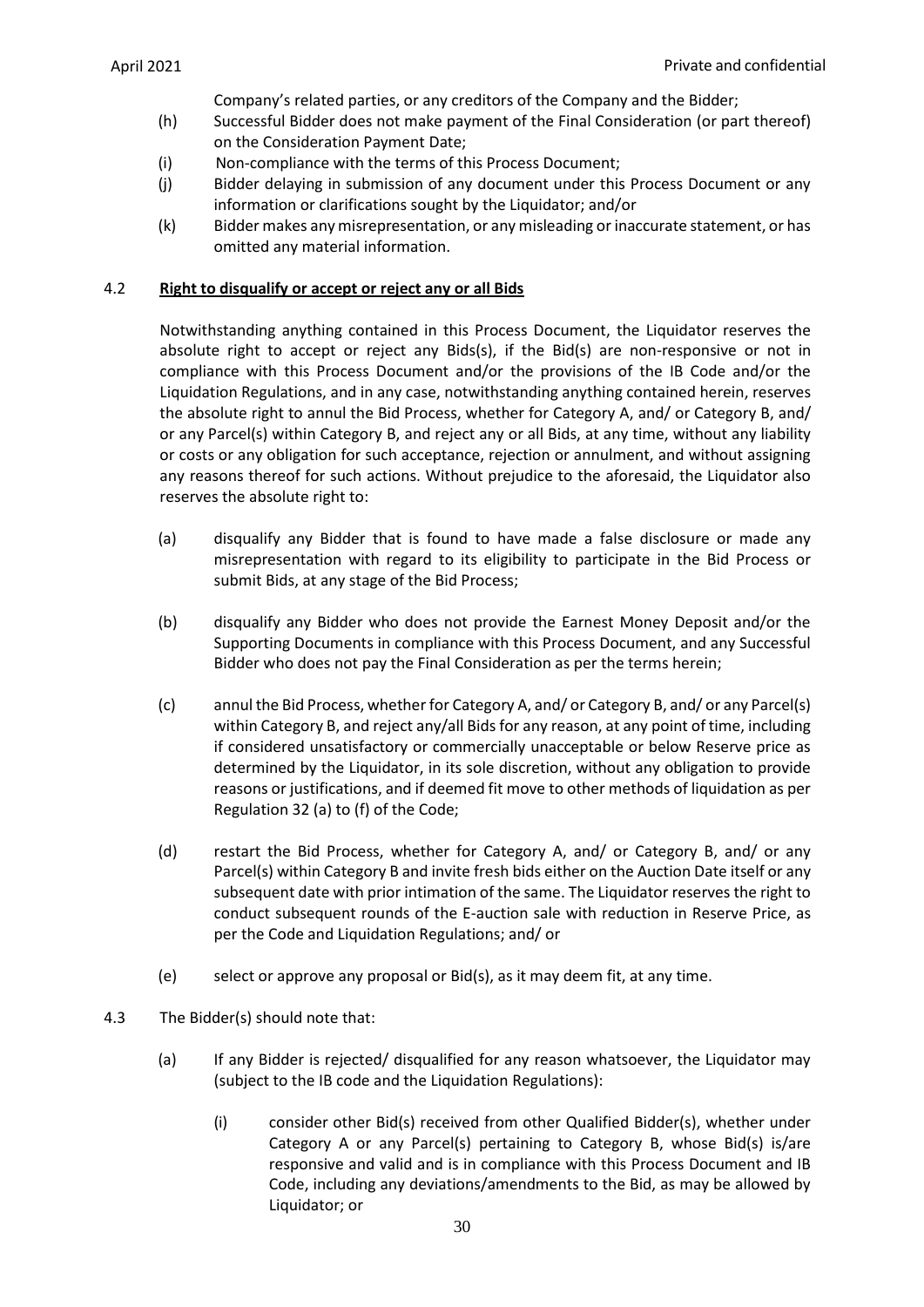- (ii) annul the Bid Process, whether for Category A, and/ or Category B, and/ or any Parcel(s) within Category B; or
- (iii) invite fresh Bids, whether for Category A, and/ or Category B, and/ or any Parcel(s) within Category B; or
- (iv) take any such measure as may be deemed fit at the discretion of the Liquidator including discussion with other Bidder(s).
- (b) If the Liquidator receives only a single Bid, then Liquidator shall have the discretion to either discuss with the said Bidder or any other Person, on the terms of the proposed transaction or annul the Bid Process or to invite Bids again.
- (c) If all Bids are rejected on account of them being unsatisfactory or commercially unacceptable or below a reserved price, the Liquidator may annul the Bid Process or seek for fresh submission of Bids (whether for Category A or Category B assets, as per the discretion of the Liquidator), with reduced Reserve Price as per Liquidation Regulations.
- (d) Acceptance or rejection by the Liquidator of the Earnest Money Deposit and/or the Supporting Documents received by the Liquidator after the Document Submission Date shall be subject to the sole discretion of the Liquidator.
- 4.4 A Bidder shall be ineligible to submit a Bid(s) if the Bidder or any Person acting jointly or in concert with the Bidder or any of their connected person (as defined under Code), falls in any of the categories of ineligibility as set out in Format III. The Bidders shall be required to submit an affidavit in the form set out in Format III to satisfy that they are not ineligible to submit a Bid(s) in terms of the criteria set out thereunder.

# <span id="page-31-0"></span>**5. TERMS AND CONDITIONS OF PARTICIPATION**

In accordance with the terms of this Process Document, each Bidder is deemed to have made the following acknowledgements and representations:

- (a) The Bidder(s) shall, unconditionally and irrevocably, promptly upon demand, indemnify and hold harmless the Company, the Liquidator and his Representatives, and advisors against all actions, proceedings, claims, demands, losses, liabilities, damages, costs and expenses imposed, asserted against or incurred by the Company, the Liquidator, and his Representatives, his advisors arising out of or pursuant to or in connection with a breach of the obligations of the Bidder(s) under the Process Document, the Bid(s) and/or the LoI(s) or in the event the Bidder(s) withdraws the Bid(s) post the timelines mentioned herein, or withdraws from the Bid Process pursuant to the approval of the concerned Bid(s) by the Liquidator or delays in the implementation of the Bid(s), and the Bid(s) submitted by the Bidder(s) shall contain an undertaking to this effect.
- (b) The Bidder(s) represents that the Bidder(s) is in compliance with the requirements set out under the Applicable Laws for participating in the Bid Process and executing the Bid(s).
- (c) The Bidder(s) represents to the Company and the Liquidator that it has the necessary financial resources available for the purpose of implementation of the Bid(s), for the consideration, stated in the Bid(s).
- (d) The vesting of any legal or beneficial interest, right or title over the Company and/or any of its assets shall be issued, vested, transferred pursuant to the Successful Bid(s),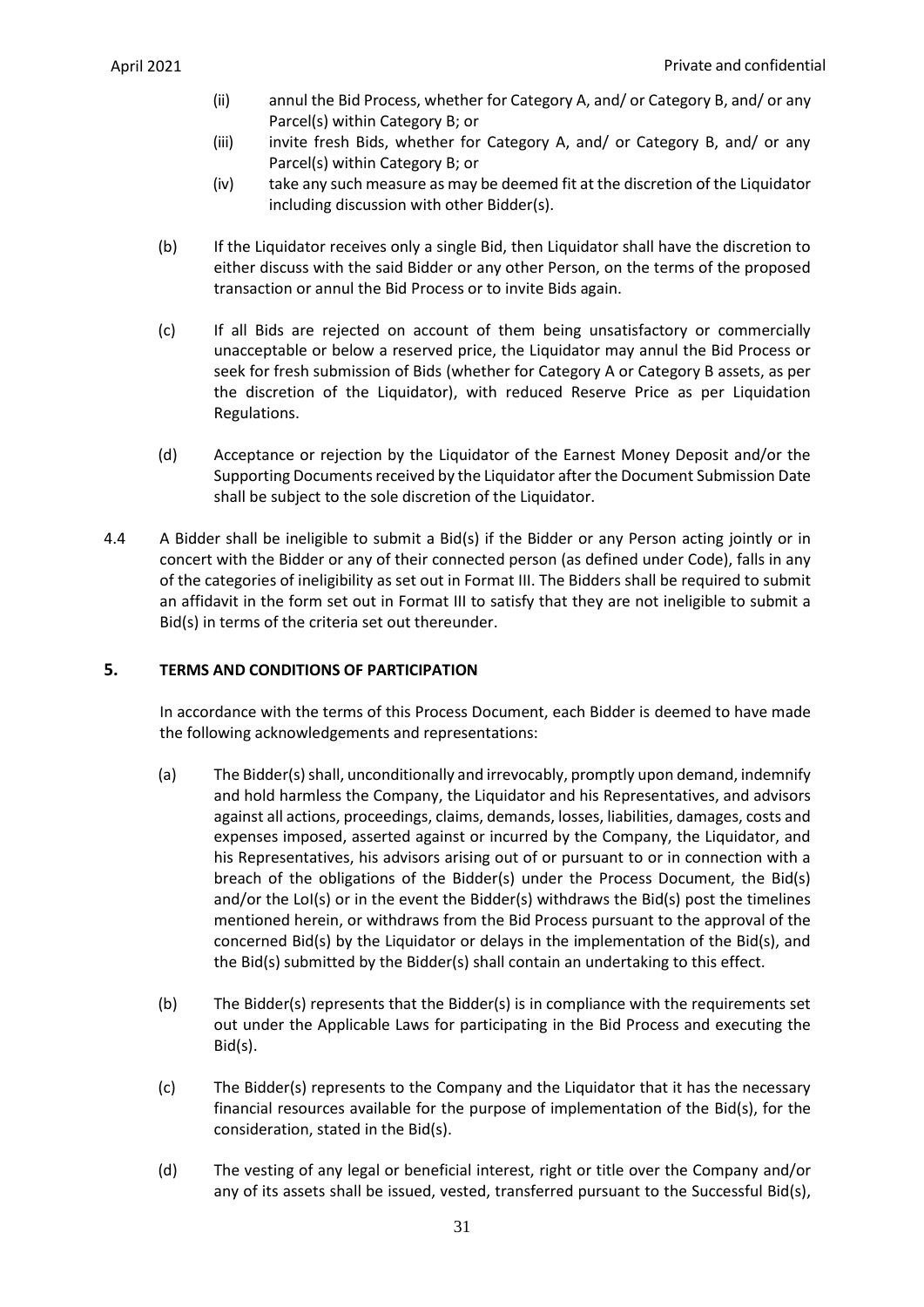to the Successful Bidder on an "as is where is", "as is what is" "as is how is" and a without recourse basis.

- (e) The Bidder(s) acknowledges that neither of the Company, the Liquidator and his Representatives, are providing any representations or warranty(ies), express or implied regarding the status of business, business prospects, operations, history, quality, standard, exact quantity, description or title of the assets or any other aspect of the Company or the condition/ ownership/ title/ value of its assets, equipment, securities and the Company, the Liquidator and his Representatives, assume no such liability whatsoever in this respect.
- (f) The Bidder(s) acknowledge that the ownership to the Company under Category A or the set(s) of assets under the respective Parcel(s) under Category B shall pass only upon issuance of Sale Certificate(s) to the Successful Bidder(s) for the relevant Parcel(s), and that no claim of ownership can be made by any Bidder(s) prior to the same.
- (g) The Bidder(s) represents to the Company and the Liquidator that it has obtained all the requisite corporate authorizations and regulatory approvals required for submission of the Bid(s), and acquisition of the Company if such a regulatory approval is necessary.
- (h) The Bidder(s) acknowledges that it shall fulfill all the terms of the Process Document, LoI() and the Bid(s) (as submitted by it and as accepted by the Liquidator), if it is declared as a Successful Bidder upon the completion of the Bid Process.
- (i) The Bidder(s) acknowledges that all information submitted by it is complete, strictly as per the requirements stipulated in the Process Document and is true and correct.
- (j) The Bidder(s) acknowledges that no modification, alteration, amendment or change may be made to the EOI/ EMD/ Supporting Documents submitted by a Bidder(s) except as provided in this Process Document
- (k) The Bidders should regularly visit the Data Room and the website of the Company to keep themselves updated regarding clarifications/amendments/time extensions, if any, in relation to the Bid Process.
- (l) The Bidders agree and acknowledge that invocation or encashment or appropriation of the Earnest Money Deposit is not the only remedy available to the Liquidator, and the Liquidator shall have the unfettered right to initiate appropriate legal proceedings against the Bidder(s) as it deems fit for the damages recovery of losses caused to the Liquidator and/ or Corporate Debtor on account of withdrawal of the Bid(s) or nonfulfilment of the terms and conditions of this Process Document, including pressing for specific performance or injunctions.
- (m) It shall be the responsibility of each Bidder to bear all costs in relation to acquiring the assets/ equipment/ documents/ securities of the Company. It is clarified that the Liquidator or Company do not undertake any responsibility or obligation in relation to maintenance/ moving/ delivery of any asset/ equipment/ document prior or post the issuance of LoI(s).
- (n) The Final Consideration shall not be subject to any deductions, adjustments, set off, claims, reimbursements, expenses of any sort whatsoever.
- (o) The Bidders accept and acknowledge that the Liquidation Account and all monies and deposits contained therein shall form part of the liquidation estate of the Company and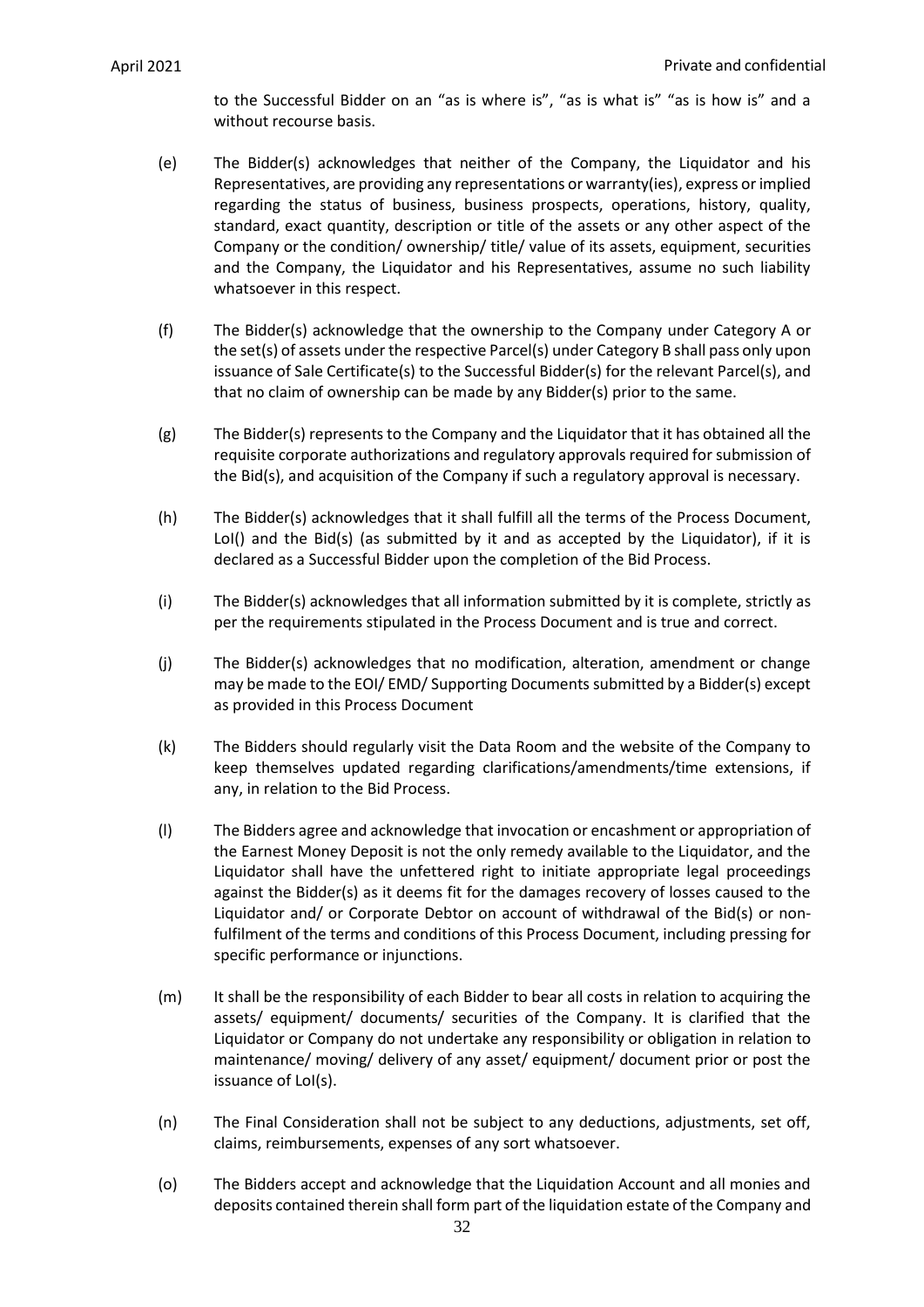notwithstanding the conclusion of the Bid Process and acquisition as contemplated herein, the Liquidation Account shall continue to be operated solely as per the instructions of the Liquidator and the deposits, monies made therein shall be held in trust for the Stakeholders of the Corporate Debtor and neither the Company, nor the Successful Bidder(s) nor any of the future creditors or stakeholders of the Company shall have any recourse to the said Liquidation Account. It is also clarified that any interest accrued on the deposits lying to the credit of the Liquidation Account or any other bank account of the Corporate Debtor until the Transfer Date shall form part of the liquidation estate of the Corporate Debtor and shall be utilized for the purposes of discharge of liabilities under Section 53 of the Code. It if further clarified that in case the Successful Bid(s) is under Category B, the Liquidation Account shall continue to remain with the Corporate Debtor.

- (p) While a Bidder may induct any strategic and/ or financial partner for the purpose of acquisition under this Process Document, it is clarified that the Bidder shall be solely responsible for the consummation of the sale under this Process Document and shall be jointly and severally liable for any acts/ omissions of such partner. Further, all such partner(s) or any other Person inducted by the Bidder is required to be compliant as per Section 29A of the Code and is required to submit the affidavit in Format III hereof.
- (q) In case a Bid is proposed to be submitted under Category B, the Bidder has to submit the Bid for all the assets forming part of the relevant Parcel(s) under Category B as described in Annexure II herein, and cannot submit a Bid selectively for the assets *interse*.

# <span id="page-33-0"></span>**6. CLARIFICATIONS**

- 6.1 While the data/information provided in this Process Document and the Data Room, has been prepared and provided in good faith, the Liquidator and his Representatives shall not accept any responsibility or liability, whatsoever, in respect of any statements or omissions herein, or the accuracy, correctness, completeness or reliability of the information provided, and shall incur no liability under any law, statute, rules or regulations as to the accuracy, reliability and completeness of the information provided, even if any loss or damage is caused to any of the Bidders by any act or omission on their part.
- 6.2 A Bidder requiring any clarification on this Process Document, Bid Process, submission of the Bid or on the Company shall email such request for clarification to [inbharatidefip@deloitte.com](mailto:inbharatidefip@deloitte.com) on or before Last Date for Registration.
- 6.3 The Liquidator reserves the right not to respond to any query or provide any clarification, at their sole discretion, and no extension of time and date referred to in this Process Document shall be granted on the basis of not having received response to clarifications sought from the Liquidator. Nothing contained herein shall be considered or read as compelling or requiring the Liquidator and/or his Representatives to respond to any query or to provide any clarification to the queries raised by a Bidder. The Liquidator and his Representatives will not be held responsible for any delay in response or non-response to clarifications raised by the Bidders.
- 6.4 The Liquidator and/or his Representatives may issue interpretations and clarifications on this Process Document or in relation to the Bid Process to the Bidder(s). All clarifications and interpretations issued by the Liquidator or his Representatives shall be deemed to be part of the Process Document if provided in writing.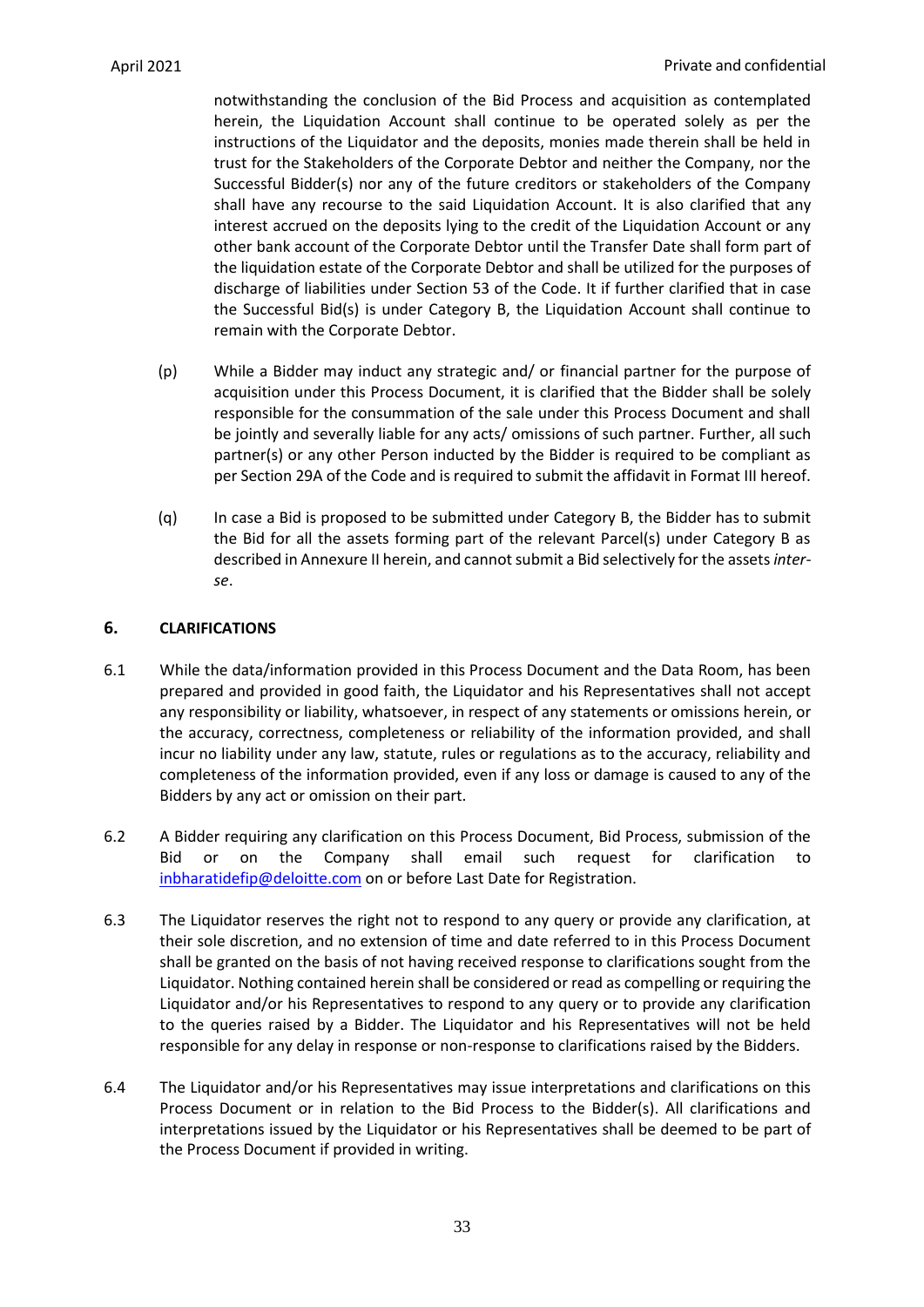# <span id="page-34-0"></span>**7. CONFIDENTIALITY**

- 7.1 All information furnished in this Process Document and/or pursuant to the terms hereof shall be governed by the provisions of this Process Document and the Confidentiality Undertaking, where applicable. Information relating to the Bid Process, examination, clarifications, evaluations, and recommendations relating to the Bids or relating to the Bidder(s) shall not be disclosed by the Bidder(s) to any Person who is not officially concerned with the Bid Process or is not a retained professional advisor.
- 7.2 The Bidder(s) acknowledges that the Confidential Information contains critical information including commercially sensitive information relating to the Company and its assets, by virtue of which the Bidder(s) shall keep all such critical information, including the commercially sensitive information and UPSI, confidential and shall not disclose or divulge Confidential Information, such critical information or commercially sensitive information or UPSI, to any other Person.
- 7.3 The Bidder(s) shall use such Confidential Information including the commercially sensitive information and UPSI relating to the Company and its assets only for the purpose of preparation and submission of the Bid, in accordance with the terms of this Process Document and the Confidentiality Undertaking, where applicable.
- 7.4 The Bidder(s):
	- (a) agrees to use such measures and/or procedures as it uses in relation to its own confidential information to hold and keep in confidence any and all Confidential Information.
	- (b) agrees that the Confidential Information shall be kept confidential and shall be used solely for the purposes of the Bid Process.
	- (c) shall ensure compliance with Applicable Law and specifically with the IB Code and the Liquidation Regulations, with respect to Confidential Information received pursuant to this Process Document.
	- (d) shall take all reasonable steps and measures to minimize the risk of disclosure of Confidential Information by ensuring that only such Representatives who are expressly authorized by it and whose duties require them to possess the Confidential Information shall have access to the Confidential Information on a strict need-to-know basis.
	- (e) shall ensure that the Confidential Information will not be copied or reengineered or reproduced or transmitted by any means and in any form whatsoever (including in an externally accessible computer or electronic information retrieval system) by the Bidder or its Representatives, except for sharing of Confidential Information as required in relation to this Process Document, as decided by the Bidder or its Representatives from time to time.
	- (f) shall not use the Confidential Information to cause any undue gain or undue loss to itself or any other person;
	- (g) shall protect any intellectual property of the Corporate Debtor which it may have access to;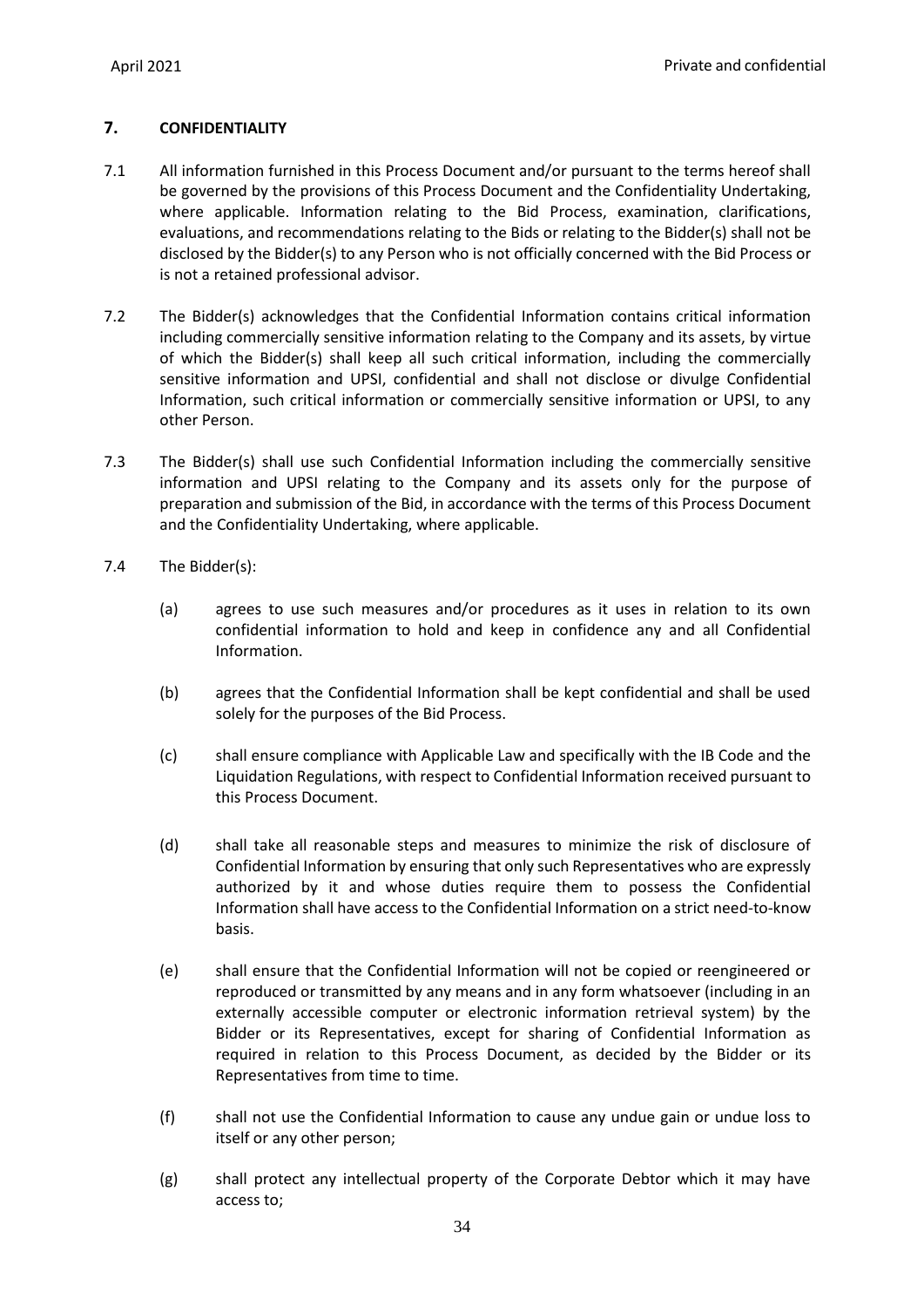- (h) shall ensure that all Confidential Information is kept safe and secure at all times and is protected from any theft or leakage;
- (i) shall comply with the confidentiality obligations hereunder and the Bidder shall be responsible for any breach thereof.
- 7.5 The Bidder's obligations hereunder, shall not apply to Confidential Information if the same:
	- (a) at the time of its disclosure, is in public domain or which after disclosure becomes part of public domain other than as a result of a disclosure by the Bidder or its Representatives contrary to the terms of this Process Document; or
	- (b) prior to its disclosure to the Bidder, was lawfully in the possession of the Bidder as evidenced by the records of the Bidder, or thereafter becomes known to the Bidder on a non-confidential basis from a source other than the Liquidator or his Representatives who is not in breach of its confidentiality obligations;
	- (c) is approved for disclosure in writing by the Liquidator, or his Representatives.
	- (d) was or is independently developed by the Bidder(s) or its Representatives without relying upon or using the Confidential Information.

### <span id="page-35-0"></span>**8. MISCELLANEOUS**

- 8.1 This Process Document is issued upon an express understanding and agreement that the Bidder shall use it solely for the purpose of preparation and submission of the Bid(s) and for the purpose necessarily associated with the Bid(s) and for no other purpose whatsoever.
- 8.2 The Bids shall be evaluated by the Liquidator *inter alia* on the basis of the Financial Proposal, the declarations made and/or information submitted by the Bidder and/or Process Document.
- 8.3 The Liquidator reserves the right to conduct due diligence/know your customer verifications on the Bidders at any stage of the Bid Process.
- 8.4 All payments under this Process Document shall be made in INR (Indian Rupees).
- 8.5 The Bidder(s) shall ensure compliance with any amendment or clarifications to the IB Code, or to any of the rules and regulations issued thereunder, as amended from time to time. If the Liquidator requires any information, document, or other support from the Bidder, to comply with their obligations under the IB Code or for the purposes of conducting any diligence, the Bidder shall provide the same immediately at its own cost.
- 8.6 If the Bidder conceals any material information or makes a wrong statement or misrepresents facts or makes a misleading statement in its Bid, in any manner whatsoever, the Liquidator reserves the right to reject such Bid and/or cancel the Letter of Intent (if issued) and forfeit the Earnest Money Deposit. The Bidder shall be solely responsible for such disqualification based on its declarations in the Bid.
- 8.7 Save as provided in this Process Document, no change or supplemental information to the Supporting Documents shall be accepted after the Document Submission Date. The Liquidator, may, at their sole discretion, request for additional information/document and/or seek clarifications from Bidder(s), even after the Document Submission Date/Auction Start Date.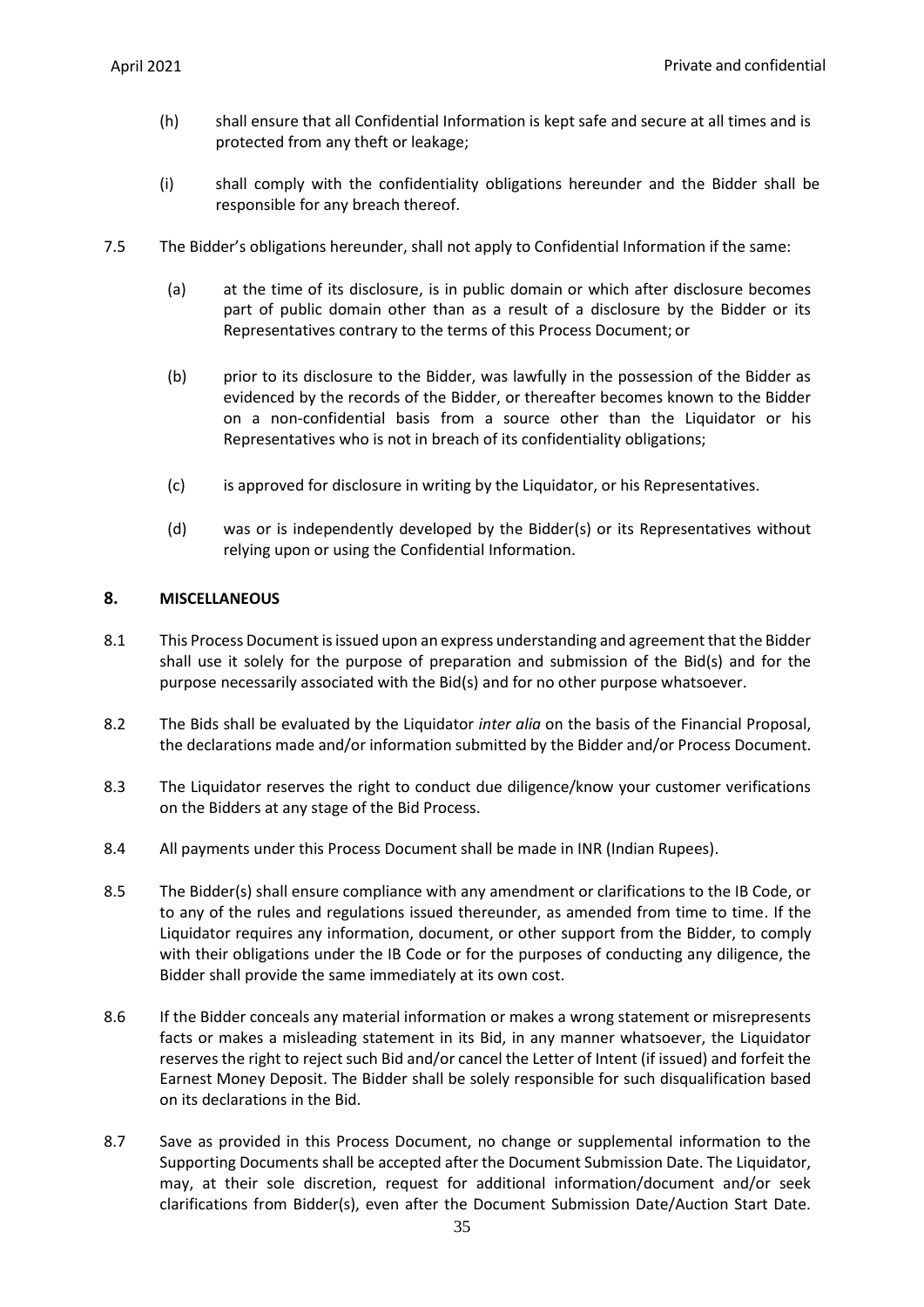Delay in submission of additional information and/or documents sought by the Liquidator shall make the Bid liable for rejection.

- 8.8 No extension of time shall be granted under any circumstances to the Bidder(s) for submission of the Supporting Documents including, but not limited to, on the grounds that the Bidder did not obtain a complete set of this Process Document, or did not get an opportunity to conduct a Site visit, or on any other ground(s) as may be deemed appropriate by the Liquidator. However, the Liquidator at his discretion may extend the timelines for submission of Supporting Documents. Such extension in timeline shall be communicated to all Bidders by sending emails or publishing the notice of extension on the website of the Company or on the Data Room.
- 8.9 A Bidder, accepting this Process Document and gaining access to the Data Room, confirms that the Bidder is in compliance with the Insider Trading Regulations and waives any right to claim that there was any involvement of the Liquidator or its Representatives in the Bidder's compliance or lack thereof with the Insider Trading Regulations.
- 8.10 Liquidator and his Representatives shall not be responsible in any way for such any costs incurred by the Bidder(s), regardless of the conduct or outcome of the Bid Process.
- 8.11 The Bidders shall not be entitled to receive any reimbursement of any expenses which may have been incurred in preparation of the Bid(s) and/or carrying out of due diligence, and matters incidental thereto or for any purpose in connection with the Bid(s).
- 8.12 This Process Document and the Bid Process shall be governed by, and construed in accordance with, the laws of India and the Adjudicating Authority shall have exclusive jurisdiction over all disputes arising under, pursuant to and/or in connection with this Process Document and/or the Bid Process.
- 8.13 The Bidder(s) hereby agrees and releases the Liquidator and its Representatives irrevocably, unconditionally, fully and finally, from any and all liability for claims, losses, damages, costs, expenses or liabilities in any way related to or arising from the exercise of any rights and/or performance of any obligations set out under this Process Document, and/or in connection with the Bid Process, and waives any and all rights and/or claims the Bidder(s) may have in this respect, whether actual or contingent, whether present or in future.
- 8.14 The Liquidator in its sole discretion and without incurring any obligation or liability or cost, reserves the right, at any time, to;
	- (a) suspend and/or cancel the Bid Process and/or amend and/or supplement the Bid Process or modify the dates or other terms and conditions set out in this Process Document;
	- (b) consult with any Bidder(s) in order to receive clarifications or further information;
	- (c) retain any information and/or evidence submitted to the Liquidator/ his Representatives, by, on behalf of, and/or in relation to any Bidder;
	- (d) cancel or disqualify the Bid(s) submitted by any Bidder(s) at any stage of the Bid Process;
	- (e) restart the Bidding Process as per the discretion of the Liquidator and even post issuance of LoI(s) as per the Process Document;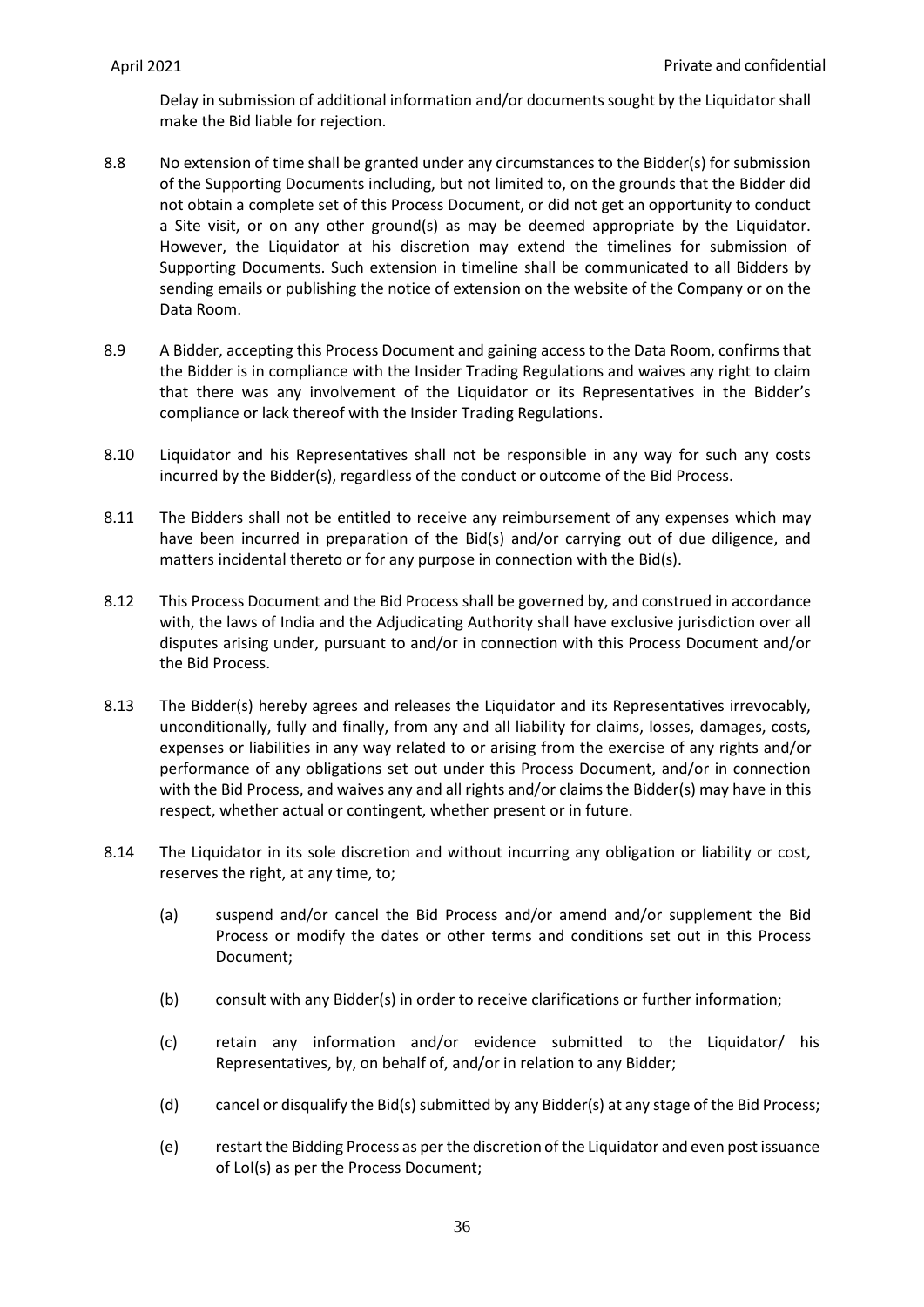- (f) independently verify, disqualify, reject and/or accept any and all submissions or other information and/or evidence submitted by or on behalf of any Bidder.
- (g) accept any Bid(s), conduct subsequent rounds of auction as per the terms deemed fit by the Liquidator as per the Process Document.

## **9. TECHNICAL TERMS & CONDITION OF E-AUCTION SALE**

- 9.1 The Bidder shall be solely responsible for all consequences arising out of the Bid submitted by him (including any wrongful bidding) and no complaint/ representation will be entertained in this regard by the Liquidator. Hence, Bidders are cautioned to be careful to check the Bid amount and alter/rectify their Bid if required before confirming the Bid submitted.
- 9.2 Bidders are advised to change the password immediately on receipt thereof.
- 9.3 Qualified Bidders may encounter certain unforeseen problems such as time lag, heavy traffic, and system/ power failure at the Qualified Bidder's end. To avoid losing out on bidding because of above-mentioned reasons, it is advised not to wait for the last moments.
- 9.4 The point of contact for all Bidders in relation to the Portal, technical glitches, instructions relating to the Portal etc. shall be the E-Auction Agency, and the Bidders shall not approach the Liquidator in relation to the same.
- 9.5 Post identification of Qualified Bidders, prior to the Auction Date, a mock auction training will be conducted by the E-Auction Agency for familiarity purposes.

## <span id="page-37-0"></span>**10. AMENDMENT TO THE PROCESS DOCUMENT**

The Liquidator may, for any reason whatsoever and without assigning any reason, or incurring any liability, amend, modify or supplement this Process Document by an amendment. Any amendment(s) shall be uploaded on the website of the Corporate Debtor. Bidders are requested to check website of the Corporate Debtor on a regular basis. The Acceptance of the Process Document shall be deemed to be an acknowledgement by the Bidder(s) that any such amendment pursuant to this Clause [10](#page-37-0) shall be binding on the Bidder(s)**.**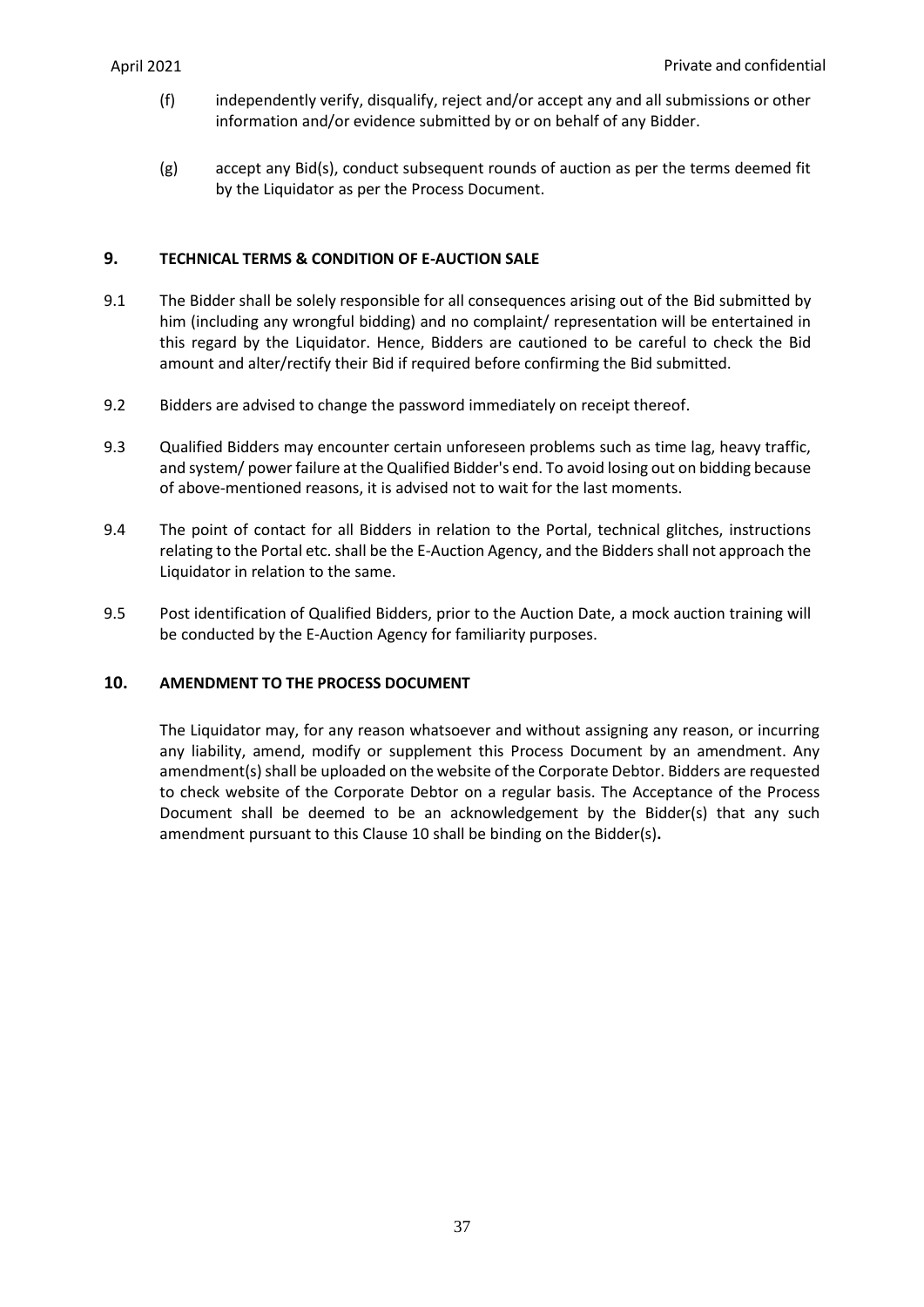## **ANNEXURES**

## **LIST OF ANNEXURES**

- Annexure I Business of Corporate Debtor
- Annexure II Description of Assets

## **EOI Format**

- Format I : Covering Letter
- Format II : Confidentiality Undertaking
- Format III : Format of Affidavit by Bidder under Section 29A of the IB Code
- Format IV : Earnest Money Deposit
- Format V : Board Resolutions
- Format VI : Power of Attorney
- Format VII : Authorization for Information Request
- Format VIII : Undertaking by Bidder
- Format IX : Letter of Intent
- Format X :Sale Certificate
- Format XI : Checklist for Submission of Supporting Documents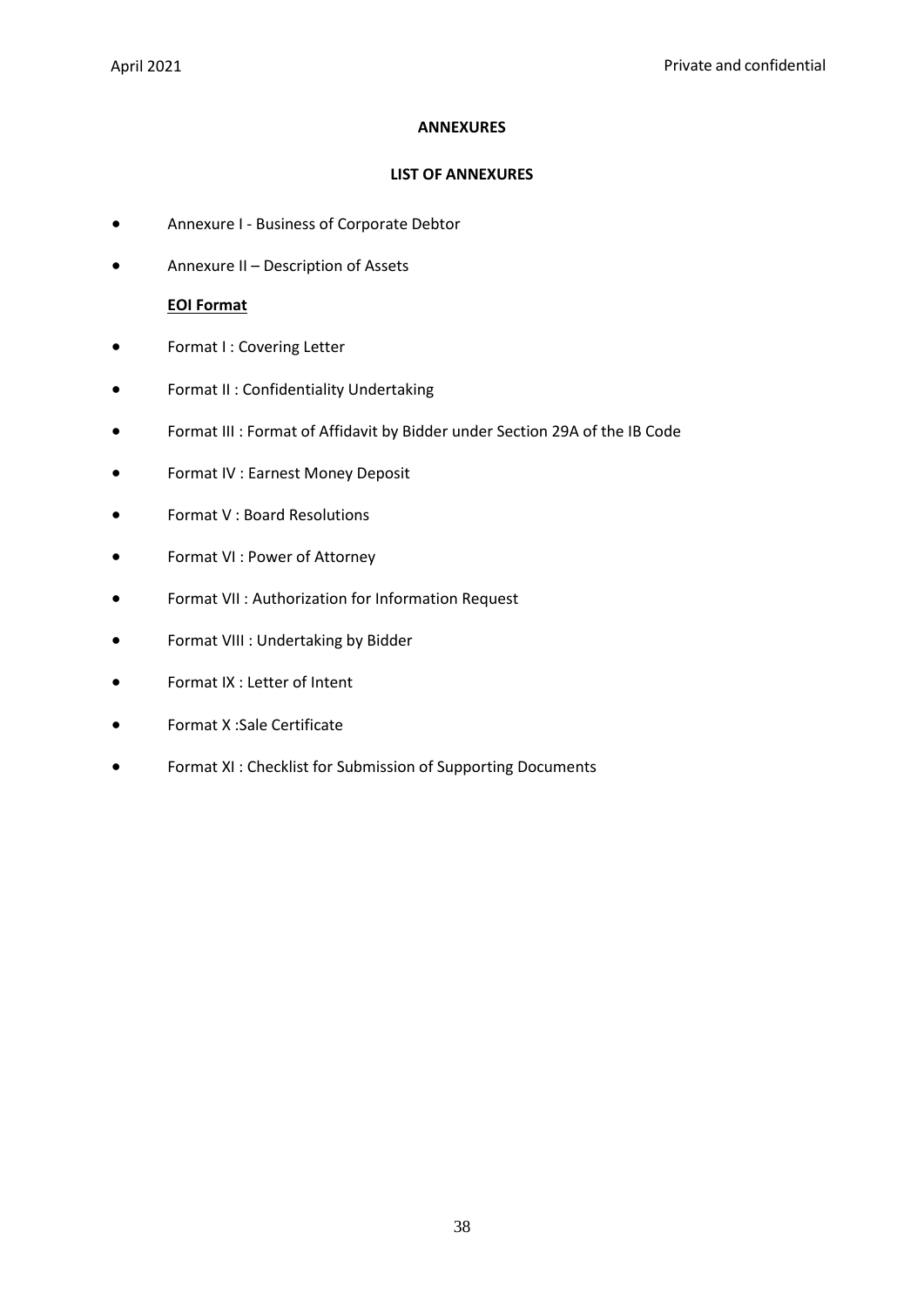## **ANNEXURE I: ABOUT THE CORPORATE DEBTOR**

#### 1. Introduction:

Bharati Defence and Infrastructure Limited (formerly known as Bharati Shipyard Limited/ "BSL") was incorporated on 22 June, 1976. Bharati Defence and Infrastructure ("BDIL" or "Company") was initiated as a partnership firm in 1973 which was converted into Limited Company in 1976 and later to a Public Limited Company in 1996. The Company was listed with an Initial Public Offering ("IPO") in December 2004.

The Company began its operations with one shipyard based out of Ratnagiri, Maharashtra. BDIL now has five shipyards with presence on both the west and east coast of India. The current shipyard locations for the Company include Ratnagiri, Usgaon (Dabhol), Mangalore, Howrah (Kolkata), and a 51% stake in the Pinky Shipyard in Goa. The Company's product portfolio has graduated from small sized vessels and tugs to sophisticated offshore vessels like Platform Support Vessels (PSV's), Anchor Handling Support Vessels (AHTSV's), Offshore Support Vessels (OSV's) and more recently jack up rigs, midsized LNG propelled Vessels and smaller defense vessels for the Indian Navy and the Indian Coast Guard.

| <b>Sr No</b>   | <b>Particulars</b>        | <b>Address</b>                           |
|----------------|---------------------------|------------------------------------------|
| 1              | Corporate Office (Mumbai) | Oberoi Chamber - II, Ground Floor,       |
|                |                           | Link Road, Near Laxmi Industrial Estate, |
|                |                           | Opp. Adhikari Brothers,                  |
|                |                           | Andheri (West), Mumbai - 400053.         |
| $\overline{2}$ | Ratnagiri yard            | Mirya Bunder, Ratnagiri                  |
|                |                           | Ratnagiri - 415 612                      |
| 3              | Dabhol yard               | Survey No. 44,                           |
|                |                           | Post Usgaon, Taluka - Dapoli             |
|                |                           | Ratnagiri - 415 706                      |
| 4              | Goa yard                  | Zorinto Sancole,                         |
|                |                           | Goa - 403710.                            |
| 5              | Mangalore yard            | Village - Kudroli - Bengre,              |
|                |                           | Tannirbavi, Mangalore - 575013           |
|                |                           | Karnataka State,                         |
| 6              | Kolkata yard              | 3 Fore Shore, Road,                      |
|                |                           | Timber Pond, Shibpur,                    |
|                |                           | Howrah, West Bengal - 711 103            |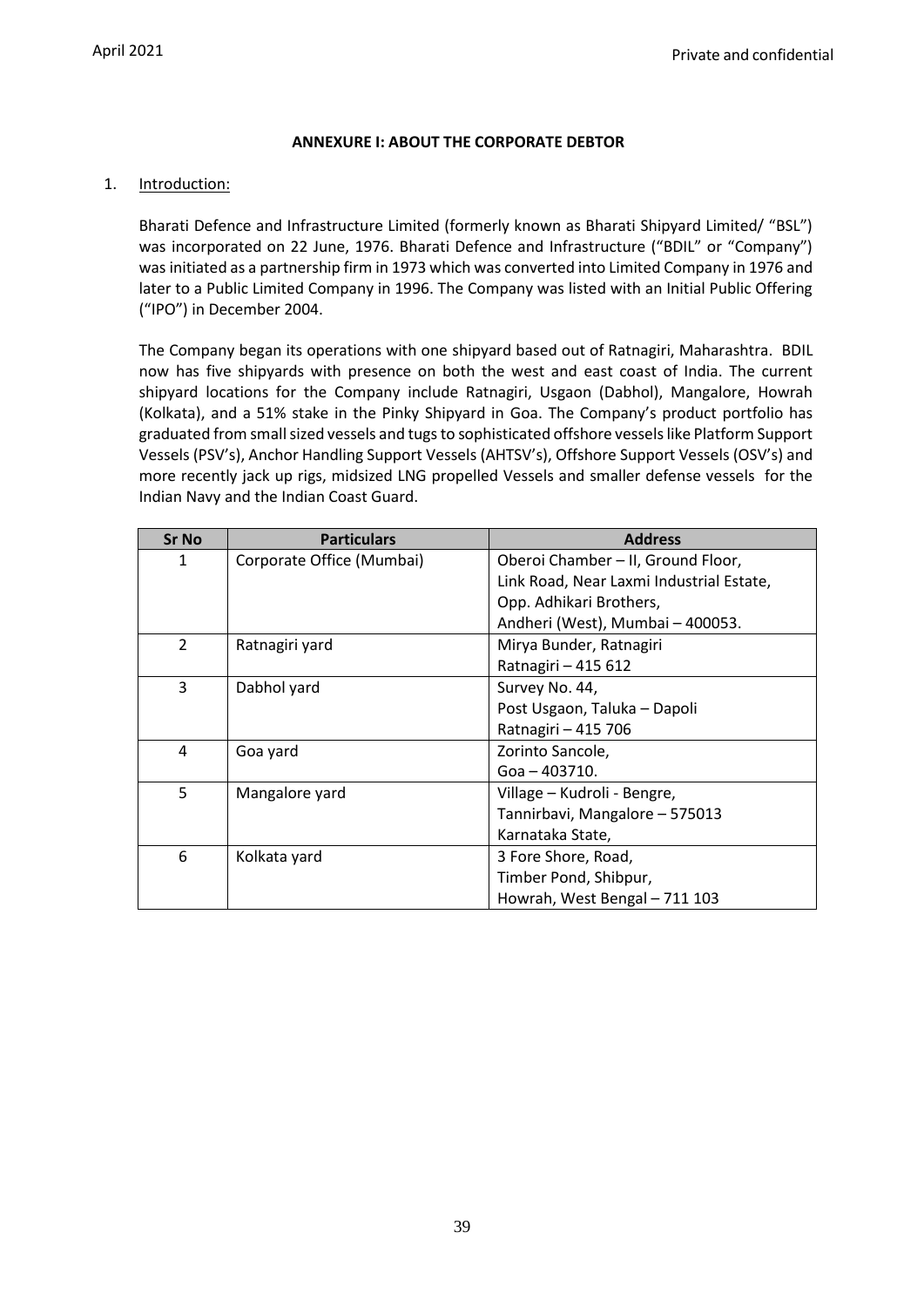2. Corporate Structure of BDIL:



## 3. Business of the company:

BDIL, one of the leading private sector shipyards in India began its operations with a small shipbuilding facility in Ratnagiri Maharashtra, building small barges, fishing vessels and trawlers. Over the years, BDIL has expanded its capacity, capability and product range of its vessels significantly from cargo barges to dredgers, to power packed ocean going tractor tugs, cargo ships, etc. The Company is capable of building vessels required for the offshore industry including Offshore Support Vessels (OSVs), Anchor Handling Tugs cum Supply Vessels (AHTSVs), LNG Propelled Vessels, Rigs, Platform Supply Vessels (PSVs), Multi-purpose Support Vessels (MSVs), Ice Classed Vessels, etc.

The product range included sophisticated and power packed offshore vessels including Anchor Handling Tug Supply Vessels (AHTS), Platform Supply Vessels (PSV's) and Multipurpose Support Vessel (MSV's) of varying bollard pulls, dredgers, container ships, tankers, Rigs and Ro-Ro vessels.

With the view to reap the benefits of the upcoming shipping cycle, the Company constructed green field yards in Dabhol, Maharashtra and Mangalore, Karnataka. Dabhol Shipyard and Mangalore Shipyard have a capacity to build vessels up to 100,000 Dead Weight Tonnage (DWT) and 60,000 DWT respectively. The Floating Dry Dock set up at Dabhol facilitates the company to repair bigger ships. Majority of machineries acquired from Swan Hunter, UK were installed at Dabhol Shipyard.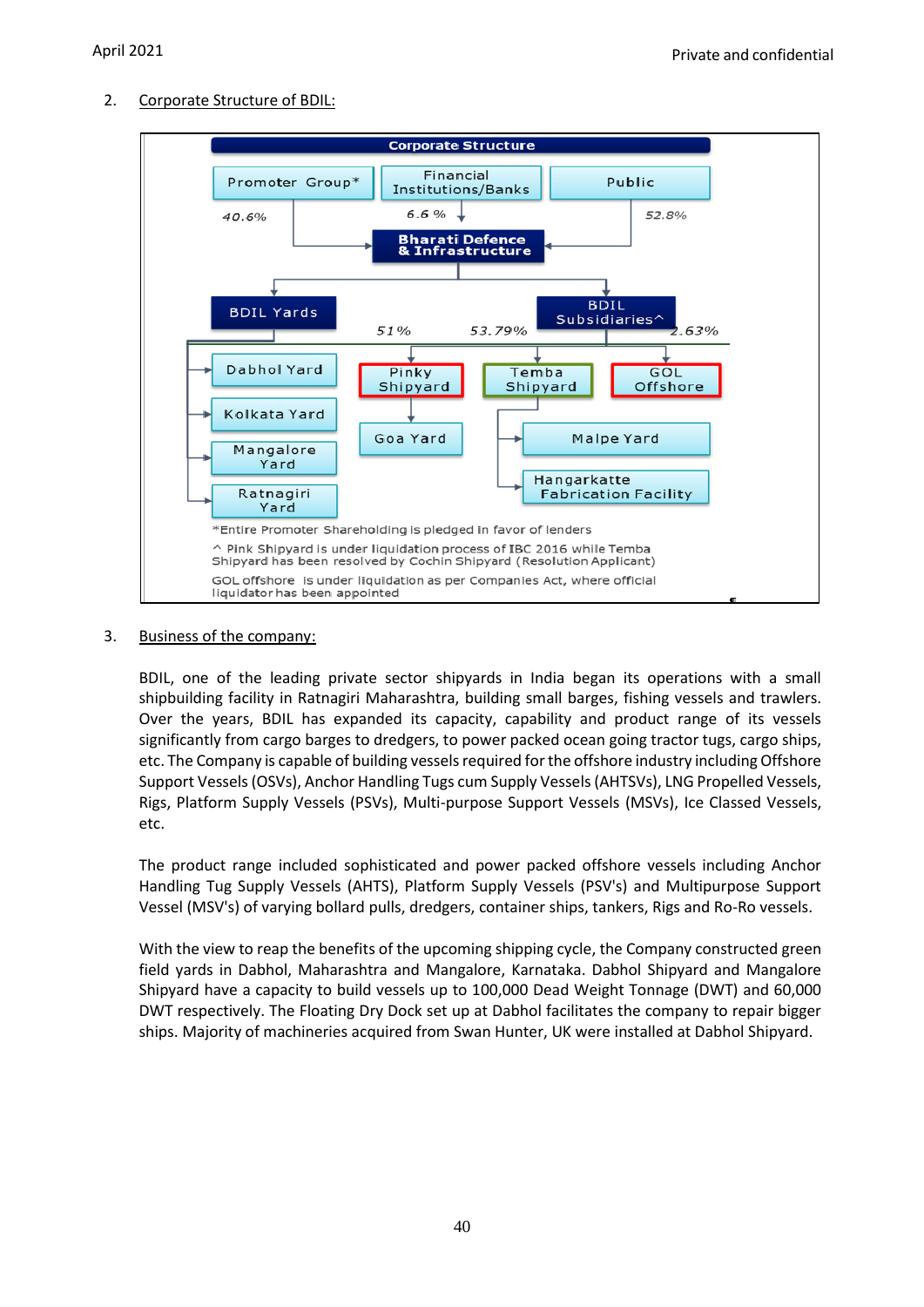## 4. Overview of BDIL Shipyards:

| Particulars                | Ratnagiri                                                                             | <b>Dhabol</b>                                                                 | <b>Mangalore</b>                                                                                                                   | <b>Kolkata</b>                                                                      | Goa                                                                                           |
|----------------------------|---------------------------------------------------------------------------------------|-------------------------------------------------------------------------------|------------------------------------------------------------------------------------------------------------------------------------|-------------------------------------------------------------------------------------|-----------------------------------------------------------------------------------------------|
| <b>Operational</b><br>Year | 1976                                                                                  | 2007                                                                          | 2008                                                                                                                               | 2006                                                                                | 2004                                                                                          |
| Area (Total)               | 29.92 acres*                                                                          | 198.45 acres                                                                  | 49.31 acres*                                                                                                                       | $7.51$ acres $*$                                                                    | 4.91 Acres**                                                                                  |
| <b>Waterfront</b>          | 150 meters                                                                            | 230 meters                                                                    | 200 meters                                                                                                                         | 140 meters                                                                          | 190 meters                                                                                    |
|                            | Construction<br>facility of<br>Vessel up to<br>12,000 DWT<br>(under<br>installation), | Construction<br>facility of<br>Vessels up to<br>1,00,000 DWT.                 | Construct<br>vessels up to<br>18,000 DWT<br>with side<br>launching facility                                                        | Construct<br>vessels up to<br>6,250 DWT                                             | Construct<br>vessels up to<br>6,000 DWT                                                       |
| <b>Capacity</b>            | Outfitting of 8<br>vessels<br>simultaneously                                          | Outfitting of 8<br>vessels per<br>year<br>simultaneously.                     | Outfitting 4<br>vessels<br>simultaneously<br>and,                                                                                  | Outfitting 4<br>vessels<br>simultaneously                                           | Construction<br>of around 4<br>vessels per<br>year                                            |
|                            | Steel work/<br>Cutting/<br>fabrication-14<br>vessels per<br>year.                     | Has built one<br>jack up rig                                                  | Cutting/fabricati<br>on-4 vessels.                                                                                                 |                                                                                     |                                                                                               |
|                            | 1 nos. slipway<br>of 215 m x 20<br>m with a<br>hauling winch.                         | Hull production<br>shop of 23500<br>sqm                                       | Currently total<br>land area of 28<br>acres is already<br>developed and<br>an additional 22<br>acres is planned<br>to be developed | Dry dock of<br>125 m x 23 m<br>and 2 building<br>berths of 130<br>m & 80 m<br>long. | <b>CNC Profile</b><br>Cutting, Auto<br><b>Shot Blasting</b><br>Painting,<br>Covered<br>Sheds, |
|                            | 1 nos.<br>Outfitting jetty<br>40m x18m                                                | Existing<br>erection berth<br>of $\sim$ 40m x<br>230m.                        | 2 nos. Building<br>berths 200M x<br>65M and 125M x<br>30M                                                                          | 5 different<br>Shipbuilding<br>berths of 30m<br>x 80m                               | Side Launching<br>Slipway up to<br>140 m length.                                              |
| Infrastructure             | 1 nos. Wet<br>basin 125m x<br>25m                                                     | <b>Floating Dry</b><br>Dock of 150m x<br>32m x 16m<br>(presently<br>grounded) | Covered shops,<br>Gantry cranes,<br>vacuum lifter,<br>lift and shift<br>transporter etc.                                           |                                                                                     | <b>Building</b><br>Berths, Mobile<br>Cranes up to<br>200 T capacity.                          |
|                            | 2 nos. Berths<br>of 125m x 25<br>m                                                    | Equipment and<br>machinery<br>from Swan<br>Hunter<br>(partially<br>installed) |                                                                                                                                    |                                                                                     | Pontoon for<br>transportation.<br>500 T<br>Hydraulic<br>Press.                                |
|                            |                                                                                       |                                                                               |                                                                                                                                    |                                                                                     | Hydraulic jacks<br>up to 450T                                                                 |
| <b>Current Vessel</b>      | Offshore<br>Vessels,                                                                  | Jack-up rigs,<br>Warships and                                                 | Large Offshore<br>vessels, Cargo                                                                                                   | <b>Forest Product</b><br>carriers, Fast                                             | LNG - RO RO<br>Vessels                                                                        |
| types                      | Anchor<br>handling tug                                                                | various<br>Defence                                                            | vessels and<br>Aluminum boats                                                                                                      | Patrol Crafts,<br>Water barges                                                      | Interceptor<br><b>Boats</b>                                                                   |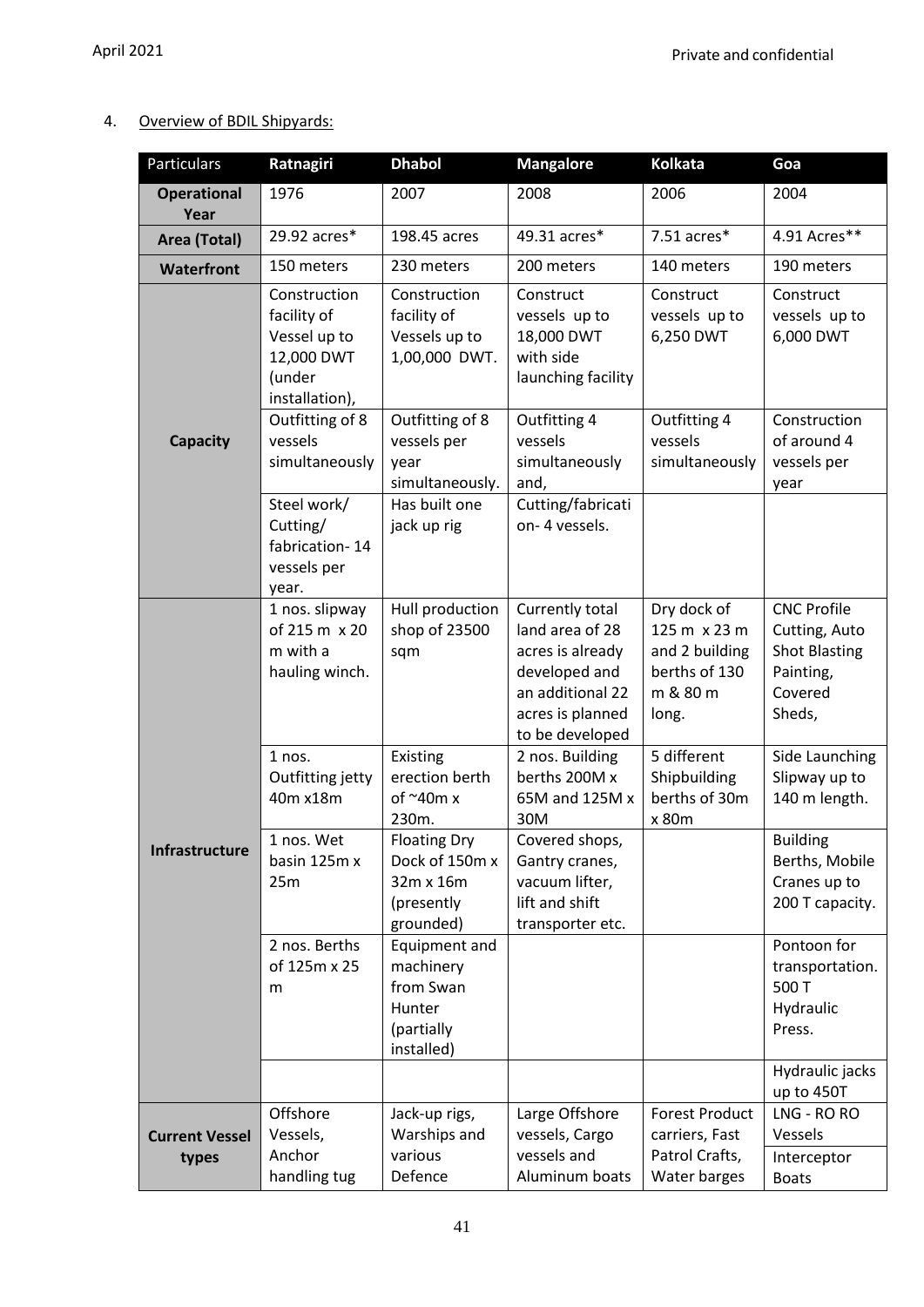| Particulars | Ratnagiri                                                                                                       | <b>Dhabol</b>                                                                                                                           | <b>Mangalore</b> | <b>Kolkata</b> | Goa                             |
|-------------|-----------------------------------------------------------------------------------------------------------------|-----------------------------------------------------------------------------------------------------------------------------------------|------------------|----------------|---------------------------------|
|             | cum supply<br>vessels,<br>Platform<br>supply<br>vessels, Ro-Ro<br>vessels Small<br>cargo, Sewage<br>barges, etc | vessels,<br>Offshore<br>vessels, LNG<br>propelled<br>vessel, 20,000<br><b>DWT Bulk</b><br>carrier, Steel<br>Fabrication,<br><b>AHTS</b> |                  | etc.           | <b>Tank Cleaning</b><br>Vessel. |

\* *Includes reclaimed land and land obtained from respective Port Authorities and private parties on long lease* 

*\*\*Goa land belongs to Pinky shipyard (51% subsidiary of BDIL) which is presently under liquidation, the assets including inventory and infrastructure in the yard belongs to BDIL.*

## 5. List of Vessel Built in BDIL Shipyards

| Project                                                              | <b>Customer</b>                           | Vessel # |  |  |
|----------------------------------------------------------------------|-------------------------------------------|----------|--|--|
|                                                                      | <b>FY 2005</b>                            |          |  |  |
| <b>700 HP TUG</b>                                                    | <b>Tartous Port Gen Co</b>                | 286      |  |  |
| 2000 BHP TUG                                                         | <b>Tartous Port Gen Co</b>                | 289      |  |  |
| Wireline Support Vessel                                              | <b>Halul Offshore Service</b>             | 305      |  |  |
| <b>FY 2006</b>                                                       |                                           |          |  |  |
| Anchor Handling Towing Supply Vessel                                 | The Great Eastern Shipping Co. Ltd        | 309      |  |  |
| Anchor Handling Towing Supply Vessel                                 | The Great Eastern Shipping Co. Ltd        | 312      |  |  |
| Platform Supply Vessel                                               | The Great Eastern Shipping Co. Ltd        | 311      |  |  |
| 54 Tone Bollard Pull Tug                                             | Reliance Industries Ltd                   | 315      |  |  |
|                                                                      | FY 2007                                   |          |  |  |
| Anchor Handling Towing Supply Vessel                                 | <b>Halul Offshore Services</b>            | 316      |  |  |
| 80 Ton Bollard Pull Anchor Handling Tug cum<br><b>Supply Vessel</b>  | The Great Eastern Shipping Co. Ltd        | 320      |  |  |
| 80 Ton Bollard Pull Anchor Handling Tug cum<br><b>Supply Vessel</b>  | The Great Eastern Shipping Co. Ltd        | 321      |  |  |
| Dredger                                                              | Adani Global FZE Ltd                      | 328      |  |  |
|                                                                      | <b>FY 2008</b>                            |          |  |  |
| 120 Ton Bollard Pull Anchor Handling Tug cum<br><b>Supply Vessel</b> | The Great Eastern Shipping Co. Ltd        | 310      |  |  |
| Anchor Handling Towing Supply Vessel                                 | <b>Halul Offshore Service</b>             | 317      |  |  |
| 60 Mtr. Multi-Purpose Offshore Platform Supply<br>Vessel             | <b>Bourbon Supply Investments</b>         | 322      |  |  |
| 1No. Twin Screw Pilot Cum-Survey Vessel                              | Kolkata Port Trust                        | 350      |  |  |
|                                                                      | FY 2009                                   |          |  |  |
| 5250DWT Product Tanker cum RO-RO Vessel                              | Al-Jaber Shipping Agency & Marine<br>Est. | 306A     |  |  |
| 60 Mtr. Multi-Purpose Offshore Platform Supply<br>Vessel             | <b>Bourbon Supply Investments</b>         | 323      |  |  |
| 60 Mtr. Multi-Purpose Offshore Platform Supply<br>Vessel             | <b>Bourbon Supply Investments</b>         | 348      |  |  |
| <b>Pilot Boat</b>                                                    | <b>Reliance Industries Ltd</b>            | 362      |  |  |
| <b>Pilot Boat</b>                                                    | <b>Reliance Industries Ltd</b>            | 363      |  |  |
| <b>Diving Support Vessel</b>                                         | Reliance Industries Ltd                   | 364      |  |  |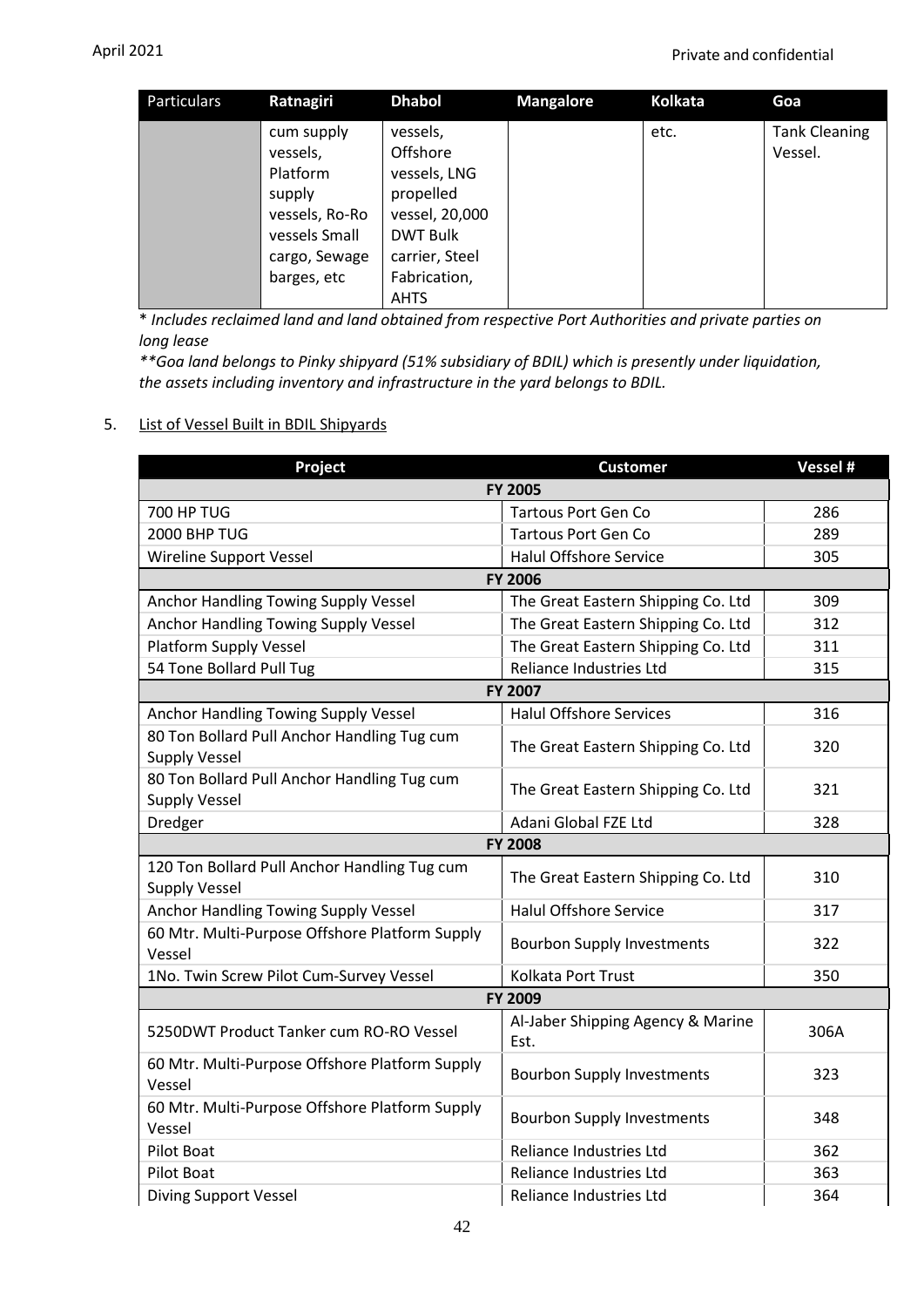| Project                                | <b>Customer</b>                   | Vessel #      |  |
|----------------------------------------|-----------------------------------|---------------|--|
| 54 Ton Bollard Pull Tug                | Reliance Industries Ltd           | 365           |  |
| 54 Ton Bollard Pull Tug                | Reliance Industries Ltd           | 366           |  |
| 54 Ton Bollard Pull Tug                | Reliance Industries Ltd           | 367           |  |
|                                        | <b>FY 2010</b>                    |               |  |
| <b>Bollard Pull Tug</b>                | Mumbai Port Trust                 | 375           |  |
| <b>Bollard Pull Tug</b>                | Mumbai Port Trust                 | 374           |  |
| <b>Bollard Pull Anchor Handler Tug</b> | <b>Bourbon Supply Investments</b> | 353           |  |
|                                        | FY 2011                           |               |  |
| <b>Bollard Pull Anchor Handler Tug</b> | <b>Bourbon Supply Investments</b> | 353           |  |
| <b>Bollard Pull Anchor Handler Tug</b> | <b>Bourbon Supply Investments</b> | 355           |  |
| Multi-Purpose Forest Carrier           | Esmsun GMBH & Co KG               | 329           |  |
| Multi-Purpose Forest Carrier           | Esmsun GMBH & Co KG               | 330           |  |
| Multi-Purpose Platform Supply Vessel   | <b>GOL</b> International          | 359           |  |
| Multi-Purpose Platform Supply Vessel   | <b>GOL</b> International          | 360           |  |
| <b>Riser Protectors</b>                | <b>GOL-ONGC</b>                   | <b>BBBLRP</b> |  |
|                                        | FY 2012                           |               |  |
| Anchor Handling TUG cum Supply         | Shipping Corporation of India     | 394           |  |
| Anchor Handling TUG cum Supply         | Shipping Corporation of India     | 396           |  |
| Anchor Handling TUG cum Supply         | Shipping Corporation of India     | 397           |  |
| <b>Bollard Pull Tug</b>                | Paradeep Port Trust               | 400           |  |
| <b>FY 2013</b>                         |                                   |               |  |
| Anchor Handling TUG cum Supply         | Shipping Corporation of India     | 398           |  |
| Interceptor Boat                       | <b>Coast Guard</b>                | 402           |  |
| Jack up Drilling Rug                   | <b>GOL Gujairah</b>               | 351           |  |
| <b>Platform Supply Vessel</b>          | <b>Bayshore Shipping</b>          | 381           |  |
| Ro-Ro Cargo                            | Sea Cargo                         | 324           |  |
| Platform Supply Vessel                 | <b>UP Offshore</b>                | 382           |  |
|                                        | FY 2014                           |               |  |
| <b>Bollard Pull Anchor Handler Tug</b> | <b>Bourbon Supply Investments</b> | 356           |  |
| <b>Bollard Pull Anchor Handler Tug</b> | Springwater Shipping              | 386           |  |
| FY 2015                                |                                   |               |  |
| 200 Ton Non-propelled Barge            | The Indian Navy                   | 428           |  |
| 200 Ton Non-propelled Barge            | The Indian Navy                   | 404           |  |
| Interceptor Boat                       | <b>Coast Guard</b>                | 429           |  |
| 200 Ton Non-propelled Barge            | The Indian Navy                   | 430           |  |
| FY 2016                                |                                   |               |  |
| Interceptor Boat                       | Coast Guard                       | 403           |  |
| <b>Interceptor Boat</b>                | Coast Guard                       | 406           |  |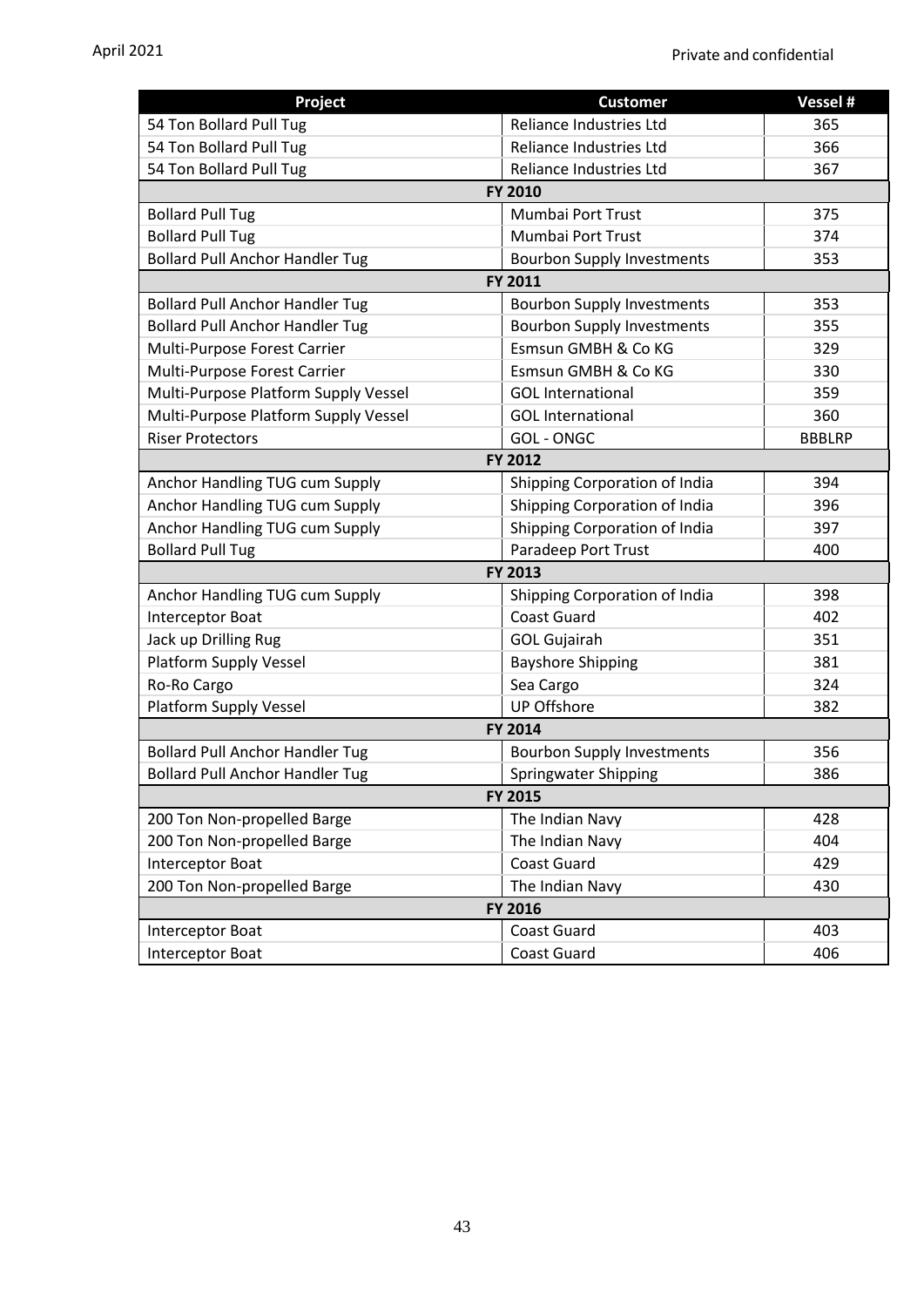## **ANNEXURE II: DESCRIPTION OF ASSETS**

The information contained herein (except for the Reserve Prices) is indicative in nature with a view to providing Bidders an overview of the assets falling within Category A viz. BDIL as a whole on a going concern basis and Category B viz. set(s) of assets collectively forming part of the following respective Parcels. It is further clarified that the Reserve Prices mentioned hereunder are rounded-off and precise amounts will be intimated prior to Auction Date:

| Asset parcel<br>No.   | <b>Asset</b>                                                                                                                                                                                                                                                                                                                                                                                                                                                                                                                                                                                                                                                                                                                                                                                                                                                                                                                                                      | <b>Reserve Price</b><br>(INR Crore) | <b>EMD</b><br>(INR Crore) |
|-----------------------|-------------------------------------------------------------------------------------------------------------------------------------------------------------------------------------------------------------------------------------------------------------------------------------------------------------------------------------------------------------------------------------------------------------------------------------------------------------------------------------------------------------------------------------------------------------------------------------------------------------------------------------------------------------------------------------------------------------------------------------------------------------------------------------------------------------------------------------------------------------------------------------------------------------------------------------------------------------------|-------------------------------------|---------------------------|
| <b>Category A</b>     |                                                                                                                                                                                                                                                                                                                                                                                                                                                                                                                                                                                                                                                                                                                                                                                                                                                                                                                                                                   |                                     |                           |
| Parcel 1              | BDIL as a whole on a going concern basis                                                                                                                                                                                                                                                                                                                                                                                                                                                                                                                                                                                                                                                                                                                                                                                                                                                                                                                          | 615                                 | 25.00                     |
| <b>Category B</b>     |                                                                                                                                                                                                                                                                                                                                                                                                                                                                                                                                                                                                                                                                                                                                                                                                                                                                                                                                                                   |                                     |                           |
| Parcel 2 <sup>2</sup> | Dabhol Shipyard on 'as is where is', 'as is what is',<br>'as is how is' and 'without any recourse' basis.<br>Freehold Industrial land admeasuring<br>approximately 198.45 acres located at Village<br>Usgaon (Dabhol), District- Ratnagiri, Maharashtra<br>along with other infrastructure like Main Jetty<br>area, Shipbuilding berth, hull production shop,<br>stores and warehouses and Floating dry dock,<br>Equipment's include frame bending machine,<br>CNC profile cutting machine, pipe blasting, Auto<br>blasting machine, Special purpose modular<br>transporters and cranes of various make etc.,<br>Inventories - stores include DG sets, propulsion<br>engine at bonded warehouses. Semi-<br>constructed vessels include Pallet cum container<br>vessels, 20,000 Dwt Bulk carrier, 150 T Anchor<br>handling tug and sewage barges and other<br>movable assets such as computer, furniture,<br>office equipment, vehicles at the Dabhol<br>Shipyard. | 240                                 | 9.00                      |
| Parcel 3 <sup>2</sup> | Ratnagiri Shipyard on 'as is where is', 'as is what<br>is', 'as is how is' and 'without any recourse' basis.<br>Lease hold interests pertaining to leasehold land<br>of approximately 29.92 acres, various sheds and<br>warehouse located at Ratnagiri shipyard and<br>MIDC area, office building, dredger, plant and<br>machinery including slipway, cranes etc.<br>Inventory - stores & equipment including marine<br>engines, propeller shafts etc., semi constructed<br>vessel for commercial and defence contracts<br>includes 2 AHTS, 1 MPSV and barges etc. and<br>other movable material such as computer,<br>furniture, office equipment's, vehicles etc.<br>located at Mirya Bunder, Ratnagiri - 415 612.                                                                                                                                                                                                                                               | 102                                 | 4.00                      |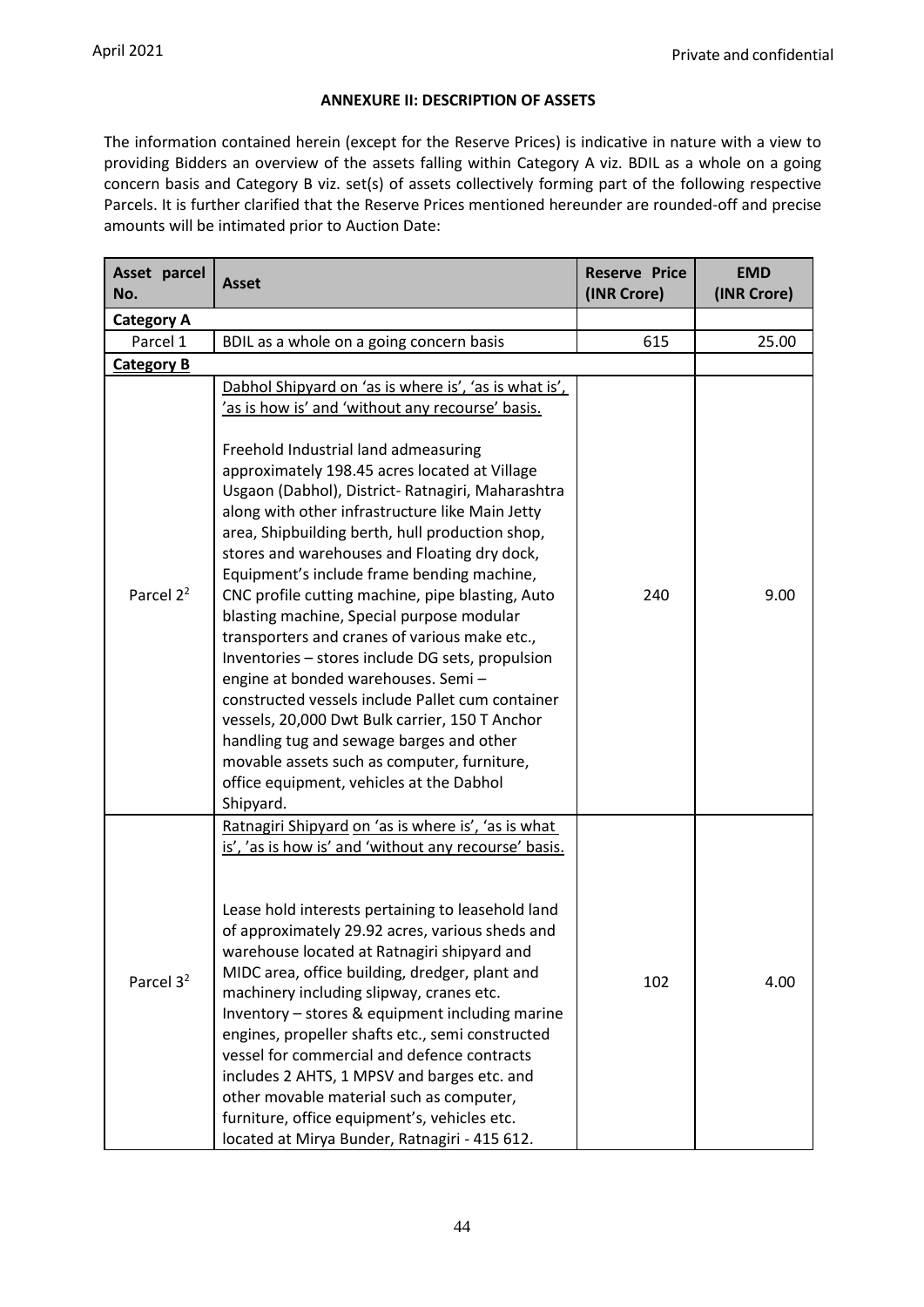| Asset parcel<br>No.   | <b>Asset</b>                                                                                                                                                                                                                                                                                                                                                                                                                                                                                                                                                                                                                                                                                                                                                                                                                                                                                                    | <b>Reserve Price</b><br>(INR Crore) | <b>EMD</b><br>(INR Crore) |
|-----------------------|-----------------------------------------------------------------------------------------------------------------------------------------------------------------------------------------------------------------------------------------------------------------------------------------------------------------------------------------------------------------------------------------------------------------------------------------------------------------------------------------------------------------------------------------------------------------------------------------------------------------------------------------------------------------------------------------------------------------------------------------------------------------------------------------------------------------------------------------------------------------------------------------------------------------|-------------------------------------|---------------------------|
|                       | Mangalore Shipyard on 'as is where is', 'as is<br>what is', 'as is how is' and 'without any recourse'<br><u>basis.</u>                                                                                                                                                                                                                                                                                                                                                                                                                                                                                                                                                                                                                                                                                                                                                                                          |                                     |                           |
| Parcel 4 <sup>2</sup> | Leasehold interest pertaining to leasehold land<br>admeasuring approximately 49.31 acres located<br>at located at Village - Kudroli - Bengre,<br>Tannirbavi, Mangalore - 575013, Karnataka<br>along with other infrastructure like Automatic<br>blasting & painting machine, CNC Plasma cutting<br>machine, covered pipe fabrication facility, Block<br>blasting booths, staff and industrial canteen and<br>block storage facilities. Equipment's include<br>frame bending machine, fixed rail gantry cranes,<br>EOT cranes and tractor fitted cranes etc.<br>Inventories - stores include main engines, CPP<br>propeller & gear box etc. Semi - constructed<br>vessels include Pallet cum container vessels,<br>20,000 Dwt Bulk carrier, 150 T Anchor handling<br>tug and interceptor boats and other movable<br>assets such as computer, furniture, office<br>equipment, vehicles at the Mangalore Shipyard. | 121                                 | 5.00                      |
|                       | Kolkata Shipyard on 'as is where is', 'as is what is',<br>'as is how is' and 'without any recourse' basis.                                                                                                                                                                                                                                                                                                                                                                                                                                                                                                                                                                                                                                                                                                                                                                                                      |                                     |                           |
| Parcel $5^2$          | Leasehold interests pertaining to leasehold land<br>of 7.5 acres from Kolkata Port Trust located at 3<br>Fore Shore, Road, Timber Pond, Shibpur, Howrah,<br>West Bengal - 711 103, office building, plant and<br>machinery including cranes, auto shot blasting<br>plant, auto paint line etc., inventory - stores &<br>equipment including deck crane, parts of main<br>engine etc., semi constructed vessel including 2<br>forest product carrier and other moveable items<br>such as furniture, office equipment etc.                                                                                                                                                                                                                                                                                                                                                                                        | 25                                  | 1.00                      |
|                       | Assets located in Goa on 'as is where is', 'as is<br>what is', 'as is how is' and 'without any recourse'<br><u>basis.</u>                                                                                                                                                                                                                                                                                                                                                                                                                                                                                                                                                                                                                                                                                                                                                                                       |                                     |                           |
| Parcel $6^2$          | Plant and machinery including tug mangla, pipe<br>profile cutting machinery, frame benders, cranes<br>etc. Inventory - stores & equipment include main<br>engines, propulsion engine, marine diesel<br>propulsion engine, deck crane etc. and semi<br>constructed vessel including 2 PCCV, 2 LNG<br>Propelled RoRo, etc. located at Zorinto Sancole,<br>Goa - 403710.                                                                                                                                                                                                                                                                                                                                                                                                                                                                                                                                           | 50                                  | 2.00                      |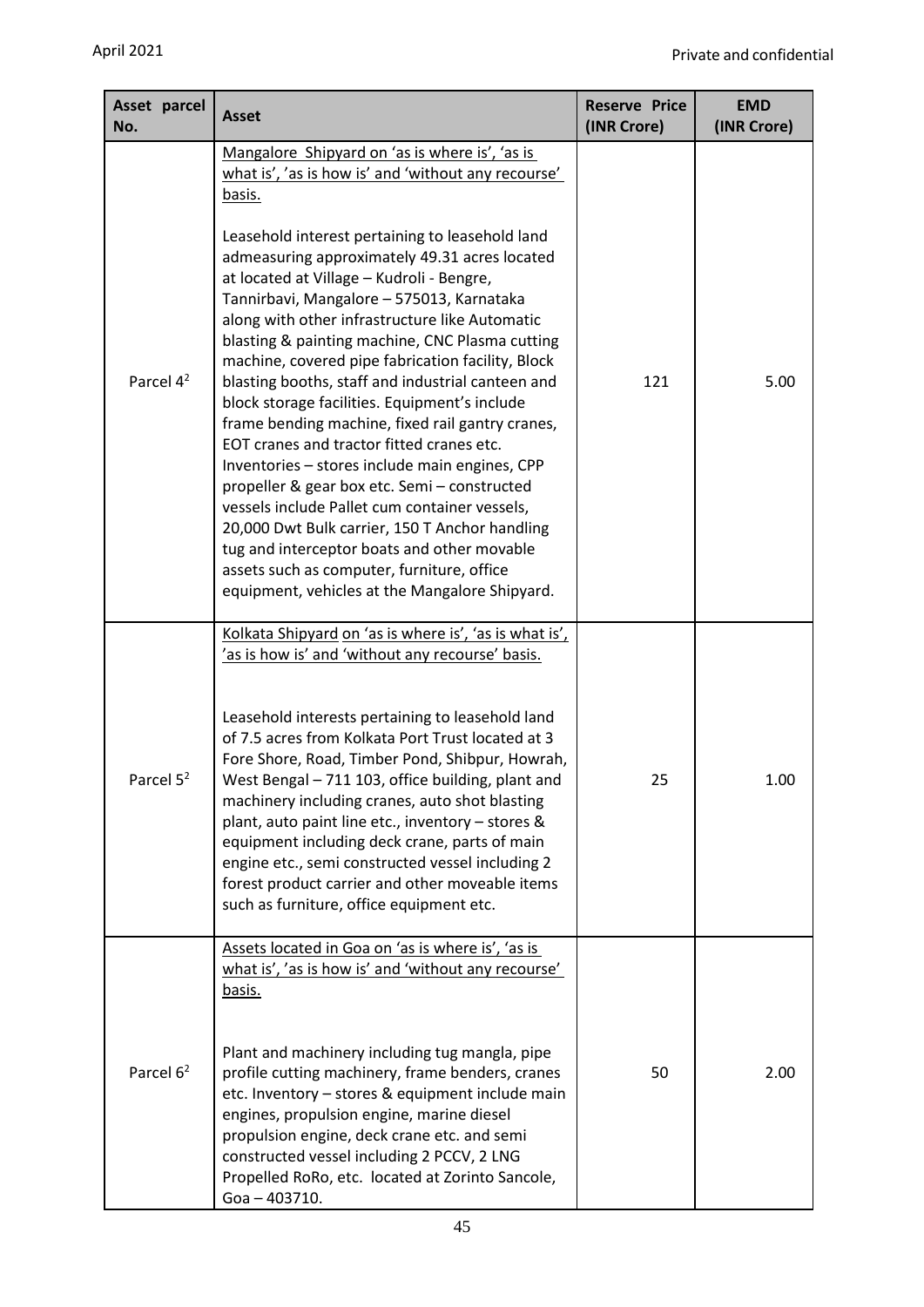| Asset parcel<br>No.   | <b>Asset</b>                                                                                                                                                                                                                                                                                                                                                                                                                                                                                                                                                                                                         | <b>Reserve Price</b><br>(INR Crore) | <b>EMD</b><br>(INR Crore) |
|-----------------------|----------------------------------------------------------------------------------------------------------------------------------------------------------------------------------------------------------------------------------------------------------------------------------------------------------------------------------------------------------------------------------------------------------------------------------------------------------------------------------------------------------------------------------------------------------------------------------------------------------------------|-------------------------------------|---------------------------|
| Parcel $7^2$          | Corporate Office in Mumbai on 'as is where is',<br><u>'as is what is', 'as is how is' and 'without any </u><br>recourse' basis.<br>Corporate office located in Oberoi Chamber - II,<br>Ground and First Floor, Link Road, Near Laxmi<br>Industrial Estate, Opp. Adhikari Brothers, Andheri<br>(West), Mumbai - 400053 including computers,                                                                                                                                                                                                                                                                           | 20                                  | 1.00                      |
| Parcel 8 <sup>2</sup> | furniture, office equipment and vehicles.<br>Assets located at Bhandarli godown and<br>Godhbunder Yard on 'as is where is', 'as is what<br>is', 'as is how is' and 'without any recourse' basis.<br>All assets located at Bhandarli, Mumbra Panvel<br>Road, District: Thane and Godhbunder yard<br>including computers, furniture, office equipment,<br>vehicle, plant & machinery including crawler<br>crane, spares of crane etc., inventory - stores &<br>equipment including main diesel engine, DG set,<br>deck crane etc. and semi constructed vessel<br>including water barges berthed at these<br>locations. | 23                                  | 1.00                      |

## **Note:**

- 1) Liquidator reserves his right to give preference to a Bidder submitting Bids for acquisition of the Corporate Debtor as a whole on a going concern basis under Category A, and/or any Bid(s) which maximizes the overall value to Stakeholders.
- 2) Detailed listing of the assets shall be provided to Qualified Bidders on the Data Room at the stage of due diligence.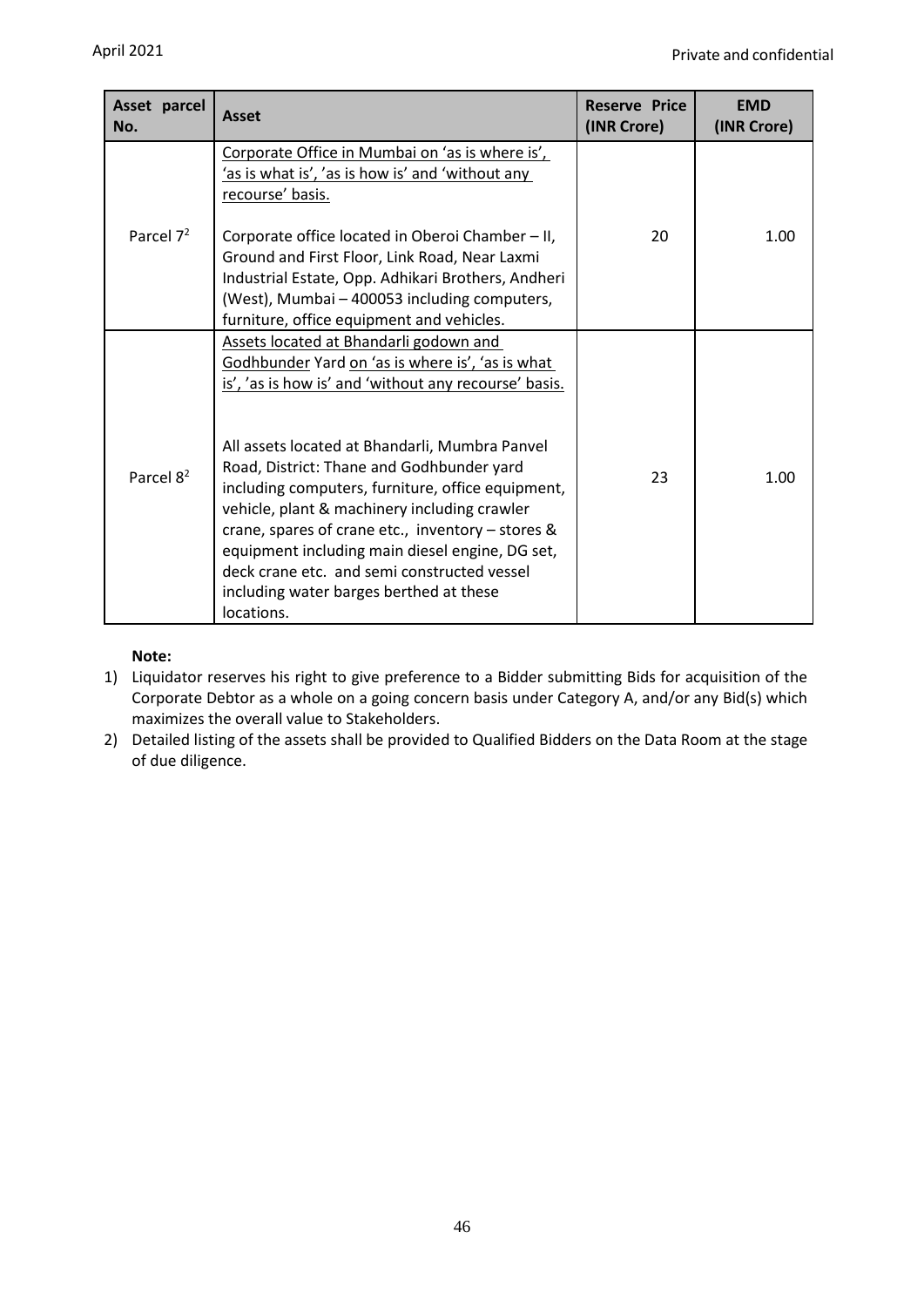## **EOI FORMAT**

## **FORMAT I**: **COVERING LETTER**

(*On the letter head of the Bidder*)

Bidder's Name:

Full Address: Telephone No.: Email address: Fax/No.:

To,

Vijaykumar V. Iyer, Liquidator *[Address of Liquidator]*

## **Sub: - Bid for the e-auction process relating to Bharati Defence and Infrastructure Limited ("Company")**

**Ref: - Process Document for submission of bids for sale of Company as a whole on a going concern basis and sale of set(s) of assets collectively under respective Parcel(s) under Category B (as applicable) [●] ("Process Document")**

Dear Sir,

1. We, the undersigned Bidder having read and examined in detail the Process Document including the disclaimers to the Process Document, set out the related information in relation to the Bid Process conducted for the Company, and are hereby submitting an EOI for the following Category(ies) and Parcel(s) of assets as described in Annexure II of the Process Document:

## *[Bidder to list down the Category(ies) and Parcel(s)]*

- 2. We enclose herewith the Supporting Documents with duly signed and/or certified forms/documents/authorizations as mandated by you in the Process Document, for your consideration.
- 3. We have submitted all the requisite documents as per the prescribed formats set out in the Process Document, without any deviations, conditions and without any assumptions or notes.
- 4. We further represent and confirm as follows:

## **a. Earnest Money Deposit**

In relation to the Earnest Money Deposit required to be submitted as per Clause 3.4 and Annexure II for the Category(ies) and Parcel(s) identified in paragraph 1 above, we enclose Bank Guarantee/proof of RTGS of INR [●], dated [●].

## **b. Acceptance**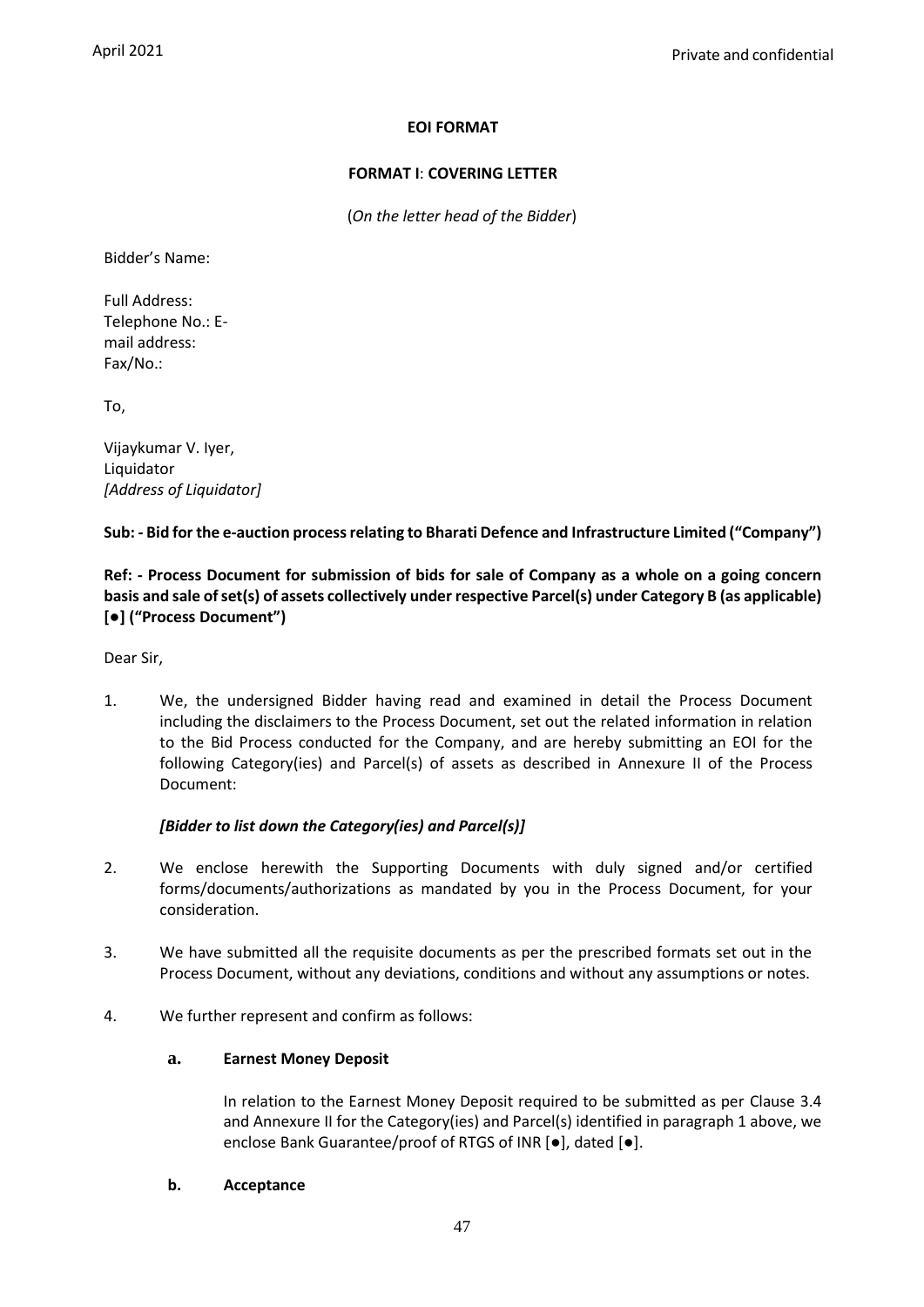We hereby unconditionally and irrevocably agree and accept the terms of the Process Document and that the decision made by the Liquidator and/or the Adjudicating Authority in respect of any matter with respect to, or arising out of, the Process Document, shall be binding on us. We hereby expressly waive any and all claims in respect of the Bid Process.

#### **c. Litigation/Proceedings**

We confirm that there are no litigation/disputes/proceedings pending or threatened against us, which affects our ability to fulfill our obligations under the Bid and the Process Document.

## **d. Familiarity with Relevant Indian Laws and Regulations and Authorizations**

We confirm that we have studied the provisions of the IB Code and other relevant laws and regulations to enable us to submit and execute our Bid along with required documents and execute the other required documents in the event of our selection as the Successful Bidder. We have obtained the necessary corporate and regulatory approvals required to participate in the Bid Process.

We further confirm that our Bid is not in contravention of the provisions of any law for the time being in force and is in strict compliance with the IB Code.

## **e. Contact person**

The details of the contact person for the purposes of this Bid are provided below:

| Name                   | $\lceil \bullet \rceil$   |
|------------------------|---------------------------|
| Designation            | $\left[ \bullet \right]$  |
| <b>Company Address</b> | $\lbrack \bullet \rbrack$ |
| <b>Phone Nos</b>       | $\left[ \bullet \right]$  |
| Fax Nos.               | $\lceil \bullet \rceil$   |
| E-mail address         | lo I                      |

- 1. We are enclosing herewith the physical copy of the Supporting Documents, and necessary documents as described herein and duly signed forms/documents/authorizations, each one duly closed separately, with 1 (one) original copy containing the Bid(s) i.e. the EOI, Supporting Documents and EMD and necessary documents as described herein, as mandated in the Process Document, for your consideration.
- 2. We confirm that the Bid(s) submitted by us is consistent with all the requirements of submission as stated in the Process Document and the IB Code and subsequent clarifications/communications from the Liquidator or his Representatives.
- 3. We acknowledge that a Bid(s) can be submitted by us on the E-auction Platform only for the Category(ies) and Parcel(s) identified in paragraph 1 above.
- 4. The information submitted by us is complete, strictly as per the requirements stipulated in the Process Document and is true and correct. We acknowledge that we shall be solely responsible for any errors or omissions in our Bid(s).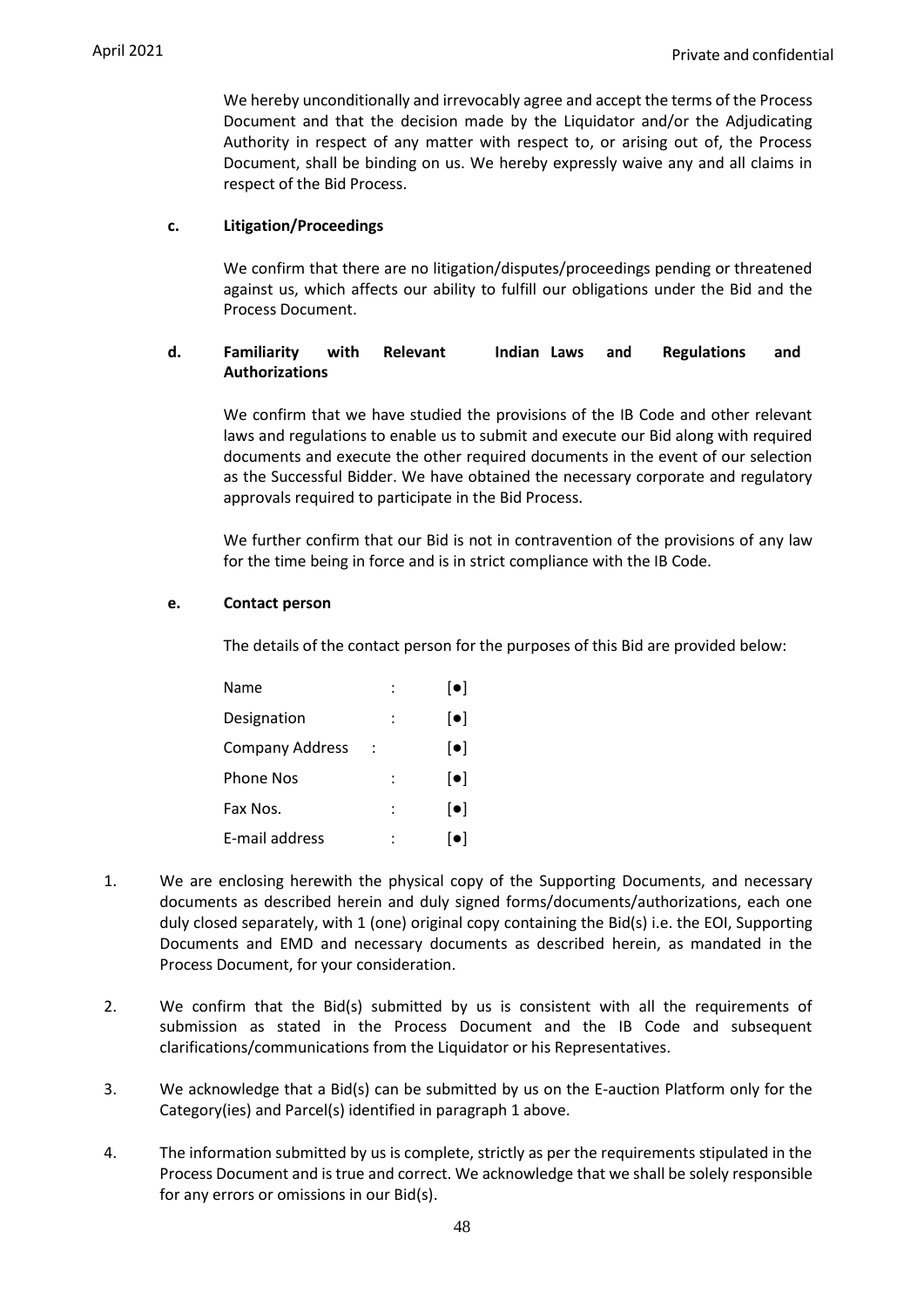- 5. We confirm that all the terms and conditions of our Bid(s) are valid for acceptance for a minimum period of 6 (six) months from the Auction Date. We further confirm that in the event that we are declared as Successful Bidder, then the Bid(s) shall continue to remain valid and binding without any expiry period.
- 6. We confirm that we have not taken any deviations so as to be deemed non-responsive with respect to the provisions of the Process Document.
- 7. Capitalized terms, not defined herein, shall have the meaning given to them in the Process Document.

Thanking you,

Yours faithfully,

(*Signature and Name of the Attorney as per Format VI – Power of Attorney*)

Address of the duly Authorized Representatives of the [Bidder] Company rubber stamp/seal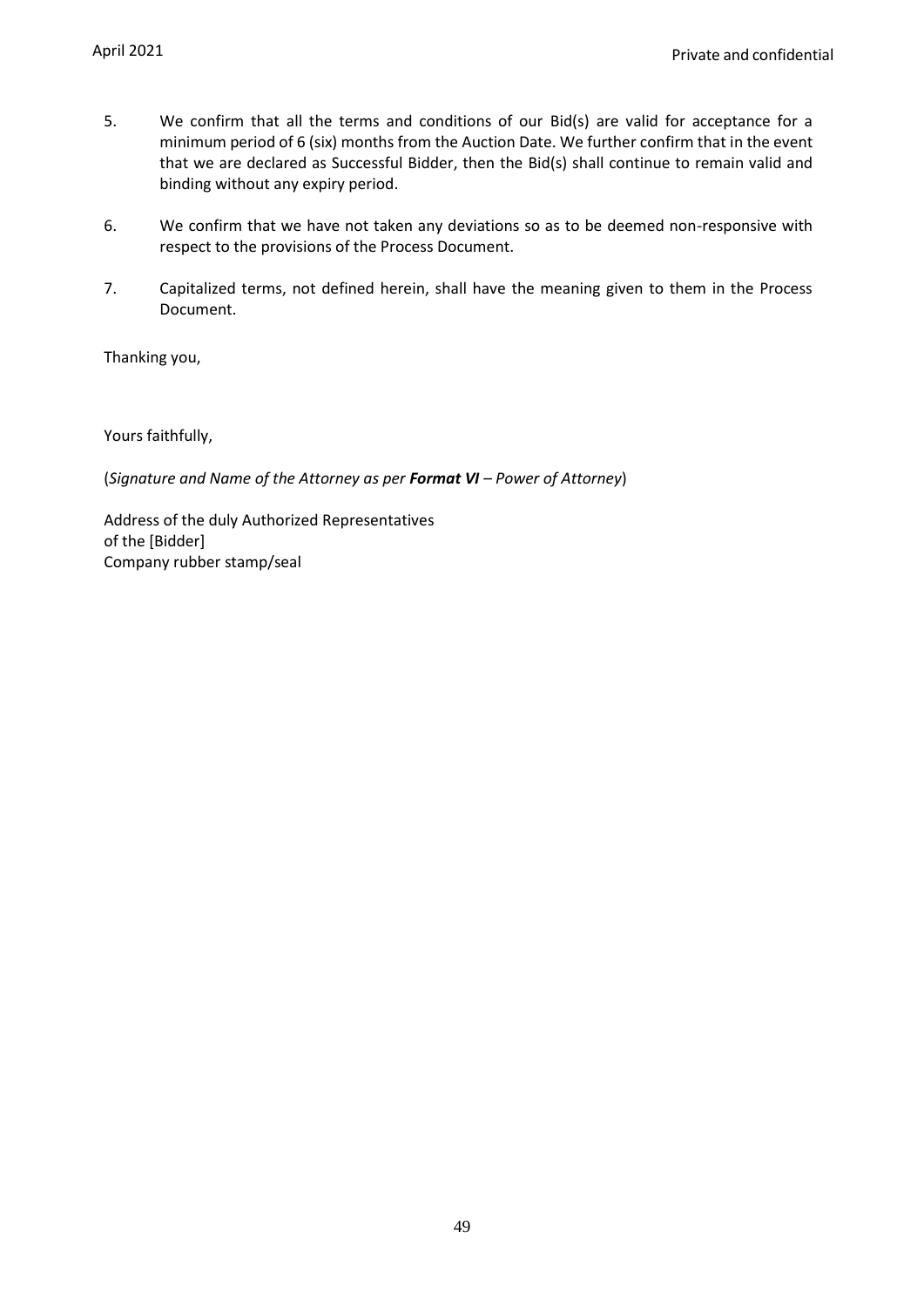#### **ADDITIONAL DETAILS TO BE SUBMITTED WITH COVERING LETTER**

- 1. Details of the Bidder such as:
	- A. Name and address:

Name of the Bidder: Address: Telephone No: Fax: Email:

- B. Ownership Structure and Composition of the bidder,
- C. Date of establishment of the Bidder
- D. Core area of expertise of the Bidder & Brief Profile of the Bidder
- E. Contact Person:

| Name:         |
|---------------|
| Designation:  |
| Telephone No: |
| Email:        |

- F. PAN No. or equivalent details of the Bidder
- G. Current Address Proof:
- H. Valid e-mail ID:
- I. Landline and Mobile Phone number:
- J. Authorization to the Signatory (in case the bidder is a legal entity):
- K. Bank details of the Bidder:
- 2. Business Profile of the Bidder
- 3. Legal Documents: Copies of Certificate of Registration and Constitutional Documents of the Bidder
- 4. Documents evidencing source of funds for making the payments in terms of the Bid. Documents evidencing source of funds to the satisfaction of the Liquidator may include:
	- A. firm commitment letter from banks/financial institutions; and/or
	- B. Bankers certificate evidencing availability of funds; and/or
	- C. Independent chartered accountant/statutory auditor certificate certifying Quantum of Investments held in the form of Liquid Assets ; and/or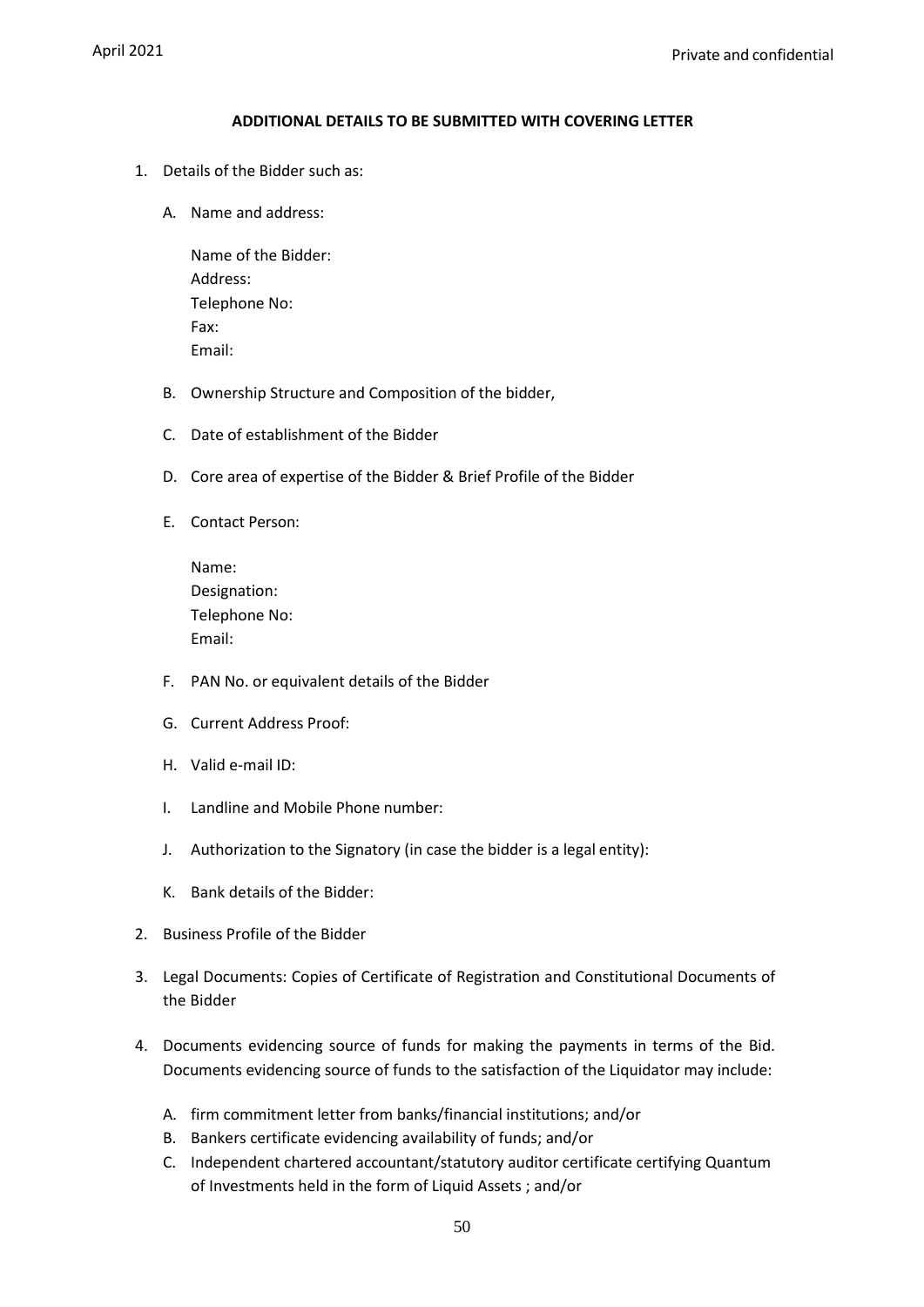- D. any other document evidencing the source of funds to the satisfaction of the liquidator
- 5. Preceding 3 (three) years audited financial results of the Bidder.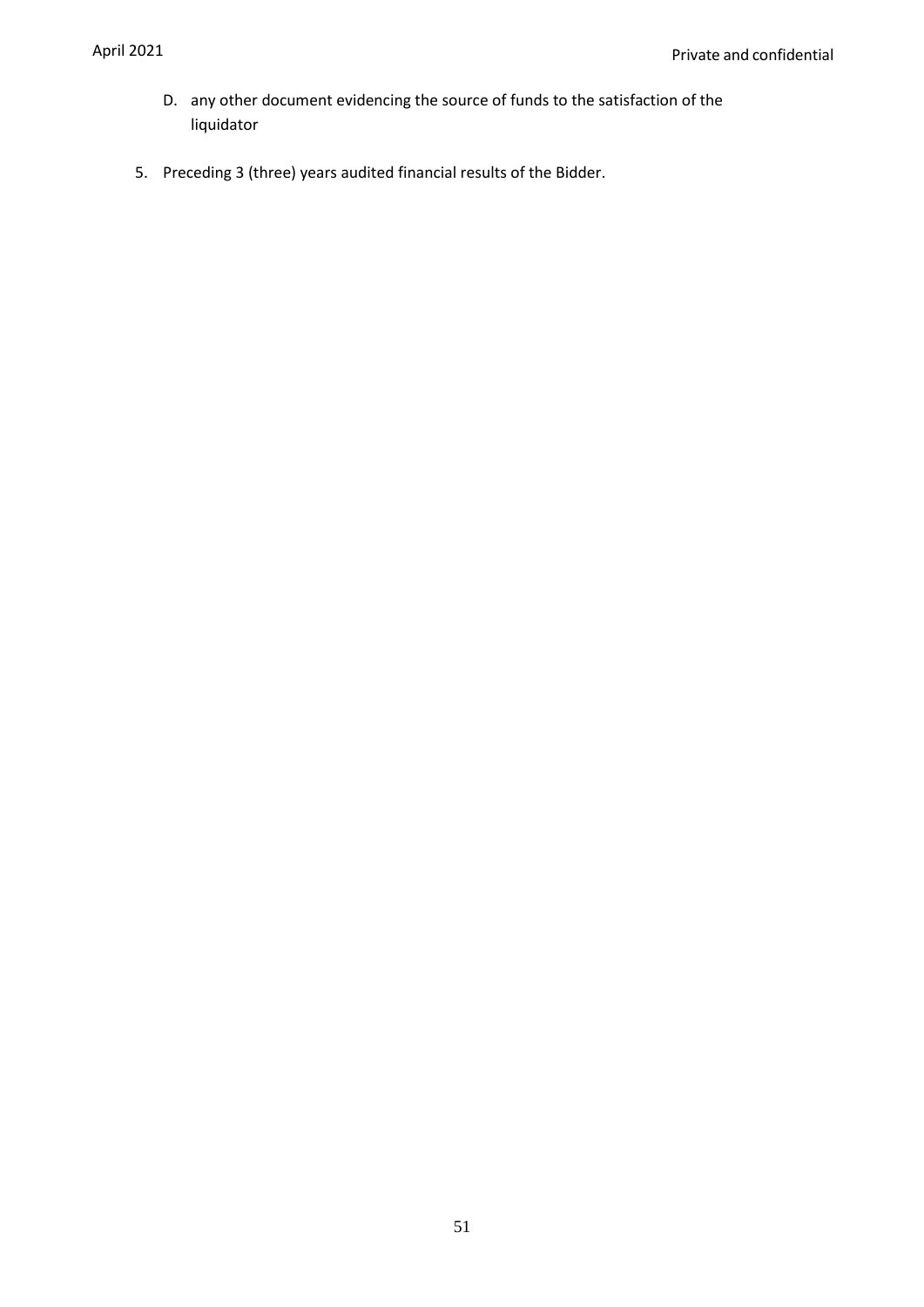## **FORMAT II: CONFIDENTIALITY UNDERTAKING**

#### *[TO BE PRINTED ON A STAMP PAPER OF APPROPRIATE VALUE]*

## **CONFIDENTIALITY UNDERTAKING**

To,

Vijaykumar V. Iyer ("**Liquidator**") One International Centre, Tower 3, 27<sup>th</sup> Floor, Senapati Bapat Marg, Elphinstone Road (West) Mumbai – 400013 **Sub**: Liquidation Process of Bharati Defence and Infrastructure Limited

Dear Sir,

- 1. This acknowledgement and undertaking ("**Undertaking**") is being furnished by \_\_\_\_\_\_\_\_\_\_\_\_\_\_\_\_\_\_\_\_\_\_\_\_\_\_\_ ("**Recipient**", which term where relevant includes all directors, employees and consultants, successors and assigns of the Recipient), in respect of the Confidential Information (*as defined herein*) provided / to be provided to us in relation to Bharati Defence and Infrastructure Limited, a company having its registered office at Oberoi Chambers II 646, New Link Road, Andheri (West) Mumbai - 400053 (the "**Corporate Debtor**" or the "**Company**") and is further to the confidentiality obligations of the Liquidator under the provisions of the Insolvency and Bankruptcy Code, 2016 ("**Code**" which term includes all rules and regulations made thereunder), read with the applicable regulations.
- 2. I/We understand, acknowledge and agree that any and all information supplied, whether by you, the Corporate Debtor or any person on behalf of you and/or the Corporate Debtor, to us or to any other person on our behalf, including any third parties ("**Secondary Recipient**") including information related to the financial position of the Corporate Debtor, information related to assets or valuation thereof, transactions and/or business and/or operations of the Corporate Debtor or any information provided pursuant to any request made by us and in each case information whether in written form, electronically or orally shall constitute "**Confidential Information**" for the purposes of this Undertaking.

Confidential Information shall also include information or documents generated or derived by the Recipient that contains, reflects or is derived from any Confidential Information.

#### However, Confidential Information shall not include:

- (i) information which, at the time of disclosure to the Recipient or Secondary Recipient(s), is in the public domain through no violation of the provisions of the Code or a breach of this Undertaking; or
- (ii) information which, after disclosure to the Recipient or Secondary Recipient(s), becomes publicly available and accessible through no violation of the provisions of the Code or a breach of this Undertaking; or
- (iii) information which was, lawfully and without any breach of this Undertaking, known to, or in the possession of, the Recipient or Secondary Recipient(s) prior to its disclosure, as evidenced by the records of the Recipient or Secondary Recipients; or
- (iv) information which is permitted by you or your authorized representatives to be disclosed solely for legal or regulatory requirements, provided that the obligation upon the Recipient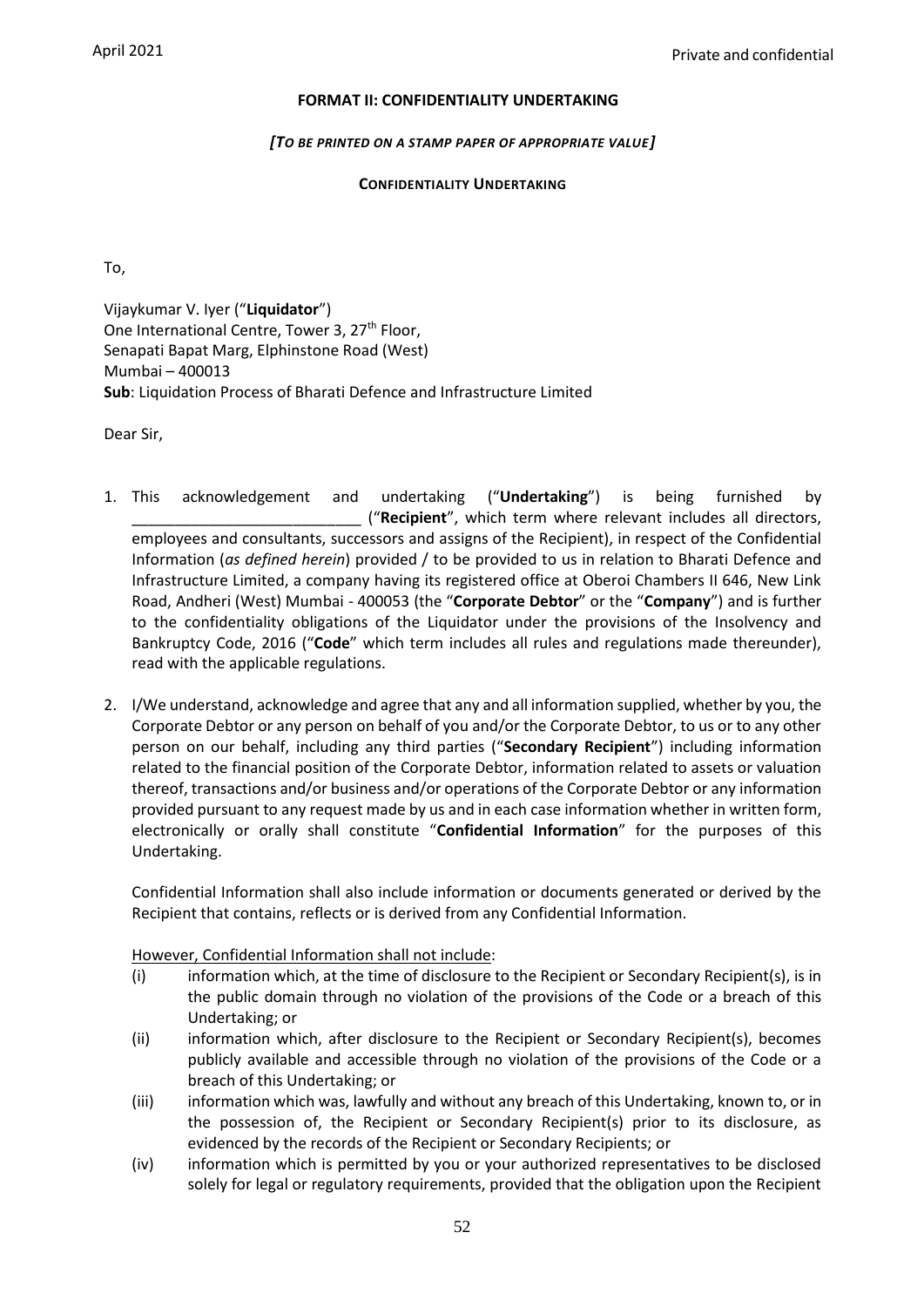to maintain confidentiality of such information permitted to be disclosed shall continue for all other purposes under this Undertaking;

- (v) information which was independently developed by any party (including the Recipient and the Secondary Recipient) without breach of this Undertaking, and not on the basis of Confidential Information; or
- (vi) information that is required to be disclosed on account of an order of a court or due to any requirement of law, regulation or any competent judicial, supervisory, regulatory or administrative authority/ body including the directions of any regulatory authority applicable to, or having jurisdiction over, the Recipient and the Secondary Recipient, or in any other legal proceedings (including the National Company Law Tribunal, Insolvency and Bankruptcy Board of India, any other court, tribunal or government authority) or pursuant to the guidelines of regulatory/administrative authority or stock exchange. The Recipient shall disclose such information only with prior intimation to the Liquidator or the Corporate Debtor or any person authorised on their behalf.
- 3. The Recipient hereby acknowledges, agrees and undertakes that:
	- (i) the Confidential Information provided by the Liquidator in relation to the Corporate Debtor has been accepted by the Recipient and shall be utilized only in accordance with this Undertaking;
	- (ii) the Confidential Information shall be kept secret and confidential by the Recipient and shall be used solely as allowed herein;
	- (iii) the Recipient shall not use Confidential Information to cause an undue gain or undue loss to itself or any other person;
	- (iv) the Recipient shall comply with the provisions of law from time to time in force relating to confidentiality and insider trading;
	- (v) the Confidential Information may only be disclosed to and shared with Secondary Recipients, in accordance with applicable laws, including in relation to confidentiality and insider trading, and terms of this Undertaking on a strict need-to-know basis and only to the extent necessary for and in relation to the auction of the Corporate Debtor/ it's assets with prior intimation to the Liquidator, provided that the Recipient shall ensure that such Secondary Recipients shall strictly be bound by obligations that are at least as restrictive as those stated in this Undertaking. The Recipient shall be liable for any breach of this Undertaking due to any action or omission of any Secondary Recipient and in this regard this Undertaking would be read as if the Secondary Recipient were a party hereto with all references to Recipient being a reference to Secondary Recipient;
	- (vi) it shall immediately disclose to the Liquidator, if so required by the Liquidator, the names and details of any and all Secondary Recipients;
	- (vii) it shall ensure that all Confidential Information is kept safe and secured at all times and is properly protected against theft, damage, loss or unauthorised access, hacking, etc.;
	- (viii) by virtue of this Undertaking, it has not acquired, does not and shall not acquire at any time hereafter any right, title or interest of any nature whatsoever in the Confidential Information including any intellectual property;
	- (ix) the Recipient shall protect any intellectual property of the Corporate Debtor it may have access to;
	- (x) no representation or warranty has been provided in relation to the authenticity or adequacy of the information provided, including Confidential Information, for the purposes for which the same has been received /sought by the Recipient and the Recipient shall not have any claim against the Corporate Debtor or the Liquidator or any person on behalf of the Liquidator and/or Corporate Debtor in relation to any information provided. Further the Recipient merely because of receipt of any information or execution of this Undertaking shall not have any rights or entitlement against the Liquidator for undertaking any action/transaction in connection with the Corporate Debtor.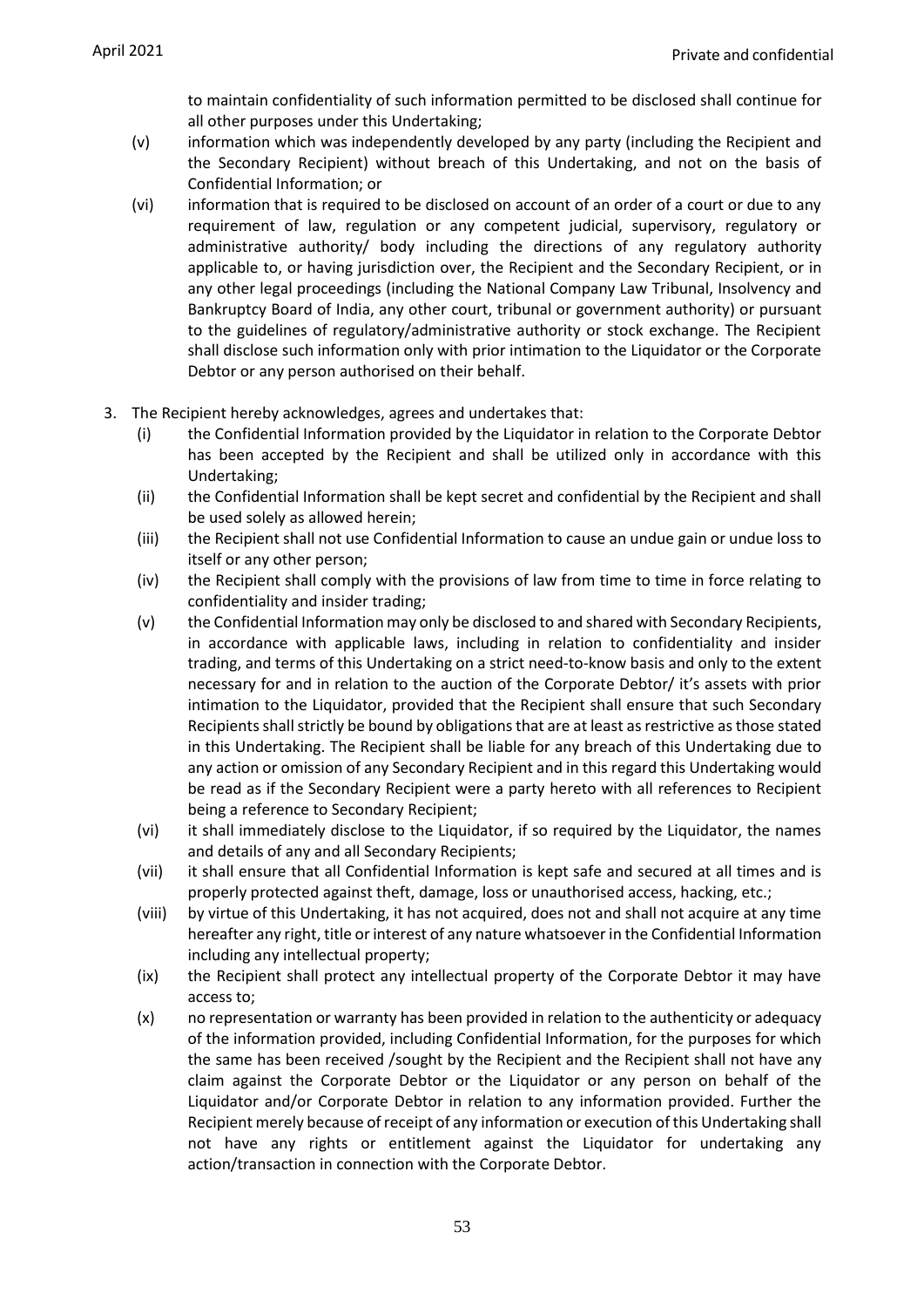- 4. Recipient acknowledges and agrees that in the event of breach or threatened breach of the terms of this Undertaking, the Corporate Debtor shall suffer irreparable damages, for which monetary compensation may be an inadequate remedy. Accordingly, it is agreed that in addition to any other remedy to which the Liquidator and the Corporate Debtor jointly or severally may be entitled to at law or in equity, the Liquidator and the Corporate Debtor jointly or severally shall be entitled to seek an injunction to prevent a breach or threatened breach of this Undertaking and/ or specific performance of the terms of this Undertaking and/or any other remedies available at law.
- 5. This Undertaking and any dispute, claim or obligation arising out of or in connection with it shall be governed by and construed in accordance with Indian law and the Adjudicating Authority as per the Code shall have exclusive jurisdiction over matters arising out of or relating to this undertaking.

|             | IN WITNESS WHEREOF I/We have set our hands hereunder on this | day of |
|-------------|--------------------------------------------------------------|--------|
| XX, 2021 at |                                                              |        |

SIGNED AND DELIVERED BY:

For and on behalf of \_\_\_\_\_\_\_\_\_\_\_\_\_\_\_\_\_\_\_\_\_\_\_\_\_

WITNESS: (Signature) (Signature)

(Name) (Name) (Address) (Address)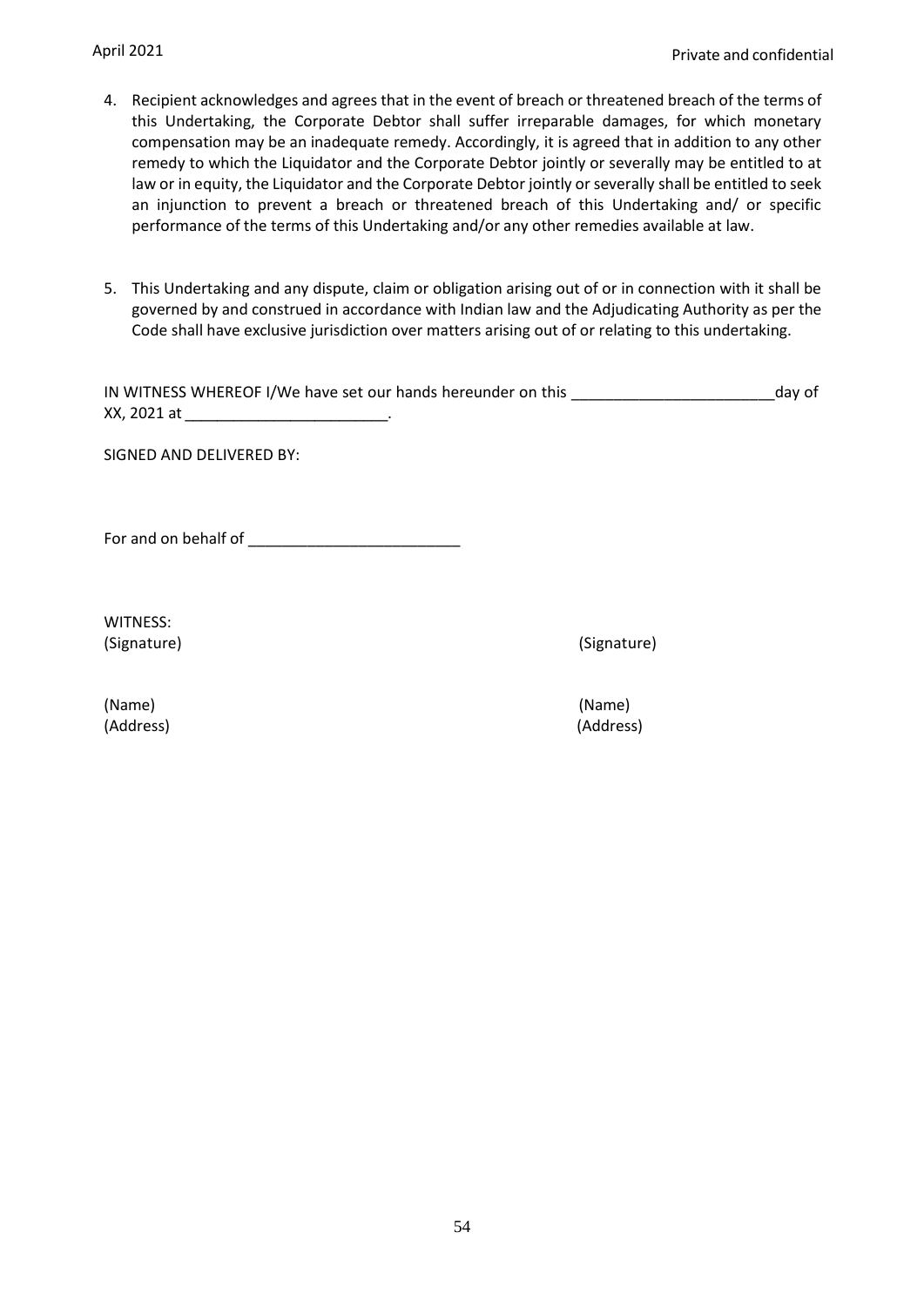#### **FORMAT III: FORMAT OF AFFIDAVIT BY BIDDER UNDER 29A OF THE IB CODE**

*[To be submitted by each Bidder and in case the Bidder is a consortium, then to be submitted by each member of such consortium]*

*[To be submitted by each Bidder and in case the Bidder is submitting a Bid through any strategic/ financial partner or any other Person, then to be submitted by each such partner/ Person] [To be stamped with adequate value under the Stamp Act applicable to the particular state and duly attested by Notary Public]*

#### **AFFIDAVIT**

I, [*name of the chairman/managing director/director/authorized person of Bidder*], son of [\_\_\_\_\_\_], aged about [\_\_\_\_\_\_] years, currently residing at [*Address to be inserted*] and having Aadhaar / Passport number [\_\_\_\_\_\_], on behalf of [*name of the Bidder*] having registered office at [\_\_\_\_\_\_\_] ("**Bidder**") pursuant to authorization of the Board of Directors of the Bidder dated [\_\_\_\_\_\_] (as enclosed herewith), do solemnly affirm and state to the liquidator of Bharati Defence and Infrastructure Limited ("**Corporate Debtor**") ("**Liquidator**") as follows:

- a. That I am duly authorized and competent to make and affirm the instant affidavit for and on behalf of the Bidder in terms of [resolution of its board of directors/ power of attorney dated [\_\_\_\_]]. I hereby unconditionally state, submit and confirm that the document is true, valid and genuine.
- b. I hereby unconditionally state, submit and confirm that the Bidder is not disqualified from submitting a Bid in respect of the Corporate Debtor, pursuant to the provisions of the Insolvency and Bankruptcy Code, 2016 ("**Code**").
- c. That neither the (i) Bidder nor (ii) any person acting jointly or in concert with the Bidder nor (iii) any person who is a connected person (as defined under the provisions of the Insolvency and Bankruptcy Code, 2016) of (a) the Bidder or (b) any person acting jointly or in concert with the Bidder:
	- a) is an undischarged insolvent;
	- b) is a wilful defaulter in accordance with the guidelines of the Reserve Bank of India issued under the Banking Regulation Act, 1949;
	- c) is, at the time of submission of the Bid, a person who (i) has an account which has been classified as non-performing asset in accordance with the guidelines of the Reserve Bank of India issued under the Banking Regulation Act, 1949 or the guidelines of a financial sector regulator issued under any other law for the time being in force, or (ii) controls or manages or is the promoter of a corporate debtor whose account has been, classified as nonperforming asset in accordance with the guidelines of the Reserve Bank of India issued under the Banking Regulation Act, 1949 or the guidelines of a financial sector regulator issued under any other law for the time being in force; and such classification has continued for a period of one year or more from the date of such classification till the date of commencement of the corporate insolvency resolution process of the Corporate Debtor and all such overdue amounts along with interest, costs and charges thereon has not been fully repaid at the time of submission of the Bid<sup>1</sup>.

 $<sup>1</sup>$  In the event:</sup>

<sup>(1)</sup> the Applicant is a financial entity and is not a related party to the Corporate Debtor; or

<sup>(2)</sup> the Applicant has an account, or is in management or control or is the promoter of a corporate debtor that has an account, classified as non-performing asset and such account was acquired pursuant to a prior resolution plan approved under the Code, and a period of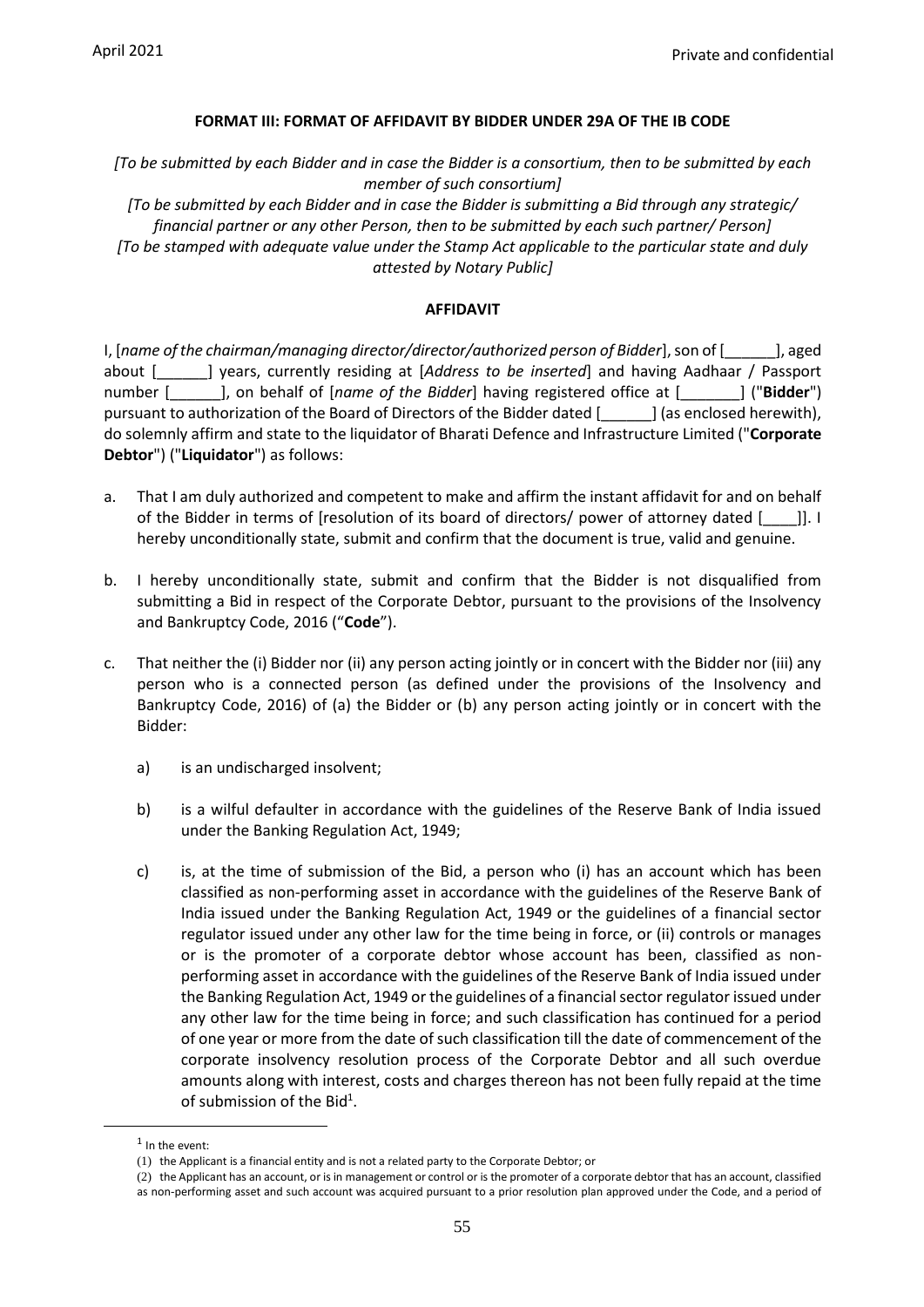- d) has been disqualified to act as a director under Companies Act, 2013;
- e) has been convicted of any offence punishable with imprisonment:
	- i. for two years or more under any statute specified under the Twelfth Schedule of the Insolvency and Bankruptcy Code, 2016 and two years have not passed from the date of release from such imprisonment; or
	- ii. for seven years or more under any law for the time being in force and two years have not passed from the date of release from such imprisonment
- f) is prohibited from trading in securities or accessing the securities markets;
- g) has been a promoter or in the management or control of a corporate debtor in which a preferential transaction or undervalued transaction or extortionate credit transaction or fraudulent transaction has taken place and in respect of which an order has been made by the Hon'ble National Company Law Tribunal (or its appellate tribunal / court) under the Insolvency and Bankruptcy Code, 2016 (other than a preferential transaction, undervalued transaction, extortionate credit transaction or fraudulent transaction which has taken place prior to the acquisition of the corporate debtor by the Bidder pursuant to a resolution plan approved under the Code or pursuant to a scheme or plan approved by a financial sector regulator or a court, and the Bidder has not otherwise contributed to the preferential transaction, undervalued transaction, extortionate credit transaction or fraudulent transaction),
- h) has executed a guarantee in favour of a creditor, in respect of a corporate debtor against which an application for insolvency resolution made by such creditor has been admitted under the Insolvency and Bankruptcy Code, 2016 where such guarantee has been invoked by the creditor and remains unpaid in full or part; and
- i) is subject to any of the aforesaid conditions under any law in a jurisdiction outside India.
- d. That the Resolution Applicant unconditionally and irrevocably agrees and undertakes that it shall make full disclosure in respect of itself and all its connected persons.
- e. That the Bidder unconditionally and irrevocably represents, warrants and confirms that it is eligible under the terms and provisions of the Insolvency and Bankruptcy Code, 2016 and the rules and regulations thereunder to submit a Bid for acquisition of the Corporate Debtor/ it's assets, and that it shall provide all documents, representations and information as may be required by the Liquidator to substantiate to the satisfaction of the Liquidator that the Bidder is eligible under the Insolvency and Bankruptcy Code, 2016 and the rules and regulations thereunder to submit a Bid for acquisition of the Corporate Debtor/ it's assets.
- f. That the Bidder unconditionally and irrevocably undertakes that it shall provide all data, documents and information as may be required to verify the statements made under this affidavit.
- g. That the Bidder understands that the Liquidator may evaluate the Bid to be submitted by the Bidder or any other person acting jointly with it and such evaluation shall be on the basis of the

three years has not elapsed since from the date of approval of such resolution plan by the Adjudicating Authority (as defined under the Code),

the following clause shall be substituted as para (c) herein:

<sup>&</sup>quot;*is disqualified by the terms of S.29A(c) of the Code since at the time of submission of the resolution plan is a person who is exempted under Explanation I and II of Section 29A (c) of the Code*".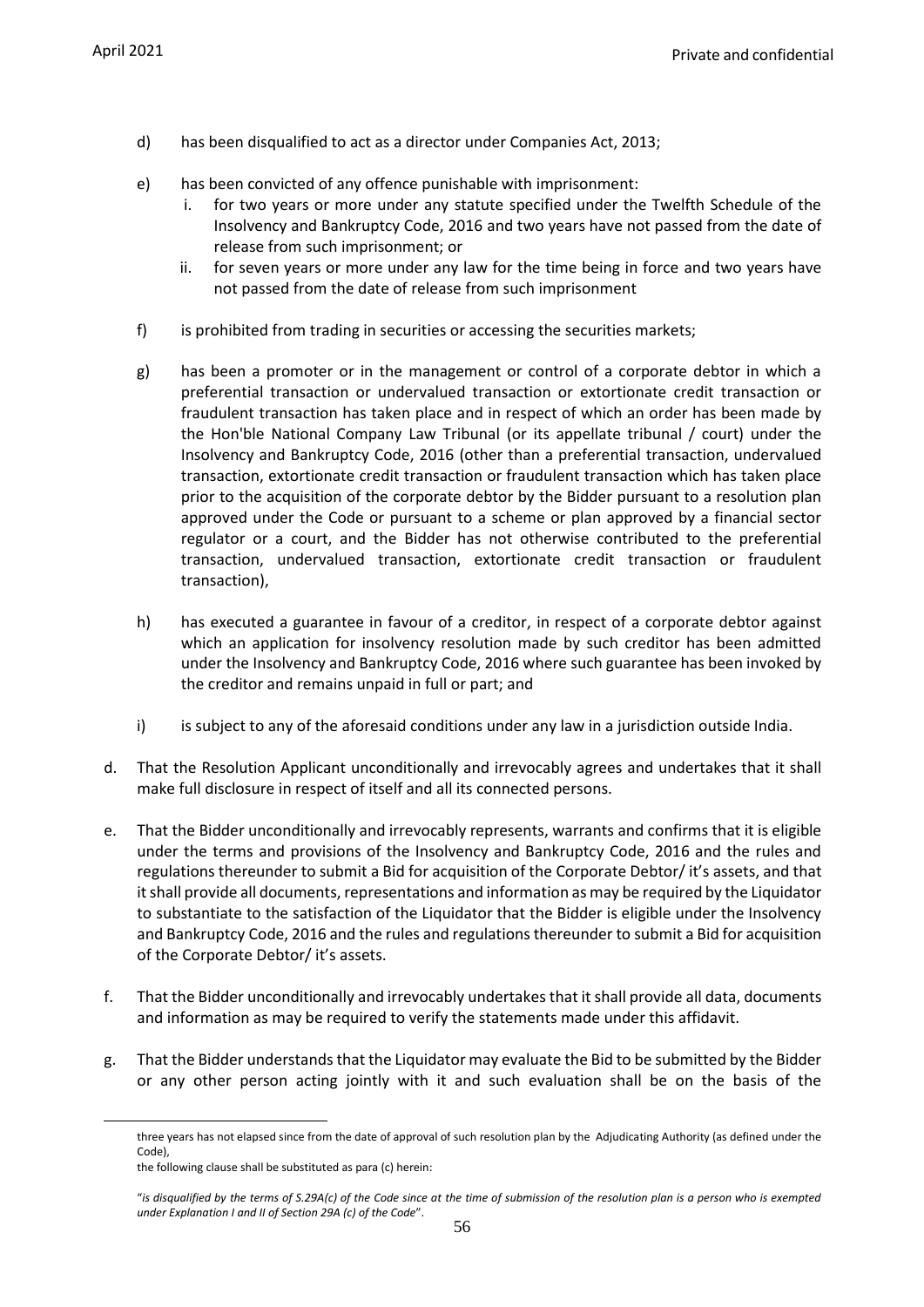confirmations, representations and warranties provided by the Bidder under this affidavit.

- h. That the Bidder agrees that the Liquidator is entitled to rely on the statements and affirmations made in this affidavit for the purposes of determining the eligibility and assessing, agreeing and approving the Bid submitted by the Bidder.
- i. That in the event any of the above statements are found to be untrue or incorrect, then the Bidder unconditionally agrees to indemnify and hold harmless the Liquidator against any losses, claims or damages incurred by the Liquidator on account of such ineligibility of the Bidder.
- j. That the Bidder agrees and undertakes to disclose/inform forthwith, to the Liquidator, if the Bidder becomes aware of any change in factual information in relation to it or its connected person (as defined under the Code) which would make it ineligible under the provisions of Section 29A of the Code at any stage of the Bid Process.
- k. That if, at any time during the Bid Process, the Bidder becomes ineligible to acquire the Corporate Debtor/ it's assets as per the provisions of the Code (and in particular Section 29A of the Code), the fact of such ineligibility shall be forthwith brought to the attention of the Liquidator.
- l. That this affidavit shall be governed in accordance with the laws of India and the Adjudicating Authority shall have the exclusive jurisdiction over any dispute arising under this affidavit.

Any capitalized and undefined term shall have the meaning assigned to it in the Process Document.

SOLEMNLY AFFIRMED AT \_\_\_\_\_\_\_\_\_\_\_\_\_\_\_\_\_\_\_\_\_\_\_ ON THIS THE [\_\_\_\_\_\_] DAY OF [\_\_\_\_\_] 2021.

DEPONENT

#### VERIFICATION:

I, [name of the chairman/managing director/director/authorized person of Bidder, authorised by the Board of the Bidder (in case of a company) for giving such affidavit], the deponent above named, on behalf of [name of the Bidder], having registered office at [1, 00 hereby verify and state that the contents of the above affidavit are true to the best of my knowledge and nothing material has been concealed therein.

Verified at \_\_\_\_\_\_\_\_\_\_\_\_\_\_\_\_, on this the [\_\_\_\_\_\_] day of [\_\_\_\_\_] 2021.

DEPONENT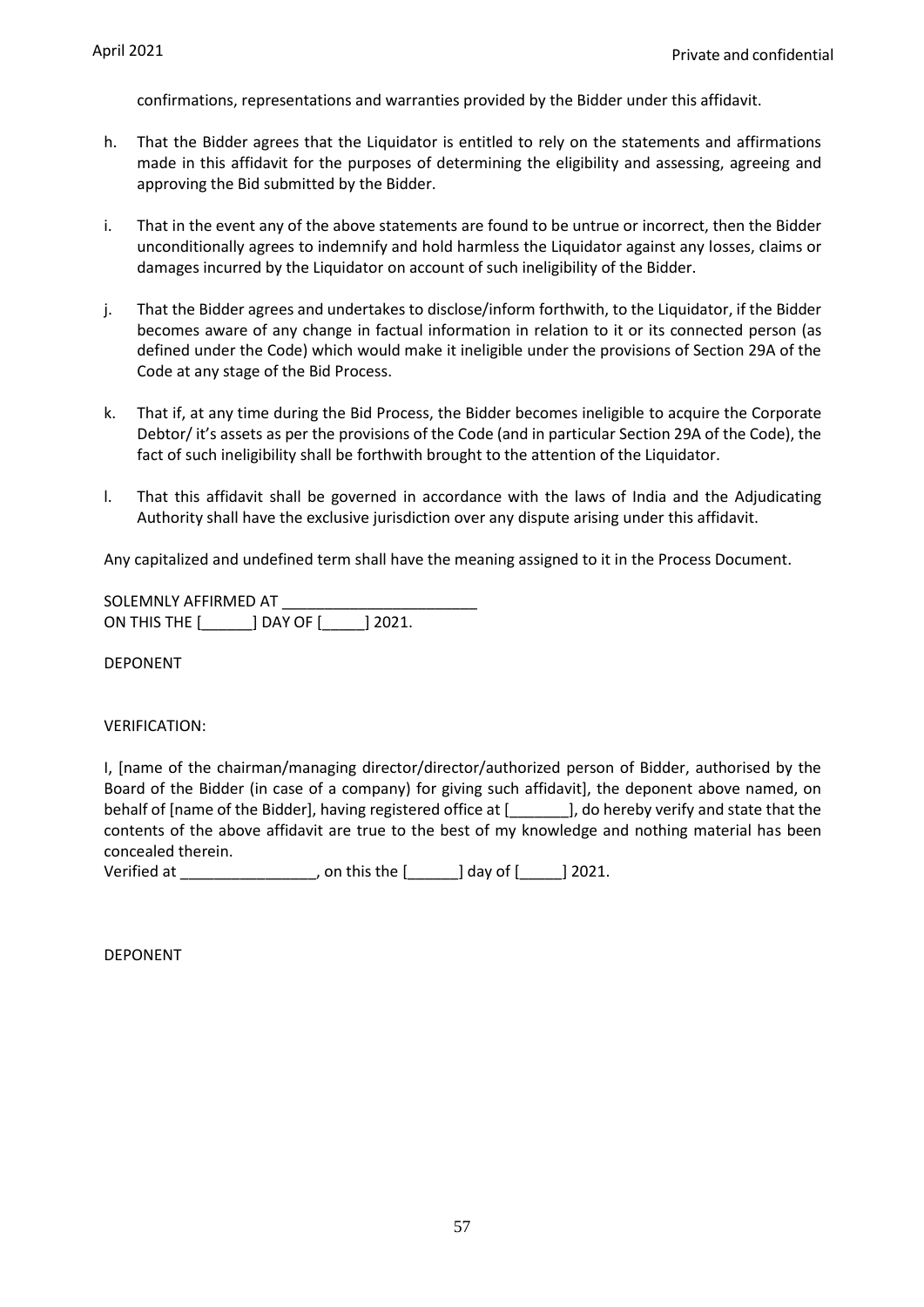## **FORMAT IV: EARNEST MONEY DEPOSIT**

## (*To be on non-judicial stamp paper of appropriate stamp duty value relevant to place of execution*)

Whereas Bharati Defence and Infrastructure Limited ("**Corporate Debtor**") is undergoing liquidation proceedings under the Insolvency and Bankruptcy Code, 2016 read with rules and regulations thereunder ("**Code**") and the Liquidator has issued a process document dated \_\_ ("**Process Document**") for the sale of the Corporate Debtor/ it's assets as per the terms contained therein and the provisions of the Code and the various directions of the Hon'ble NCLT and Hon'ble NCLAT.

In consideration of the ……………………..[*Insert name of the Bidder with address*] ("**Bidder**") agreeing to undertake the obligations under the Process Document and any other required documents, the [*Insert name*

*and address of the bank issuing the guarantee and address of the head office*] ("**Guarantor Bank**") hereby agrees unequivocally, irrevocably and unconditionally to pay to [*insert*], forthwith on demand in writing from  $[2]$ , constituted under the  $[•]$ , having its Central office at  $[•]$  and amongst other places having one of its branches at [●] (hereinafter referred to as "**the Beneficiary**") or any officer authorized by it in this behalf, any amount up to and not exceeding Rs. [●]) on behalf of M/s ................................ [*Insert name of the* Bidder] ("**Guarantee**"/"**Bank Guarantee**"), without any demur and recourse, and without the Beneficiary having to substantiate its demand.

We, [*Insert name of bank*] do hereby undertake to pay the amounts due and payable under this Bank Guarantee without any demur, merely on a demand from [*insert*], including from any officer authorized by it in this behalf. Any such demand made on the Guarantor Bank, shall be conclusive as regards the amount due and payable by the Guarantor Bank under this Bank Guarantee. However, our liability under this Bank Guarantee shall be restricted to an amount not exceeding Rs.……………. (Rupees ...............................................................................................................................................................only

) which pertains to the following Parcel(s) and Category of assets as mentioned in Annexure II of the Process Document:

## *[Details to be provided]*

This Guarantee shall be valid and binding on the Guarantor Bank up to and including ……………………….[*Insert date of validity of the EMD*] with an additional claim period of 12 months [or such other longer period as the Bidder may require under law] and shall in no event be terminable by notice or for any change in the constitution of the Guarantor Bank and/ or the Beneficiary or for any other reasons whatsoever and our liability hereunder shall not be impaired or discharged by any extension of time or variations or alternations made, given, or agreed with or without our knowledge or consent, by or between …………………….. [*Insert name of the Bidder*] and the Liquidator.

This Bank Guarantee shall not be affected in any manner by reason of merger, amalgamation, restructuring, liquidation, winding up, dissolutionor anyother change inthe constitutionofthe Guarantor Bank. Our liability under this Bank Guarantee is restricted to [●] only.

We undertake to pay to [*insert*] any money so demanded notwithstanding any dispute or disputes raised by the Bidder in any suit or proceeding pending before any Court or Tribunal relating thereto and our liability under this present being absolute and unequivocal. The Guarantor Bank hereby expressly agrees that it shall not require any proof in addition to the written demand from [*insert*], made in any format, raised at the above mentioned address ofthe Guarantor Bank, in order to make the said payment to the [\_\_]*.*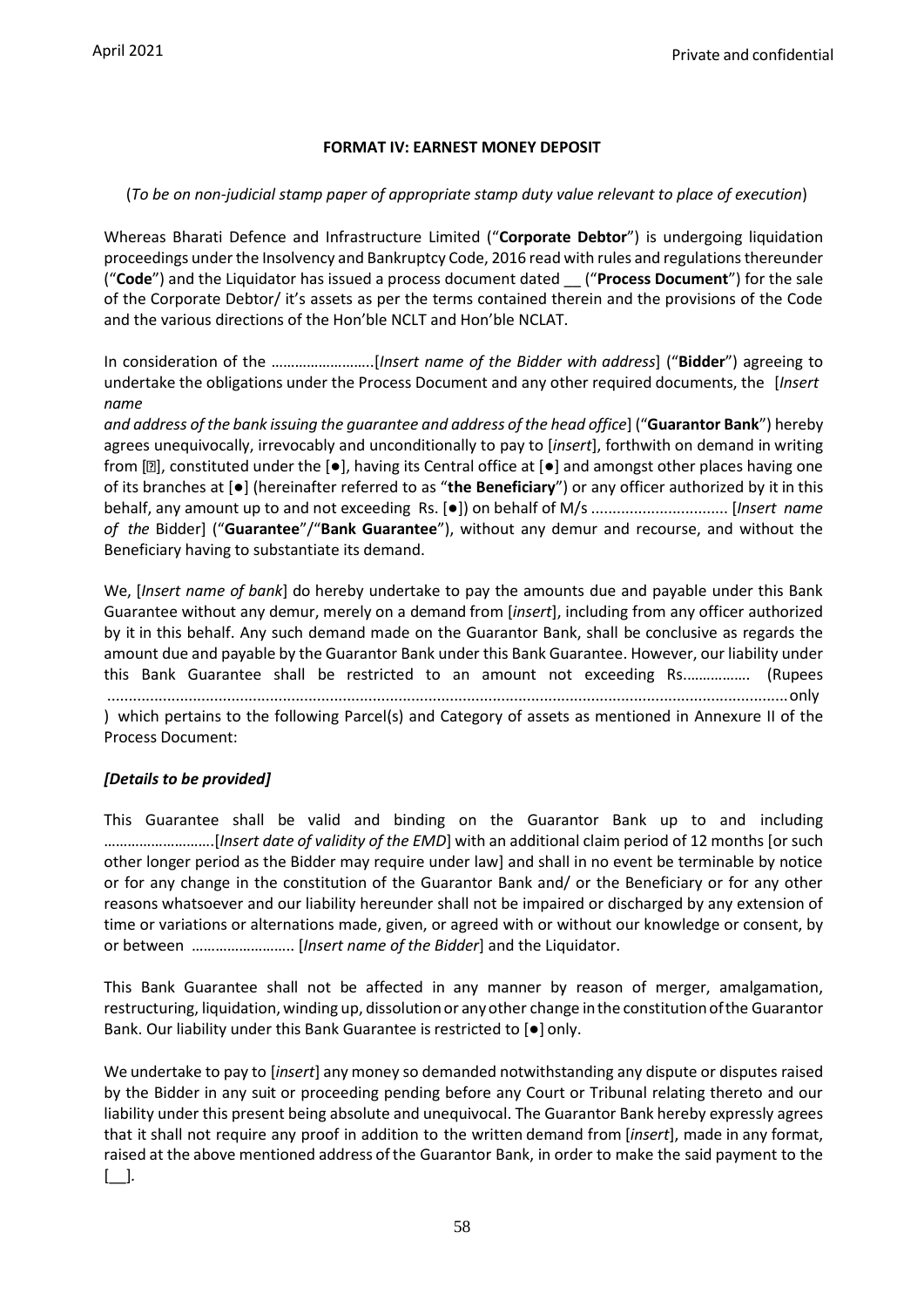The Guarantor Bank shall make payment hereunder on first demand without restriction or conditions and notwithstanding any objection by, [*Insert name of the Bidder*] and/or any other person. The Guarantor Bank shall not require [*insert*] to justify the invocation of this Bank Guarantee, nor shall the Guarantor Bank have any recourse against the Beneficiary, Liquidator, ,the Company, , any Stakeholder or any oftheir representatives and/or advisorsin respect of any payment made hereunder.

The Guarantor Bank acknowledges and agrees that its obligations are absolute, irrevocable and unconditional irrespective of the genuineness, validity, legality, regularity or enforceability of any document, or of any claims, set-off, defences or other rights that may have at any time and from time to time against the Beneficiary, whether in connection with this Guarantee, any such document or otherwise, or any substitution, release or exchange of any other guarantee of, or security or support for, any of the guaranteed obligations, and, to the fullest extent permitted by Applicable Law, irrespective of any other circumstance whatsoever which might otherwise constitute a legal or equitable discharge or defence of a surety or guarantor, it being the intent of this clause that the Guarantor Bank's obligations hereunder shall be absolute and unconditional under any and all circumstances.

We, the Guarantor Bank further agree that the guarantee herein contained shall remain in full force and effect for a period of 6 (Six) months and shall have claim period of at 12 months [or such other longer period as the Bidder may require under law]. The Beneficiary shall be entitled to invoke this Bank Guarantee up to 12 months from the last date of the validity of this Bank Guarantee [or such other longer period as the Bidder may require under law] by issuance of a written demand to invoke this Bank Guarantee.

We, the Guarantor Bank, further agree that the Liquidator for Bharati Defence and Infrastructure Limited shall have the fullest liberty without our consent to vary any of the terms and conditions of the Process Document or to extend time of performance by the said Bidder from time to time or to postpone for any time or from time to time any of the powers exercisable by Liquidator for Bharati Defence and Infrastructure Limited against the said Bidder and to forbear or enforce any of the terms and conditions relating to the Process Document. We shall not be relieved from our liability by any reason of any such variation or extension being granted to the said Bidder or by any such matter orthing whatsoever which under the law relating to sureties would but for this provision have effect of so relieving us.

This Bank Guarantee shall be interpreted in accordance with the laws of India and the Adjudicating Authority shall have exclusive jurisdiction. The Guarantor Bank represents that this Bank Guarantee has been established in such form and with such content that it is fully enforceable in accordance with its terms as against the Guarantor Bank in the manner provided herein.

The Guarantor Bank hereby agrees and acknowledges that Liquidator for Bharati Defence and Infrastructure Limited shall have a right to invoke this Bank Guarantee either in part or in full, as it may deem fit.

This Bank Guarantee shall be a primary obligation of the Guarantor Bank and accordingly the [*insert*] shall not be obliged before enforcing this Bank Guarantee to take any action in any court or arbitral proceedings against the Bidder, to make any claim against or any demand on the Bidder or to give any notice to the Bidder or to exercise, levy or enforce any distress, diligence or other process against the Bidder.

The Guarantor Bank shall not be relieved from its liability by reason of any such act or omission on the part of the Liquidator or any indulgence by the Liquidator to the Bidder or other thing whatsoever which under the law relating to sureties would, but for this provision, have the effect of relieving us of our obligations under this Guarantee, including the following:

a) any defence based on any legal disability or other defence of the Bidder, by reason of the cessation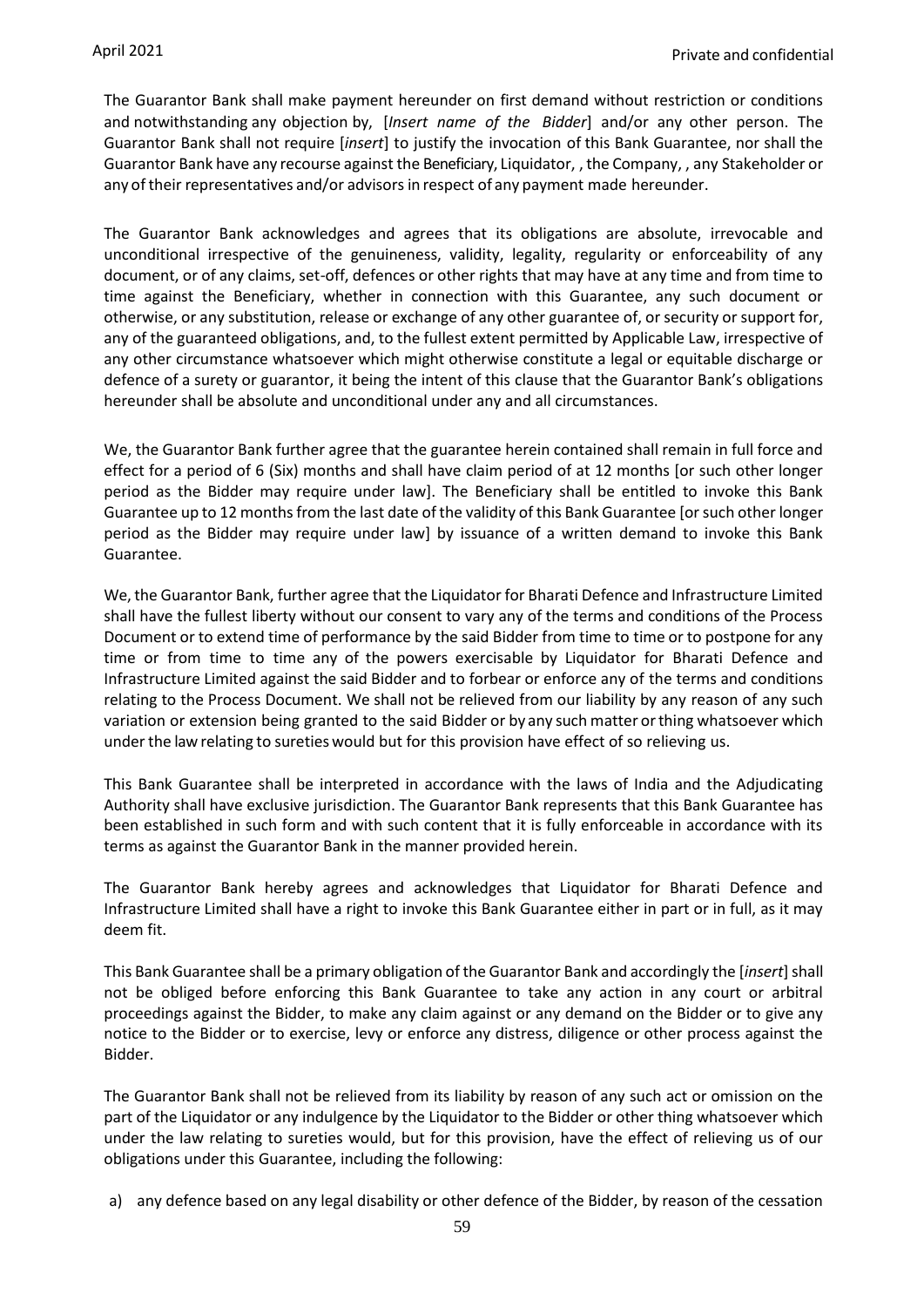or limitation of the liability of the Bidder from any cause other than full payment of all sums payable under the Guarantee;

- b) any defence based on any statute or rule of law that provides that the obligation of a surety must be neither larger in amount nor in any other respects more burdensome than that of a principal;
- c) the benefit of any statute of limitations affecting the liability of the Guarantor Bank or the enforcement of the Guarantee.

We, [●], lastly undertake not to revoke this Bank Guarantee during its currency. NOTWITHSTANDING

anything contained herein:

This BankGuarantee shall be valid till6 (Six) months with an additional claim period of 12 (Twelve) months thereafter [or such other longer period as the Bidder may require under law]; and

We are liable to pay the guaranteed amount or any part thereof under this Bank Guarantee only and only if you serve upon us a written claim or demand on or before the………………….

This Bank Guarantee shall be extended from time to time for such period, as may be desired by Liquidator of Bharati Defence and Infrastructure Limited*.* We are liable to pay the guaranteed amount or any part thereof under this Bank Guarantee only if the Liquidator of Bharati Defence and Infrastructure Limited serves upon us a written claim or demand.

All claims under this Bank Guarantee shall be payable at [2011].

Capitalized terms shall have the meaning given to them in the Process Document.

In witness whereof the Guarantor Bank, through its authorized officer, has set its hand and stamp on this …………….. day of ……………………… at …………………….

Witness:

1. ……………………………………. Signature Name and Address. Name: Name: Name: Name: Name: Name: Name: Name: Name: Name: Name: Name: Name: Name: Name: Name: Name: Name: Name: Name: Name: Name: Name: Name: Name: Name: Name: Name: Name: Name: Name: Name: Name: Name:

Name and Address

Attorney as per power of attorney No …………………

| ۰.<br>$\overline{\phantom{a}}$ |  |  | v |  |
|--------------------------------|--|--|---|--|
|--------------------------------|--|--|---|--|

……………………………………………. [Insert Name of the Bank] Banker's Stamp and Full Address: Dated this………………… day of……………20..............................................Notes:

THE STAMP PAPER SHOULD BE IN THE NAME OF THE GUARANTOR BANK.

2. ………………………………….. Designation with Bank Stamp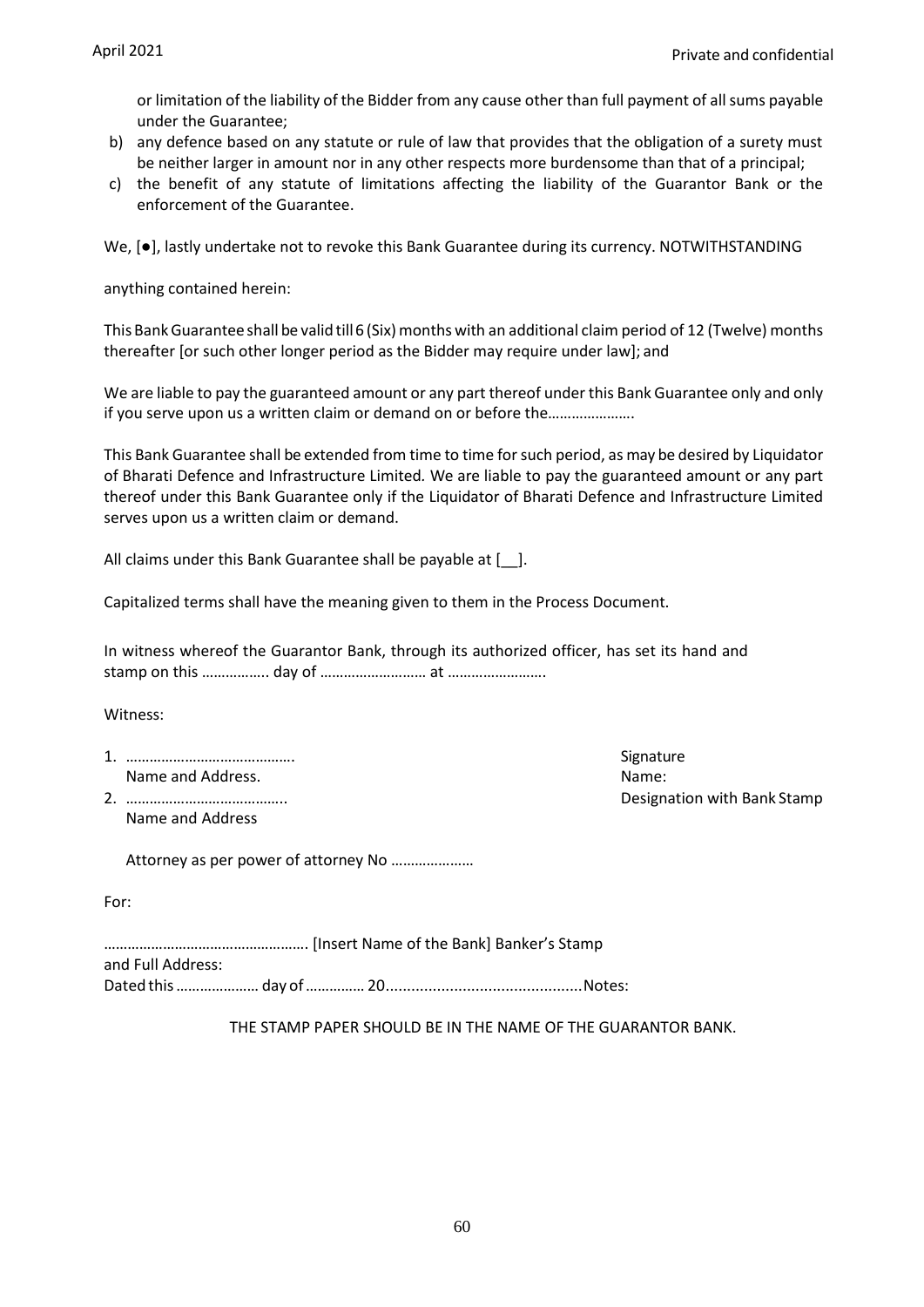## **FORMAT V: BOARD RESOLUTIONS**

(*On the letter head of the Bidder*)

CERTIFIED TRUE COPY OF RESOLUTION PASSED BY THE BOARD OF DIRECTORS ("**BOARD**") OF [*Insert name of the Bidder*] ("**COMPANY**") IN THE MEETING HELD ON [*Insert Date*], AT [*Insert Time*] AT [*Insert Place*]

**WHEREAS** pursuant to the process document dated [●] ("**Process Document**"), issued by Liquidator of Bharati Defence and Infrastructure Limited ("**BDIL**), in relation to submission of bids for sale of BDIL as a whole on a going concern basis and set(s) of assets collectively, the Company, being the Bidder, is desirous of submitting a Bid for the Company in accordance with the requirements of the Process Document.

In view of the above, the Board has resolved as follows:

**"RESOLVED THAT [insert],** of the Company, be and is hereby authorized to take all the steps required to be taken by the Company for the submission of the Bid in accordance with the terms of the Process Document, including the following:

- (a) submit the Bid(s) and other requisite documents, in accordance with the terms of the Process Document;
- (b) execute all other agreements, deeds, writings and powers of attorney as may be required in relation to the Process Document, including any amendments or modifications as may be suggested by the Liquidator of BDIL to any of such executed agreements, documents or other writings and in general to do all such acts, deeds and all things as may be required or considered necessary under or in respect of the Process Document;
- (c) submit necessary clarifications or information in relation to the Bid(s), as may be required in accordance with the Process Document;
- (d) operate the account created by the Bidder on the web portal of the e-auction agency engaged by the Liquidator for the submission of Financial Proposal as per the terms of the Process Document;
- (e) pay such amounts and consideration, in the manner as may be agreed with the Liquidator, in accordance with the procedure set out under the Process Document in furtherance of or under the Financial Proposal; and
- (f) to generally do or cause to be done all such acts, matters, deeds and things as may be necessary or desirable in connection with or incidental or for the purpose of implementation and giving effect to the above resolutions for and on behalf of the Company, and to comply with all other requirements in this regard."

**"RESOLVED FURTHER THAT** in addition to the foregoing resolution, [insert name of Managing Director] of the Company be and is hereby authorized to execute a power of attorney in favour of [*insert*] appointing the aforesaid [insert name], to exercise all or any of the powers set out under this resolution"

"**RESOLVED FURTHER THAT** a certified copy of the foregoing resolution be furnished as may be required, under the signature of [*insert*]."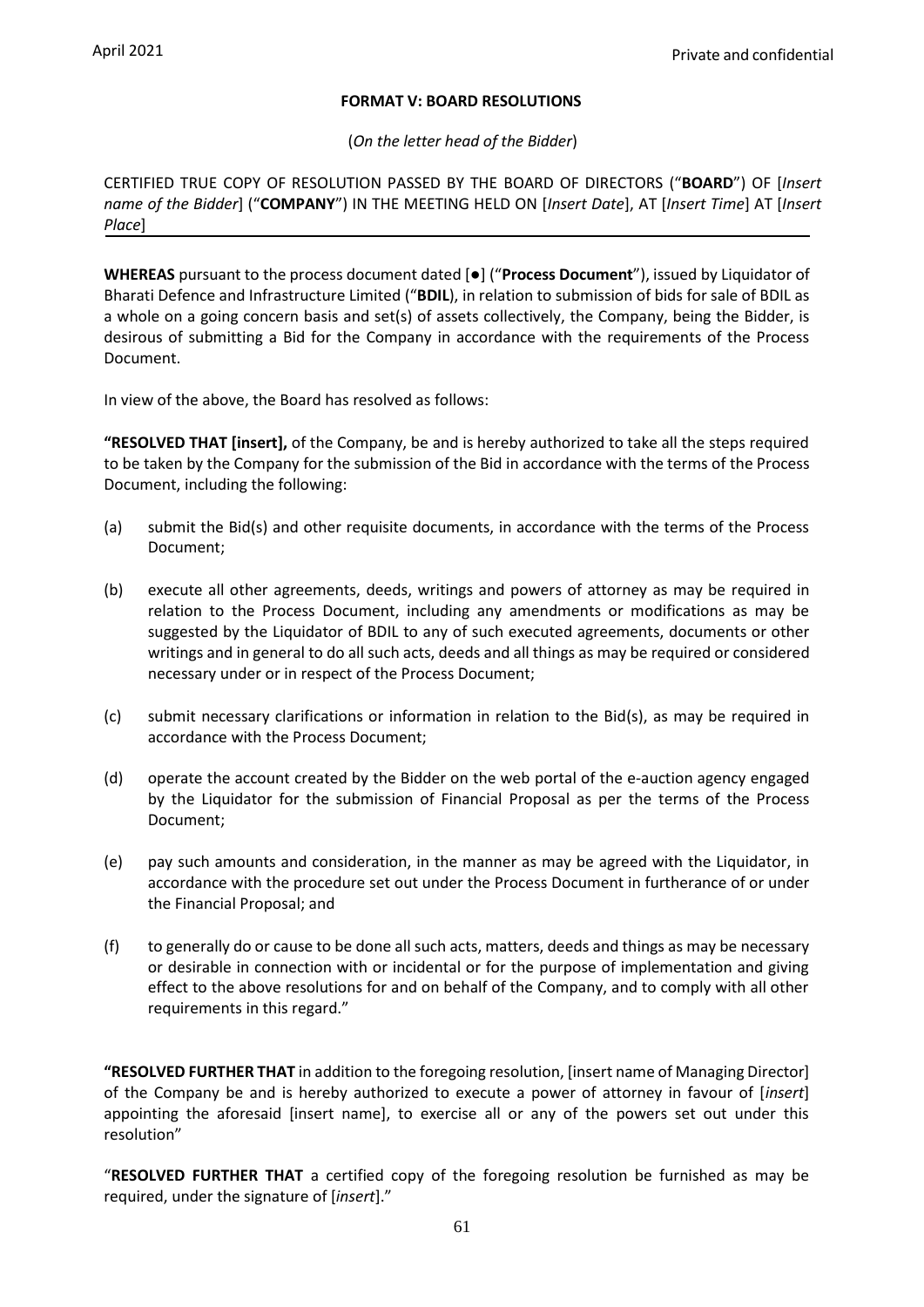Certified to be true

**For the Company**

# **[***insert***]**

Notes:

- 1) The contents of the format may be suitably re-worded indicating the identity of the entity passing the resolution.
- 2) In case of the Board Resolution being provided by a company incorporated in India, the Board Resolution shall to be notarized by a notified notary. In the event the Board resolution is from a company incorporated outside India, the same shall be duly notarized/consularised in the jurisdiction of incorporation of the company.
- 3) In case the Board Resolution is alone not adequate for authorizations of the actions contemplated in the Board Resolution, then in addition to the Board Resolution, all other corporate and other authorizations, as are required to give effect to the aforesaid authorizations (e.g., necessary shareholders resolution, if required) would also be submitted and the copy of the same shall be authenticated in the same manner as Board Resolution. Such authorizations should meet the expectation of the Liquidator and Liquidator may not accept such authorizations if it/they does/do not meet the requirement of the Liquidator.
- 4) This format may be modified only to the limited extent required to comply with the local regulations and laws applicable to a foreign entity submitting this resolution. For example, reference to Companies Act, 2013 may be suitably modified to refer to the law applicable to the entity submitting the resolution. However, in such case, the foreign entity shall submit an opinion issued by the legal counsel of such foreign entity, stating that the board resolutions are in compliance with the applicable laws of the respective jurisdictions of the issuing company and the authorizations granted therein are true and valid.
- 5) The Board Resolution is to be certified in accordance with applicable law and the constitutional documents of the Company.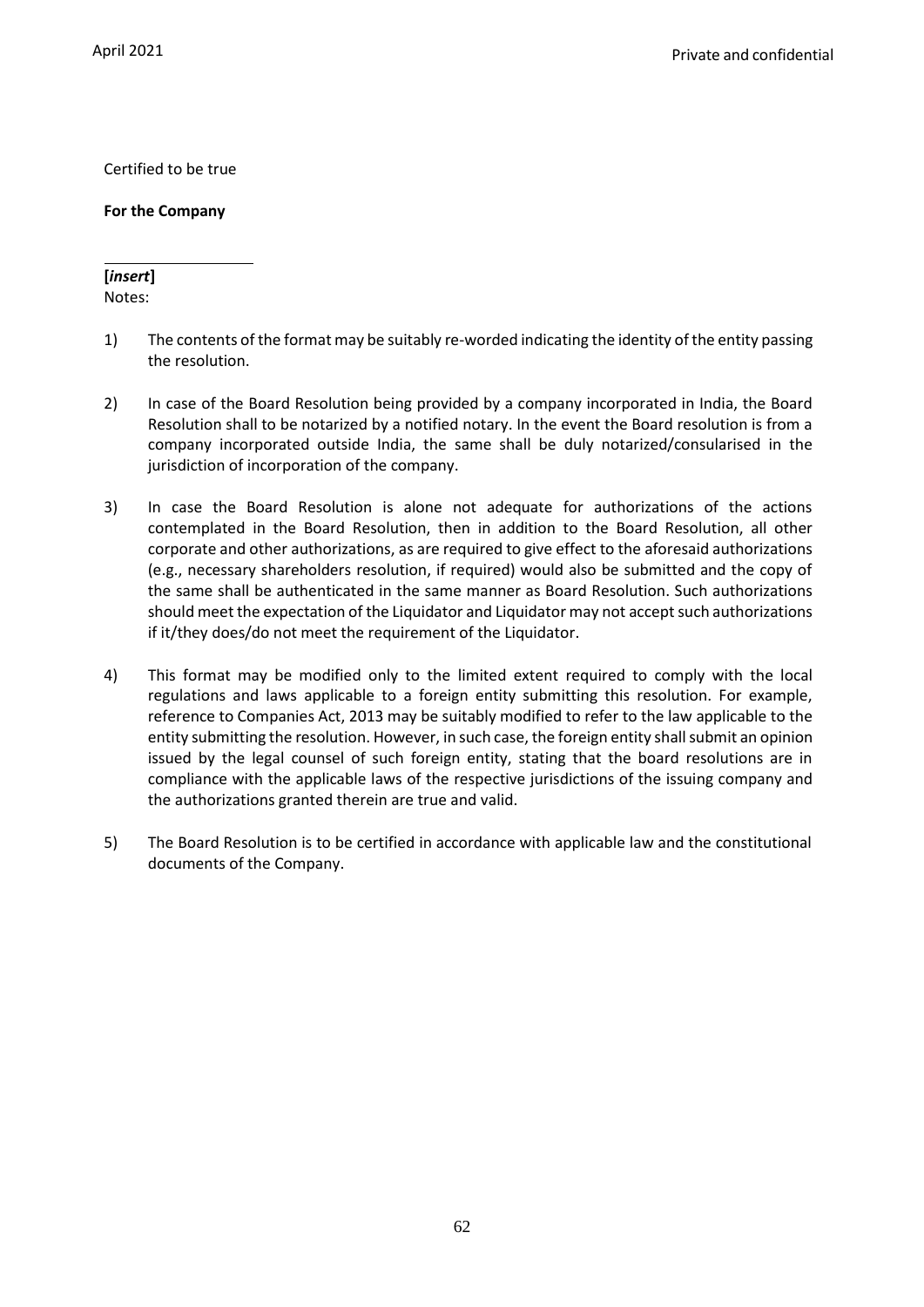#### **FORMAT VI: POWER OF ATTORNEY\***

## **(***TO BE ON NON-JUDICIAL STAMP PAPER OF APPROPRIATE VALUE AS PER THE STAMP ACT RELEVANT TO THE PLACE OF EXECUTION. FOREIGN COMPANIES SUBMITTING BIDS ARE REQUIRED TO FOLLOW THE APPLICABLE LAW IN THEIR COUNTRY.***)**

#### **IRREVOCABLE POWER OF ATTORNEY**

Know all men by these presents, We, [*Insert name and address of the registered office of the* Bidder] ("**Bidder**") do irrevocably hereby constitute, appoint and authorize Mr./Ms. [*Insert name and residential address of the attorney*] who is presently holding the position of [●] as our true and lawful attorney ("**Attorney**"), to do in the name of the Bidder and on behalf of the Bidder, all such acts, deeds and things necessary in connection with or incidental to the submission of the Bid(s) or any other document as may be required under or pursuant to the Process Document issued by Liquidator of Bharati Defence and Infrastructure Limited dated [●] ("**Process Document**"), including all other documents related to the Bid(s), including but not limited to undertakings, letters, certificates, acceptances, clarifications, guarantees or any other deeds or document that the Liquidator, may require the Bidder to submit. The aforesaid Attorney is further authorized to provide representations, information or responses to the Liquidator, and represent the Bidder and generally deal with the Liquidator and the E-Auction Agency with respect to the Bid(s) and the Bid Process, in accordance with the terms of the Process Document and to agree to any modification to the Supporting Documents or Financial Proposal and other documents submitted pursuant to the Process Document.

We hereby ratify all acts, deeds and things done by the said Attorney pursuant to this power of attorney and that all acts, deeds and things done by the aforesaid Attorney shall be binding on the Bidder and shall always be deemed to have been done by the Bidder.

All the terms used herein but not defined shall have the meaning ascribed to such terms under the Process Document.

Signed by the within named [Insert the name of the Bidder] Through the hand of

Mr. ………………………………………. (Name, designation and address of the executant) Duly authorized by the Board to issue such Power of Attorney Dated this ………………………. day of ………

Accepted

………………………………

Signature of Attorney (Name, designation and address of the Attorney)

Attested

………………………………… (Signature of the

executant) (Name, designation and address of the executant)

………………………………… Signature and stamp of Notary of the place of execution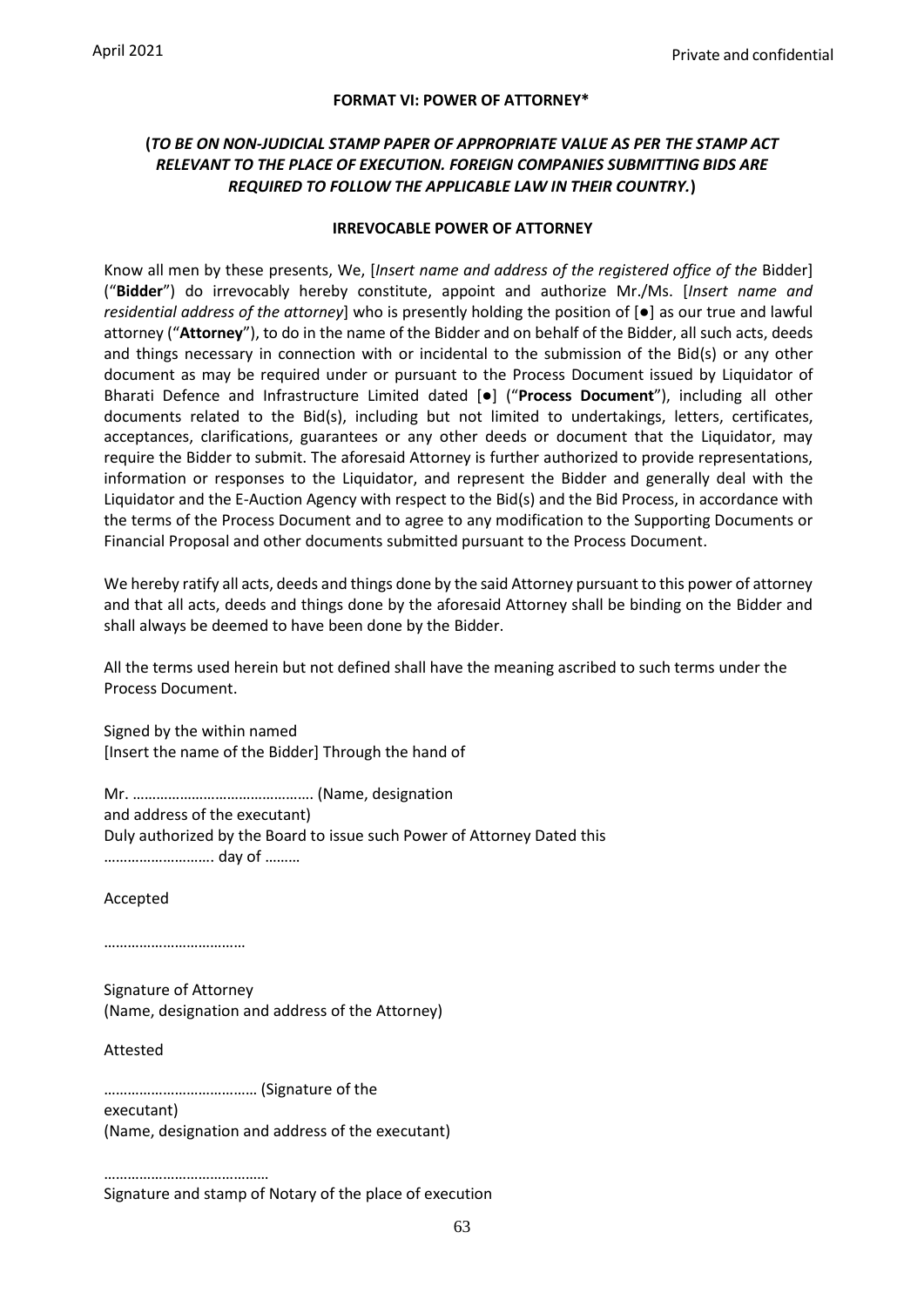Common seal of ……………… has been affixed in my / our presence pursuant to Board of Director's Resolution dated……

#### WITNESS

Notes:

- (1) The mode of execution of the power of attorney should be in accordance with the procedure, if any, laid down by the Applicable Law and the charter documents of the Bidder and the same should be under common seal of the Bidder affixed in accordance with applicable procedure. Further, the person whose signatures are to be provided on the Power of Attorney shall be duly authorized by the Bidder in this regard.
- (2) In case of the Bidder being a foreign company, the same shall be signed by a person of equivalent position and the requisite legalization and consularisation process shall be duly completed.
- (3) In the event, the power of attorney has been executed outside India, the same shall be required to be duly notarized by a notary public of the jurisdiction where it is executed.
- (4) Also, wherever required, the Bidder should submit for verification the extract of the charter documents and documents such as a board resolution/power of attorney, in favor of the person executing this power of attorney for delegation of power hereunder on behalf of the Bidder.
- (5) The Bidder shall submit a power of attorney or such other equivalent authorization as may be deemed to be adequate in the jurisdiction of incorporation of the Bidder.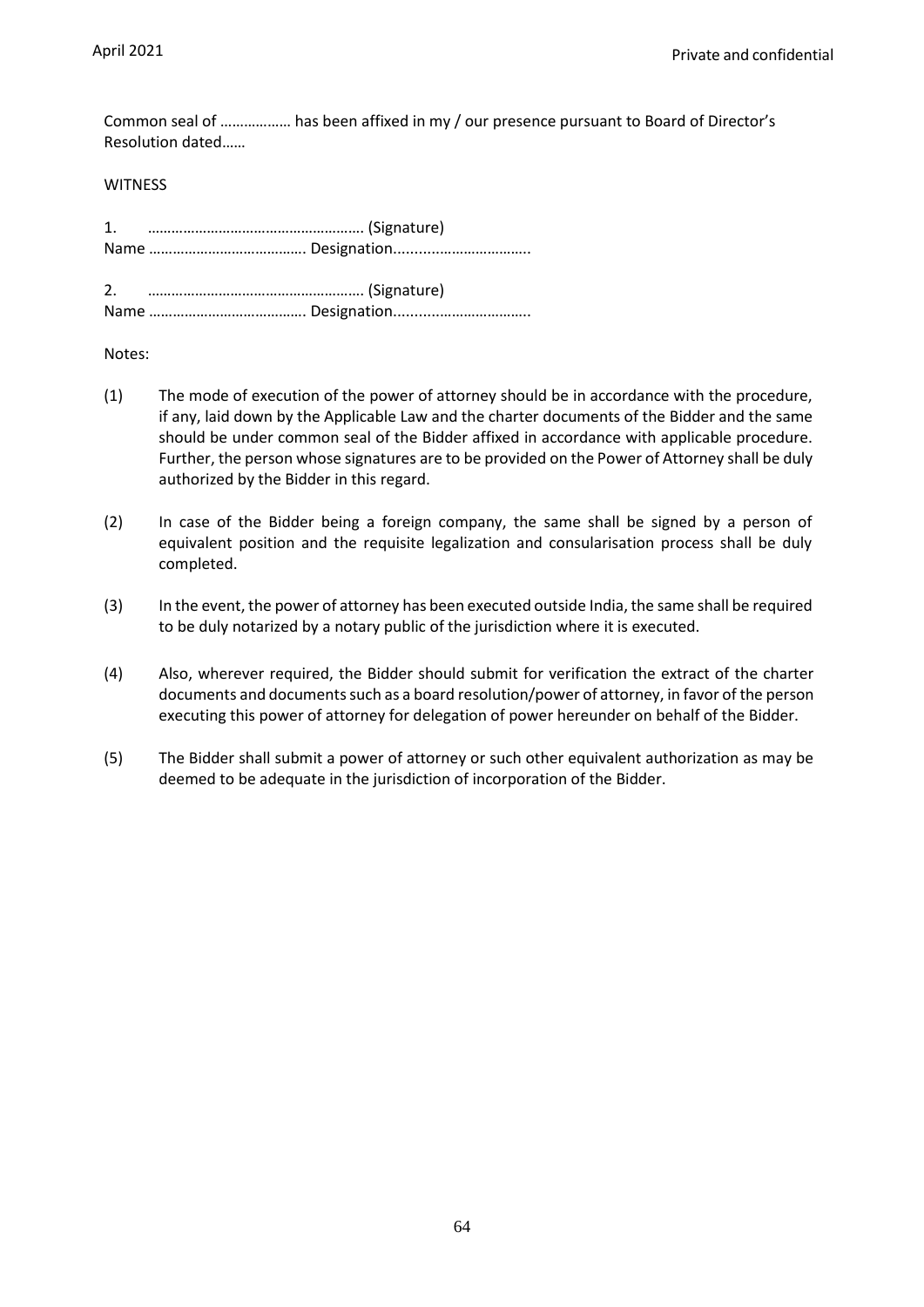#### **FORMAT VII: AUTHORIZATION FOR INFORMATION REQUEST**

## *(On non – judicial stamp paper duly attested by a Notary Public. If any of the financial institutions, banks etc. are based in foreign countries, this Authorization should additionally meet the requirements as to form as are required by such foreign financial institutions, banks etc.)*

The undersigned, in its capacity as a Bidder in the e-auction process of Bharati Defence and Infrastructure Limited hereby authorize(s) and request(s) all the financial institutions, banks, multilateral lending agencies, public trusts, funds (which are registered with the SEBI) of the Bidder, as per the list set out as 'Annexure A – List of Bankers' in the Process Document, including subsidiaries and branches of the aforementioned, to furnish pertinent information deemed necessary and requested by the Liquidator of Bharati Defence and Infrastructure Limited, to verify the authenticity of the documents/information submitted by the undersigned and / or regarding the financial standing and general reputation of the undersigned, in respect of the Bid submitted by the undersigned under the request for proposal dated  $[\bullet]$ ("Process Document") issued by the Liquidator of Bharati Defence and Infrastructure Limited.

Capitalized terms not defined herein shall have the meaning given to such terms in the Process

Document. For and on behalf of M/s…………….

[Signature and Name of the Attorney as per Format VI – Power of Attorney] Company rubber stamp /

seal of the Bidder

…………………………………

(Signature of Notary Public)

| List of Bankers: Annexure A |                       |                 |                    |                       |  |
|-----------------------------|-----------------------|-----------------|--------------------|-----------------------|--|
| Bank/                       | <b>Address of the</b> | Name of the     | <b>Designation</b> | Number of the         |  |
| <b>Financial</b>            | <b>Branch</b>         | <b>Contact</b>  |                    | <b>Contact Person</b> |  |
| <b>Institution</b>          |                       | Person/email id |                    |                       |  |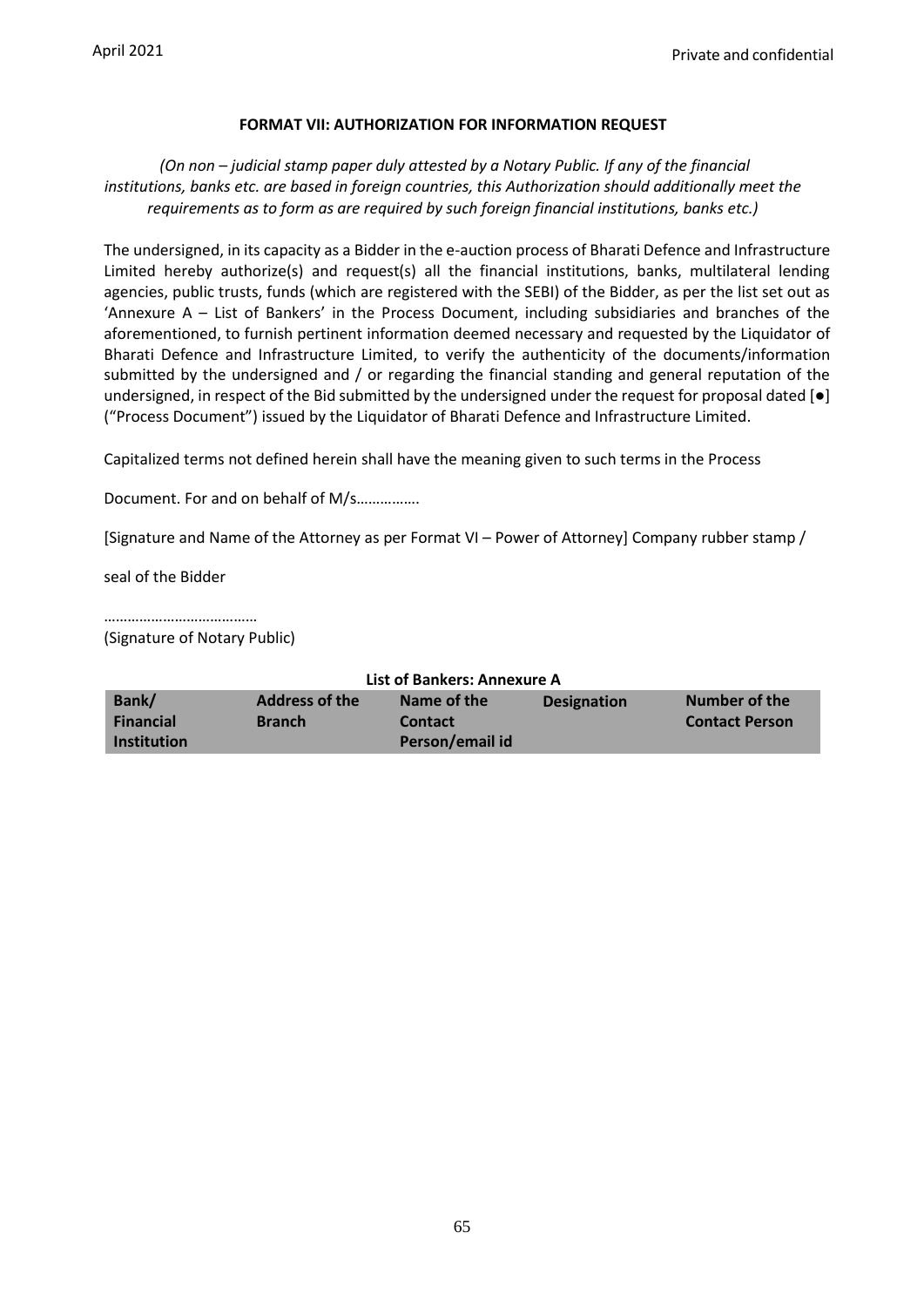## **FORMAT VIII: UNDERTAKING BY BIDDER**

[*On Stamp Paper of appropriate value*]

#### **Bidder Undertaking**

To,

Vijaykumar V. Iyer, Liquidator of Bharati Defence and Infrastructure Limited *[Address of Liquidator]*

Dear Sir,

- **Sub:** Bidder's undertaking in relation to the Bid(s) in response to the process document issued by the Liquidator dated [●] ("**Process Document**")
- 1. We, [*Insert name of the Bidder*] ("**Bidder**"), refer to the Process Document and provide our unconditional acceptance of the terms and conditions of the Process Document as amended from time to time in accordance with the procedure set out under the Process Document, including but not limited to the disclaimers contained in the Process Document. Further and in relation to the said Process Document and the Bid Process set out there under, the Bidder undertakes, agrees and acknowledges that the Bidder (collectively, the "**Undertaking**"):
	- (a) shall execute all such deeds and documents as may be required to be so executed pursuant to the completion of the Bid Process;
	- (b) explicitly accepts and acknowledges the Process Document and shall comply with all terms of the Process Document;
	- (c) has submitted the Supporting Documents, EMD and other requisite documents strictly as per forms and timelines prescribed in the Process Document for the following Category(ies) and Parcel(s) as identified in the Process Document, without any deviations or conditions and without setting out any assumptions or notes qualifying the Bid:

## *[Bidder to identify the Category(ies) and Parcel(s) for which EOI and EMD have been furnished]*

- (d) the Bid(s) shall be valid for acceptance for a minimum period of 6 (six) months from the Auction Start Date. It is clarified for abundant caution that if we are declared as Successful Bidder, then our Bid(s) shall not be subject to any expiry and shall remain valid and binding on us;
- (e) the Supporting Documents are in compliance in all respects with the provisions of the Process Document and IB Code and do not contravene any of the provisions of the law for the time being in force;
- (f) has submitted a duly executed power of attorney in original signed by a person authorized by the board of the Bidder in a duly convened board meeting (copy attached);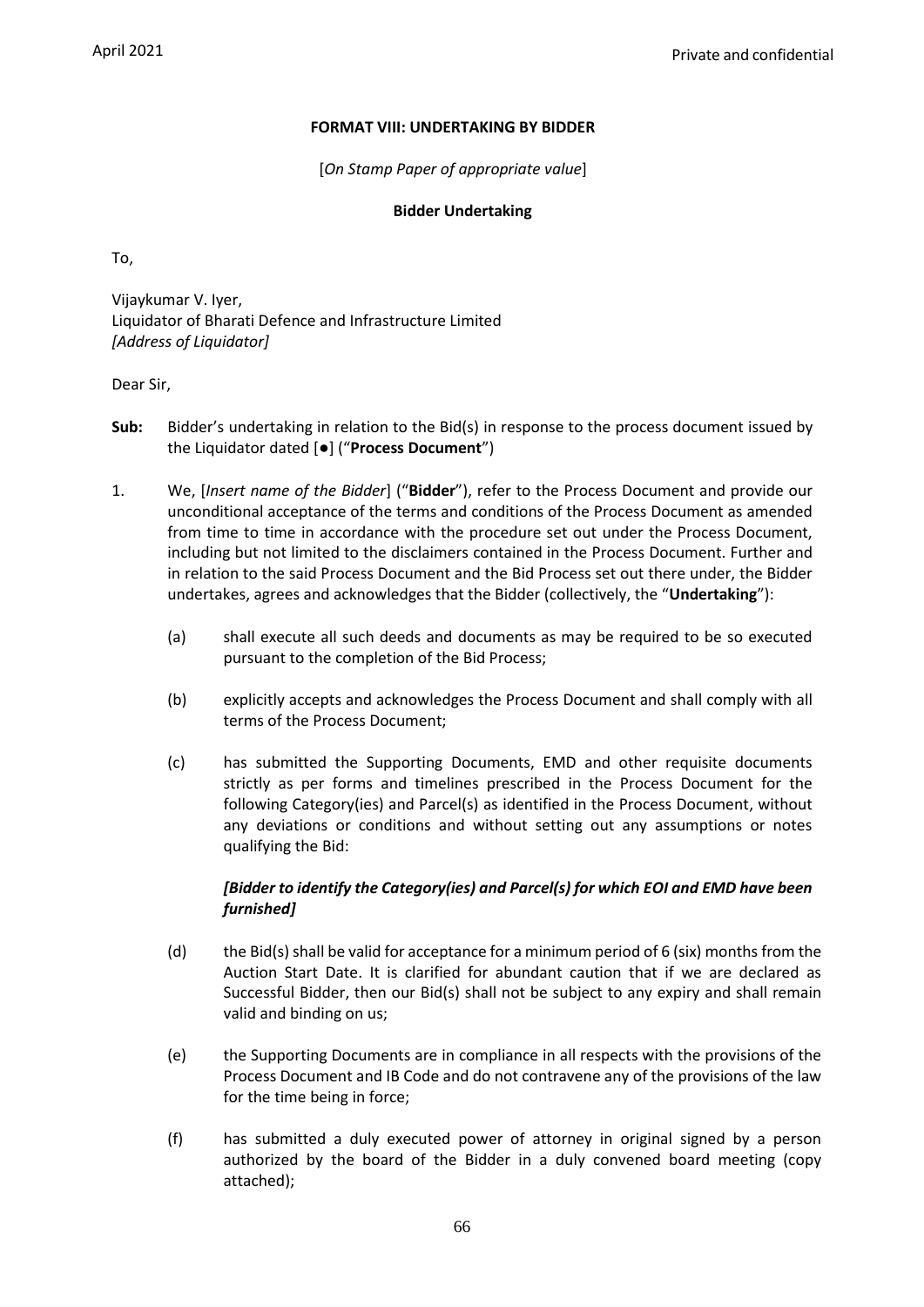- (g) has obtained all the authorizations required or expedient under Applicable Law for the submission of the Supporting Documents and Bid (copy attached);
- (h) shall upon being notified as the Successful Bidder, pay such amounts and consideration as set out in the Financial Proposal in accordance with the procedure set out under the Process Document;
- (i) shall, prior to the transfer, execute such agreement(s) as may be required, to the satisfaction of the Liquidator in accordance with the Process Document;
- (j) has provided all information and data during this Bid Process, in a manner that is true, correct, accurate and complete and no such information, data or statement provided by the Bidder is inaccurate or misleading in any manner; and
- (k) shall, unconditionally and irrevocably, promptly upon demand, indemnify and hold harmless the Company, the Liquidator and his Representatives and advisors, against all actions, proceedings, claims, demands, losses, liabilities, damages, costs and expenses imposed, asserted against or incurred by the Company, the Liquidator and his Representatives or advisors, arising out of or pursuant to or in connection with a breach of our obligations under the Process Document, the Bid(s) and/ or the LoI(s) or in the event the we withdraw the Bid(s) or withdraw from the Bid Process pursuant to the approval of the concerned Bid(s) by the Liquidator or delay in the implementation of the Bid(s), and the Bid(s) submitted by the Bidder shall contain an undertaking to this effect.
- (l) by clicking on the "I Accept" button on the Portal of the E-Auction Agency, after registration for the Bid Process, we shall be deemed to have accepted that:
	- i. The account shall be operated in accordance with the terms and conditions set out in this Process Document and the terms and conditions of E-auction Agency;
	- ii. The confidentiality of the username and password of the account shall be our responsibility;
	- iii. The account shall be operated only by us or our authorised Representatives;
	- iv. The selections made on the account and the Financial Proposal(s) submitted on the account shall be binding on us and the Liquidator shall be entitled to assume that the activities on the account have been performed under our authority;
	- v. Any Bid(s) placed will be binding on us and the same cannot be avoided on grounds of unauthorised access to our account or mistaken operation of the account; and
	- vi. We shall be precluded from raising a dispute regarding unauthorised access and operations of the account.

We further undertake and confirm that the Bid(s) is unconditional and irrevocable and acknowledge and agree that the Liquidator reserves the right to negotiate better terms with other Bidders who have submitted Bid and any decision taken by the Liquidator in relation to the Bid(s) and the Bid Process shall be final and binding on us. Further, in addition to the undertaking set out hereinabove, we undertake and confirm that every information and record provided in connection with or in the Bid(s) and all the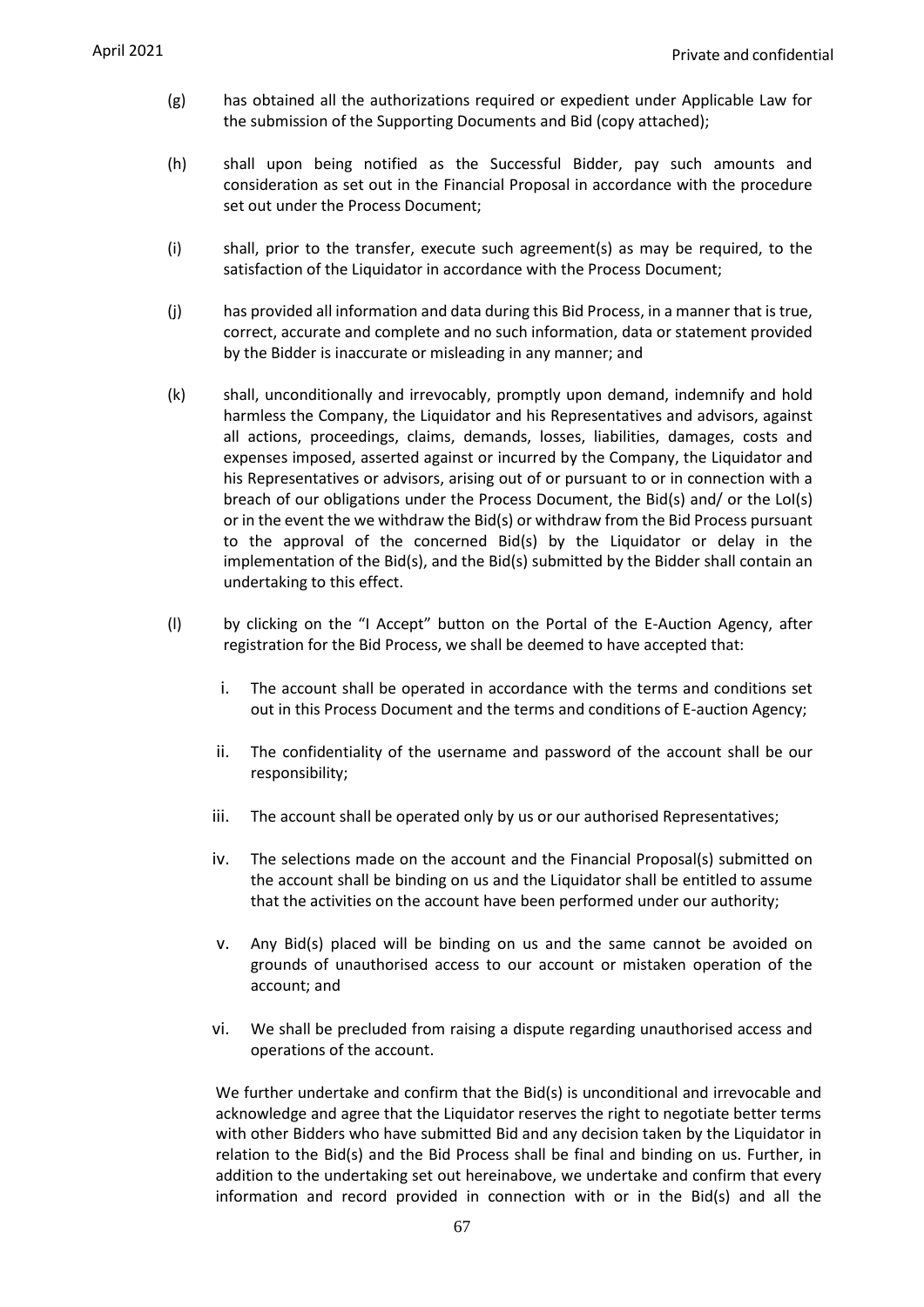confirmations, declarations and representations made in the Bid(s), are true, correct and valid as on the date of this Undertaking, and acknowledge that discovery of any false information and record at any time will render us ineligible to continue in the Bid Process of the Company and the Liquidator shall at its sole discretion be entitled to cancel our Bid(s) and encash the Earnest Money Deposit where any such information, records, confirmations, declarations and or representations are found to be incorrect or misleading.

2. Capitalized terms used herein but not defined shall have the meaning assigned to such term in the Process Document.

Thank you.

Yours sincerely,

……………………………………..

[*Signature and name of Attorney as per Format VI – Power of Attorney*] Rubber stamp/seal of the Bidder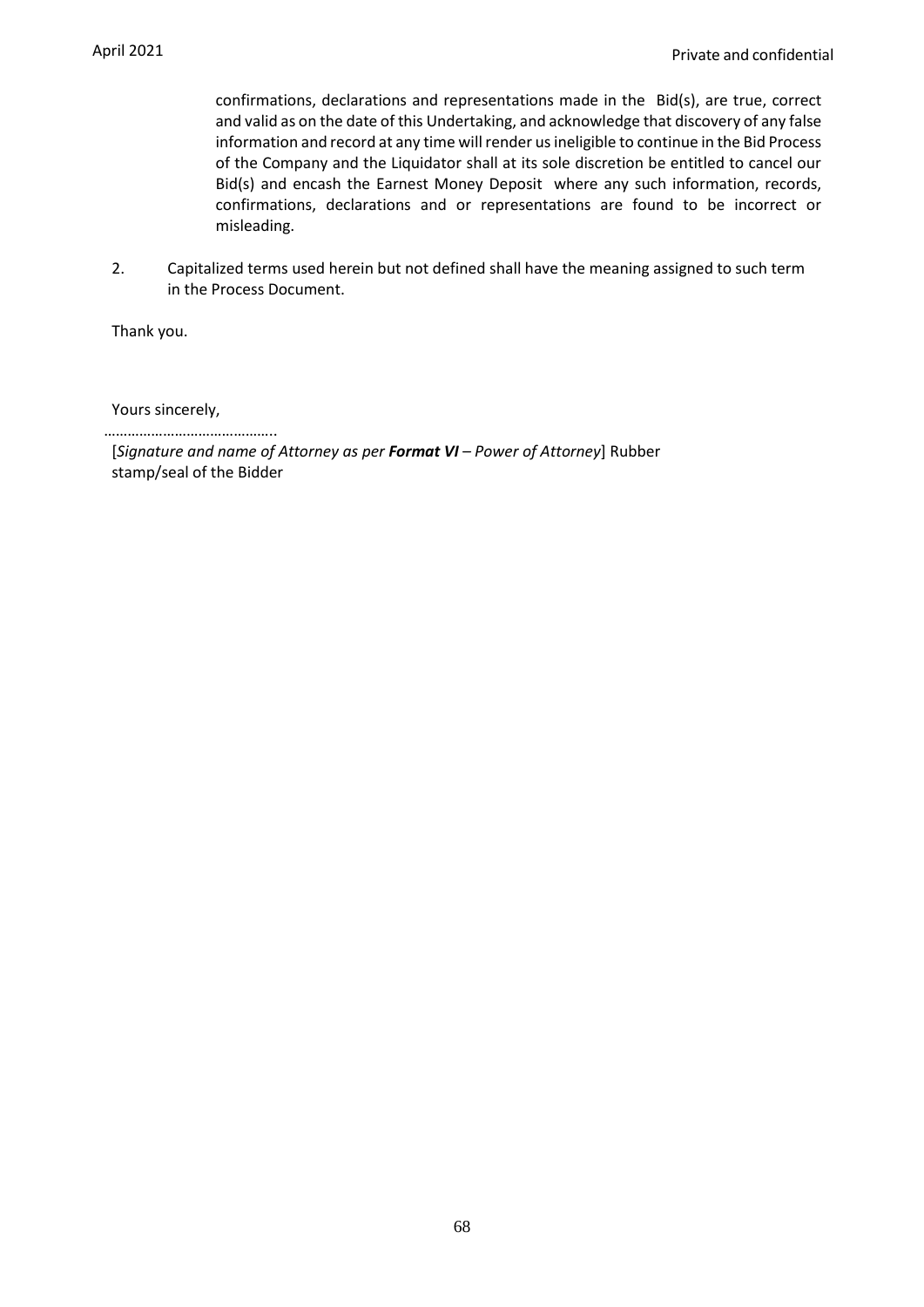#### **FORMAT IX: LETTER OF INTENT**

Ref. No.: XX Date: XX

To

Name (as the "**Successful Bidder**", "**you**", "**your**") Address

#### Kind Attention: Name

**Sub**: Declaration of the Successful Bidder and issuance of Letter of Intent by the Liquidator of Bharati Defence and Infrastructure Limited.

Dear Sir,

This is with reference to the liquidation process of Bharati Defence and Infrastructure Limited ("**Corporate Debtor**"). Pursuant to the Public Announcement published on 08<sup>th</sup>, April, 2021 and the process document dated 08th April , 2021 , as amended and supplemented from time to time ("**Process Document**"), bids were invited for conduct of e-auction for sale of the Corporate Debtor as a whole on a going concern basis and for sale of set(s) of assets collectively, pertaining to the respective Parcel(s) under Category B as described in Annexure II of the Process Document; in accordance with the provisions of the Insolvency and Bankruptcy Code, 2016 and rules and regulations framed thereunder. You have pursuant to the said Public Announcement and Process Document, submitted a binding Bid for the following Parcel as per Annexure II of the Process Document, with Financial Proposal of INR \_\_\_\_:

## *[Insert details of Category and Parcel for which LoI is being issued]*

Pursuant to the evaluation of the Bid submitted by you by the Liquidator, you have been identified as a Qualified Bidder.

Post conduct of the e-auction process, you have been selected as the Successful Bidder for the following Parcel as per Annexure II of the Process Document, and the Letter of Intent is being issued to you in relation to the same, subject to the fulfillment of the following condition:

## *[Insert details of Category and Parcel for which LoI is being issued]*

1. You shall provide the entire Final Consideration pertaining to the aforementioned Parcel for which this Letter of Intent is being issued, which is an amount of INR \_\_\_\_\_\_\_, as per the terms of this Letter of Intent and ensure that the Consideration Payment Date occurs, within 15 (fifteen) days from the issuance of this Letter of Intent, into the following bank account: *[details of Liquidation Account]*

In case of any contravention or breach of the terms of the Process Document, the Liquidator of the Corporate Debtor shall be entitled to exercise such remedies as it may deem fit under applicable law as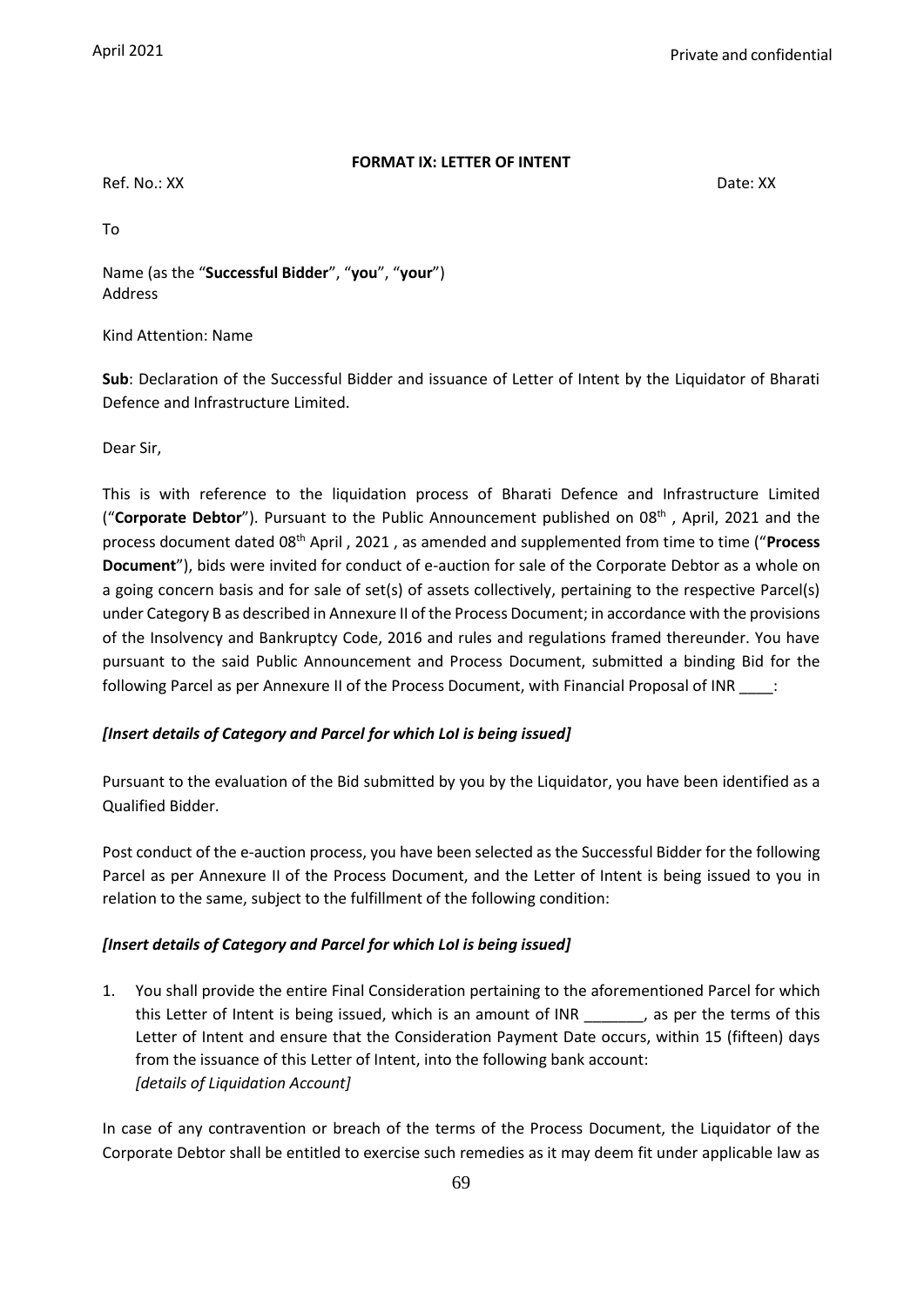well as under the terms of the Process Document, including revoking this Letter of Intent.

Notwithstanding anything contained herein, the issuance of this Letter of Intent shall not be deemed to grant any right against the Liquidator of the Corporate Debtor or their Representative or any advisor, and no obligation or cost or risk shall be undertaken by the Liquidator or their Representative or advisor.

You shall keep the contents of this Letter of Intent, confidential, save and except where any disclosure is required under Applicable Laws to your shareholders, Adjudicating Authority, courts or tribunals, stock exchanges, your advisors and your representatives (on need to know basis) in relation to the liquidation process of the Corporate Debtor, provided that any such disclosure shall be as per the Confidentiality Undertaking signed by you.

This Letter of Intent shall be governed by, and construed in accordance with, the laws of India and the Adjudicating Authority shall have exclusive jurisdiction over all disputes arising under, pursuant to and/or in connection with this Letter of Intent.

Unless otherwise defined herein, capitalized terms used and not defined herein shall have the meanings ascribed to them under the Process Document.

Yours faithfully,

Vijaykumar V. Iyer Liquidator of Bharati Defence and Infrastructure Limited Regn. No.: IBBI/IPA-001/IP-P00261 /2017-18/10490

Accepted Unconditionally,

Signature of authorized representative of the Successful Bidder: Name and Designation Name of the Successful Bidder:

Date: Place: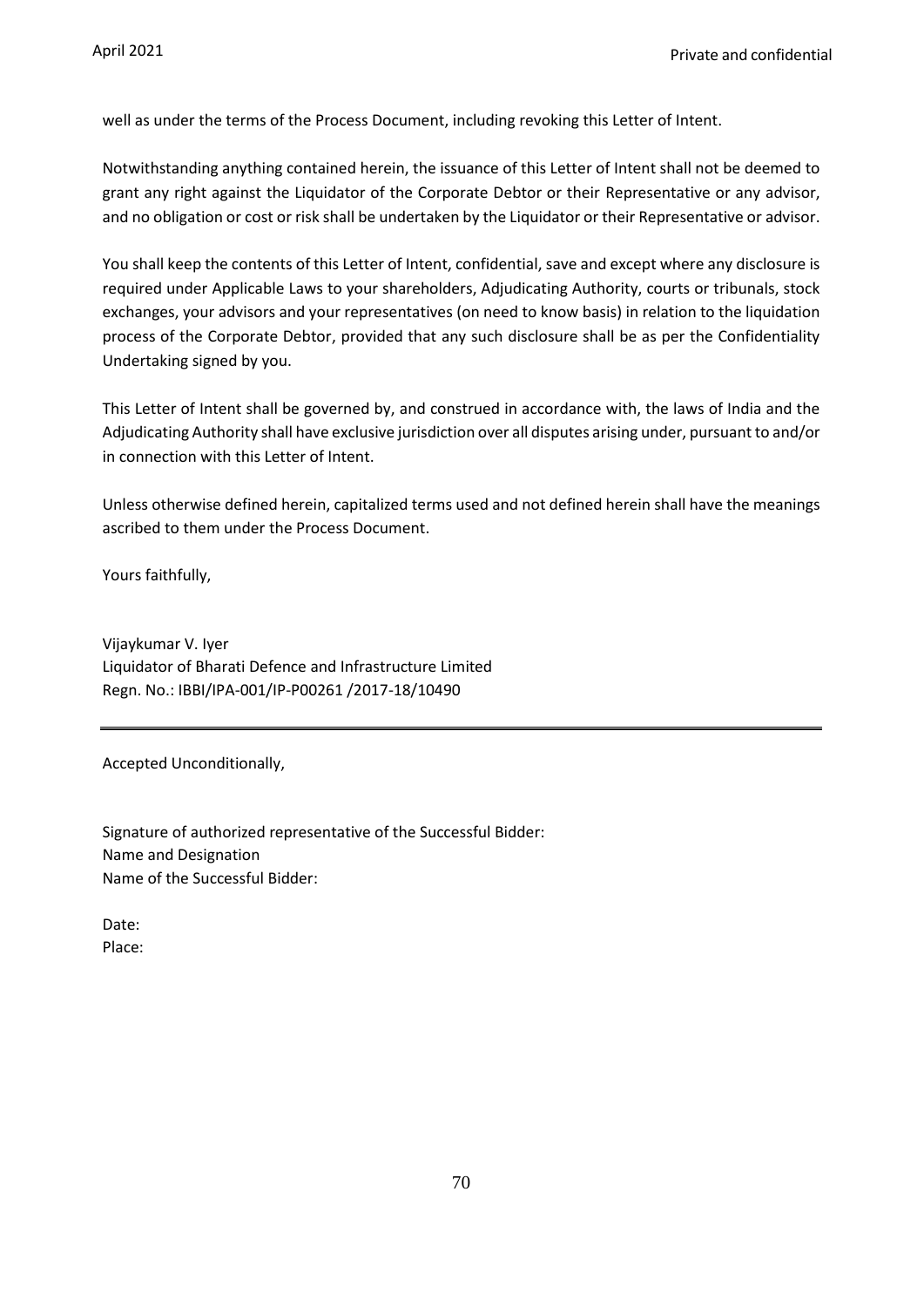## **FORMAT X: SALE CERTIFICATE**

Whereas the undersigned being the liquidator of Bharati Defence and Infrastructure Limited ("**Company**") has, pursuant to the E-auction process conducted on \_\_\_\_, for sale of the Company as a whole on a going concern basis and sale of set(s) of assets collectively, pertaining to the respective Parcel(s) under Category B, as described in Annexure II of the Process Document (as applicable), identified \_\_\_\_\_\_\_\_\_\_\_\_\_\_\_\_\_ as the Successful Bidder for the following Parcel as per Annexure II of the Process Document dated [*insert*] and the Insolvency and Bankruptcy Code and Insolvency and Bankruptcy Code, 2016 and the Insolvency and Bankruptcy Board of India (Liquidation Process) Regulations, 2016:

## *[Insert details of Category and Parcel for which this Sale Certificate is being issued]*

Pursuant to the aforementioned, the abovementioned Parcel has been acquired by \_\_\_\_\_\_\_, on and from the date of this Certificate of Sale, and the undersigned acknowledges the receipt of the sale price of Rs. \_\_\_\_\_\_\_\_\_\_\_\_\_\_\_\_\_\_ (Rupees \_\_\_\_\_\_\_\_\_\_\_\_\_\_\_ only] in consideration of such acquisition, in full. In light of this acquisition, \_\_\_\_\_\_\_\_\_\_ is the owner of the aforementioned Parcel from the date of this Certificate of Sale.

\_\_\_\_\_\_\_\_\_\_\_\_\_\_\_ Vijaykumar V. Iyer Liquidator of the Company

Date: Place: